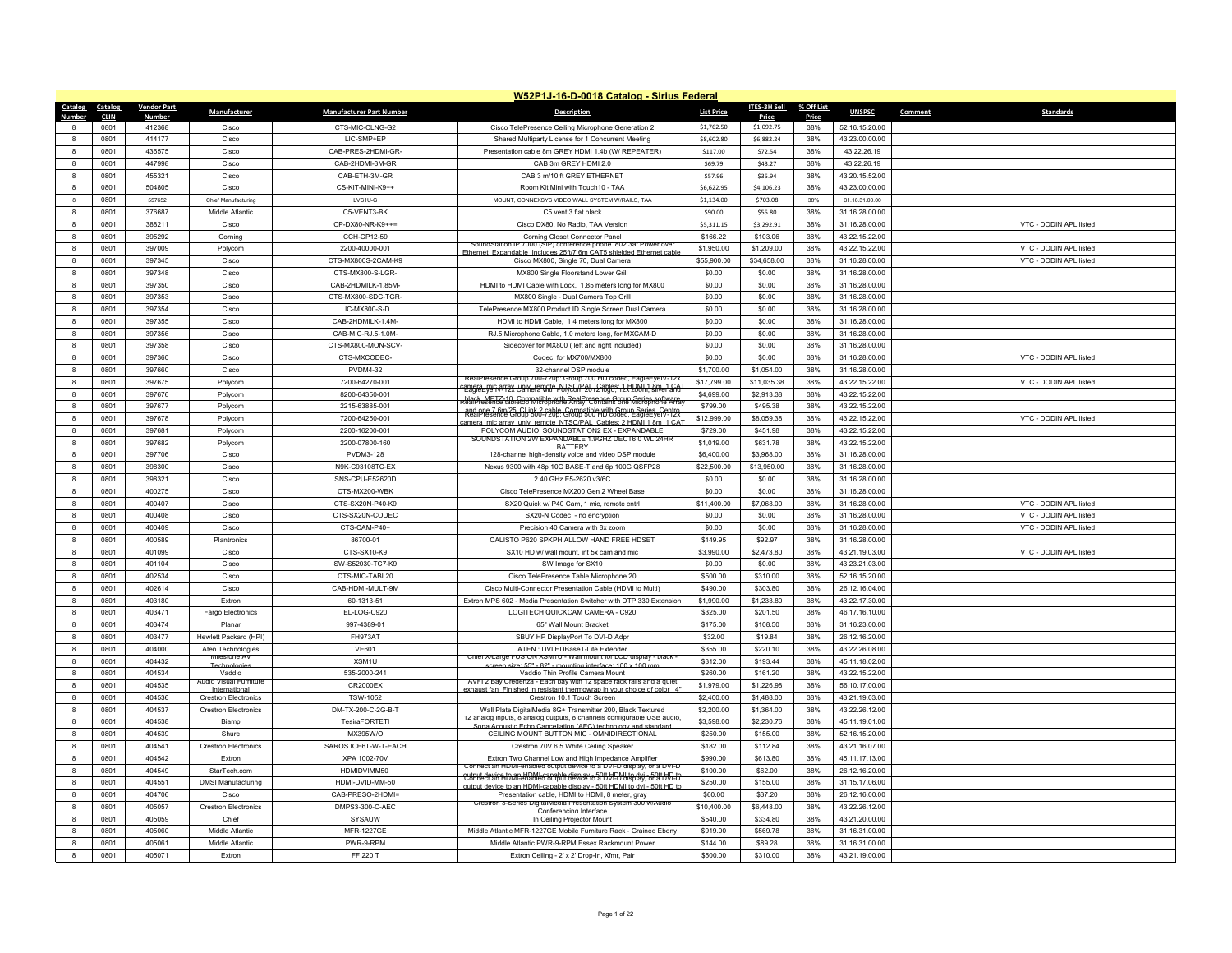|                 |              |                    |                                                       |                                 | W52P1J-16-D-0018 Catalog - Sirius Federal                                                                                                          |                   |                  |            |                |                                                           |
|-----------------|--------------|--------------------|-------------------------------------------------------|---------------------------------|----------------------------------------------------------------------------------------------------------------------------------------------------|-------------------|------------------|------------|----------------|-----------------------------------------------------------|
| Catalog Catalog |              | <b>Vendor Part</b> | Manufacturer                                          | <b>Manufacturer Part Number</b> | <b>Description</b>                                                                                                                                 | <b>List Price</b> | ITES-3H Sell     | % Off List | <b>UNSPSC</b>  | <b>Standards</b><br>Comment                               |
| <b>Number</b>   | <b>CLIN</b>  | Number             |                                                       |                                 |                                                                                                                                                    |                   | Price            | Price      |                |                                                           |
|                 | 0801         | 405072             | <b>Crestron Electronics</b>                           | DM-MD16X16-RPS (6507187)        | Crestron 16x16 DigitalMediaž Switcher w/Redundant Power Supply                                                                                     | \$9,800.00        | \$6,076.00       | 38%        | 43.22.26.12.00 |                                                           |
| $\mathbf{R}$    | 0801         | 405174             | Cisco                                                 | BRKT-P40-MONITR                 | Bracket mounting for P40 camera to screen                                                                                                          | \$90.00           | \$55.80          | 38%        | 45.11.18.02.00 |                                                           |
| 8               | 0801         | 405865             | Cisco                                                 | CAB-DVI-HDMI-8M                 | DVI-HDMI cable 8m with 3.5mm mini-jack audio                                                                                                       | \$110.00          | \$68.20          | 38%        | 26.12.16.04.00 |                                                           |
| 8               | 0802         | 406218             | Cisco                                                 | CON-ECDN-PHD1080F               | ESS WITH 8X5XNBD PrecisionHD Camera 1080p 12x Gen 2<br>Clarity Matrix with G2 Architecture LX55HDU: 55 in. 1920x1080, 500 nit                      | \$710.00          | \$568.00         | 20%        | 81.11.22.18.00 |                                                           |
| $\mathbf{a}$    | 0801         | 406785             | Planar                                                | 997-7782                        | I S-Root (fr A wall system, Includes 116P) medule on wet supply medule A                                                                           | \$7,650.00        | \$4,743.00       | 38%        | 31.16.23.00.00 |                                                           |
| 8               | 0801         | 406786             | Planar                                                | 175-0918                        | to the first tile in a dais                                                                                                                        | \$100.00          | \$62.00          | 38%        | 31.16.23.00.00 |                                                           |
| 8               | 0801         | 406789             | Force 3                                               | Control 26 CT                   | 6.5" Ceiling Loudspeaker                                                                                                                           | \$400.00          | \$248.00         | 38%        | 43.22.15.22.00 |                                                           |
| $\mathbf{a}$    | 0801         | 406792             | Cisco                                                 | CTS-CAM-P60=                    | Cisco TelePresence Precision 60 Camera Spare                                                                                                       | \$10,000.00       | \$6,200.00       | 38%        | 43.22.26.00.00 |                                                           |
| 8               | 0801         | 406796             | <b>Crestron Flectronics</b>                           | DM-TX-201-C(6503838)            | Digital Media Transmitter 201                                                                                                                      | \$12,000.00       | \$7,440.00       | 38%        | 43.22.26.12.00 |                                                           |
| $\mathbf{a}$    | 0801         | 406810             | Planar                                                | 132-0128                        | Bulk Matrix Cat 6 cable- 1000 ft./304.8 m spool                                                                                                    | \$700.00          | \$434.00         | 38%        | 31.16.23.00.00 |                                                           |
| 8               | 0801         | 406811             | Plana                                                 | 134-0117                        | RJ45 Shielded Connector- 50 pieces                                                                                                                 | \$250.00          | \$155.00         | 38%        | 31.16.23.00.00 |                                                           |
| 8               | 0801         | 406814             | Planar                                                | 551-0507                        | RJ-45 boot-50 pieces                                                                                                                               | \$20.00           | \$12.40          | 38%        | 31.16.23.00.00 |                                                           |
| $\mathbf{a}$    | 0801         | 406815             | Planar                                                | 955-0477                        | Kit for field termination of power cables, includes 5 three-pin and 5 two- p<br>th to produce 5 primary power cables for Mosaic an                 | \$130.00          | \$80.60          | 38%        | 31.16.23.00.00 |                                                           |
|                 | 0801         | 406822             | <b>Crestron Electronics</b>                           | DM-MD64X64 (6503957)            | 64x64 DigitalMedia Switcher                                                                                                                        | \$38,000.00       | \$23,560.00      | 38%        | 43.22.26.12.00 |                                                           |
| 8               | 0801         | 406823             | <b>Crestron Electronics</b>                           | DMB-4K-I-HD (6506006)           | 8-Channel 4K HDMI Input Blade for DM Switchers                                                                                                     | \$5,000.00        | \$3,100.00       | 38%        | 43.22.26.12.00 | VTC - DODIN APL listed                                    |
| $\mathbf{a}$    | 0801         | 406824             | <b>Crestron Electronics</b>                           | DMB-4K-O-C (6506002)            | i-Channel HDBase i Certified 4K DigitalMedia 8G+ Output Bla                                                                                        | \$7,000.00        | \$4,340.00       | 38%        | 43.22.26.12.00 | VTC - DODIN APL listed                                    |
|                 | 0801         | 406826             | <b>Crestron Electronics</b>                           | DM-RMC-4K-SCALER-C (6506937)    | 4K DigitalMedia 8G+Receiver & Room Controller w/Scaler                                                                                             | \$2,000.00        | \$1,240.00       | 38%        | 43.22.26.12.00 |                                                           |
| 8               | 0801         | 406830             | <b>Crestron Electronics</b>                           | DM-TX-201-C (6503838)           | Digital Media Transmitter 201                                                                                                                      | \$1,400.00        | \$868.00         | 38%        | 43.22.26.12.00 |                                                           |
| $\mathbf{a}$    | 0801         | 406899             | Cisco                                                 | CTS-MX200-TSK                   | Cisco TelePresence MX200 Gen 2 Table Stand Kit                                                                                                     | \$0.00            | \$0.00           | 38%        | 43.20.15.34.00 |                                                           |
| 8               | 0801         | 406983             | Polycom                                               | J7200-64270-001                 | RealPresence Group 700-720p: Group 700 HD codec, EagleEyelV-12:                                                                                    | \$16,999.00       | \$10,539.38      | 38%        | 31.16.31.00.00 | VTC - DODIN APL listed                                    |
| 8               | 0801         | 406984             | Polycom                                               | 8200-84190-001                  | <del>porça mix arrax: unix remote, NTSC/PAL, Gables: 1 HDML1 åm s1 CAT</del>                                                                       | \$1,749.00        | \$1,084.38       | 38%        | 45.11.19.02.00 |                                                           |
| $\mathbf{R}$    | 0801         | 407188             | Extron                                                | 60-1437-01                      | models. Requires PoE network connection or optional external nower<br>Extron HDMI to Four Output DTP DA - 230 feet (70 m)                          | \$2,790.00        | \$1,729.80       | 38%        | 43.22.15.22.00 |                                                           |
|                 | 0801         | 407189             | Extron                                                | 60-1271-13                      | Extron HDMI Rx - 230 feet (70 m)                                                                                                                   | \$470.00          | \$291.40         | 38%        | 43.22.15.22.00 |                                                           |
|                 |              |                    | Audio Visual Furnitur                                 |                                 | AVFI 12U Mobile rack equipped with locking front and rear doors. Top                                                                               |                   |                  |            |                |                                                           |
| 8               | 0801         | 407190             | Internations                                          | Rack-12                         | mmet acrylic doo                                                                                                                                   | \$839.00          | \$520.18         | 38%        | 56.10.17.00.00 |                                                           |
| 8               | 0801         | 409093             | Extron                                                | 60-850-01                       | Extron XPA 2001 - 70V Mono Amplifier - 200 Watts                                                                                                   | \$690.00          | \$427.80         | 38%        | 43.22.17.30.00 |                                                           |
| 8               | 0801         | 409094             | Extron                                                | 60-190-01                       | Extron RSU129 - Universal Rack Shelf Kit - 9.5" Deep                                                                                               | \$130.00          | \$80.60          | 38%        | 43.22.17.30.00 |                                                           |
| $\mathbf{a}$    | 0801         | 409097             | Liberty Wire & Cable                                  | DL-AOCHP-015M                   | 50' Liberty Plenum rated Hybrid Copper / Fiber Optic HDMI                                                                                          | \$373.00          | \$231.26         | 38%        | 43.20.15.52.00 |                                                           |
| 8               | 0801         | 409098             | <b>Crestron Electronics</b>                           | <b>PW-4818DU</b>                | Crestron 90W PoDM Power Pack for DMPS                                                                                                              | \$250.00          | \$155.00         | 38%        | 43.22.26.12.00 |                                                           |
| 8               | 0801         | 409099             | <b>Crestron Electronics</b><br>Audio Visual Furniture | <b>TSW-750-B-S</b>              | Crestron 7 Touch Screen, Black Smooth                                                                                                              | \$1,400.00        | \$868.00         | 38%        | 43.22.26.12.00 |                                                           |
| $\mathbf{R}$    | 0801         | 409101             |                                                       | 9031-2                          | 2 space rack vented shelve                                                                                                                         | \$78.00           | \$48.36          | 38%        | 49.22.15.23.00 |                                                           |
| 8               | 0801         | 409823             | Samsung                                               | PH43F                           | Large Fusion Micro-Adjustable Fixed Wall Display Mount                                                                                             | \$1,862.00        | \$1,154.44       | 38%        | 43.21.19.02.00 |                                                           |
| 8               | 0801         | 409825             | <b>Crestron Electronics</b>                           | DM-RMC-4K-100-C                 | 4K DigitalMedia 8G+ Receiver & Room Controller 100                                                                                                 | \$1,090.00        | \$675.80         | 38%        | 43.22.26.12.00 |                                                           |
| $\mathbf{a}$    | 0801         | 409826             | <b>Crestron Flectronics</b>                           | DM-MD6X4                        | 6x4 DigitalMedia Distribution Center                                                                                                               | \$3,900.00        | \$2,418.00       | 38%        | 43.22.26.12.00 |                                                           |
| $\mathbf{a}$    | 0801         | 409843             | <b>Crestron Electronics</b>                           | DM-MD6X6                        | 6x6 DigitalMedia Distribution Center                                                                                                               | \$5,500.00        | \$3,410.00       | 38%        | 43.22.26.12.00 |                                                           |
| 8               | 0801         | 409915             | <b>Crestron Electronics</b>                           | DMPS3-4K-150-C                  | Crestron Electronics, Inc. 3-Series DigitalMedia Presentation System 300<br>w/Audio Conferencing Interface                                         | \$10,400.00       | \$6,448.00       | 38%        | 43.22.26.12.00 |                                                           |
| $\mathbf{R}$    | 0801         | 409916             | <b>Crestron Electronics</b>                           | <b>TST-902</b>                  | Crestron Electronics, Inc: 8.7" Wireless Touch Screen                                                                                              | \$3,800.00        | \$2,356.00       | 38%        | 43.21.19.03.00 |                                                           |
| $\mathbf{a}$    | 0801         | 409920             | <b>Crestron Electronics</b>                           | CEN-GWEXER-PWE                  | Crestron Electronics, Inc: infiNET EX & ER Wireless Gateway                                                                                        | \$550.00          | \$341.00         | 38%        | 43.21.16.04.00 |                                                           |
| 8               | 0801         | 409923             | Cisco                                                 | MX395B/C-LED                    | Shure Inc.: Black Condenser Microphone, Cardioid, Controllable LED. :                                                                              | \$206.00          | \$127.72         | 38%        | 43.22.25.00.00 |                                                           |
| $\mathbf{R}$    | 0801         | 409924             | Cisco                                                 | EVID C8.2                       | ElectroVoice: 8" Cin XI R. Female Connector Included.<br>ElectroVoice: 8" Coaxial speaker - complete with back can enclosure, tile                 | \$188.00          | \$116.56         | 38%        | 43.20.15.09.00 |                                                           |
| 8               | 0801         | 409942             | Cisco                                                 | PT-RZ670WU                      | ranasonic: 6,500 Lumens, WUXGA, Laser Maintenance Free 24/7/365                                                                                    | \$24,399.00       | \$15,127.38      | 38%        | 31.16.31.00.00 |                                                           |
| $\mathbf{a}$    | 0801         | 409943             | Chief                                                 | KITMS003W                       | Cheration, DIGITAL LINK, HD-SDL White (Throw from 15' - 20' for 104")<br>Chief: Drop Ceiling Mount Kit; Universal Mount, Extension Column, Ceiling | \$403.00          | \$249.86         | 38%        | 31.16.31.00.00 |                                                           |
| $\mathbf{a}$    | 0801         | 409945             | <b>Crestron Electronics</b>                           | DM-MD16X16-RPS (KIT)            | Crestron Electronics, Inc: 16x16 DigitalMedia¢ Switcher w/Redundant                                                                                | \$8,600.00        | \$5,332.00       | 38%        | 43.22.26.12.00 |                                                           |
| 8               | 0801         | 409948             | <b>Crestron Flectronics</b>                           | DM-MD6X4 (KIT)                  | <b>Power Supply</b><br>Crestron Electronics, Inc: 2-Channel 4K Scaling HDMI Output Card - (KIT)                                                    | \$10,900.00       | \$6,758.00       | 38%        | 43.22.26.12.00 |                                                           |
| $\mathbf{a}$    | 0801         | 409949             | Cisco                                                 | DM-PSU-8                        | Crestron Electronics, Inc: 8-Port PoDM Power Supply for DM 8G+ I/C                                                                                 | \$1,200.00        | \$744.00         | 38%        | 43.20.14.04.00 |                                                           |
| 8               | 0801         | 410102             | Cisco                                                 | CTS-MX800S-1CAM-K9              | Card:<br>Cisco MX800, Single 70                                                                                                                    | \$49,900.00       | \$30,938.00      | 38%        | 31.16.28.00.00 | VTC - DODIN APL listed                                    |
| 8               | 0801         | 410103             | Cisco                                                 | CAB-MIC-T60EXT                  | Extension cable 9m for Table Microphone 60                                                                                                         | \$32.00           | \$19.84          | 38%        | 31.16.28.00.00 |                                                           |
| $\mathbf{a}$    | 0801         | 410104             | Cisco                                                 | CTS-MX800-SSC-TGR-              | MX800 Single - Single Camera Top Grill                                                                                                             | \$0.00            | \$0.00           | 38%        | 31.16.28.00.00 |                                                           |
| 8               | 0801         | 410105             | Cisco                                                 | CAB-DIN-BRL-0.4M-               | 4-PIN MINI DIN to 2mm Barrel Plug, 0.4 meters for MX800                                                                                            | \$0.00            | \$0.00           | 38%        | 31.16.28.00.00 |                                                           |
| 8               |              | 410107             | Cisco                                                 | LIC-MX800-S-S                   | TelePresence MX800 Product ID Single Screen Single Camera                                                                                          | \$0.00            |                  | 38%        | 43.23.00.00.00 |                                                           |
| $\mathbf{R}$    | 0801<br>0801 | 410108             | Cisco                                                 | CAB-2HDMILK-1.6M-               |                                                                                                                                                    | \$0.00            | \$0.00<br>\$0.00 | 38%        |                |                                                           |
|                 |              |                    |                                                       |                                 | HDMI to HDMI Cable, 1.6 meters long for MX800                                                                                                      |                   |                  |            | 31.16.28.00.00 |                                                           |
| 8               | 0801         | 410109             | Cisco                                                 | CTS-MX800-MON-S-S-              | Monitor for MX800 70 Single Screen w/Single Cam                                                                                                    | \$0.00            | \$0.00           | 38%        | 31.16.28.00.00 | Displays - EPA Energy Star qualified and EPEAT registered |
| 8               | 0801         | 410110             | AVTEQ                                                 | AVTRPS500S                      | CART, SUPPORTS (1) up to 70" PLASMA/LCD                                                                                                            | \$1,200.00        | \$744.00         | 38%        | 43.22.15.22.00 |                                                           |
| $\mathbf{a}$    | 0801         | 411138             | Extron                                                | 60-1551-12                      | Extron 2 HDMI, VGA Switcher w/Audio 230 feet (70 m)                                                                                                | \$1,390.00        | \$861.80         | 38%        | 43.22.17.30.00 |                                                           |
| 8               | 0801         | 411140             | Extron                                                | 60-1331-13                      | Extron HDMI Rx - 330 feet (100 m)<br>Extron IN1608 Eight Input HDCP-Compliant Scaling Presentation Switche                                         | \$550.00          | \$341.00         | 38%        | 43.22.15.22.00 |                                                           |
| 8               | 0801         | 411141             | Extron                                                | 60-1238-51                      | with OTP Extension.<br>50' Liberty Plenum rated Hybrid Copper / Fiber Optic HDMI wit                                                               | \$3,490.00        | \$2,163.80       | 38%        | 43.22.15.22.00 |                                                           |
| $\mathbf{a}$    | 0801         | 411142             | Liberty Wire & Cable                                  | DL-HFC-050F                     | SAMSUNG: QM65F/65inch/4K/384Ux2160/500nit/8ms/DVI-I(D-Sub                                                                                          | \$418.00          | \$259.16         | 38%        | 43.20.15.52.00 |                                                           |
|                 | 0801         | 411184             | Samsung                                               | QM65F                           |                                                                                                                                                    | \$4,200.00        | \$2,604.00       | 38%        | 43.21.19.02.00 | Displays - EPA Energy Star qualified and EPEAT registered |
| 8               | 0801         | 411185             | Samsung                                               | QM49F                           | Common) Display Port 1.2 (2) HDML(4) Stereo mini Jack JJSB (SAN                                                                                    | \$2,000.00        | \$1,240.00       | 38%        | 43.21.19.02.00 | Displays - EPA Energy Star qualified and EPEAT registered |
| 8               | 0801         | 411546             | AVTEQ                                                 | ELT-2100L                       | Surge Protector, Built in Speaker Module, 100% Steel Construction<br>Avteg AV Cart - Supports Single Display, Built in 90 Rack, 6-Port Surge       | \$6,373.00        | \$3,951.26       | 38%        | 43.22.15.22.00 |                                                           |
| 8               | 0801         | 411550             | <b>AVTFO</b>                                          | RPS-800                         | Protector 100% Steel Construction                                                                                                                  | \$1,790.00        | \$1,109.80       | 38%        | 56.10.17.12.00 |                                                           |
| $\mathbf{g}$    | 0801         | 411553             | Cisco                                                 | TCS-M4-PROBUN-K9                | TelePresence Content Server 5 Port Premium Resolution Bundle                                                                                       | \$54,480.00       | \$33,777.60      | 38%        | 43.22.26.05.00 | VTC - DODIN APL listed                                    |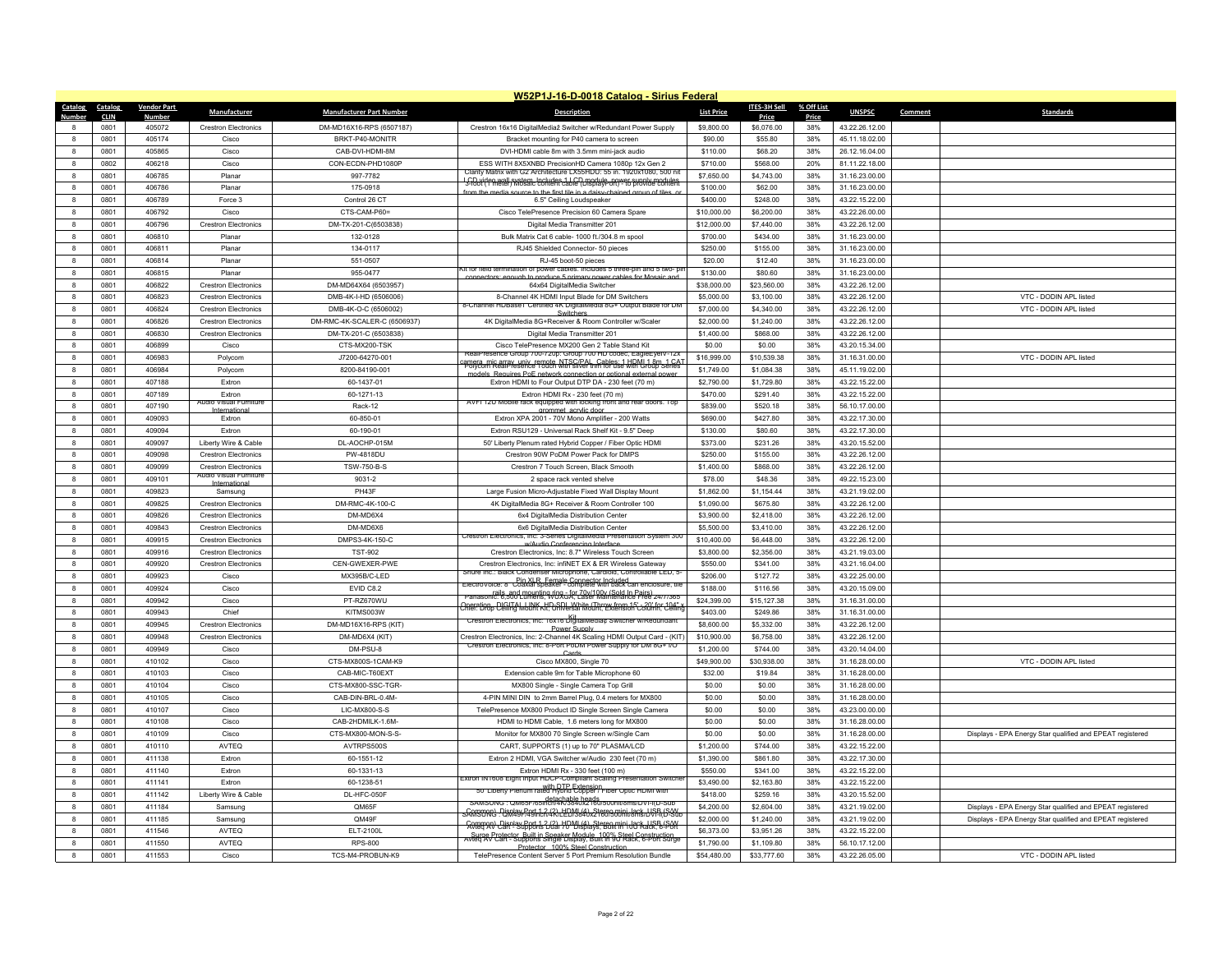|              |                 |                    |                             |                                 | W52P1J-16-D-0018 Catalog - Sirius Federal                                                                                                   |                       |                       |            |                                  |                                                           |
|--------------|-----------------|--------------------|-----------------------------|---------------------------------|---------------------------------------------------------------------------------------------------------------------------------------------|-----------------------|-----------------------|------------|----------------------------------|-----------------------------------------------------------|
|              | Catalog Catalog | <b>Vendor Part</b> | Manufacturer                | <b>Manufacturer Part Number</b> | <b>Description</b>                                                                                                                          | <b>List Price</b>     | <b>ITES-3H Sell</b>   | % Off List | <b>UNSPSC</b>                    | Comment<br><b>Standards</b>                               |
| Number       | <b>CLIN</b>     | <b>Numbe</b>       |                             |                                 |                                                                                                                                             |                       | Price                 | Price      |                                  |                                                           |
|              | 0801            | 411554             | Cisco                       | CVC-CPU-E52640D                 | TCS UCS Server CPU                                                                                                                          | \$0.00                | \$0.00                | 38%        | 43.20.15.52.00                   |                                                           |
| $\mathbf{R}$ | 0801            | 411555             | Cisco                       | CVC-MR-1X081RU-A                | VBRICK UCS Server DRAM - 8GB DDR3                                                                                                           | \$0.00                | \$0.00                | 38%        | 43.20.15.52.00                   |                                                           |
| $\mathbf{a}$ | 0801            | 411556             | Cisco                       | CVC-A03-D600GA2                 | VBRICK UCS Server Hard Disk 600 GB. 10K RPM                                                                                                 | \$0.00                | \$0.00                | 38%        | 43.20.15.52.00                   |                                                           |
| $\mathbf{g}$ | 0801            | 411557             | Cisco                       | CVC-MRAID12G                    | VBRICK UCS 12G SAS Modular Raid Controller                                                                                                  | \$0.00                | \$0.00                | 38%        | 43.20.15.52.00                   |                                                           |
| 8            | 0801            | 411558             | Cisco                       | CVC-PCIE-IRJ45                  | UCS Server Intel i350 Quad Port 1Gb Adaptor                                                                                                 | \$0.00                | \$0.00                | 38%        | 43.20.15.52.00                   |                                                           |
| 8            | 0801            | 411559             | Cisco                       | CVC-PSU1-770W                   | UCS Server 770W power supply                                                                                                                | \$0.00                | \$0.00                | 38%        | 43.20.15.52.00                   |                                                           |
| $\mathbf{g}$ | 0801            | 411560             | Cisco                       | LIC-TCS-PRO+                    | Premium Resolution Option for TCS                                                                                                           | \$0.00                | \$0.00                | 38%        | 43.23.00.00.00                   |                                                           |
| $\mathbf{g}$ | 0801            | 411561             | Cisco                       | SW-TCS-7.X-K9                   | TelePresence Content Server Version 7.X software                                                                                            | \$0.00                | \$0.00                | 38%        | 43.23.21.03.00                   |                                                           |
| 8            | 0801            | 411562             | Cisco                       | LIC-TCS-7.X-K9                  | TCS Version 7.x software - license                                                                                                          | \$0.00                | \$0.00                | 38%        | 43.23.00.00.00                   |                                                           |
| 8            | 0801            | 411563             | Cisco                       | LIC-TCS-5R                      | 5 Recording Call License                                                                                                                    | \$0.00                | \$0.00                | 38%        | 43.23.00.00.00                   |                                                           |
| 8            | 0801            | 411564             | Cisco                       | LIC-TCS-2L                      | 2 Live Output Calls License                                                                                                                 | \$0.00                | \$0.00                | 38%        | 43.23.00.00.00                   |                                                           |
| 8            | 0801            | 411565             | Cisco                       | LIC-TCS-CLUSTER                 | Clustering Support for Tandberg Content Server<br>esira SERVER-IO - I esira DSP server with up to 48 channels of I/O,                       | \$4,950.00            | \$3,069.00            | 38%        | 43.23.00.00.00                   |                                                           |
| $\mathbf{R}$ | 0801            | 411702             | Biamp                       | 278.9                           | DSP-2 card (2 additional DSP-2 cards can be added) no AVB-1 network<br>Tesira SEC-4 Tesira 4 channel mic/line input card with acoustic echo | \$6,000.00            | \$3,720.00            | 38%        | 45.11.19.01.00                   |                                                           |
|              | 0801            | 411703             | Biamp                       | 304.9                           | cancellation per channel                                                                                                                    | \$700.00              | \$434.00              | 38%        | 45.11.19.01.00                   |                                                           |
| 8            | 0801            | 411704             | Biamp                       | 303.9                           | Tesira SOC-4 Tesira 4 channel mic/line output card                                                                                          | \$380.00              | \$235.60              | 38%        | 45.11.19.01.00                   |                                                           |
| $\mathbf{a}$ | 0801            | 411705             | Biamp                       | 306.9                           | Tesira STC-2 2 line POTS telephone interface card                                                                                           | \$700.00              | \$434.00              | 38%        | 45.11.19.01.00                   |                                                           |
| 8            | 0801            | 411716             | Cisco                       | CTI-5310-MCU-K9                 | Cisco TelePresence MCU 5310 up to 20 ports                                                                                                  | \$24,000.00           | \$14,880.00           | 38%        | 43.22.26.05.00                   | VTC - DODIN APL listed                                    |
| 8            | 0801            | 411717             | Cisco                       | LIC-5310-MCU-K9                 | License Key For MCU 5310 Software Image                                                                                                     | \$0.00                | \$0.00                | 38%        | 43.23.00.00.00                   |                                                           |
| $\mathbf{a}$ | 0802            | 412053             | Cisco                       | SPFC-ECDN-CTS-EX90              | SUPPORT PLUS FOR CISCO POWERED BY SMARTNET 8X5XNBD                                                                                          | \$1,278.00            | \$1,022.40            | 20%        | 81.11.22.01.00                   |                                                           |
| 8            | 0801            | 412090             | <b>LG Electronics</b>       | 43LW340C                        | 43IN FHD HDMI 1 RS232 USB SPK STND                                                                                                          | \$540.00              | \$334.80              | 38%        | 43.21.19.04.00                   |                                                           |
| 8            | 0801            | 412369             | Cisco                       | CAB-ETHRSHLD-10M                | Shielded cable for Ceiling Mic (10m), not plenum rated                                                                                      | \$75.00               | \$46.50               | 38%        | 31.16.28.00.00                   |                                                           |
| $\mathbf{a}$ | 0801            | 412384             | Cisco                       | LIC-MX200-MS                    | Cisco MX200 Gen 2 MultiSite Software Feature Option<br>SONY<br>5200Lumen XGA1.5 zoom lens 2 X HDMI, 10Watt speaker RJ45                     | \$3,300.00            | \$2,046.00            | 38%        | 43.23.00.00.00                   |                                                           |
| 8            | 0801            | 413123             | Sony Electronics, Inc.      | VPLCX276                        | SAMSUNG ELECTRONICS AMERICA. INC: Samsung 65in KU6300                                                                                       | \$2,580.00            | \$1,599.60            | 38%        | 45.11.16.00.00                   |                                                           |
| 8            | 0801            | 413175             | Samsung                     | UN65KU6300FXZA                  | Series                                                                                                                                      | \$2,399.00            | \$1,487.38            | 38%        | 52.16.15.05.00                   | Displays - EPA Energy Star qualified and EPEAT registered |
| $\mathbf{a}$ | 0801            | 413176             | <b>DMSI Manufacturing</b>   | HDMHDM-020F                     | <b>HDMI 20'</b>                                                                                                                             | \$18.75               | \$11.63               | 38%        | 31.16.31.00.00                   |                                                           |
| 8            | 0801            | 413178             | <b>DMSI Manufacturing</b>   | <b>HDMDVADP</b>                 | <b>HDMI</b> to DVI Adapter                                                                                                                  | \$10.75               | \$6.67                | 38%        | 31.16.31.00.00                   |                                                           |
| 8            | 0801            | 413205             | <b>DMSI Manufacturing</b>   | HDMDVM006F                      | 6' HDMI to DVI Digital Video Cable HDMI-M/ DVI-M                                                                                            | \$12.93               | \$8.02                | 38%        | 31.16.31.00.00                   |                                                           |
| 8            | 0801            | 413207             | <b>DMSI Manufacturing</b>   | UHD-SHDMHDM-020F                | 20ft High Speed HDMI shielded Cable - Ultra HD 4k x2k, M/M 20'                                                                              | \$18.75               | \$11.63               | 38%        | 31.15.17.06.00                   | Displays - EPA Energy Star qualified and EPEAT registered |
| 8            | 0801            | 413217             | <b>DMSI Manufacturing</b>   | HDMHDM-080F                     | HDMI 80<br>AVTEQ - LCD CART, SUPPORTS DUAL PLASMA/LCD SCREEN UP TO                                                                          | \$137.50              | \$85.25               | 38%        | 31.16.31.00.00                   |                                                           |
| $\mathbf{a}$ | 0801            | 413322             | AVTEQ                       | <b>RPS-800L</b>                 | LG ELECRONICS BORY SUIT BRACKET                                                                                                             | \$1,890.00            | \$1,171.80            | 38%        | 56.10.17.12.00                   |                                                           |
| 8            | 0801            | 413447             | <b>LG Electronics</b>       | 55LX770H                        | Smart Preidigm hols NSA - and Formmercial stand Fdge LED                                                                                    | \$1,700.00            | \$1,054.00            | 38%        | 43.22.15.22.00                   |                                                           |
| 8            | 0801            | 413448             | I G Electronics             | 491 X770H                       | LG ELECTRONICSTO SAL 92 CR5709 S2 mmercial stand Edge LEP LED                                                                               | \$1,200.00            | \$744.00              | 38%        | 43.21.19.04.00                   |                                                           |
| 8            | 0801            | 413449             | <b>LG Electronics</b>       | 32LX570H                        | TV With Integrated Pro Idiom and b-I AN                                                                                                     | \$600.00              | \$372.00              | 38%        | 43.21.19.04.00                   |                                                           |
|              | 0801            | 413630             | <b>VSGI</b>                 | <b>RC5-P60-S</b>                | RemoteCam5 Digital PTZ Camera Extension with rack shelf                                                                                     | \$2,199.00            | \$1,363.38            | 38%        | 31.16.31.00.00                   |                                                           |
| 8            | 0801            | 413631             | <b>VSGI</b>                 | RCT-CP6                         | RCT Ceiling Camera Mount                                                                                                                    | \$475.00              | \$294.50              | 38%        | 43.21.20.00.00                   |                                                           |
| $\mathbf{a}$ | 0801            | 413633             | Extron<br>ClearOn           | 60-883-02                       | Extron XPA2002 - Two Channel Amplifier - 200 Watts Per Channel (70v)                                                                        | \$1,290.00            | \$799.80              | 38%        | 43.22.17.30.00                   |                                                           |
| 8            | 0801            | 413635             | Communication               | 910-001-013-W                   | ClearOne 3-Element Ceiling Microphone Array Kit                                                                                             | \$1,090.92            | \$676.37              | 38%        | 43.21.17.19.00                   |                                                           |
| 8            | 0801            | 413636             | <b>Crestron Electronics</b> | DM-MD8X8                        | 8x8 DigitalMedia Switcher                                                                                                                   | \$4,300.00            | \$2,666.00            | 38%        | 43.22.26.12.00                   |                                                           |
| $\mathbf{a}$ | 0801            | 413637             | <b>Crestron Flectronics</b> | DMC-4K-HD-HDCP2                 | 4K HDMI Input Card for DM Switchers                                                                                                         | \$800.00              | \$496.00              | 38%        | 31.15.17.06.00                   |                                                           |
| $\mathbf{a}$ | 0801            | 413638             | <b>Crestron Electronics</b> | DMC-4K-C-HDCP2                  | HDBaseT Certified 4K DigitalMedia 8G+ Input Card for DM Switchers                                                                           | \$1,100.00            | \$682.00              | 38%        | 31.15.17.06.00                   |                                                           |
| 8            | 0801            | 413639             | <b>Crestron Electronics</b> | DMC-4K-HDO                      | 2-Channel 4K Scaling HDMI Output Card for DM Switchers<br>2-Channel HDBase I Certified 4K DigitalMedia 8G+ Output Card for DM               | \$1,800.00            | \$1,116.00            | 38%        | 31.15.17.06.00                   |                                                           |
| $\mathbf{a}$ | 0801            | 413640             | <b>Crestron Flectronics</b> | DMC-4K-CO-HD-HDCP2              |                                                                                                                                             | \$1,300.00            | \$806.00              | 38%        | 31.15.17.06.00                   |                                                           |
| $\mathbf{a}$ | 0801            | 413641             | <b>Crestron Electronics</b> | DM-TX-201-C                     | DigitalMedia 8G+ Transmitter 201                                                                                                            | \$1,300.00            | \$806.00              | 38%        | 43.22.26.12.00                   |                                                           |
| 8            | 0801            | 413643             | <b>VSGI</b>                 | CP3                             | 3 Series Control Processor                                                                                                                  | \$1,800.00            | \$1,116.00            | 38%        | 43.22.15.22.00                   |                                                           |
| $\mathbf{R}$ | 0801            | 413644             | <b>VSGI</b>                 | TSW-1060                        | 10.1 Touch Screen                                                                                                                           | \$2,400.00            | \$1,488.00            | 38%        | 43.21.19.03.00                   |                                                           |
| 8            | 0801            | 413647             | <b>VSGI</b>                 | 60-1371-11                      | One-Gang WPB - Wallplate for HDMI, VGA, and Stereo Audio-Black                                                                              | \$80.00               | \$49.60               | 38%        | 43.22.15.22.00                   |                                                           |
| 8            | 0801<br>0801    | 413737             | Cisco                       | CAB-GREY-2.9M-                  | RJ45 Grey cable 2.9 meters                                                                                                                  | \$0.00                | \$0.00                | 38%<br>38% | 26.12.16.41.00                   |                                                           |
| 8            |                 | 413738             | Cisco                       | CP-PWR-CUBE-5-                  | Power transformer for the DX70 and DX80 series                                                                                              | \$0.00                | \$0.00                |            | 43.22.26.00.00                   |                                                           |
| 8            | 0801            | 413739             | Cisco                       | CAB-COMBO-2M-                   | Combo cable USB & HDMI. Grey. 2 meters                                                                                                      | \$0.00                | \$0.00                | 38%        | 26.12.16.36.00                   |                                                           |
| $\mathbf{a}$ | 0801            | 414143             | Cisco                       | CTI-CMS-1K-BUN-K9               | Cisco Meeting Server 1000 Bundle                                                                                                            | \$0.00                | \$0.00                | 38%        | 43.22.26.05.00                   |                                                           |
| $\mathbf{a}$ | 0801<br>0801    | 414144<br>414145   | Cisco<br>Cisco              | CTI-CMS-1000-K9<br>CMS1K-SW-2X  | Cisco Meeting Server 1000                                                                                                                   | \$23,869.00<br>\$0.00 | \$14,798.78<br>\$0.00 | 38%<br>38% | 43.22.26.05.00<br>43.20.18.03.00 | VTC - DODIN APL listed                                    |
| 8            |                 |                    |                             |                                 | Cisco Meeting server 1000 sw preload                                                                                                        |                       |                       |            |                                  |                                                           |
| $\mathbf{a}$ | 0801            | 414146             | Cisco                       | CIT3-CPU-E52695E                | 2.10 GHz E5-2695 v4/120W 18C/45MB Cache/DDR4 2400MHz                                                                                        | \$0.00                | \$0.00                | 38%        | 43.20.18.03.00                   |                                                           |
| 8            | 0801            | 414147             | Cisco                       | CIT3-HD300G10K12G               | 300GB 12G SAS 10K RPM SFF HDD                                                                                                               | \$0.00                | \$0.00                | 38%        | 43.20.18.03.00                   |                                                           |
| 8            | 0801            | 414148             | Cisco                       | CIT3-PSU1-770W                  | 770W AC Hot-Plug Power Supply for 1U C-Series Rack Server                                                                                   | \$0.00                | \$0.00                | 38%        | 43.20.18.03.00                   |                                                           |
| $\mathbf{a}$ | 0801            | 414149             | Cisco                       | CIT3-MR-1X081RV-A               | 8GB DDR4-2400-MHz RDIMM/PC4-19200/single rank/x4/1.2v                                                                                       | \$0.00                | \$0.00                | 38%        | 43.20.18.03.00                   |                                                           |
| 8            | 0801            | 414150             | Cisco                       | CIT3-MRAID12G                   | Cisco 12G SAS Modular Raid Controlle                                                                                                        | \$0.00                | \$0.00                | 38%        | 43.20.18.03.00                   |                                                           |
| 8            | 0801            | 414151             | Cisco                       | VMW-VSP-STD-1A=                 | VMware vSphere 6 Standard (1 CPU), 1-yr, Support Required                                                                                   | \$1,658.33            | \$1,028.16            | 38%        | 81.11.22.18.00                   |                                                           |
| $\mathbf{R}$ | 0801            | 414152             | Cisco                       | R-CMS-K9                        | Virtual Edition Cisco Meeting Server (CMS)                                                                                                  | \$0.00                | \$0.00                | 38%        | 43.23.21.03.00                   |                                                           |
|              | 0801            | 414153             | Cisco                       | LIC-CMS-PAK                     | Cisco Meeting Server (CMS) PAK                                                                                                              | \$0.00                | \$0.00                | 38%        | 43.23.00.00.00                   |                                                           |
| 8            | 0801            | 414156             | Cisco                       | TP-SMP-K9                       | Cisco TelePresence Shared Multiparty                                                                                                        | \$0.00                | \$0.00                | 38%        | 43.23.00.00.00                   |                                                           |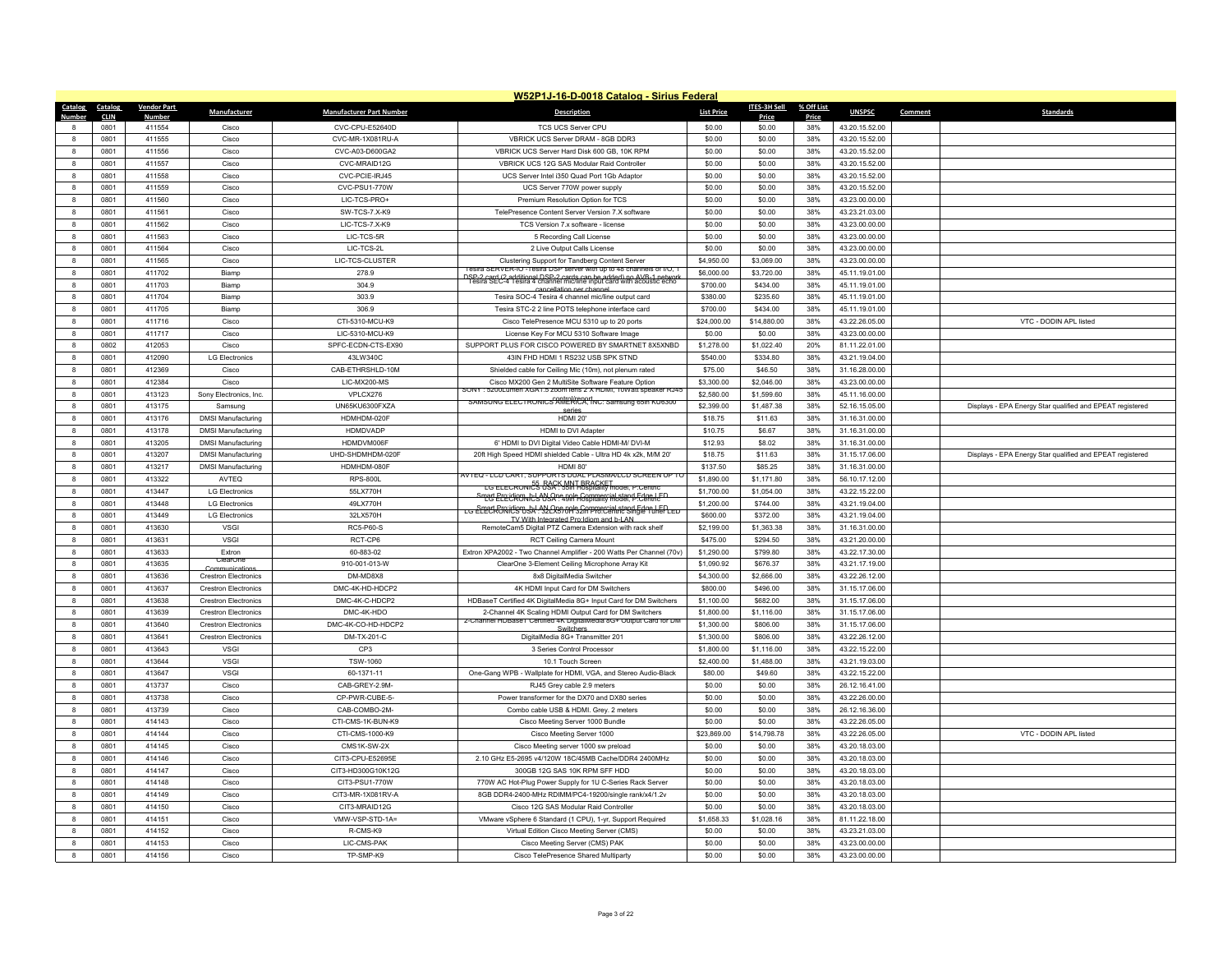|                   |              |                    |                              |                                       | W52P1J-16-D-0018 Catalog - Sirius Federal                                                                                                             |                        |                        |            |                                  |                                                           |
|-------------------|--------------|--------------------|------------------------------|---------------------------------------|-------------------------------------------------------------------------------------------------------------------------------------------------------|------------------------|------------------------|------------|----------------------------------|-----------------------------------------------------------|
| Catalog           | Catalog      | <b>Vendor Part</b> | Manufacturer                 | <b>Manufacturer Part Number</b>       | <b>Description</b>                                                                                                                                    | <b>List Price</b>      | <b>ITES-3H Sell</b>    | % Off List | <b>UNSPSC</b>                    | Comment<br><b>Standards</b>                               |
| Numher            | <b>CLIN</b>  | Numbe              |                              |                                       |                                                                                                                                                       |                        | Price                  | Price      |                                  |                                                           |
|                   | 0801         | 414160             | Cisco                        | LIC-SMP+                              | Shared Multiparty License for 1 Concurrent Meeting                                                                                                    | \$12,000.00            | \$7,440.00             | 38%        | 43.23.00.00.00                   |                                                           |
| $\mathbf{R}$      | 0801         | 414161             | Cisco                        | CTS-SX20N-12X-K9                      | SX20 Quick Set w/ 12x Cam, 1 mic, remote and CE8 software                                                                                             | \$13,400.00            | \$8,308.00             | 38%        | 43.20.15.34.00                   | VTC - DODIN API listed                                    |
| 8                 | 0801         | 414163             | Cisco                        | LIC-TP-ROOM-11.X                      | Choose if VCS or for CUCM version 11.x TP-Room License                                                                                                | \$0.00                 | \$0.00                 | 38%        | 43.23.00.00.00                   |                                                           |
| $\mathbf{g}$      | 0801         | 414164             | Cisco                        | LIC-CMS-SMP                           | Shared Multiparty License for 1 Concurrent Meeting for CMS                                                                                            | \$0.00                 | \$0.00                 | 38%        | 43.23.00.00.00                   |                                                           |
| 8                 | 0801         | 414166             | Cisco                        | LIC-TP-SMP-INC                        | Shared Multiparty License for 1 Concurrent Meeting for XC/TS                                                                                          | \$0.00                 | \$0.00                 | 38%        | 43.23.00.00.00                   |                                                           |
| 8                 | 0801         | 414168             | Cisco                        | CAB-DV10-8M+                          | Network cable (ethernet) 8 meter                                                                                                                      | \$0.00                 | \$0.00                 | 38%        | 26.12.16.04.00                   |                                                           |
| $\mathbf{g}$      | 0801         | 414175             | Cisco                        | CTS-POE-INJ                           | Touch10 PoE power injector                                                                                                                            | \$99.00                | \$61.38                | 38%        | 45.12.15.06.00                   |                                                           |
| 8                 | 0801         | 414182             | Cisco                        | LIC-AESCDN4-K9                        | AES and HTTPS Enable Upgrade                                                                                                                          | \$0.00                 | \$0.00                 | 38%        | 43.23.00.00.00                   |                                                           |
| 8                 | 0801         | 414183             | Cisco                        | LIC-3241-PL1                          | ISDN GW-3241-PL 1 Port License                                                                                                                        | \$0.00                 | \$0.00                 | 38%        | 43.23.00.00.00                   |                                                           |
| $\mathbf{R}$      | 0801         | 414184             | Cisco                        | LIC-3241-GWISDN-K9                    | License Key For 3241 GW Software Image, Used During DF                                                                                                | \$0.00                 | \$0.00                 | 38%        | 43.23.00.00.00                   |                                                           |
| 8                 | 0801         | 414194             | Cisco                        | SW-CMS-2X-K9                          | Cisco Meeting Server (CMS) 2.x Software image                                                                                                         | \$0.00                 | \$0.00                 | 38%        | 43.23.21.03.00                   |                                                           |
| 8                 | 0801         | 414195             | Cisco                        | LIC-CMS-K9                            | Cisco Meeting Server (CMS) Software Release key                                                                                                       | \$0.00                 | \$0.00                 | 38%        | 43.23.00.00.00                   |                                                           |
| $\mathbf{R}$      | 0802         | 414287             | Cisco                        | CON-SNT-CTSSX2N0                      | SNTC-8X5XNBD SX20 Quick w P40 Cam, 1 mic, remote cnt                                                                                                  | \$891.00               | \$712.80               | 20%        | 81.11.18.12.00                   |                                                           |
|                   | 0801         | 414303             | <b>LG Electronics</b>        | 49UX340C                              | 49IN UHD 2 HDMI 1 RS232 2 USB SPKR STND<br>NEC DISPLAY SOLUTIONS : BUNDLE QTY4 55IN LED 1920X1080                                                     | \$965.00               | \$598.30               | 38%        | 43.21.19.04.00                   |                                                           |
| 8                 | 0801         | 414771             | <b>NEC Display Solutions</b> | 4667731                               | 1200:1 UN551S DP HDMI DVI-D VGA                                                                                                                       | \$32,989.00            | \$20,453.18            | 38%        | 43.21.19.02.00                   | VTC - DODIN APL listed                                    |
| $\mathfrak{g}$    | 0801         | 414772             | Cisco                        | VFMS-F-131986                         | Middle Atlantic Vision Frame Freestanding Base                                                                                                        | \$13,907.40            | \$8,622.59             | 38%        | 30.10.36.17.00                   |                                                           |
| 9                 | 0801         | 414773             | <b>VSGI</b>                  | PD-815SC                              | Middle Atlantic Slim Power Strip - 8 outlet, 15 Amp, with Surge Protection                                                                            | \$132.00               | \$81.84                | 38%        | 39.12.10.17.00                   |                                                           |
| 9                 | 0801         | 414777             | <b>VSGI</b>                  | MAS1B                                 | Sennheiser On Table Boundary Microphone                                                                                                               | \$199.00               | \$123.38               | 38%        | 31.16.31.00.00                   |                                                           |
| $\alpha$          | 0801         | 414778             | VSGI                         | DTD-FT221                             | Dual IP Secure / Non-Secure Network Isolation Switch                                                                                                  | \$5,994.00             | \$3,716.28             | 38%        | 43.20.14.04.00                   |                                                           |
| $\mathbf{q}$      | 0801         | 414781             | <b>VSGI</b>                  | TSW-1060-NC-B-S                       | Crestron 10.1" Touch Screen<br>LINKSYS LGS308P 8-PORT BUSINESS SMART GIGABIT POE                                                                      | \$3,000.00             | \$1,860.00             | 38%        | 43.21.19.03.00                   |                                                           |
| 8                 | 0801         | 414782             | Netgear<br>VSGI              | LGS308P<br><b>RCK-PWR</b>             | <b>SWITCH</b>                                                                                                                                         | \$400.00               | \$248.00               | 38%        | 43.22.26.12.00                   |                                                           |
| $\mathbf{q}$      | 0801         | 414784             |                              |                                       | Rack mount 14-port power. 12' power cord                                                                                                              | \$250.00               | \$155.00               | 38%        | 31.16.31.00.00                   |                                                           |
| 8                 | 0801         | 415152             | <b>Crestron Electronics</b>  | FSD <sub>18</sub>                     | 8" Drop-in Ceiling Speaker<br>Ceiling Microphone array-White "Primary". Includes 2ft/60cm drop cable,                                                 | \$186.00               | \$115.32               | 38%        | 43.22.26.12.00                   |                                                           |
| 8                 | 0801         | 415154             | Polycom                      | 2200-23809-002                        | electronics Interface, wall plate with 10ft/3m and 50ft/15m plenum cable.<br>Ceiling Microphone Array - White "Extension" Kit: Tholudes 2ft/60cm drop | \$2,100.00             | \$1,302.00             | 38%        | 52.16.16.00.00                   |                                                           |
| $\mathbf{a}$      | 0801         | 415155             | Polycom                      | 2200-23810-002                        | rable, electronics interface, 25ft/7 6m plenum cable. For use with Ceiling<br>HDX Mica Microphone Array, Contains one Microphone Array, Compatible    | \$2,000.00             | \$1,240.00             | 38%        | 52.16.16.00.00                   |                                                           |
| 8                 | 0801         | 415156             | Polycom                      | 2215-23327-001                        | with HDX Series CX7000 and SoundStructure Includes CLink 2                                                                                            | \$780.00               | \$483.60               | 38%        | 52.16.16.00.00                   |                                                           |
| 8                 | 0801         | 415163             | <b>Crestron Electronics</b>  | FT-600                                | FlipTop Basic<br>ESS WITH 8X5XNBD Codec C40-Incls NPP-Rackmt Kit-Rmt Chtrl POP                                                                        | \$550.00               | \$341.00               | 38%        | 43.22.26.12.00                   |                                                           |
| $\mathbf{a}$      | 0802<br>0802 | 415626<br>415628   | Cisco                        | CON-ECDN-CTSC40K9<br>CON-FCDN-INTP3K  | CISCO SMARTNET 8X5XNBD <sup>92</sup> 3000 MXP <sup>r.</sup> BW, PreHDCam, 1 Mic, CbI                                                                  | \$1,974.00             | \$1,579.20             | 20%        | 81.11.22.18.00<br>81.11.22.18.00 |                                                           |
| 8<br>$\mathbf{g}$ |              |                    | Cisco                        |                                       | and Trackers POP through FOSI 31-May-2017                                                                                                             | \$1,629.00             | \$1,303.20             | 20%<br>38% |                                  |                                                           |
| $\mathbf{a}$      | 0801         | 416428             | Cisco                        | PWR-CORD-UK-A                         | Pwr Cord UK 1.8m Black YP-61 To YC-12                                                                                                                 | \$0.00                 | \$0.00                 |            | 26.12.16.36.00                   |                                                           |
| 8                 | 0801<br>0802 | 416572<br>416616   | <b>VSGI</b><br>Cisco         | 60-1480-01<br>CON-SNT-CTSSX2N0-356295 | Extron Two Output HDMI Distribution Amplifier<br>SNTC-8X5XNBD SX20 Quick w P40 Cam. 1 mic. remote cnt                                                 | \$690.00<br>\$2,485.89 | \$427.80<br>\$1,988.71 | 38%<br>20% | 31.16.23.00.00<br>81.11.18.12.00 |                                                           |
| $\mathbf{g}$      | 0801         | 416629             | Polycom                      | J7200-64250-001                       | RealPresence Group 500-720p: Group 500 HD codec, EagleEyelV-12                                                                                        | \$12,000.00            | \$7,440.00             | 38%        | 31.16.31.00.00                   |                                                           |
|                   | 0802         | 416630             | Polycom                      | 4870-64250-160                        | amera mic array univ remote NTSC/PAI Cables: 2 HDMI 1 8m 1 CA<br>VSGi Advanced Replacement Maintenance, 1 Year, Polycom Group 500                     | \$2,000.00             | \$1,600.00             | 20%        | 43.20.14.04.00                   |                                                           |
| 8                 | 0801         | 416631             | Polycom                      | 2215-68675-001                        | Universal Camera Mounting for EagleEyelV-12xand4x. Mounts on the                                                                                      | \$280.00               | \$173.60               | 38%        | 52.16.16.00.00                   |                                                           |
| $\mathbf{g}$      | 0801         | 416632             | <b>Crestron Electronics</b>  | TSW-1060-TTK-B-S                      | rall/other flat surfaces over 6 5in deep or flat screen displays greater the<br>Tabletop Kit for TSW-1060, Black Smooth                               | \$290.00               | \$179.80               | 38%        | 43.21.19.03.00                   |                                                           |
|                   | 0801         | 416633             | Extron                       | 60-1074-01                            | RGB and Stereo Audio to HDMI Scaler                                                                                                                   | \$800.00               | \$496.00               | 38%        | 43.22.15.22.00                   |                                                           |
| 8                 | 0801         | 416634             | Extron                       | 60-1542-01                            | HDMI Audio De-Embedder                                                                                                                                | \$800.00               | \$496.00               | 38%        | 43.22.17.30.00                   |                                                           |
| $\mathbf{g}$      | 0801         | 417052             | Cisco                        | CP-DX80-FS-                           | Replacement Footstand for DX80                                                                                                                        | \$149.00               | \$92.38                | 38%        | 43.22.15.22.00                   |                                                           |
| $\mathbf{a}$      | 0802         | 417386             | Cisco                        | CON-SNT-CTSMICT2                      | SNTC-8X5XNBD Cisco TelePresence Table Microphone 20                                                                                                   | \$58.00                | \$46.40                | 20%        | 81.11.18.12.00                   |                                                           |
| 8                 | 0802         | 417387             | Cisco                        | CON-SNT-CTLDV10                       | SNTC-8X5XNBD Touch 10 Control Dev                                                                                                                     | \$269.00               | \$215.20               | 20%        | 81.11.18.12.00                   |                                                           |
| $\mathbf{a}$      | 0801         | 417388             | Peerless Industries          | ST650                                 | UNIV WALL MNT F/30-56IN LCD ONE TOUCH TILT/SECURE HW BLK                                                                                              | \$170.00               | \$105.40               | 38%        | 43.21.20.00.00                   |                                                           |
| $\mathbf{a}$      | 0802         | 417592             | Polycom                      | 4870-00380-156                        | TAA<br>VSGi Advanced Replacement Maintenance, 1 Year, Polycom HDX8000                                                                                 | \$5,000.00             | \$4,000.00             | 20%        | 81.11.18.12.00                   |                                                           |
| 8                 | 0801         | 417606             | Polycom                      | J7200-23150-001                       | HDX 8000-720: HDX 8000 HD codec, EagleEye camera, HDX mic array                                                                                       | \$17,000.00            | \$10,540.00            | 38%        | 31.16.31.00.00                   |                                                           |
| $\mathbf{R}$      | 0801         | 417893             | <b>Black Box</b>             | AVSP-DVI1X8                           | Fng rmt Cables: 2 component video (DVI-RCA) audio (RCA-RCA)   AN<br>1 X 8 DVI-D SPLITTER WITH AUDIO AND HDCP CE-D20411-S1                             | \$426.50               | \$264.43               | 38%        | 26.12.16.07.00                   |                                                           |
| 8                 | 0801         | 419415             | Cisco                        | CAB-VGA-8M                            | VGA to VGA Cable 8m                                                                                                                                   | \$79.00                | \$48.98                | 38%        | 26.12.16.09.00                   |                                                           |
| 8                 | 0801         | 419496             | Draper Inc                   | 800315                                | DRAPER, INC.: Scribe, 68 inch, 16:10, Whiteboard                                                                                                      | \$812.00               | \$503.44               | 38%        | 43.21.19.03.00                   |                                                           |
| $\mathbf{R}$      | 0801         | 419497             | Middle Atlantic              | PDT-1615C-NS                          | ACCU-TECH CORPORATION : 16 OUTLET, SINGLE 15A CIRCUIT THIP                                                                                            | \$186.34               | \$115.53               | 38%        | 31.16.31.00.00                   |                                                           |
| 8                 | 0801         | 419499             | Peerless Industries          | ST640                                 | <b>POWER STRIK WIS GORD, ELTS RACKS THAT AGGEET E POWER</b>                                                                                           | \$160.00               | \$99.20                | 38%        | 43.21.20.00.00                   |                                                           |
| $\mathbf{g}$      | 0801         | 419500             | Sony Electronics, Inc.       | VPLSW631M                             | Mount ST640 - Mounting kit ( bracket tilt wall plate security fasteners ) for<br>SONY: 3300LM WXGA Ultra Short Throw Proj w/mount                     | \$2,100.00             | \$1,302.00             | 38%        | 45.11.16.00.00                   |                                                           |
| $\mathbf{g}$      | 0801         | 419501             | <b>TASCAM</b>                | RC-20TB                               | KRAMER ELECTRONICS : Wall Plate Insert 2Button Contact Closure                                                                                        | \$75.00                | \$46.50                | 38%        | 43.22.26.09.00                   |                                                           |
| 8                 | 0801         | 419618             | <b>Crestron Flectronics</b>  | ST-RMK                                | Switch<br>Crestron Control Module Rack Mount                                                                                                          | \$160.99               | \$99.81                | 38%        | 43.21.19.03.00                   |                                                           |
| $\mathbf{g}$      | 0801         | 419619             | Extron                       | 26-650-100                            | Extron 100 HDMI Cable                                                                                                                                 | \$700.00               | \$434.00               | 38%        | 43.22.17.30.00                   |                                                           |
| $\mathbf{a}$      | 0801         | 419620             | Extron                       | 26-663-06                             | Extron 6 HDMI Cable, 6 feet                                                                                                                           | \$70.00                | \$43.40                | 38%        | 43.22.17.30.00                   |                                                           |
| 8                 | 0801         | 419759             | VSGI                         | 7200-23160-001                        | HDX 8000-1080: HDX 8000 HD codec, EagleEye cameraandlicense, HD7<br>array, Eng rmt, Cables: 2 component video (DVLRCA), audio (RCA                    | \$23,000.00            | \$14,260.00            | 38%        | 43.21.19.03.00                   |                                                           |
| $\mathbf{a}$      | 0802         | 419760             | VSGI                         | 4870-01038-160                        | VSGiOniste Maintenance, 1 Year, Polycom HDX8000-1080                                                                                                  | \$8,000.00             | \$6,400.00             | 20%        | 81.11.18.11.00                   |                                                           |
|                   | 0801         | 419765             | Extron                       | PB                                    | Power Bar                                                                                                                                             | \$56.00                | \$34.72                | 38%        | 43.22.17.30.00                   |                                                           |
|                   | 0801         | 420417             | Sony Electronics, Inc.       | HDRCX455/B                            | 30x optical zoom HD camcorder with XAVC S recording capability, 26.8<br>aximum wide angle. Optical SteadyShot with 5-axis co                          | \$612.99               | \$380.05               | 38%        | 45.11.16.00.00                   |                                                           |
| $\mathbf{R}$      | 0802         | 420418             | <b>VSGI</b>                  | 4870-01038-362                        | VSGiOniste Maintenance, 3 Year, Polycom HDX8000-1080                                                                                                  | \$7,000.00             | \$5,600.00             | 20%        | 81.11.18.11.00                   |                                                           |
|                   | 0801         | 420705             | Cisco                        | CTS-MX700D-2CAM-K9                    | Cisco MX700, NPP, Dual 55                                                                                                                             | \$55,900.00            | \$34,658.00            | 38%        | 43 23 00 00 00                   | VTC - DODIN API listed                                    |
| 8                 | 0801         | 420706             | Cisco                        | CTS-MX700-MON-L-D-                    | Left Monitor for MX700 55 Dual Screen w/Dual Camera                                                                                                   | \$0.00                 | \$0.00                 | 38%        | 43.23.00.00.00                   | Displays - EPA Energy Star qualified and EPEAT registered |
|                   |              |                    |                              |                                       |                                                                                                                                                       |                        |                        |            |                                  |                                                           |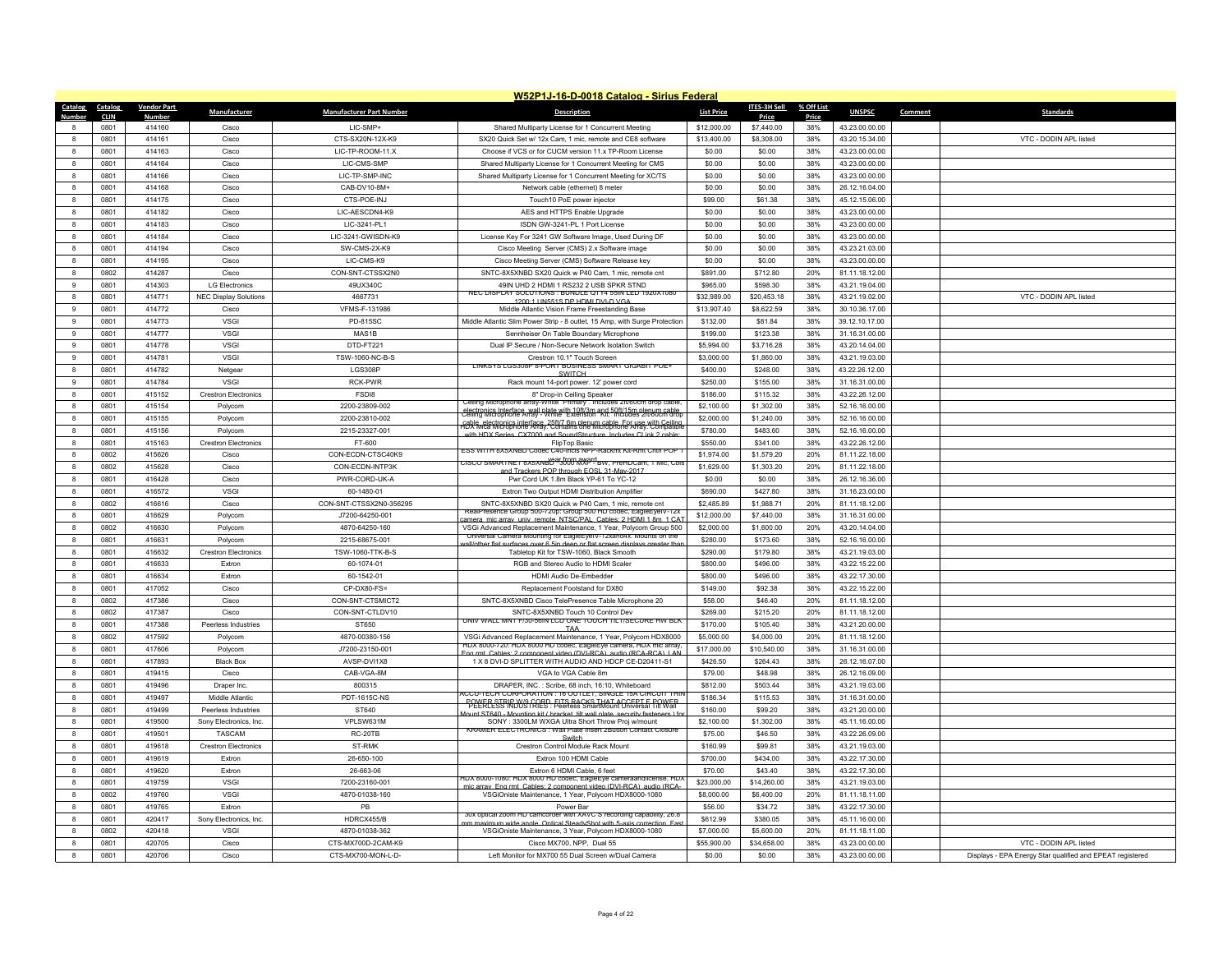|                   |                 |                    |                                  |                                               | W52P1J-16-D-0018 Catalog - Sirius Federal                                                                                                     |                        |                     |            |                                  |                                                           |
|-------------------|-----------------|--------------------|----------------------------------|-----------------------------------------------|-----------------------------------------------------------------------------------------------------------------------------------------------|------------------------|---------------------|------------|----------------------------------|-----------------------------------------------------------|
|                   | Catalog Catalog | <b>Vendor Part</b> | Manufacturer                     | <b>Manufacturer Part Number</b>               | <b>Description</b>                                                                                                                            | <b>List Price</b>      | <b>ITES-3H Sell</b> | % Off List | <b>UNSPSC</b>                    | Comment<br><b>Standards</b>                               |
| Number            | <b>CLIN</b>     | Numbe              |                                  |                                               |                                                                                                                                               |                        | Price               | Price      |                                  |                                                           |
|                   | 0801            | 420707             | Cisco                            | CAB-MX700-R-SPKR-                             | Right Speaker Cable for MX700                                                                                                                 | \$0.00                 | \$0.00              | 38%        | 43.23.00.00.00                   |                                                           |
| $\mathbf{R}$      | 0801            | 420708             | Cisco                            | CAB-2DC4MINI-0.3M-                            | 4-PIN MINI DIN, 0.3 meters for MX700                                                                                                          | \$0.00                 | \$0.00              | 38%        | 43.23.00.00.00                   |                                                           |
| 8                 | 0801            | 420709             | Cisco                            | CTS-MX700-D-CAMCV-                            | Dual cam top rear cover Center Top profile and                                                                                                | \$0.00                 | \$0.00              | 38%        | 43.23.00.00.00                   |                                                           |
| $\mathbf{a}$      | 0801            | 420710             | Cisco                            | CTS-MX700-MON-R-D-                            | Right Monitor for MX700 55 Dual Screen w/Dual Camera                                                                                          | \$0.00                 | \$0.00              | 38%        | 43.23.00.00.00                   | Displays - EPA Energy Star qualified and EPEAT registered |
| $\mathbf{a}$      | 0801            | 420711             | Cisco                            | CTS-MX700-DDC-TGR-                            | MX700 Dual - Dual Camera Top Grill                                                                                                            | \$0.00                 | \$0.00              | 38%        | 43.23.00.00.00                   |                                                           |
| 8                 | 0801            | 420712             | Cisco                            | CAB-FTHR.I45-1.35M                            | Shielded Twisted Pair Ethernet Cable w/ RJ45 1.35 m                                                                                           | \$0.00                 | \$0.00              | 38%        | 43.23.00.00.00                   |                                                           |
| $\mathbf{a}$      | 0801            | 420713             | Cisco                            | CAB-MX700-L-SPKR-                             | Left Speaker Cable for MX700                                                                                                                  | \$0.00                 | \$0.00              | 38%        | 43.23.00.00.00                   |                                                           |
| $\mathbf{a}$      | 0801            | 420714             | Cisco                            | DOC-MX700-DDC-FSK                             | Installation sheet for MX700 dual camera, floor stand kit<br>elePresence MX/00 Product ID Dual Screen Dual Camera (This \$0                   | \$0.00                 | \$0.00              | 38%        | 43.23.00.00.00                   |                                                           |
| 8                 | 0801            | 420715             | Cisco                            | LIC-MX700-D-D                                 | e is part of a bundle and not sold as standalone so                                                                                           | \$0.00                 | \$0.00              | 38%        | 43.23.00.00.00                   |                                                           |
| $\mathbf{a}$      | 0801            | 420716             | Cisco                            | CAB-2HDMILK-1.75M                             | HDMI to HDMI Cable 1.75 meters long for MX700                                                                                                 | \$0.00                 | \$0.00              | 38%        | 43.23.00.00.00                   |                                                           |
| $\mathbf{a}$      | 0801            | 420717             | Cisco                            | CTS-MX700-MON-SCV-                            | Sidecover for MX700 Dual screen ( left and right included)<br>Planar 86in diagonal, UHD, D-LED backlight, 500 nit brightness, 24x7            | \$0.00                 | \$0.00              | 38%        | 43.23.00.00.00                   |                                                           |
| 8                 | 0801            | 423793             | Planar                           | 997-8798                                      | reliability single- or quad-source viewing speakers embedded                                                                                  | \$21,600.00            | \$13,392.00         | 38%        | 31.16.23.00.00                   |                                                           |
| $\mathbf{a}$      | 0801            | 423794             | Liberty Wire & Cable             | DL-HFC-075F                                   | detachable heads                                                                                                                              | \$546.00               | \$338.52            | 38%        | 43.20.15.52.00                   |                                                           |
| $\mathbf{a}$      | 0801            | 423795             | Liberty Wire & Cable             | AVO-USB-C                                     | Liberty USB Category Extender - Client End                                                                                                    | \$50.95                | \$31.59             | 38%        | 43.20.15.52.00                   |                                                           |
| 8                 | 0801            | 423796             | Liberty Wire & Cable             | AVO-USB-H                                     | Liberty USB Category Extender - Host End                                                                                                      | \$50.95                | \$31.59             | 38%        | 43.20.15.52.00                   |                                                           |
| $\mathbf{a}$      | 0801            | 423797             | Extron                           | 60-1480-01                                    | Two Output HDMI DA<br>Hanging integrated gooseneck ceiling microphone with 6" gooseneck. 12                                                   | \$1,190.00             | \$737.80            | 38%        | 43.22.17.30.00                   |                                                           |
| $\mathbf{a}$      | 0801            | 424035             | Audix USA<br>Milestone AV        | M40W6                                         | ninating into phoenix con<br>ector Includes r                                                                                                 | \$500.00               | \$310.00            | 38%        | 31.15.17.06.00                   |                                                           |
| 8                 | 0801            | 424061             | Technologies 110                 | VPAUW                                         | VERT/PORTRAIT UNV PROJ MOUNT, WHITE<br>4K HDMLover HDBase LExtender w/IR & RS-232, White: includes HD                                         | \$329.00               | \$203.98            | 38%        | 45.11.18.02.00                   |                                                           |
| $\mathbf{a}$      | 0801            | 424063             | <b>Crestron Electronics</b>      | HD-EXT3-C-W_SYSTEM                            | RX3-C-B and HD-TX3-C-W<br>One-Year on-site maintenance contract, parts- including product                                                     | \$1,000.00             | \$620.00            | 38%        | 43.21.19.03.00                   |                                                           |
| 8                 | 0802            | 424071             | Diversified                      | SVC-SLV                                       | manufacturer management: labor-including exclusive Toll Free line for 2                                                                       | \$2,150.00             | \$1,720.00          | 20%        | 81.11.18.11.00                   |                                                           |
| 8                 | 0802            | 424079             | Diversified                      | SVC-Elite-3YR                                 | ungrades/undates_product_manufacturer_management_labor_including<br>Crestron Electronics, Inc : 3-Series DigitalMedia Presentation System 300 | \$5,500.00             | \$4,400.00          | 20%        | 81.11.18.11.00                   |                                                           |
| $\mathbf{a}$      | 0801            | 424165             | Cisco                            | DMPS3-300-C                                   | TAA (Crestron DMPS3-300-C is on DODIN API : Effective 4-13-2015                                                                               | \$7,435.00             | \$4,609.70          | 38%        | 43.23.00.00.00                   | VTC - DODIN API listed                                    |
| 8                 | 0801            | 424170             | The ESB Group                    | FSB-Custom-0360553                            | Custom Desk Plate : HDMI / VGA / Network Replacement Plates - TAA                                                                             | \$705.00               | \$437.10            | 38%        | 43.22.26.09.00                   |                                                           |
| $\mathbf{a}$      | 0801            | 424197             | Cisco                            | AVIZ-TAC-K9                                   | Avizia Tactical                                                                                                                               | \$33,900.00            | \$21,018.00         | 38%        | 43.23.00.00.00                   |                                                           |
| 8                 | 0801            | 424199             | Hall Research                    | <b>SC-1080R</b>                               | Hall Research - Multi-Format Switcher & Scaler - TAA                                                                                          | \$1,599.00             | \$991.38            | 38%        | 39.12.10.17.00                   |                                                           |
| 8                 | 0801            | 424200             | <b>Hall Research</b>             | LJV1                                          | Hall Research - VGA Video Extender Kit - TAA<br>olvcom SoundStation Duo dual-mode conference phone incl Pwr Supply                            | \$1,100.00             | \$682.00            | 38%        | 39.12.10.17.00                   |                                                           |
| $\mathbf{a}$      | 0801            | 424210             | Polycom                          | G2200-19000-001                               | Cord with North American plug Power Injection Module(PIM)                                                                                     | \$899.00               | \$557.38            | 38%        | 31.16.31.00.00                   |                                                           |
| 8                 | 0801            | 424299             | Cisco                            | LIC-TMS-STARTERKIT                            | TMS Starter Kit for CMS (Acano). Includes TMS 25 devices                                                                                      | \$12,000.00            | \$7,440.00          | 38%        | 43.23.00.00.00                   |                                                           |
| 8                 | 0801            | 424529             | The ESB Group                    | ESB-Custom                                    | Custom Desk Plate: HDMI / VGA / Network Replacement Plates - TAA                                                                              | \$700.00               | \$434.00            | 38%        | 43.22.26.09.00                   |                                                           |
| $\mathbf{R}$      | 0801            | 424550             | Hall Research                    | UVA-2                                         | Hall Research - VGA Video and Audio Extender Kit - TAA                                                                                        | \$1,082.00             | \$670.84            | 38%        | 39.12.10.17.00                   |                                                           |
| $\mathbf{a}$      | 0801            | 424688             | <b>DMSI Manufacturing</b>        | VPLPHZ10                                      | Sony VPL-PHZ10 LCD Projector - 16:10                                                                                                          | \$8,000.00             | \$4,960.00          | 38%        | 43.21.19.03.00                   |                                                           |
| 8                 | 0801            | 424689             | <b>DMSI Manufacturing</b>        | GP65NB60                                      | LG GP65NB60 External DVD-Writer                                                                                                               | \$90.00                | \$55.80             | 38%        | 43.21.19.03.00                   |                                                           |
| $\mathbf{a}$      | 0801            | 424693             | Middle Atlantic                  | RSH4A2M                                       | Middle Atlantic Custom Rack Mount for JVC Blu-ray Combo                                                                                       | \$211.00               | \$130.82            | 38%        | 31.16.31.00.00                   |                                                           |
| $\mathbf{a}$      | 0801            | 424694             | Middle Atlantic<br>Sound Control | SFACE2                                        | Middle Atlantic Face Plate for RSH4A2M for JVC SRHD2700US                                                                                     | \$92.00                | \$57.04             | 38%        | 31.16.31.00.00                   |                                                           |
| 8                 | 0801            | 424697             | s <del>Jungson Se</del>          | RC4-E4P                                       | Sound Control Technologies Camera Extension Cable                                                                                             | \$2,809.00             | \$1,741.58          | 38%        | 52.16.15.25.00                   |                                                           |
| $\mathbf{a}$      | 0801            | 424698             | sofina Contro                    | RC-RK2                                        | Sound Control Technologies Camera Extension Rack Mount                                                                                        | \$189.00               | \$117.18            | 38%        | 52.16.15.25.00                   |                                                           |
| $\mathbf{a}$      | 0801            | 424699             | Technolo                         | RCM-EE4-P3                                    | Sound Control Technologies Camera Wall Kit<br>DXLink HDML Lwisted Pair Receiver Module with SmartScale, HDCI                                  | \$189.00               | \$117.18            | 38%        | 52.16.15.25.00                   |                                                           |
| 8                 | 0801            | 424764             | AMX                              | FG1010-500                                    | compliant: compatible.with all DXLink Transmitters. Enoya DCX DXLink<br>"Cisco PrecisionHD 12x52 camera w/SX20 Codec RC4-CE Camera            | \$1,300.00             | \$806.00            | 38%        | 39.12.10.11.00                   |                                                           |
| $\mathbf{a}$      | 0801            | 424766             | Diversified                      | RC4-PSA                                       | terface Module RCC-C001 1' HDMLCamera Cable RCC-C002 1' RJ45                                                                                  | \$2,995.00             | \$1,856.90          | 38%        | 43.21.19.03.00                   |                                                           |
| 8                 | 0801            | 424767             | Diversified                      | RC-RKC                                        | Unified Series Core with 24 local I/O channels, 128x128 network I/O                                                                           | \$399.00               | \$247.38            | 38%        | 43.21.19.03.00                   |                                                           |
| $\mathbf{a}$      | 0801            | 424769             | Qsc                              | CORE 110f                                     | channels, dual LAN norts, telephone, POTS, 16x16 GPIO, 16 AFC RF.<br>In-element hanging ceiling microphone, low profile, balanced circuit, RF | \$3,999.00             | \$2,479.38          | 38%        | 31.16.28.00.00                   |                                                           |
| 8                 | 0801<br>0801    | 424770<br>424773   | Audix USA                        | M3W<br>60-1592-01                             | Immunity, Includes plenum hox and breakout cable. White                                                                                       | \$1,395.00<br>\$460.00 | \$864.90            | 38%<br>38% | 31.15.17.06.00                   |                                                           |
| 8<br>$\mathbf{a}$ |                 |                    | <b>Fxtron</b>                    |                                               | Cable Cubby 100 US, Black                                                                                                                     |                        | \$285.20            |            | 43.22.17.30.00                   |                                                           |
|                   | 0801            | 424774             | Connectrad                       | ON-3.7-072-GR                                 | 3.7 On-Floor 72" wireway; Graphite                                                                                                            | \$307.49               | \$190.64            | 38%        | 31.16.28.00.00                   |                                                           |
| 8                 | 0801            | 424775             | Connectrad                       | ON-3.7-EC-BK                                  | 3.7 On-Floor end ramp (black) & wall base trim                                                                                                | \$35.32                | \$21.90             | 38%        | 31.16.28.00.00                   |                                                           |
| 8<br>8            | 0801<br>0801    | 424776<br>424777   | Connectra<br>Connectrad          | AC-WT-BK<br>PS-I-288                          | 3.7 IN/ON wireway transition adapter; black<br>3.7 IN/ON wireway 20A duplex recp; 288" conduit                                                | \$30.56<br>\$574.71    | \$18.95<br>\$356.32 | 38%<br>38% | 31.16.28.00.00<br>31.16.28.00.00 |                                                           |
| 8                 | 0801            | 424778             | Connectrac                       | TC-KS01-BK                                    | Modular snap fit Cat6 jack; black                                                                                                             | \$18.51                | \$11.48             | 38%        | 31.16.28.00.00                   |                                                           |
| 8                 | 0801            | 424799             | Cisco                            | R-VTS-K9 (\$0 item part of a bundle solution) | Cisco VM Telepresence Server                                                                                                                  | \$0.00                 | \$0.00              | 38%        | 43.23.00.00.00                   | VTC - DODIN APL listed                                    |
| 8                 | 0801            | 424800             | Cisco                            | I-VTS-K9                                      | resence Server Release Key (\$0 item, part of bundle                                                                                          | \$0.00                 | \$0.00              | 38%        | 43.23.00.00.00                   |                                                           |
| 8                 | 0801            | 424801             | Cisco                            | L-VTS-BASE-PAK                                | PAK PID for Config Use Only (\$0 item, part of bundle solution)                                                                               | \$0.00                 | \$0.00              | 38%        | 43.23.00.00.00                   |                                                           |
| 8                 | 0801            | 424802             | Cisco                            | SW-VTS-V4.X-K9                                | oftware Image for Virtual TelePresence Server (\$0 item, part of a bundle                                                                     | \$0.00                 | \$0.00              | 38%        | 43.23.00.00.00                   |                                                           |
| 8                 | 0801            | 424803             | Cisco                            | L-AES-VTS-K9                                  | AES and HTTPS option for VTS                                                                                                                  | \$0.00                 | \$0.00              | 38%        | 43.23.00.00.00                   |                                                           |
| 8                 | 0801            | 424804             | Cisco                            | L-VTS-1SL                                     | Order L-VTS-UPG-PAK for e-Delivery Virtual TS Screen Lic                                                                                      | \$12,000.00            | \$7,440.00          | 38%        | 43.23.00.00.00                   |                                                           |
| 8                 | 0801            | 424807             | Cisco                            | LIC-SMP-STARTERKIT                            | Shared MP Starter Kit inc Conductor & TMS with 25 devices                                                                                     | \$12,000.00            | \$7,440.00          | 38%        | 43.23.00.00.00                   |                                                           |
| $\mathbf{a}$      | 0801            | 424811             | Cisco                            | BRKT-SX10-SMK                                 | SX10 Screen Mount Kit                                                                                                                         | \$165.00               | \$102.30            | 38%        | 43.23.00.00.00                   |                                                           |
| 8                 | 0801            | 424813             | Cisco                            | LIC-TP-ROOM-10.X                              | Choose if CUCM version 10.x for included TP-Room License (This \$0                                                                            | \$0.00                 | \$0.00              | 38%        | 43.23.00.00.00                   |                                                           |
| 8                 | 0801            | 424814             | Cisco                            | LIC-TMS-25-PMP                                | software is part of a bundle and not sold as standalone software )<br>Cisco TMS - Additional 25 Direct Managed Systems (This \$0 software is  | \$0.00                 | \$0.00              | 38%        | 43.23.00.00.00                   |                                                           |
| 8                 | 0801            | 424815             | Cisco                            | LIC-TMS-EX25-PMP                              | nart of a bundle and not sold as standalone software )<br>TMS Exchange integration for 25 Systems (This \$0 software is part of a             | \$0.00                 | \$0.00              | 38%        | 43.23.00.00.00                   |                                                           |
| 8                 | 0801            | 424816             | Cisco                            | CMS-RECORDING                                 | hundle and not sold as standalone software.)<br>Sisco Meeting Server (CMS) Recording and Streaming (This is part of the                       | \$0.00                 | \$0.00              | 38%        | 43.23.00.00.00                   |                                                           |
| $\mathbf{a}$      | 0801            | 424817             | Cisco                            | CMS-REC-STARTERKIT                            | CISCO Meeting Server Bundle requested by customer under REO<br>Cisco Meeting Server Recording & Streaming SW Starter Kit                      | \$10,000.00            | \$6,200.00          | 38%        | 43.23.00.00.00                   |                                                           |
|                   |                 |                    |                                  |                                               |                                                                                                                                               |                        |                     |            |                                  |                                                           |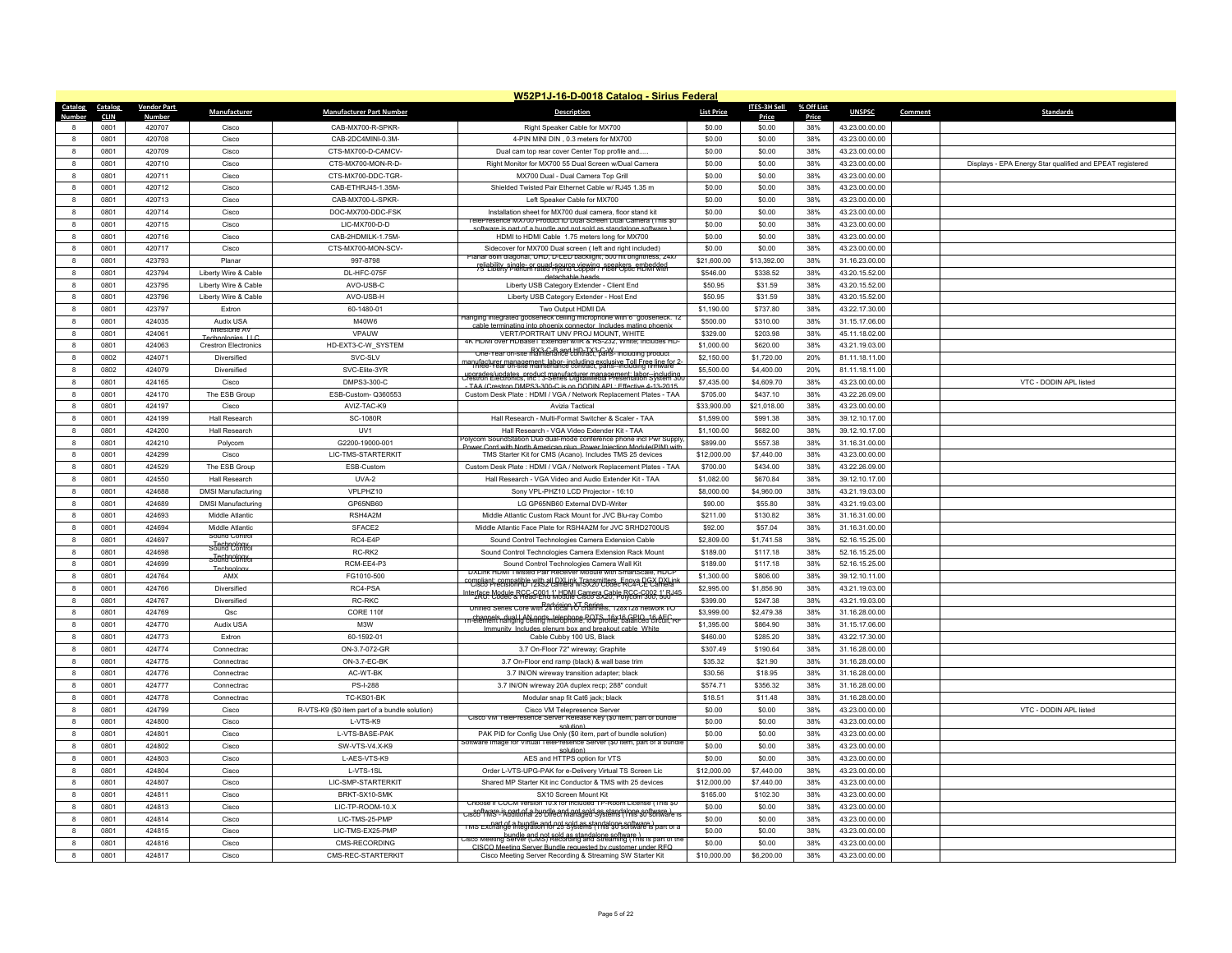|                   |             |                    |                             |                                 | W52P1J-16-D-0018 Catalog - Sirius Federal                                                                                                |                   |              |            |                                  |                                                           |
|-------------------|-------------|--------------------|-----------------------------|---------------------------------|------------------------------------------------------------------------------------------------------------------------------------------|-------------------|--------------|------------|----------------------------------|-----------------------------------------------------------|
| Catalog           | Catalog     | <b>Vendor Part</b> | Manufacturer                | <b>Manufacturer Part Number</b> | <b>Description</b>                                                                                                                       | <b>List Price</b> | ITES-3H Sell | % Off List | <b>UNSPSC</b>                    | <b>Standards</b><br>Comment                               |
| Number            | <b>CLIN</b> | Number             |                             |                                 |                                                                                                                                          |                   | Price        | Price      |                                  |                                                           |
|                   | 0801        | 424818             | Cisco                       | LIC-CMS-REC-PORT                | Cisco Meeting Server (CMS) Recording one Port license<br>Cisco Meeting Server (CMS) Recording one Port license (This \$0                 | \$1,500.00        | \$930.00     | 38%        | 43.23.00.00.00                   |                                                           |
| $\mathbf{R}$      | 0801        | 424819             | Cisco                       | <b>I IC-REC-STARTER</b>         | enftware is nart of a hundle and not sold as standalone software                                                                         | \$0.00            | \$0.00       | 38%        | 43.23.00.00.00                   |                                                           |
| 8                 | 0801        | 424820             | Cisco                       | CS-KIT-K9                       | Room Kit with integrated microphone, speakers and Touch 10                                                                               | \$11,900.00       | \$7,378.00   | 38%        | 43.23.00.00.00                   |                                                           |
| 8                 | 0801        | 424821             | Cisco                       | PWR-CORD-USA-B                  | Power Cord for United States of America 2m 10A                                                                                           | \$0.00            | \$0.00       | 38%        | 43.23.00.00.00                   |                                                           |
| $\mathbf{R}$      | 0801        | 424822             | Cisco                       | CAB-2HDMI-1.5M-GR               | CAB 1.5m GREY HDMI 2.0 - Second Monitor HDMI cable                                                                                       | \$49.00           | \$30.38      | 38%        | 43.23.00.00.00                   |                                                           |
| 8                 | 0801        | 424823             | Cisco                       | CS-KIT-S-UNIT+                  | Spark Room Kit unit                                                                                                                      | \$0.00            | \$0.00       | 38%        | 43.23.00.00.00                   |                                                           |
| 8                 | 0801        | 424824             | Cisco                       | CAB-2HDMI-1.5M-GR-              | Second screen - 1.5m GREY HDMI 2.0                                                                                                       | \$0.00            | \$0.00       | 38%        | 43.23.00.00.00                   |                                                           |
| 8                 | 0801        | 424825             | Cisco                       | CAB-ETH-5M-GR-                  | CAB (16,4 feet / 5m) GREY ETHERNET                                                                                                       | \$0.00            | \$0.00       | 38%        | 43.23.00.00.00                   |                                                           |
| 8                 | 0801        | 424826             | Cisco                       | PSU-12VDC-70W-GR-               | Powersupply - AC/DC, 12V, 6.25A, grey                                                                                                    | \$0.00            | \$0.00       | 38%        | 43.23.00.00.00                   |                                                           |
| $\mathbf{a}$      | 0801        | 424827             | Cisco                       | CS-KIT-WMK-                     | Wall Mount for Cisco Spark Kit                                                                                                           | \$0.00            | \$0.00       | 38%        | 43.23.00.00.00                   |                                                           |
| 8                 | 0801        | 424828             | Cisco                       | CS-KIT-SMK-                     | Screen Mount for Cisco Spark Kit                                                                                                         | \$0.00            | \$0.00       | 38%        | 43.23.00.00.00                   |                                                           |
| 8                 | 0801        | 424829             | Cisco                       | CS-POE-INJ-                     | Touch PoE power injector                                                                                                                 | \$0.00            | \$0.00       | 38%        | 43.23.00.00.00                   |                                                           |
| $\mathbf{a}$      | 0801        | 424830             | Cisco                       | CIT2-HD300G10K12G               | 300GB 12G SAS 10K RPM SFF HDD                                                                                                            | \$0.00            | \$0.00       | 38%        | 43.23.00.00.00                   |                                                           |
|                   | 0801        | 424831             | Cisco                       | R2XX-RAID5                      | Enable RAID 5 Setting (RAID controller upgrade key)                                                                                      | \$0.00            | \$0.00       | 38%        | 43.23.00.00.00                   |                                                           |
| 8                 | 0801        | 424832             | Cisco                       | CIT2-MR-1X162RV-A               | 16GB DDR4-2400-MHz RDIMM/PC4-19200/dual rank/x4/1.2v                                                                                     | \$0.00            | \$0.00       | 38%        | 43.23.00.00.00                   |                                                           |
| 8                 | 0801        | 424833             | Cisco                       | CUWL-10X-K9                     | Unified Workspace Licensing v. 10.x                                                                                                      | \$0.00            | \$0.00       | 38%        | 43.23.00.00.00                   |                                                           |
|                   | 0801        | 424834             | Cisco                       | UCXN-10X-SC-PORTS               | Unity Connection 10.x SpeechConnect Ports                                                                                                | \$0.00            | \$0.00       | 38%        | 43.23.00.00.00                   |                                                           |
| 8                 | 0801        | 424835             | Cisco                       | JAB-IPH-CLNT-UWL                | Jabber for iPhone CUWL Only (Part of bundle solution: this is not sold as                                                                | \$0.00            | \$0.00       | 38%        | 43.23.00.00.00                   |                                                           |
| $\mathbf{R}$      | 0801        | 424836             | Cisco                       | LIC-EXP-DSK                     | stand-alone software )<br>Expressway Desktop Endpoint License (This \$0 software is part of a                                            | \$0.00            | \$0.00       | 38%        | 43.23.00.00.00                   |                                                           |
| 8                 | 0801        | 424837             | Cisco                       | LIC-EXP-RMS-PMP                 | bundle and not spid as standalone software )<br>RMS Licensing included with PMP & SMP (This \$0 software is part of a                    | \$0.00            | \$0.00       | 38%        | 43.23.00.00.00                   |                                                           |
| 8                 | 0801        | 424838             | Cisco                       | IPC8-CLIENT-UWL                 | munical8i/19.khaPC.000 E9khp?inteludalogs saftware } سمتنا المستحدة المستحدة                                                             | \$0.00            | \$0.00       | 38%        | 43.23.00.00.00                   |                                                           |
| $\mathbf{R}$      | 0801        | 424839             | Cisco                       | JAB-ADR-RTU                     | sfl_pot_sold_as_standalone_software) abber for Android Right to Use (Part of bundle solution; this is not sold as                        | \$0.00            | \$0.00       | 38%        | 43.23.00.00.00                   |                                                           |
|                   | 0801        | 424840             | Cisco                       | CUCILYNC-CLNT-UWL               | stand-alone software )<br>Cisco Unified Comm Integration for Lync for CUWL only                                                          | \$0.00            | \$0.00       | 38%        | 43.23.00.00.00                   |                                                           |
| 8                 | 0801        | 424842             | Cisco                       | UWL-10X-MTG                     | CUWL Meetings 10.x Users - Service Use Only (\$0 item, part of a bundle                                                                  | \$0.00            | \$0.00       | 38%        | 43.23.00.00.00                   |                                                           |
| 8                 | 0801        | 424843             | Cisco                       | VXME-USR                        | solution)<br>Cisco VXME Users (\$0 item, part of a bundle solution)                                                                      | \$0.00            | \$0.00       | 38%        | 43.23.00.00.00                   |                                                           |
|                   | 0801        | 424844             |                             | CIPC-UWL-RTU                    |                                                                                                                                          | \$0.00            |              | 38%        | 43.23.00.00.00                   |                                                           |
| 8<br>8            | 0801        | 424845             | Cisco<br>Cisco              | LIC-CMS-PMP+USER                | CIPC UWL Right to Use Certificate                                                                                                        |                   | \$0.00       | 38%        |                                  |                                                           |
|                   |             |                    |                             |                                 | 1 CMS (Cisco Meeting Server) PMP PLUS User License<br>Jabber for Android CUWL Only (Part of bundle solution; this is not sold as         | \$0.00            | \$0.00       |            | 43.23.00.00.00                   |                                                           |
| 8                 | 0801        | 424846             | Cisco                       | JAB-ADR-CLNT-UWL                | stand-alone software )                                                                                                                   | \$0.00            | \$0.00       | 38%        | 43.23.00.00.00                   |                                                           |
| 8                 | 0801        | 424847             | Cisco                       | CUCILYNC-UWL-RTU                | CUCILYNC UWL Right to Use Certificate<br>Jabber Software Development Kit RTU (Part of bundle solution; this is no                        | \$0.00            | \$0.00       | 38%        | 43.23.00.00.00                   |                                                           |
| $\mathbf{R}$      | 0801        | 424848             | Cisco                       | JAB-SDK-K9-RTU                  | Jabber Software Development Rit (Part of bundle solution; this is not sold                                                               | \$0.00            | \$0.00       | 38%        | 43.23.00.00.00                   |                                                           |
|                   | 0801        | 424849             | Cisco                       | JABBER-SDK                      | as stand-alone software )                                                                                                                | \$0.00            | \$0.00       | 38%        | 43.23.00.00.00                   |                                                           |
| $\mathbf{a}$      | 0801        | 424850             | Cisco                       | VXMF-USR-RTU                    | VXME Right to Use (\$0 item, part of a bundle solution)                                                                                  | \$0.00            | \$0.00       | 38%        | 43 23 00 00 00                   |                                                           |
| $\mathbf{R}$      | 0801        | 424851             | Cisco                       | UCAPPS-SW-10.X-K9               | Version 10.x Software Kit (\$0 item, part of a bundle solution)                                                                          | \$0.00            | \$0.00       | 38%        | 43.23.00.00.00                   |                                                           |
| $\mathbf{a}$      | 0801        | 424852             | Cisco                       | MIGS-UWL-10X-MTG                | Migrate Standard single user to Meetings - install base only<br>version 10.x (CISCO UC Conference System (UCCS) 10 is on the DODIN       | \$285.00          | \$176.70     | 38%        | 43.23.00.00.00                   |                                                           |
| 8                 | 0801        | 424853             | Cisco                       | $UC-10.X$                       | APL effective 6-17-2016, expires 6-17-2019) (\$0 item part of a bund                                                                     | \$0.00            | \$0.00       | 38%        | 43.23.00.00.00                   |                                                           |
| $\mathbf{R}$      | 0801        | 424854             | Cisco                       | ADDON-UWL                       | Add-on for Existing CUWL Deployment<br>Expressway Series, Expressway-E PAK (This \$0 software is part of a                               | \$0.00            | \$0.00       | 38%        | 43.23.00.00.00                   |                                                           |
| $\mathbf{a}$      | 0801        | 424855             | Cisco                       | LIC-EXPE-PMP-PAK                | sxzu codec - no encrption (CiSCO Telepresence Codec is on the                                                                            | \$0.00            | \$0.00       | 38%        | 43.23.00.00.00                   |                                                           |
| 8                 | 0801        | 425264             | Cisco                       | CTS-SX20CODEC=                  | DODIN API effective 11/8/2012; expires 11/8/2018)                                                                                        | \$8,000.00        | \$4,960.00   | 38%        | 43.23.00.00.00                   | VTC - DODIN APL listed                                    |
| $\mathbf{R}$      | 0801        | 425895             | <b>Chief Manufacturing</b>  | LTM1U-G                         | LARGE HEIGHT ADJUST TILT MOUNT TAA                                                                                                       | \$377.00          | \$233.74     | 38%        | 31.16.31.00.00                   |                                                           |
| 8                 | 0801        | 426076             | <b>Extron</b>               | 60-1021-01                      | SMX 200 FRAME                                                                                                                            | \$2,190.00        | \$1,357.80   | 38%        | 43.22.17.30.00                   |                                                           |
| $\mathbf{a}$      | 0801        | 426077             | Extron                      | 70-672-02                       | SMX 84 USB                                                                                                                               | \$2,490.00        | \$1,543.80   | 38%        | 43.22.17.30.00                   |                                                           |
| $\mathbf{a}$      | 0801        | 426078             | Extron                      | 60-954-02                       | SW4 USB PLUS                                                                                                                             | \$990.00          | \$613.80     | 38%        | 43.22.17.30.00                   |                                                           |
| 8                 | 0801        | 426079             | Liberty Wire & Cable        | B203-101                        | 1-Port high speed USB 2.0 over Cat5 extender TX/RX set                                                                                   | \$308.00          | \$190.96     | 38%        | 43.20.15.52.00                   |                                                           |
| $\mathbf{a}$      | 0801        | 426081             | Middle Atlantic             | WRK-24MDK                       | 32" deep presentation enclosure system with plexi door                                                                                   | \$2,222.00        | \$1,377.64   | 38%        | 31.16.31.00.00                   |                                                           |
|                   | 0801        | 426525             | Viewsonic Corporation       | PJD5555W                        | LIGHTSTREAMWXGA DLP PROJECTOR, 3300 LUMEN                                                                                                | \$750.00          | \$465.00     | 38%        | 43.22.26.09.00                   |                                                           |
| 8                 | 0801        | 426779             | Viewsonic Corporation       | <b>PRO9800WUI</b>               | <b>WUXGA PROJECTOR</b>                                                                                                                   | \$3,699.00        | \$2,293.38   | 38%        | 43.22.26.09.00                   |                                                           |
| $\mathbf{a}$      | 0801        | 427049             | Sound Control<br>Technology | <b>RC5-P60-K</b>                | P60 Camera Extender and Wall Mount.                                                                                                      | \$2,900.00        | \$1,798.00   | 38%        | 52.16.15.25.00                   |                                                           |
| 8                 | 0801        | 427050             | Exacq Technologies          | CR-212                          | Credenza/Equipment Rack 16RU                                                                                                             | \$2,250.00        | \$1,395.00   | 38%        | 43.21.19.03.00                   |                                                           |
| 8                 | 0801        | 427052             | AMX                         | FG2178-63                       | PoE Ethernet                                                                                                                             | \$600.00          | \$372.00     | 38%        | 39.12.10.11.00                   |                                                           |
| $\mathbf{R}$      | 0801        | 427053             | VSGI                        | FG1010-325-WH                   | DXLink Multiformat Decora Wallplate.                                                                                                     | \$1,375.00        | \$852.50     | 38%        | 43.21.19.03.00                   |                                                           |
| 8                 | 0801        | 427055             | <b>Crestron Electronics</b> | ICE6T-W-T                       | Saros White Ceiling Speaker                                                                                                              | \$182.00          | \$112.84     | 38%        | 43.21.19.03.00                   |                                                           |
| 8                 | 0801        | 427056             | Peerless Industries         | ST680                           | Universal Tilt Wall Mount                                                                                                                | \$338.00          | \$209.56     | 38%        | 43.21.20.00.00                   |                                                           |
| 8                 | 0801        | 427057             | Samsung                     | UN75MU6300FXZA                  | 75" LED TV w/RS232.                                                                                                                      | \$4,250.00        | \$2,635.00   | 38%        | 52.16.15.05.00                   | Displays - EPA Energy Star qualified and EPEAT registered |
| 8                 | 0801        | 427058             | Lab.Gruppen                 | <b>LUCIA120/2</b>               | 2x60 Power Amplifier                                                                                                                     | \$544.00          | \$337.28     | 38%        | 44.10.15.03.00                   |                                                           |
| 8                 | 0801        | 427059             | Juice Goose                 | JG8                             | Power Distribution                                                                                                                       | \$250.00          | \$155.00     | 38%        | 44.10.15.03.00                   |                                                           |
| $\mathbf{R}$      | 0801        | 427060             | <b>USG Eclipse</b>          | 76975                           | 2x2x3/4" Acoustical Panel/12 to box.                                                                                                     | \$214.00          | \$132.68     | 38%        | 43.22.26.09.00                   |                                                           |
|                   | 0801        | 427061             | AVS Installation LLC        | RACK-ACCESS                     | <b>Rack Accessories</b>                                                                                                                  | \$500.00          | \$310.00     | 38%        | 43.22.15.22.00                   |                                                           |
| 8                 | 0802        | 427107             | <b>VSGI</b>                 | MNT-PLC-GS512X-AR1              | VSGi 24x/ Advanced Replacement Maintenance (24x/ Helpdesk, RMA                                                                           | \$1,840.00        | \$1,472.00   | 20%        | 81.11.18.11.00                   |                                                           |
|                   | 0801        | 427108             |                             | 8200-64370-001                  | Support_Parts Repalcement_Firmware Undates) (Fquivalent to Premier<br>_EagleEye IV-4x Camera; Mir Part # : 8200-64370-001 EagleEye IV-4x | \$3,899.00        | \$2,417.38   | 38%        |                                  |                                                           |
|                   | 0801        | 427112             | Polycom                     | V11H871020                      | Camera with Polycom 2012 logg 46 7009x MPT 2-11, Compatible with                                                                         | \$3,651.00        |              |            | 31.16.31.00.00<br>43.21.19.03.00 |                                                           |
| 8<br>$\mathbf{a}$ |             |                    | <b>Epson Corporation</b>    |                                 | umens 1920 x 1200 300 W LIHE 15,000:1 1.07 billion colors Throw                                                                          |                   | \$2,263.62   | 38%<br>38% |                                  |                                                           |
|                   | 0801        | 427113             | <b>Crestron Electronics</b> | DM-TX-200-C-2G-W-T              | Crestron Wall plate DigitalMedia 8G+ transmitter 200, white textured                                                                     | \$1,400.00        | \$868.00     |            | 43.21.19.03.00                   |                                                           |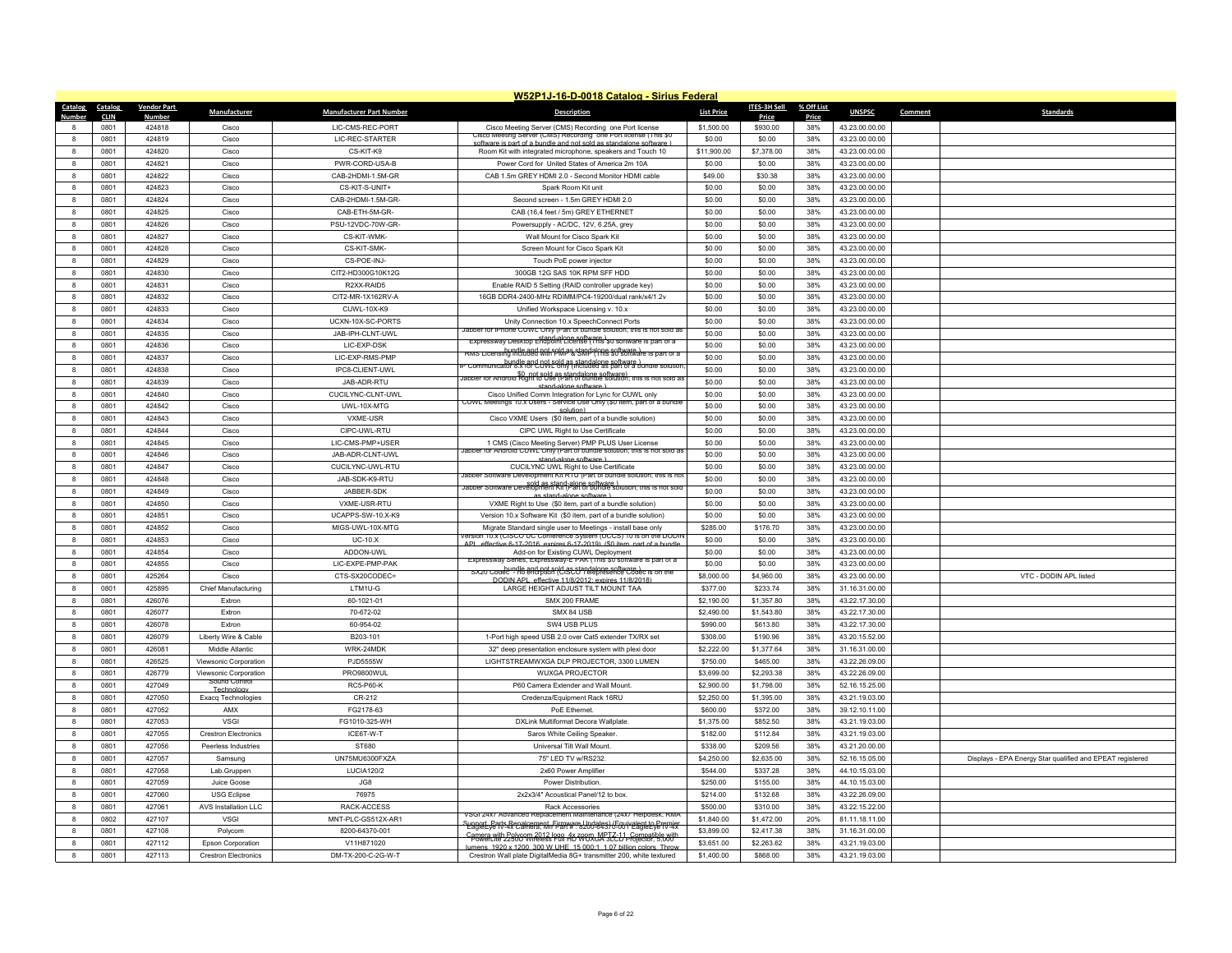|                   |             |                    |                              |                                 | W52P1J-16-D-0018 Catalog - Sirius Federal                                                                                                |                   |              |            |                |                                                           |
|-------------------|-------------|--------------------|------------------------------|---------------------------------|------------------------------------------------------------------------------------------------------------------------------------------|-------------------|--------------|------------|----------------|-----------------------------------------------------------|
| Catalog           | Catalog     | <b>Vendor Part</b> | <b>Manufacturer</b>          | <b>Manufacturer Part Number</b> | <b>Description</b>                                                                                                                       | <b>List Price</b> | ITES-3H Sell | % Off List | <b>UNSPSC</b>  | <b>Standards</b><br>Comment                               |
| Number            | <b>CLIN</b> | <u>Number</u>      |                              |                                 | ILT Wall Switch With Cover Plate:                                                                                                        |                   | Price        | Price      |                |                                                           |
| 8                 | 0801        | 427115             | Draper Inc.                  | 121171                          | With Cover Plate<br>Executive HD MaxSecure System 4-Channel; Mfr Part # : 01-HDEXEC4                                                     | \$85.00           | \$52.70      | 38%        | 43.21.19.03.00 |                                                           |
| $\mathbf{a}$      | 0801        | 427116             | Revolabs Inc.                | 01-HDEXEC4-NM-AES               | NM AES Revol abs Executive HD MaxSecure System 4rChannal بين                                                                             | \$7,394.30        | \$4,584.47   | 38%        | 31.16.28.00.00 |                                                           |
|                   | 0801        | 427117             | Revolabs Inc.                | 01-HDTBLMIC-OM-AES              | AES Revolabs HD Omni-directional Tableton MaxSecure Microphone<br>HD Wearable / Label Style MaxSecure: Mir Part # : 01-HDEXECMIC-AEs     | \$583.90          | \$362.02     | 38%        | 31.16.28.00.00 |                                                           |
| 8                 | 0801        | 427118             | Revolabs Inc.                | 01-HDEXEMIC-AES                 | <b>REYSLARS UT Wearthley, Langl Style MaxSecript Avergehene (AFS)</b>                                                                    | \$583.90          | \$362.02     | 38%        | 31.16.28.00.00 |                                                           |
| $\mathbf{a}$      | 0801        | 427120             | Biamp                        | TESIRA FORTE AVB CI             | SYSTEMS DSP FIXED I/O SEVIER W/12 ANALOG INPLITS                                                                                         | \$3,698.00        | \$2,292.76   | 38%        | 45.11.19.01.00 |                                                           |
| 8                 | 0801        | 427121             | The Bosch Group              | EVID C8.2LP                     | EVID C8.2LP CEILING SPEAKER, PAIR                                                                                                        | \$387.00          | \$239.94     | 38%        | 43.22.26.09.00 |                                                           |
| 8                 | 0801        | 427122             | Qsc                          | CX204V                          | 4 channel 70v amp; Mfr Part #: CX204V 4 channel 70v amp                                                                                  | \$1,950.00        | \$1,209.00   | 38%        | 31.16.28.00.00 |                                                           |
| $\mathbf{a}$      | 0801        | 427123             | Denon                        | DEDN500BD                       | DENON 1RU BLU-RAY DISC PLAYER/REG                                                                                                        | \$780.10          | \$483.66     | 38%        | 43.21.19.03.00 |                                                           |
|                   | 0801        | 427952             | <b>VSGI</b>                  | MM055D-3X4                      | CDS Atlas Support Structure                                                                                                              | \$0.00            | \$0.00       | 38%        | 43.21.19.03.00 |                                                           |
| 8                 | 0801        | 427954             | <b>VSGI</b>                  | CUS-WL-PNL                      | K-Mack - All labor and materials to provide wood trim and panel system                                                                   | \$0.00            | \$0.00       | 38%        | 43.21.19.03.00 |                                                           |
| $\mathbf{a}$      | 0801        | 427955             | <b>Crestron Electronics</b>  | DMC-4K-CO-HD-HDCP2 (6507483)    | z-Channel HDBase I Certified 4K DigitalMedia 8G+ Output Card for DM                                                                      | \$0.00            | \$0.00       | 38%        | 43.21.19.03.00 |                                                           |
| 8                 | 0801        | 427956             | <b>Allied Telesis</b>        | AT-FS202-90                     | Media Converter, 10/100TX Fast Ethernet to 100FX (SC), Multimode                                                                         | \$0.00            | \$0.00       | 38%        | 43.20.14.04.00 |                                                           |
| 8                 | 0801        | 427957             | <b>Allied Telesis</b>        | AT-TRAY4                        | Rack Mount Kit for Stand-Alone Media Converters                                                                                          | \$0.00            | \$0.00       | 38%        | 43.20.14.04.00 |                                                           |
| 8                 | 0801        | 427959             | Insignia                     | NS-AC1U2N                       | USB Charger                                                                                                                              | \$45.00           | \$27.90      | 38%        | 44.10.15.03.00 |                                                           |
| 8                 | 0801        | 427961             | <b>Crestron Electronics</b>  | C2N-HBLOCK                      | <b>Cresnet Distribution Block</b>                                                                                                        | \$0.00            | \$0.00       | 38%        | 43.21.19.03.00 |                                                           |
| $\mathbf{a}$      | 0801        | 427962             | <b>Crestron Electronics</b>  | C2N-SPWS300                     | 300 Watt Cresnet Power Supply                                                                                                            | \$0.00            | \$0.00       | 38%        | 43.21.19.03.00 |                                                           |
| 8                 | 0801        | 427963             | Te Connectivity              | KUP-11D55-12                    | KUP-11D15-12 - Power Relay, DPDT, 12 VDC, 10 A, KUP Series, Socket                                                                       | \$0.00            | \$0.00       | 38%        | 43.22.26.09.00 |                                                           |
|                   | 0801        | 427964             |                              | CRESFIBER8G-P-SP1000            | Non Latching<br>CresFiber 8G Multimode Fiber Optic Cable, 50/125 x4, Plenum                                                              | \$0.00            | \$0.00       | 38%        | 43.21.19.03.00 |                                                           |
| 8<br>$\mathbf{a}$ |             |                    | <b>Crestron Electronics</b>  |                                 | Connectors for CresFiber 8G Multimode Fiber Optic Cable, SC 50m, 12                                                                      |                   |              |            |                |                                                           |
|                   | 0801        | 427965             | <b>Crestron Electronics</b>  | CRESFIBER-CONN-SC50UM-12        | Extron Quantum Ultra 6U 3x3 Custom Chassis (\$0 item, part of bundle                                                                     | \$0.00            | \$0.00       | 38%        | 43.21.19.03.00 |                                                           |
| 8                 | 0801        | 427966             | Extron                       | 60-1571-000016                  | solution)                                                                                                                                | \$0.00            | \$0.00       | 38%        | 43.22.17.30.00 |                                                           |
| 8                 | 0801        | 427972             | <b>Crestron Electronics</b>  | DMM10SCSC-001M                  | Fiber Optic Cable 1m, SC-SC                                                                                                              | \$0.00            | \$0.00       | 38%        | 43.21.19.03.00 |                                                           |
| $\mathbf{R}$      | 0801        | 427976             | <b>Crestron Flectronics</b>  | CRESFIBER8G-P-SP1000            | CresFiber 8G Multimode Fiber Optic Cable, 50/125 x4, Plenum                                                                              | \$0.00            | \$0.00       | 38%        | 43.21.19.03.00 |                                                           |
|                   | 0801        | 427977             | Shure                        | <b>MXA310B</b>                  | Shure MXA310 multi-element steerable microphones<br>4-Output, Block connectors, Mic/Line Dante Audio Network Interface wit               | \$0.00            | \$0.00       | 38%        | 52.16.15.20.00 |                                                           |
| 8                 | 0801        | 427978             | Shure                        | ANI4OUT-BLOCK                   | BIAmp_LesiraFORT_DSP_fixed I/O server with 12 analog inputs, 8 analog                                                                    | \$0.00            | \$0.00       | 38%        | 52.16.15.20.00 |                                                           |
| $\mathbf{R}$      | 0801        | 427979             | Sound Contr<br>Technology    | <b>TESIRAFORT AVB TI</b>        | nels configurable LISB audio 128 x 128 cha                                                                                               | \$0.00            | \$0.00       | 38%        | 52.16.15.25.00 |                                                           |
| 8                 | 0801        | 427986             | <b>Crestron Flectronics</b>  | DMC-4K-HD-HDCP2 (6507421)       | 4K HDMI Input Card for DM Switchers                                                                                                      | \$0.00            | \$0.00       | 38%        | 43.21.19.03.00 |                                                           |
| 8                 | 0801        | 428007             | <b>VSGI</b>                  | <b>RETURN</b>                   | BIAmp Return Shipping, Extron Return Shipping, AVFI Return Shipping<br>Alpha American Return Shinning, and ClearOne Return Shinning      | \$0.00            | \$0.00       | 38%        | 43.21.19.03.00 |                                                           |
| $\mathbf{R}$      | 0801        | 428010             | <b>NEC Display Solutions</b> | E506                            | 50IN LCD LED PUBLIC DISP MON 19X10 ATSC                                                                                                  | \$1,223.00        | \$758.26     | 38%        | 43.22.15.22.00 | Displays - EPA Energy Star qualified and EPEAT registered |
| 8                 | 0801        | 428459             | Polycom                      | G7200-64270-001                 | I AA Compliant: RealPresence Group 700-720p: Group 700 HD code                                                                           | \$19,999.00       | \$12,399.38  | 38%        | 31.16.31.00.00 |                                                           |
| $\mathbf{a}$      | 0802        | 428460             | Polycom                      | 4870-64270-160                  | FagleFyelV-12x camera, mic array univ, remote, NTSC/PAL, Cables, 1,<br>artner Advantage, One Year, RealPresence Group 700-720p: Group 70 | \$1,835.00        | \$1,468.00   | 20%        | 81.11.18.11.00 |                                                           |
| 8                 | 0801        | 428461             | Polycom                      | G2215-69791-001                 | TAA compliant:EagleEyeTProducer for EagleEyeTV camera-For all Group                                                                      | \$2,700.00        | \$1,674.00   | 38%        | 31.16.31.00.00 |                                                           |
| 8                 | 0802        | 428462             | Polycom                      | 4870-69747-160                  | Series rupping 4.2 or later Includes EagleEye Producer system 1 min<br>Partner Premier, One Year, EagleEye Producer for EagleEye IV or   | \$205.00          | \$164.00     | 20%        | 81.11.18.11.00 |                                                           |
| $\mathbf{a}$      | 0801        | 428637             | <b>LG Electronics</b>        | 49LW540S                        | FagleFye III camera<br>49IN FHD HDMI RS232 RJ45 USB SPK STND                                                                             | \$925.00          | \$573.50     | 38%        | 43.21.19.04.00 |                                                           |
| 8                 | 0801        | 428638             | Ergotron                     | 60-604-003                      | <b>IPWM</b>                                                                                                                              | \$205.00          | \$127.10     | 38%        | 43.21.19.03.00 |                                                           |
| 8                 | 0801        | 429042             | <b>Crestron Electronics</b>  | SW-FUSION-P-L                   | Crestron Fusion On-premises; Unlimited rooms; lifetime service, support,                                                                 | \$5,000.00        | \$3,100.00   | 38%        | 43.21.19.03.00 |                                                           |
| $\mathbf{a}$      | 0801        | 429044             | <b>Crestron Electronics</b>  | PWE-4803RU                      | and undate<br>PoE Injector, universal 100-250 Volts ACPWE-4803RU                                                                         | \$100.00          | \$62.00      | 38%        | 43.21.19.03.00 |                                                           |
| 8                 | 0801        | 429133             | Lumistar, LLC                | <b>LS-55-DD</b>                 | Dual Stream Decom Card, PCI format                                                                                                       | \$24,350.00       | \$15,097.00  | 38%        | 43.20.15.52.00 |                                                           |
| 8                 | 0801        | 429284             | Cisco                        | CTS-MX800-D-WMK                 |                                                                                                                                          | \$0.00            |              | 38%        | 43.23.00.00.00 |                                                           |
| 8                 | 0801        | 429285             | Cisco                        | CTS-MX800-DWM-LGR-              | Cisco MX800 Dual Screen Wall Mount Kit - hangs on wall                                                                                   | \$0.00            | \$0.00       | 38%        |                |                                                           |
|                   |             |                    |                              |                                 | MX800 Dual Screen Wallmount Lower Grill                                                                                                  |                   | \$0.00       |            | 43.23.00.00.00 |                                                           |
| 8                 | 0801        | 429286             | Cisco                        | DOC-MX800-DDC-WMK               | Installation sheet for MX800 dual camera, wall mount kit                                                                                 | \$0.00            | \$0.00       | 38%        | 43.23.00.00.00 |                                                           |
|                   | 0801        | 429335             | AMX                          | FG423-83                        | PS-POE-AF-TC Power Injector                                                                                                              | \$120.00          | \$74.40      | 38%        | 39.12.10.11.00 |                                                           |
| 8                 | 0801        | 429526             | Tripp-lite                   | SMART3000CRMXL                  | 3000VA UPS SMART 120V AVR USB DB9 5-15/2                                                                                                 | \$2,127.60        | \$1,319.11   | 38%        | 31.16.31.00.00 |                                                           |
| 8                 | 0801        | 429534             | <b>VSGI</b>                  | SF <sub>26</sub> CT             | 6.5" Two-way ceiling speaker, 70/100V, sold in pair                                                                                      | \$225.00          | \$139.50     | 38%        | 43.21.19.03.00 |                                                           |
| 8                 | 0801        | 429541             | <b>VSGI</b>                  | DM-PSU-16                       | 16-Port PoDM power supply for DM 8G+ transmitter, receiver and switche<br>I/O card                                                       | \$1,750.00        | \$1,085.00   | 38%        | 43.21.19.03.00 |                                                           |
| $\mathbf{R}$      | 0801        | 429542             | <b>VSGI</b>                  | TSW-1060-B-S                    | 10.1 Touch Screen, Black Smooth                                                                                                          | \$2,400.00        | \$1,488.00   | 38%        | 43.21.19.03.00 |                                                           |
| 8                 | 0801        | 429663             | VSGI                         | 175-0753                        | 50 foot (15.2m) CAT 6 Cable for HDBaseT extension and control                                                                            | \$85.00           | \$52.70      | 38%        | 43.21.19.03.00 |                                                           |
| 8                 | 0801        | 429664             | <b>VSGI</b>                  | 175-0898                        | 50-foot (15-meter) Primary Power Cable - to provide a 48V power<br>connection from the Power Sunnly Module to the display                | \$230.00          | \$142.60     | 38%        | 43.21.19.03.00 |                                                           |
| 8                 | 0801        | 429665             | <b>VSGI</b>                  | 175-0993                        | Cable Assy, PWR, DC, LOOP, 8FT                                                                                                           | \$85.00           | \$52.70      | 38%        | 43.21.19.03.00 |                                                           |
| 8                 | 0801        | 429666             | VSGI                         | <b>VCS5-STD-(8)</b>             | VCS5-STD-(8)08HDMI:16:000:00:00:00:00(US:US)                                                                                             | \$48,563.00       | \$30,109.06  | 38%        | 43.21.19.03.00 |                                                           |
| 8                 | 0801        | 429676             | Planar                       | 997-9137                        | Clarity Matrix with G2 Architecture LX55HDU:55 in. 1920x1080, 500 nit<br>LCD video wall system Includes 1 LCD module nower sunnly module | \$8,000.00        | \$4,960.00   | 38%        | 31.16.23.00.00 |                                                           |
|                   | 0801        | 430337             | Biamp                        | Tesira STC-2 CK                 | Biamp : Tesira 2 line POTS telephone interface card (Card Kit); TAA                                                                      | \$880.00          | \$545.60     | 38%        | 45.11.19.01.00 |                                                           |
| 8                 | 0801        | 430338             | Biamp                        | CM1-6W                          | Biamp : 6 inchgooseneck miniaturized cardioid condenser microphone                                                                       | \$520.00          | \$322.40     | 38%        | 45.11.19.01.00 |                                                           |
| 8                 | 0801        | 430339             | Biamp                        | JB-CM1                          | with a fully integrated preamp, white: TAA<br>liamp : Metal Safety Junction Box to house connectors and plenum rate                      | \$48.00           | \$29.76      | 38%        | 45.11.19.01.00 |                                                           |
|                   | 0801        | 430340             | Radio Labs                   | STD-600                         | cable where required by code: TAA<br>RDL : Passive Audio Divider/Combiner - 600 Ohm; TAA                                                 | \$118.00          | \$73.16      | 38%        | 31.15.17.06.00 |                                                           |
| 8                 | 0801        | 430341             | <b>Crestron Electronics</b>  | IC6T-W-T-EACH                   | Saros 6.5 2-Way In-Ceiling Speaker, White Textured, Single (must be                                                                      | \$300.00          | \$186.00     | 38%        | 43.21.19.03.00 |                                                           |
| 8                 | 0801        | 430344             | <b>LG Electronics</b>        | 86UH5C-B                        | <u>cG : 86"CED Backiit CCOS\$4UXZYUU"OFi\$O;"AOMA, OP, DV1-D, RS232, RJ</u>                                                              | \$22,100.00       | \$13,702.00  | 38%        | 43.21.19.04.00 |                                                           |
|                   | 0801        | 430348             | <b>Crestron Electronics</b>  | DM-TX-4K-100-C-1G-W-T           | 45.TAA<br>Wall Plate 4K DigitalMedia 8G+Transmitter 100, White Textured; TAA                                                             | \$235.00          | \$145.70     | 38%        | 43.21.19.03.00 | Displays - EPA Energy Star qualified and EPEAT registered |
|                   |             |                    |                              |                                 |                                                                                                                                          |                   |              |            |                |                                                           |
| 8                 | 0801        | 430349             | <b>Crestron Electronics</b>  | FP-G1-W-S                       | Decorator Style Faceplate, 1-Gang, White Smooth ; TAA                                                                                    | \$242.00          | \$150.04     | 38%        | 43.21.19.03.00 |                                                           |
| $\mathbf{R}$      | 0801        | 430350             | <b>Crestron Electronics</b>  | DM-TX-4K-302-C                  | 4K DigitalMedia 8G+ Transmitter 302; TAA                                                                                                 | \$2,410.00        | \$1,494.20   | 38%        | 43.21.19.03.00 |                                                           |
|                   | 0801        | 430353             | Cables To Go                 | HS-HDMI06                       | High Speed HDMI Cable with Ethernet 6ft; TAA                                                                                             | \$37.00           | \$22.94      | 38%        | 31.15.17.06.00 |                                                           |
|                   | 0801        | 430354             | Cables To Go                 | HS-HDMI10                       | High Speed HDMI Cable with Ethernet 10ft; TAA                                                                                            | \$52.00           | \$32.24      | 38%        | 31.15.17.06.00 |                                                           |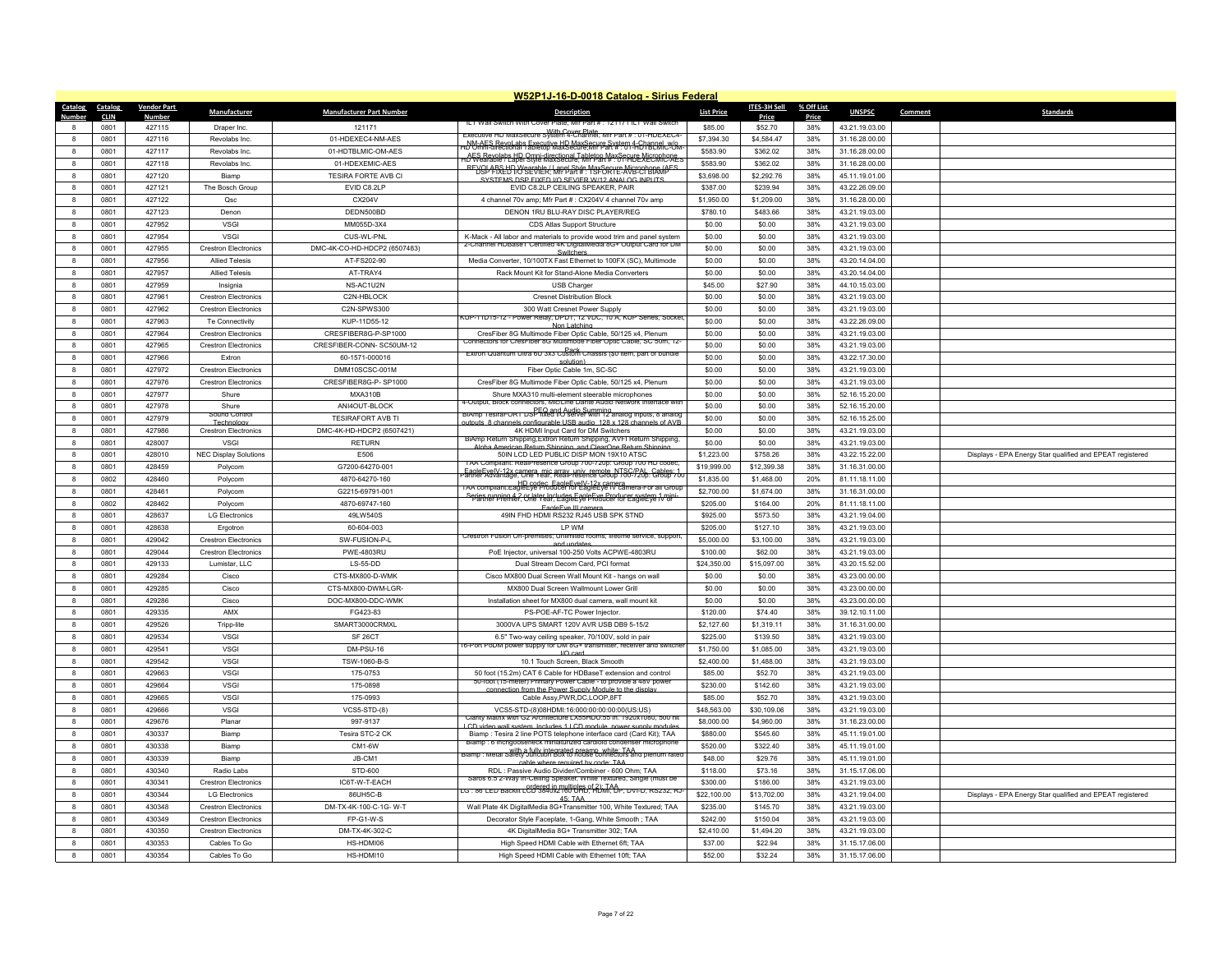|                                   |                    |                                             |                                 | W52P1J-16-D-0018 Catalog - Sirius Federal                                                                                                                                                                            |                            |                            |            |                                  |                                                           |
|-----------------------------------|--------------------|---------------------------------------------|---------------------------------|----------------------------------------------------------------------------------------------------------------------------------------------------------------------------------------------------------------------|----------------------------|----------------------------|------------|----------------------------------|-----------------------------------------------------------|
| Catalog<br>Catalog                | <b>Vendor Part</b> | Manufacturer                                | <b>Manufacturer Part Number</b> | <b>Description</b>                                                                                                                                                                                                   | <b>List Price</b>          | <b>ITES-3H Sell</b>        | % Off List | <b>UNSPSC</b>                    | <b>Standards</b><br>Comment                               |
| <b>Number</b><br><b>CLIN</b>      | <b>Number</b>      |                                             | HS-HDMI15                       |                                                                                                                                                                                                                      |                            | Price                      | Price      |                                  |                                                           |
| 0801<br>8<br>0801<br>$\mathbf{a}$ | 430355<br>430356   | Cables To Go<br>Cables To Go                | HS-VGA15                        | High Speed HDMI Cable with Ethernet 15ft; TAA<br>VGA with Audio HD15 Pin Plug to Plug Cable 12ft; TAA                                                                                                                | \$65.00<br>\$54.00         | \$40.30<br>\$33.48         | 38%<br>38% | 31.15.17.06.00<br>31.15.17.06.00 |                                                           |
| $\mathbf{g}$<br>0801              | 430358             | <b>Crestron Electronics</b>                 | HD-DA8-4K-E                     | 1-to-8 4K HDMI Distribution Amplifier (For 5 peripheral 60" Displays); TAA                                                                                                                                           | \$1,220.00                 | \$756.40                   | 38%        | 43.21.19.03.00                   |                                                           |
| 0801<br>8                         | 430359             | Cables To Go                                | HS-HDMI03                       | C2G 3ft Ultra Flexible High Speed HDMI Cable With Low Profile                                                                                                                                                        | \$25.00                    | \$15.50                    | 38%        | 31.15.17.06.00                   |                                                           |
| $\mathbf{a}$<br>0801              | 430363             | Cables To Go                                | HS-CAT6-RJ45SR                  | Connectors: TAA<br>RJ45 Strain Relief Boots: TAA                                                                                                                                                                     | \$5.50                     | \$3.41                     | 38%        | 31.15.17.06.00                   |                                                           |
| 0801<br>8                         | 430364             | Cables To Go                                | <b>HS-CAT6-500</b>              | CAT6 Enhanced, Shielded, Plenum, spool in a box, Blue 500ft; TAA                                                                                                                                                     | \$1,100.00                 | \$682.00                   | 38%        | 31.15.17.06.00                   |                                                           |
| 0801<br>8                         | 430365             | Cables To Go                                | HS-214-500                      | 500ft 2C14 Plenum Speaker wire; TAA                                                                                                                                                                                  | \$600.00                   | \$372.00                   | 38%        | 31.15.17.06.00                   |                                                           |
| $\mathbf{a}$<br>0801              | 430366             | Cables To Go                                | HS-222-500                      | 500ft 2C22 shielded audio and control cable; TAA                                                                                                                                                                     | \$210.00                   | \$130.20                   | 38%        | 31.15.17.06.00                   |                                                           |
| 0801<br>$\mathbf{a}$              | 430367             | Cables To Go                                | <b>HS-Cat6p-500</b>             | 500ft Cat6 UTP plenum network CableYellow: TAA                                                                                                                                                                       | \$800.00                   | \$496.00                   | 38%        | 31.15.17.06.00                   |                                                           |
| 8<br>0801                         | 430368             | Middle Atlantic                             | ERK-2725-CONFIG                 | Middle Atlantic : ERK Series Rack, 27 RU, 25"D, Configured: Standard                                                                                                                                                 | \$2,450.00                 | \$1,519.00                 | 38%        | 31.16.31.00.00                   |                                                           |
| 8<br>0801                         | 430369             | Middle Atlantic                             | <b>PFD-27</b>                   | front and rear 10-32 threaded rackrail with numbered spaces<br>Plexi Front Door, 27 RU Racks; TAA                                                                                                                    | \$650.00                   | \$403.00                   | 38%        | 31.16.31.00.00                   |                                                           |
| 0801<br>8                         | 430370             | Accu-Tech Corporation                       | U <sub>2MS</sub>                | Utility Rackshelf, 2 RU, Vented, Center Mount: TAA                                                                                                                                                                   | \$140.00                   | \$86.80                    | 38%        | 31.16.28.00.00                   |                                                           |
| $\mathbf{a}$<br>0801              | 430371             | The ESB Group                               | HM                              | Rackscrews, 10-32, Black Matte, 100 pc.; TAA                                                                                                                                                                         | \$99.00                    | \$61.38                    | 38%        | 43.22.26.09.00                   |                                                           |
| 8<br>0801                         | 430372             | Middle Atlantic                             | EB1-CP12                        | Blank Panel, 1 RU, Steel, Flanged, 12 pc. Contractor Pack; TAA                                                                                                                                                       | \$180.00                   | \$111.60                   | 38%        | 31.16.31.00.00                   |                                                           |
| 0801<br>8                         | 430373             | Accu-Tech Corporation                       | CWR-FKIT                        | Fan Kit. 190 CFM, CWR Series: TAA                                                                                                                                                                                    | \$250.00                   | \$155.00                   | 38%        | 31.16.28.00.00                   |                                                           |
| $\mathbf{a}$<br>0801              | 430374             | Middle Atlantic                             | <b>FC-4-1CA</b>                 | Thermostatic Fan Controller: TAA                                                                                                                                                                                     | \$390.00                   | \$241.80                   | 38%        | 31.16.31.00.00                   |                                                           |
| 8<br>0801                         | 430375             | Middle Atlantic                             | VBK-PTRK26                      | Vent Blocker Kit, PTRK 26" Deep; TAA                                                                                                                                                                                 | \$58.00                    | \$35.96                    | 38%        | 31.16.31.00.00                   |                                                           |
| 0801<br>8                         | 430376             | Middle Atlantic                             | KO-FILTER3                      | Filter Kit, Rear Doors; TAA                                                                                                                                                                                          | \$88.00                    | \$54.56                    | 38%        | 31.16.31.00.00                   |                                                           |
| 0801<br>$\mathbf{a}$              | 430377             | Middle Atlantic                             | LBP-4A                          | Lace Bar, 4" Offset, L-Shaped, 10 pc.; TAA                                                                                                                                                                           | \$108.00                   | \$66.96                    | 38%        | 31.16.31.00.00                   |                                                           |
| $\mathbf{a}$<br>0801              | 430379             | Middle Atlantic                             | I ACF-23-O-A                    | Lace Strip, 23 RU, 3.25"W, w/Tie Posts, 1 pc.; TAA                                                                                                                                                                   | \$53.00                    | \$32.86                    | 38%        | 31.16.31.00.00                   |                                                           |
| 0801<br>8                         | 430381             | Middle Atlantic                             | PDW-12X220J                     | PDW Power Strip, 24 Outlet, 20A, 12 Circuit w/J-Box; TAA                                                                                                                                                             | \$624.00                   | \$386.88                   | 38%        | 31.16.31.00.00                   |                                                           |
| 8<br>0801                         | 430807             | Cisco                                       | CTS-MIC-CLNG2                   | Cisco Ceiling Microphone unit BOM                                                                                                                                                                                    | \$0.00                     | \$0.00                     | 38%        | 43.23.00.00.00                   |                                                           |
| $\mathbf{g}$<br>0801              | 431106             | <b>NEC Display Solutions</b>                | NP-P502WI                       | NEC Display NP-P502WL 3D Ready DLP Projector - 720p - HDTV - 16:10                                                                                                                                                   | \$2,529.00                 | \$1,567.98                 | 38%        | 43.22.15.22.00                   | Displays - EPA Energy Star qualified and EPEAT registered |
| 0801<br>8                         | 431108             | Chief                                       | KITEF009012                     | Kit include RPMAU projector mount, CMS009012 adjustable extension                                                                                                                                                    | \$404.00                   | \$250.48                   | 38%        | 31.16.31.00.00                   |                                                           |
| $\mathbf{a}$<br>0801              | 431109             | Da-Lite Corporation                         | 21857LS                         | - column and other black<br>- "Da-Lite Tensioned Contour Electrol Electric Projection Screen - 113                                                                                                                   | \$3,399.00                 | \$2,107.38                 | 38%        | 43.21.19.03.00                   |                                                           |
| 0801<br>$\mathbf{a}$              | 431110             | Shure                                       | MX410/C                         | Ceiling Mount Wall Mount<br>Cardioid gooseneck microphone, bicolor status indicator, surface mount                                                                                                                   | \$378.00                   | \$234.36                   | 38%        | 52.16.15.20.00                   |                                                           |
| 8<br>0801                         | 431111             | Biamp                                       | TESIRA FORTE AVB TI             | lesiral ORTE DSP fixed I/O server with 12 analog input, 8 analog output<br>8 channel configurable LISB audio 128 x 128 channel of AVB. Sons                                                                          | \$3,998.00                 | \$2,478.76                 | 38%        | 45.11.19.01.00                   |                                                           |
| 8<br>0801                         | 431115             | Audio Visual Furnitur<br>Internationa       | 9031-1                          | <b>AVFI Utility Vented Shelf</b>                                                                                                                                                                                     | \$64.00                    | \$39.68                    | 38%        | 49.22.15.23.00                   |                                                           |
| 0802<br>$\mathbf{g}$              | 431117             | VSGI                                        | MNT-VSGI-5SR-BASE               | BASE YEAR MAINTENANCE - VSGI 5-Star Integrated Room Service                                                                                                                                                          | \$6,636.00                 | \$5,308.80                 | 20%        | 81.11.18.11.00                   |                                                           |
| $\mathbf{a}$<br>0802              | 431118             | VSGI                                        | MNT-VSGI-5SR-OPT1               | polydes Opsite technical assistance, 24 x 7 technical support provided by<br>Priori Technical assistance - VSGi 5-Star Integrated Room<br><b>SCPTIC IN THE RESIDENT CONTROL ASSISTANCE:</b> The Star Integrated Room | \$7,742.00                 | \$6,193.60                 | 20%        | 81.11.18.11.00                   |                                                           |
| $\bf8$<br>0802                    | 431119             | VSGI                                        | MNT-VSGI-5SR-OPT2               | Service includes Onsite technical assistance 24 x 7 technical sur-                                                                                                                                                   | \$8,848.00                 | \$7,078.40                 | 20%        | 81.11.18.11.00                   |                                                           |
| 0801<br>$\mathbf{a}$              | 432087             | <b>Fxtron</b>                               | CS-1G-TBPLCM                    | Wall Mount for CISCO Precision 60 HD Camera                                                                                                                                                                          | \$216.18                   | \$134.03                   | 38%        | 43.22.17.30.00                   |                                                           |
| $\bf8$<br>0801                    | 432090             | Extron                                      | 60-1378-01                      | PC 101 AC Power Controller                                                                                                                                                                                           | \$428.00                   | \$265.36                   | 38%        | 43.22.17.30.00                   |                                                           |
| $\bf8$<br>0801                    | 432091             | Biamp                                       | TesiraFORTE TI                  | esiral ORTE - DSP / microphone mixer with echo cancellation. USB and<br>Analog telephone interface (Necessary for voice reinforcement in local<br>Audio 1 echnica U841A Umni Unipoint Phantom/Batt/Ext Powered       | \$3,860.00                 | \$2,393.20                 | 38%        | 45.11.19.01.00                   |                                                           |
| 0801<br>8                         | 432092             | Audio-Technica U.S.                         | U841A                           | directResponse AV Remote Support, 1-yr Telephone / Video Support only                                                                                                                                                | \$445.00                   | \$275.90                   | 38%        | 31.15.17.06.00                   |                                                           |
| 0802<br>$\mathbf{a}$              | 432095             | VSGI                                        | dRAV - Maintenance              | On Site Sunnort Available After Initial Remote Troubleshooting on Tin                                                                                                                                                | \$2,265.00                 | \$1,812.00                 | 20%        | 81.11.18.11.00                   |                                                           |
| $\bf8$<br>0801                    | 432097             | VSGI                                        | OVS-Program                     | Control System Programming, Implementation, and Testing.<br>mary Power Cable with Bare End for use with US 20A. EU and UK                                                                                            | \$9,000.00                 | \$5,580.00                 | 38%        | 43.21.19.03.00                   |                                                           |
| 0801<br>8                         | 432133             | Planar                                      | 903-1483                        | Circuits, Customer must supply appropriate power plug                                                                                                                                                                | \$29.00                    | \$17.98                    | 38%        | 31.16.23.00.00                   |                                                           |
| $\mathbf{a}$<br>0801              | 432134             | Planar                                      | 903-1484                        | Short nower interconnect/loop cable to connect cabinets vertically                                                                                                                                                   | \$21.77                    | \$13.50                    | 38%        | 31.16.23.00.00                   |                                                           |
| $\mathbf{a}$<br>0801              | 432135             | Planar                                      | 903-1496                        | Long power interconnect/loop cable to connect cabinets horizontally                                                                                                                                                  | \$39.57                    | \$24.53                    | 38%        | 31.16.23.00.00                   |                                                           |
| 0801<br>8                         | 432136             | Plana                                       | 572-4811                        | Vertical Trim for Right or Left Side of TWA Series Cabinet.                                                                                                                                                          | \$35.60                    | \$22.07                    | 38%        | 31.16.23.00.00                   |                                                           |
| 0801<br>$\mathbf{a}$              | 432137             | Planar                                      | 572-4812                        | Horizontal Trim for Top of TWA Series Cabinet.                                                                                                                                                                       | \$59.35                    | \$36.80                    | 38%        | 31.16.23.00.00                   |                                                           |
| $\mathbf{a}$<br>0801              | 432139             | Planar                                      | 501-0737                        | z-Axis adjust for vertical seams (sides)                                                                                                                                                                             | \$3.97                     | \$2.46                     | 38%        | 31.16.23.00.00                   |                                                           |
| 0801<br>8                         | 432140             | Planar                                      | 501-0738                        | z-Axis adjust for horizontal seams (topand bottom)<br>3w x 3h TWA Fixed Flat Stand, Adjustable AFF, attach to slab & backside                                                                                        | \$3.97                     | \$2.46                     | 38%        | 31.16.23.00.00                   |                                                           |
| $\mathbf{a}$<br>0801              | 432143             | <b>Premier Mounts</b>                       | PDS-1447                        |                                                                                                                                                                                                                      | \$21,000.00                | \$13,020.00                | 38%        | 31.16.31.00.00                   |                                                           |
| 0801<br>$\mathbf{a}$              | 432144             | <b>RGB Spectrum</b>                         | MWV-500 1BFC99350D              | Updated Video Processing unit for video wall assembly                                                                                                                                                                | \$69,310.00                | \$42,972.20                | 38%        | 31.16.28.00.00                   |                                                           |
| 0802<br>8<br>$\mathbf{R}$<br>0802 | 432145<br>432146   | <b>RGB Spectrum</b><br>Plana                | WAR MWV<br>990-1431             | RGB Spectrum 5 Year Warranty<br>lanar - Basic Support covers (9) TWA 1.2 parts for (2) additional years, a                                                                                                           | \$24,258.00<br>\$43,677.00 | \$19,406.40<br>\$34,941.60 | 20%<br>20% | 81.11.18.11.00<br>81.11.18.11.00 |                                                           |
| 0802<br>$\mathbf{a}$              | 432147             | Planar                                      | 905-0047                        | total of (5) years warranty support. Planar ships the replacement part in<br>Planar - 24hr Emergency onsite response. Includes (2) visits per year.                                                                  | \$14,000.00                | \$11,200.00                | 20%        | 81.11.18.11.00                   |                                                           |
| 0802<br>$\mathbf{a}$              | 432150             |                                             | OSS-D <sub>1D</sub>             | MWV On-Site Support                                                                                                                                                                                                  |                            |                            | 20%        | 81.11.18.11.00                   |                                                           |
| $\bf8$<br>0801                    | 432827             | RGB Spectrum<br><b>Crestron Electronics</b> | AMP-8150                        | Avia 8 channel commercial power amplifier, 150 Watt/Channel                                                                                                                                                          | \$4,502.00<br>\$4,000.00   | \$3,601.60<br>\$2,480.00   | 38%        | 43.21.19.03.00                   |                                                           |
| 0801<br>8                         | 432828             | <b>Crestron Flectronics</b>                 | AUD-BOB-1602-CBL8 PAK           | 16-Channel analog audio breakout box with 8 feet interconnect cable                                                                                                                                                  | \$1,250.00                 | \$775.00                   | 38%        | 43.21.19.03.00                   |                                                           |
| $\mathbf{a}$<br>0801              | 432831             | Shure                                       | <b>UA221</b>                    | Shure Passive Antenna Splitter / Combiner Kit                                                                                                                                                                        | \$240.00                   | \$148.80                   | 38%        | 52.16.15.20.00                   |                                                           |
| 8<br>0801                         | 432832             | Shure                                       | <b>UA505</b>                    | Antenna mounting bracket/bulkhead adapter                                                                                                                                                                            | \$56.00                    | \$34.72                    | 38%        | 52.16.15.20.00                   |                                                           |
| 0801<br>8                         | 432833             | Shure                                       | <b>UA825</b>                    | UHF Remote antenna extension cable, BNC-BNC, RG8X/U type, 25 feet                                                                                                                                                    | \$81.00                    | \$50.22                    | 38%        | 52.16.15.20.00                   |                                                           |
| $\bf{8}$<br>0801                  | 432835             | Biamp                                       | <b>TESIRA AVB-1</b>             | Tesira AVB network card capable of up to 420 x 420 channel                                                                                                                                                           | \$902.00                   | \$559.24                   | 38%        | 45.11.19.01.00                   |                                                           |
| $\bf8$<br>0801                    | 432836             | Biamp                                       | <b>TESIRA EX-IO</b>             | Tesira 2 channel mic/line input and output expander PoE+                                                                                                                                                             | \$1,505.00                 | \$933.10                   | 38%        | 45.11.19.01.00                   |                                                           |
| 0801<br>8                         | 432838             | Biamp                                       | <b>TFSIRA SIC-4</b>             | Audio DSP 4 channel mic/line input card                                                                                                                                                                              | \$399.00                   | \$247.38                   | 38%        | 45.11.19.01.00                   |                                                           |
| $\bf{8}$<br>0801                  | 432841             | Shure                                       | QLXD14/SM35                     | Headworn wireless microphone system                                                                                                                                                                                  | \$2,000.00                 | \$1,240.00                 | 38%        | 52.16.15.20.00                   |                                                           |
| 8<br>0801                         | 432842             | Shure                                       | BETA 87A                        | Supercardioid Condenser for Vocal microphone                                                                                                                                                                         | \$400.00                   | \$248.00                   | 38%        | 52.16.15.20.00                   |                                                           |
| 0801<br>8                         | 432859             | <b>Crestron Electronics</b>                 | DMB-4K-I-C                      | 8-Channel HDBase1 certified 4K DigitalMedia 8G+ input blade for DM                                                                                                                                                   | \$7,100.00                 | \$4,402.00                 | 38%        | 43.21.19.03.00                   |                                                           |
|                                   |                    |                                             |                                 | switcher                                                                                                                                                                                                             |                            |                            |            |                                  |                                                           |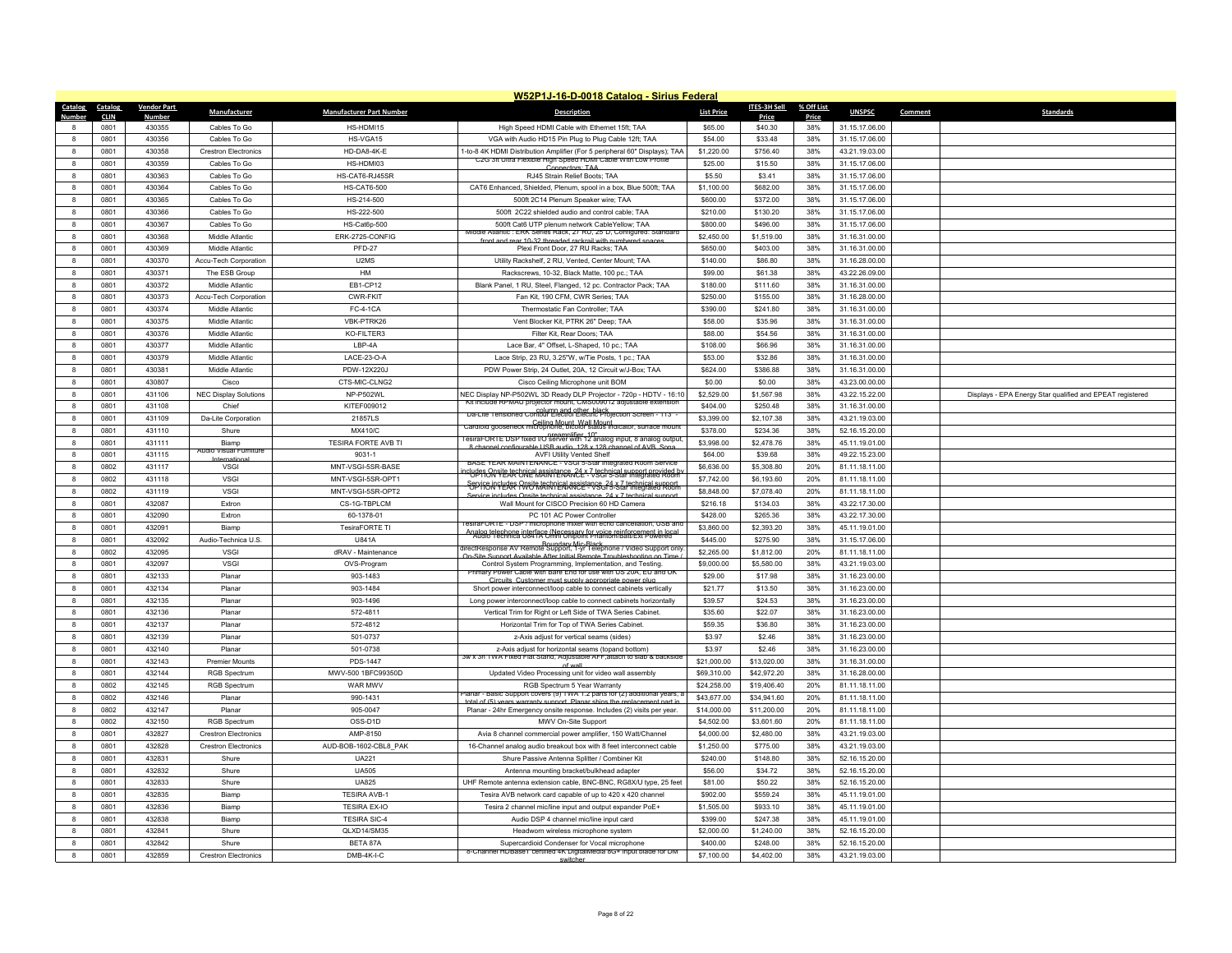|                   |              |                    |                                 |                                 | W52P1J-16-D-0018 Catalog - Sirius Federal                                                                                                     |                        |                        |            |                            |                                                                                                                        |
|-------------------|--------------|--------------------|---------------------------------|---------------------------------|-----------------------------------------------------------------------------------------------------------------------------------------------|------------------------|------------------------|------------|----------------------------|------------------------------------------------------------------------------------------------------------------------|
| Catalog           | Catalog      | <b>Vendor Part</b> | Manufacturer                    | <b>Manufacturer Part Number</b> | <b>Description</b>                                                                                                                            | <b>List Price</b>      | <b>ITES-3H Sell</b>    | % Off List | <b>UNSPSC</b>              | Comment<br><b>Standards</b>                                                                                            |
| Numhei            | <b>CLIN</b>  | Numbe              |                                 |                                 |                                                                                                                                               |                        | Price                  | Price      |                            |                                                                                                                        |
|                   | 0801         | 432860             | <b>Crestron Electronics</b>     | DMB-4K-I-HD                     | 8-Channel 4K HDMI input blade for DM switcher<br>8-Channel HDBase1 certified 4K DigitalMedia 8G+ output blade for DM                          | \$5,100.00             | \$3,162.00             | 38%        | 43.21.19.03.00             |                                                                                                                        |
| $\mathbf{R}$      | 0801         | 432861             | <b>Crestron Electronics</b>     | DMB-4K-O-C                      |                                                                                                                                               | \$7,100.00             | \$4,402.00             | 38%        | 43.21.19.03.00             |                                                                                                                        |
| 8                 | 0801         | 432862             | <b>Crestron Flectronics</b>     | DMB-4K-O-HD                     | 8-Channel 4K HDMI output blade for DM switcher                                                                                                | \$8,000.00             | \$4,960.00             | 38%        | 43.21.19.03.00             |                                                                                                                        |
| $\mathbf{a}$      | 0801         | 432865             | <b>Crestron Electronics</b>     | PW-4830DUS                      | 150W PoDM power pack for DM 8G+ I/O blade                                                                                                     | \$510.00               | \$316.20               | 38%        | 43.21.19.03.00             |                                                                                                                        |
| 8                 | 0801         | 432869             | Shure                           | MX415/C                         | *OPTION* Shure microflex 15" cardioid gooseneck microphone<br>JPTION" Tesira PoE logic expander with 16 logic GPIO (4 GPIO ari                | \$489.00               | \$303.18               | 38%        | 52.16.15.20.00             |                                                                                                                        |
| 8                 | 0801         | 432870             | Biamp                           | <b>TESIRA EX-LOGIC</b>          | 7SGi Custom Programming (Custom Room Control Code. Customer to be<br>7SGi Custom Programming (Custom Room Control Code. Customer to be        | \$695.00               | \$430.90               | 38%        | 45.11.19.01.00             |                                                                                                                        |
| $\mathbf{a}$      | 0801         | 432873             | <b>VSGI</b>                     | INS-VSG-PROGRM                  | 3ASE YEAR WITH STEWARD TO BE THE UNCOMMISTED TO BE THE TOTAL BASE.                                                                            | \$11,120.00            | \$6,894.40             | 38%        | 81.11.18.11.00             |                                                                                                                        |
| 8                 | 0802         | 432874             | <b>VSGI</b>                     | MNT-VSGI-AR-BASE                | x 7 technical support provided by VSGis Helpdesk (Toll-free) RMA                                                                              | \$13,200.00            | \$10,560.00            | 20%        | 81.11.18.11.00             |                                                                                                                        |
| 8                 | 0801         | 432899             | CLEARONE                        | 910-001-003                     | 24 Element Ceiling mic Array                                                                                                                  | \$4,999.00             | \$3,099.38             | 38%        | 43.21.17.19.00             |                                                                                                                        |
| $\mathbf{R}$      | 0801         | 432900             | CLEARONE                        | 910-001-004                     | PoE Power Supply & Cable Kit                                                                                                                  | \$199.00               | \$123.38               | 38%        | 43.21.17.19.00             |                                                                                                                        |
|                   | 0801         | 432901             | CLEARONE                        | 910-001-005-12                  | Ceiling kit w/ 12" Spanner                                                                                                                    | \$229.00               | \$141.98               | 38%        | 43.21.17.19.00             |                                                                                                                        |
| 8                 | 0801         | 432905             | <b>Marshall Electronics</b>     | CV612HT-4K                      | 9 megapixel HD camera with HDBaseT and HDMI out                                                                                               | \$3,895.00             | \$2,414.90             | 38%        | 43.20.15.52.00             |                                                                                                                        |
| $\mathbf{R}$      | 0801         | 432906             | <b>Marshall Electronics</b>     | CV6XX-WM                        | camera wall mount                                                                                                                             | \$249.00               | \$154.38               | 38%        | 43.20.15.52.00             |                                                                                                                        |
|                   | 0801         | 432907             | <b>Marshall Electronics</b>     | CV620-CABLE-07                  | Camera cable connecter RS232 to Cat5/6 (RJ45)                                                                                                 | \$24.99                | \$15.49                | 38%        | 43.20.15.52.00             |                                                                                                                        |
| 8                 | 0801         | 432913             | TRENDnet                        | <b>TEG-MGBSX</b>                | Multi-mode Mini GBIC Module                                                                                                                   | \$82.99                | \$51.45                | 38%        | 43.22.26.09.00             |                                                                                                                        |
| 8                 | 0801         | 432946             | Sharp Electronics Corp          | <b>PN-C805B</b>                 | PN-C805B 80IN LED LCD TCH HD 10PT HDMI                                                                                                        | \$9,995.00             | \$6,196.90             | 38%        | 52.16.15.20.00             |                                                                                                                        |
| 8                 | 0801         | 432948             | <b>LG Electronics</b>           | 65LX341C                        | 65LX341C LCD 19X10 1 RR 1 SIDE HDMI RGE                                                                                                       | \$2,136.00             | \$1,324.32             | 38%        | 43.21.19.04.00             |                                                                                                                        |
| 8                 | 0801         | 432949             | <b>LG Electronics</b>           | 55LV340C                        | 55IN FHD TV HDMI RS232 USB SPKSTND CREST                                                                                                      | \$1,263.00             | \$783.06               | 38%        | 43.21.19.04.00             | Displays - EPA Energy Star qualified and EPEAT registered                                                              |
| $\mathbf{R}$      | 0801         | 432951             | Peerless Industries             | ST650P                          | NON SEC UNIV TILT MOUNT 30-50IN BLK                                                                                                           | \$170.00               | \$105.40               | 38%        | 43.21.20.00.00             |                                                                                                                        |
|                   | 0801         | 432970             | Cisco                           | CTS-MX700-DSC-TGR=              | MX700 Dual Single Camera Top Grill                                                                                                            | \$1,000.00             | \$620.00               | 38%        | 43.23.00.00.00             |                                                                                                                        |
| 8                 | 0801         | 433061             | Plantronics                     | 80935-21                        | AUDIO 655 DSP HEADSET W/MIC USB NOISE CANCELLING                                                                                              | \$59.95                | \$37.17                | 38%        | 31.16.23.00.00             |                                                                                                                        |
| 8                 | 0801         | 436485             | Cisco                           | DOC-MX700-DDC-WMK               | Installation sheet for MX700 dual camera, wall mount kit                                                                                      | \$0.00                 | \$0.00                 | 38%        | 45.11.19.00                |                                                                                                                        |
| 8                 | 0801         | 436489             | Cisco                           | SL-29-UC-K9=                    | Unified Communication Paper PAK for Cisco 2901-2951                                                                                           | \$905.00               | \$561.10               | 38%        | 43.22.26.19                |                                                                                                                        |
| 8                 | 0801         | 436548             | Cisco                           | PSU-12VDC-70W-GR-               | Powersupply - AC/DC, 12V, 6.25A, grey                                                                                                         | \$0.00                 | \$0.00                 | 38%        | 43.22.26.19                |                                                                                                                        |
| 8                 | 0801         | 436549             | Cisco                           | BRKT-QCAM-WMK-                  | Wall mounting bracket for Quad Camera                                                                                                         | \$0.00                 | \$0.00                 | 38%        | 43.23.00.00.00             |                                                                                                                        |
| 8                 | 0801         | 436553             | Cisco                           | CAB-MIC-T20FXT                  | Table Mic20 extention cable, grey (33ft/10m)                                                                                                  | \$30.00                | \$18.60                | 38%        | 43.22.26.19                |                                                                                                                        |
| 8                 | 0801         | 436571             | Cisco                           | PWR-CORD-USA-F                  | Power Cord for United States of America 4.5m 10A                                                                                              | \$0.00                 | \$0.00                 | 38%        | 43.22.26.19                |                                                                                                                        |
| 8                 | 0801         | 438107             | Sony Electronics, Inc.          | VPLFHZ65/BJ                     | 27242898271 (6000lm WUXGA Laser Projector, Black, TAA Compliant)<br>Large Flat Panel Swing Arm Wall Display Mount, 25" Extension, TAA         | \$15,000.00            | \$9,300.00             | 38%        | 45.11.16.16                |                                                                                                                        |
| 8                 | 0801         | 439754             | Chief                           | PNRUB-G                         | Compliant (Black)                                                                                                                             | \$1,529.42             | \$948.24               | 38%        | 43.21.20.00.00             |                                                                                                                        |
| 8                 | 0801         | 439757             | Contemporary Research           | 232-ATSC 4                      | <b>HDTV Tuner</b>                                                                                                                             | \$2,045.46             | \$1,268.19             | 38%        | 43.23.00.00.00             |                                                                                                                        |
| 8                 | 0801         | 440709             | Cisco                           | R-WBXMTSVR2-K9                  | Webex Meetings Server 2.x Software Kit (Not sold as a standalone item)                                                                        | \$0.00                 | \$0.00                 | 38%        | 43.23.35.02                |                                                                                                                        |
| 8                 | 0801         | 440711             | Cisco                           | WBXMTSVR2-USR-K9                | WBX Meetings Server 2.x - Initial Licenses (Not sold as a standalone item)                                                                    | \$230.00               | \$142.60               | 38%        | 31.16.28.00.00             |                                                                                                                        |
| $\mathbf{a}$      | 0801         | 440893             | Dell                            | 210-AIII                        | Dell 20 Monitor - P2017H<br>Cisco Meeting Server (CMS) Virtual Edition (Not sold as a standalone                                              | \$299.99               | \$185.99               | 38%        | 46.17.16.12                | Displays - EPA Energy Star qualified and EPEAT registered                                                              |
|                   | 0801         | 441179             | Cisco                           | LIC-CMS-EA-K9                   | itom)                                                                                                                                         | \$0.00                 | \$0.00                 | 38%        | 43.23.35.02                |                                                                                                                        |
| 8                 | 0801         | 441628             | <b>Crestron Electronics</b>     | CRESTPC                         | CRESNET DUAL POWER CONTROL MODULE                                                                                                             | \$300.00               | \$186.00               | 38%        | 43.21.16.04.00             |                                                                                                                        |
| $\mathbf{a}$      | 0801         | 441629             | <b>Crestron Flectronics</b>     | CRESTRMK                        | SMARTOUCH RACK MOUNT KIT                                                                                                                      | \$125.00               | \$77.50                | 38%        | 43.21.16.04.00             |                                                                                                                        |
|                   | 0801         | 441630             | Extron                          | EXT6019010                      | RACK SHELF KIT, 1U 6" DEEP UNIVERSAL                                                                                                          | \$130.00               | \$80.60                | 38%        | 43.22.26.19                |                                                                                                                        |
| 8<br>$\mathbf{R}$ | 0801<br>0801 | 441631             | Extron                          | EXT60127611                     | TRANSMITTER, XTP FIBER OPTIC TX FOR HDMI - MM<br>RECEIVER. HDMLSCALING MULTIMODE                                                              | \$1,900.00             | \$1,178.00             | 38%<br>38% | 43.22.26.19                |                                                                                                                        |
| 8                 |              | 441632             | Extron                          | EXT60127821                     | Audio Cable, Plenum-CMP, 2-22AWG stranded tinned copper dual twiste                                                                           | \$2,000.00             | \$1,240.00             |            | 43.22.26.19                |                                                                                                                        |
|                   | 0801         | 441633             | Belden                          | 9451DP                          | pairs. EEP insulation, overall shield, zin cord construction, 1000ET                                                                          | \$1,150.00             | \$713.00               | 38%        | 31.16.31.00.00             |                                                                                                                        |
| 8<br>8            | 0801<br>0801 | 441657<br>442327   | Extron<br>Samsung               | EXT7098601<br>S24F450DI         | XTP CP 4o Fiber 4K MM<br>S24E450DL 23.6IN LED LCD MON 19X10 DPT                                                                               | \$3,600.00<br>\$380.00 | \$2,232.00<br>\$235.60 | 38%<br>38% | 43.22.26.19<br>46.17.16.12 |                                                                                                                        |
| 8                 | 0801         | 442559             | Viewsonic Corporation           | VA2055SM                        | VA2055SM 20IN LED LCD MON 19X10                                                                                                               | \$158.99               | \$98.57                | 38%        | 46.17.16.12                | Displays - EPA Energy Star qualified and EPEAT registered<br>Displays - EPA Energy Star qualified and EPEAT registered |
| 8                 | 0801         | 443578             | <b>Crestron Electronics</b>     | DMPS3-4K-100-C                  | 3-Series 4K DigitalMedia Presentation System 100                                                                                              | \$4,000.00             | \$2,480.00             | 38%        | 43.22.26.12.00             |                                                                                                                        |
| $\mathbf{R}$      | 0801         | 443579             | <b>Crestron Electronics</b>     | TT-101-B-T                      | Crestron Connect It Cable Caddy w/Cables & 120V Outlet, Black Textured                                                                        | \$550.00               | \$341.00               | 38%        | 43.22.26.12.00             |                                                                                                                        |
| 8                 | 0801         | 443580             | Cables To Go                    | 53408                           | 12ft 18 AWG Outlet Saver Power Extension Cord (NEMA 5-15P to NEMA                                                                             | \$10.00                | \$6.20                 | 38%        | 43.22.26.19                |                                                                                                                        |
| 8                 | 0801         | 443581             | Cables To Go                    | 27137                           | 100ft Cat6 Snagless Unshielded (UTP) Ethernet Network Patch Cable                                                                             | \$49.49                | \$30.68                | 38%        | 43.22.26.19                |                                                                                                                        |
| $\mathbf{R}$      | 0801         | 443582             | Cables To Go                    | 43231                           | Hook-and-Loop Cable Wrap Multipack (50 Pack) - Black (TAA Compliant                                                                           | \$62.19                | \$38.56                | 38%        | 43.22.26.19                |                                                                                                                        |
| 8                 | 0801         | 443583             | Panduit                         | SGABM25AV-C300                  | 1 X 1" X .20 HT nylon black adhesive mouts (for tywraps) (100/pk)                                                                             | \$298.37               | \$184.99               | 38%        | 43.22.26.19                |                                                                                                                        |
| $\mathbf{a}$      | 0801         | 443584             | Windy City Wire                 | AHH-25                          | HMDI male to HDMI male cables (25'0")                                                                                                         | \$70.00                | \$43.40                | 38%        | 43.22.26.19                |                                                                                                                        |
|                   | 0801         | 443585             | Windy City Wire                 | TFXF6N1.50BLK75                 | Tech Flex 1.5" Split Sleeving in 75f                                                                                                          | \$296.67               | \$183.94               | 38%        | 45.11.19.00                |                                                                                                                        |
| 8                 | 0801         | 443586             | <b>Christie Digital Systems</b> | 121-042107-01                   | LWU502 3LCD projector, 5,000-lumen-class, WUXGA resolution                                                                                    | \$3,999.00             | \$2,479.38             | 38%        | 45.11.16.16                |                                                                                                                        |
| $\mathbf{a}$      | 0801         | 443587             | CyberPower Systems              | CSB6012                         | 10.000:1 contrast ratio - Includes 1 4-3.3:1, 1.7 x manual zoom Jens.<br>5-Outlets Surge Suppressor with 1200 Joules and 12FT Cord - 6 x NEM/ | \$20.00                | \$12.40                | 38%        | 43.22.26.19                |                                                                                                                        |
| 8                 | 0801         | 443588             | Cables To Go                    | 16318                           | Wiremold CordMate II Kit- 2700 J - 125 V AC Input<br>Wiremold CordMate II Kit- 2700 Series Raceway (1AA Compliant) - 12' of                   | \$40.00                | \$24.80                | 38%        | 43.22.26.19                |                                                                                                                        |
| 8                 | 0801         | 444777             | Hewlett Packard (HPI)           | 1FH49A8#ABA                     | cord channel<br>ELITEDISPLAY E243I 24IN MON SBY                                                                                               | \$369.99               | \$229.39               | 38%        | 46.17.16.12                | Displays - EPA Energy Star qualified and EPEAT registered                                                              |
| $\mathbf{a}$      | 0801         | 444786             | Dell                            | 210-AGST                        | Dell UltraSharp 24 Monitor - U2412M, TAA                                                                                                      | \$590.88               | \$366.35               | 38%        | 46.17.16.12                | Displays - EPA Energy Star qualified and EPEAT registered                                                              |
|                   | 0802         | 444845             | Cisco                           | DIV-serviceCTSSX2N0             | DIV-PRTNR TP VID 8x5xNBD SX20 Quick w/P40 Cam, 1 mic, remote cn                                                                               | \$3,500.00             | \$2,800.00             | 20%        | 81.16.17.11                |                                                                                                                        |
|                   | 0802         | 444846             | Cisco                           | DIV-ServiceCTSMICG2             | DIV-PRTNR TP VID 8x5xNBDCisco TP Ceiling Mic Gen 2                                                                                            | \$1,000.00             | \$800.00               | 20%        | 81.16.17.11                |                                                                                                                        |
| $\mathbf{R}$      | 0801         | 444967             | Monoprice, Inc.                 | <b>MPAM</b>                     | <b>Articulating Wall Mount</b>                                                                                                                | \$175.00               | \$108.50               | 38%        | 31.16.31.00.00             |                                                                                                                        |
|                   | 0801         | 445544             | Middle Atlantic                 | PDLT-815RVA                     | 8 VERT.OUT 15A PD/LT BK ANOD                                                                                                                  | \$402.00               | \$249.24               | 38%        | 31.16.31.00.00             |                                                                                                                        |
|                   | 0801         | 445545             | Middle Atlantic                 | C5-FF27-1                       | Middle atlantic - Credenza 1 Bay C5 Series 1 Bay 27 Deep                                                                                      | \$1,569.00             | \$972.78               | 38%        | 31.16.31.00.00             |                                                                                                                        |
|                   |              |                    |                                 |                                 |                                                                                                                                               |                        |                        |            |                            |                                                                                                                        |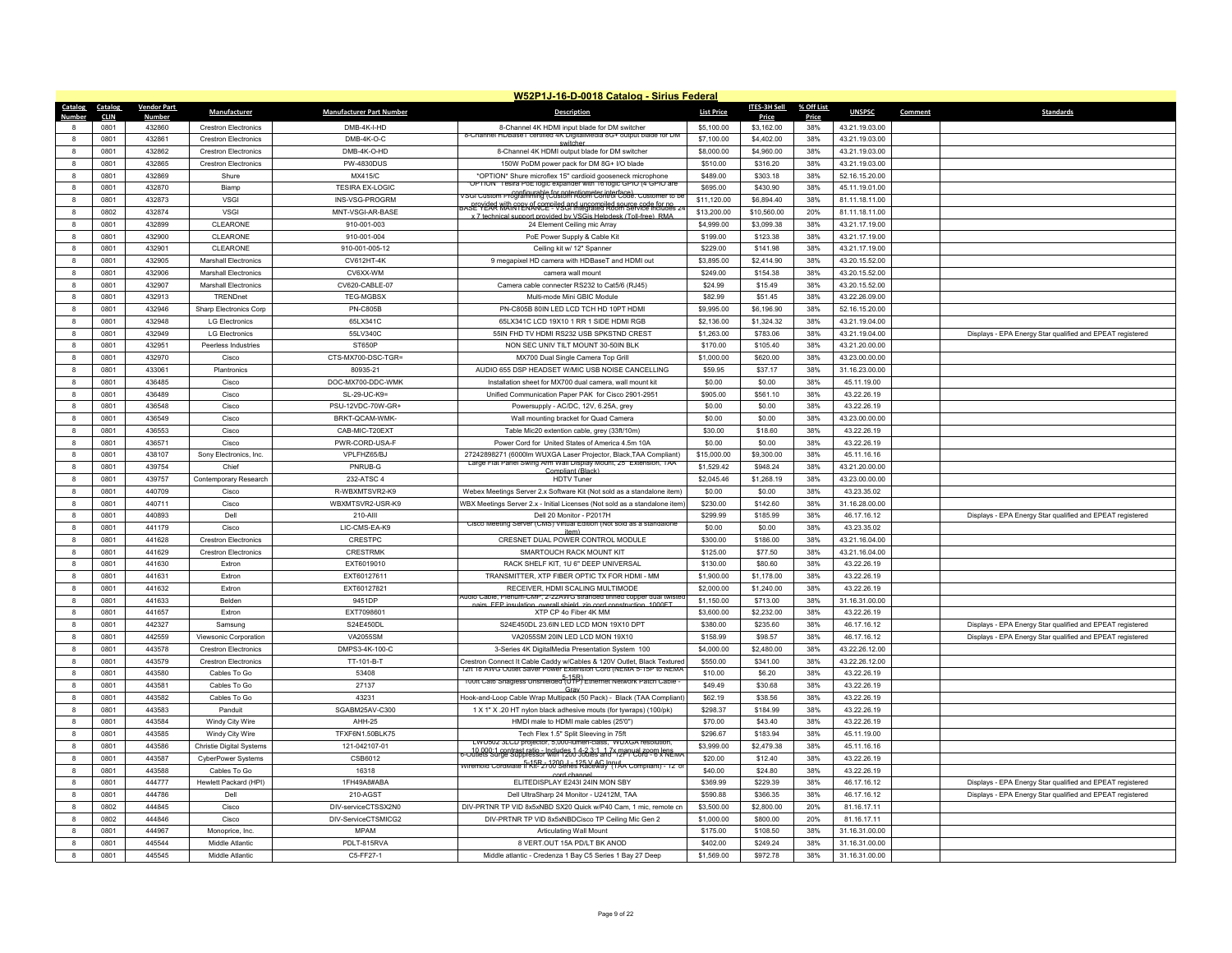|                              |             |                    |                             |                                 | W52P1J-16-D-0018 Catalog - Sirius Federal                                                                            |                   |                      |            |                |         |                                                           |
|------------------------------|-------------|--------------------|-----------------------------|---------------------------------|----------------------------------------------------------------------------------------------------------------------|-------------------|----------------------|------------|----------------|---------|-----------------------------------------------------------|
| Catalog                      | Catalog     | <b>Vendor Part</b> | Manufacturer                | <b>Manufacturer Part Number</b> | <b>Description</b>                                                                                                   | <b>List Price</b> | <b>ITES-3H Sell</b>  | % Off List | <b>UNSPSC</b>  | Comment | <b>Standards</b>                                          |
| Number                       | <b>CLIN</b> | <b>Number</b>      |                             |                                 |                                                                                                                      |                   | Price                | Price      |                |         |                                                           |
|                              | 0801        | 445546             | Middle Atlantic             | C5-VENT1-BK                     | Middle Atlantic - C5 Vented Door - Black                                                                             | \$0.00            | \$0.00               | 38%        | 31.16.31.00.00 |         |                                                           |
| $\mathbf{R}$<br>$\mathbf{g}$ | 0801        | 445547<br>445548   | Middle Atlantic             | C5K1A1KSTSE00004<br>DM-TX-201C  | C5K 1B 27 32 KL S T TLAM FINISH.SEQUOIA<br><b>Crestron Transmitters</b>                                              | \$1.184.00        | \$734.08<br>\$806.00 | 38%<br>38% | 31.16.31.00.00 |         |                                                           |
|                              | 0801        |                    | <b>Crestron Electronics</b> |                                 |                                                                                                                      | \$1,300.00        |                      |            | 43.22.26.12.00 |         |                                                           |
| $\boldsymbol{8}$             | 0801        | 445549             | <b>Crestron Electronics</b> | AMP-3210S                       | 3x210W Commercial Power Amplifier, 4/8                                                                               | \$1,460.00        | \$905.20             | 38%        | 43.21.19.03.00 |         |                                                           |
| $\mathbf{g}$                 | 0801        | 445550             | <b>Crestron Electronics</b> | CEN-CI3-1                       | 3-Series Card Interface " 1 Slot                                                                                     | \$500.00          | \$310.00             | 38%        | 43.21.16.04.00 |         |                                                           |
| -8                           | 0801        | 445551             | <b>Crestron Flectronics</b> | C3-COM3                         | 3-Series Control Card * 3 COM Ports                                                                                  | \$700.00          | \$434.00             | 38%        | 43.21.19.03.00 |         |                                                           |
| 8                            | 0801        | 445553             | Audix USA                   | M70W                            | Microphones Flush Mount, High Output Ceiling Microphone                                                              | \$490.00          | \$303.80             | 38%        | 43.22.26.19    |         |                                                           |
| $\mathbf{g}$                 | 0801        | 445554             | Contemporary Research       | RK1 Single Rack Mount           | SINGLE RACK KIT                                                                                                      | \$55.00           | \$34.10              | 38%        | 43.22.26.19    |         |                                                           |
| $\mathbf{8}$                 | 0801        | 445555             | Contemporary Research       | 232-ATSC-4                      | HDTV TUNER<br>Professional Series Control 14C/1 Two-Way 4" Coaxial Ceiling                                           | \$1,597.00        | \$990.14             | 38%        | 43.22.26.19    |         |                                                           |
| $\mathbf{8}$                 | 0801        | 445556             | <b>JBL</b>                  | Control 14 C/T                  | Loudspeakers (White Pair)                                                                                            | \$186.00          | \$115.32             | 38%        | 43.22.17.30.00 |         |                                                           |
| 8                            | 0801        | 445557             | <b>JBL</b>                  | Control 19CS                    | 8" Ceiling Subwoofer White                                                                                           | \$313.55          | \$194.40             | 38%        | 43.22.17.30.00 |         |                                                           |
| $\mathbf{a}$                 | 0801        | 445558             | <b>I G Flectronics</b>      | 65UX340C                        | 65" Display                                                                                                          | \$2,875.00        | \$1,782.50           | 38%        | 46.17.16.12    |         |                                                           |
| $\mathbf{g}$                 | 0801        | 445559             | <b>TASCAM</b>               | <b>BD-01U</b>                   | Blu Ray Player - Rack Mount                                                                                          | \$599.99          | \$371.99             | 38%        | 45.11.19.01.00 |         |                                                           |
| 8                            | 0801        | 445822             | Alpha-American              | Ethernet Adapter II             | 10/100 Base T Ethernet - RS232 Serial Server                                                                         | \$460.00          | \$285.20             | 38%        | 31.16.23.00.00 |         |                                                           |
| 8                            | 0801        | 445823             | <b>Black Box</b>            | AVS-CBL-RS232                   | RS-232 DB9 to Phoenix Adapter Cable<br>it Cato Shagiess Unshielded (UTP) Silm Ethernet Network Patch Cab             | \$18.00           | \$11.16              | 38%        | 31.15.17.06.00 |         |                                                           |
| $\mathbf{g}$                 | 0801        | 445824             | Cables To Go                | 1105                            |                                                                                                                      | \$8.99            | \$5.57               | 38%        | 43.22.26.19    |         |                                                           |
| 8                            | 0801        | 445825             | Cables To Go                | 2782                            | DB9 M/M SERIAL RS232 MINI GENDER CHANGER (COUPLER)                                                                   | \$8.09            | \$5.02               | 38%        | 43.22.26.19    |         |                                                           |
| 8                            | 0801        | 445826             | Cables To Go                | 43122                           | Premade Cat 6 sheilded cable 100'                                                                                    | \$155.00          | \$96.10              | 38%        | 43.22.26.19    |         |                                                           |
| $\mathbf{g}$                 | 0801        | 445828             | Middle Atlantic             | <b>RI NK-915R</b>               | Select Series Rackmount PDU with RackLink                                                                            | \$520.00          | \$322.40             | 38%        | 43 22 26 19    |         |                                                           |
| $\mathbf{g}$                 | 0801        | 445830             | Vaddio                      | 999-9909-000                    | RoboSHOT 12 HDMI QUSB System<br>ne TesiraFORT DAN VT is a digital audio server with 12 analog inputs                 | \$8,690.00        | \$5,387.80           | 38%        | 43.22.26.19    |         |                                                           |
| $\boldsymbol{8}$             | 0801        | 445832             | Biamo                       | TesiraFORT DAN VT               | _and 8 analog 01:0:90 mic, adjudes Acoustic Echn 20 degrees, Cardioid                                                | \$5,140.00        | \$3,186.80           | 38%        | 45.11.18.00    |         |                                                           |
| $\mathbf{g}$                 | 0801        | 445833             | Shure<br>PHIHONO            | <b>MX396/TRI</b>                | Power Supply; AC-DC; 48V(@0.6A; 9U-264V)H; LEP input                                                                 | \$900.00          | \$558.00             | 38%        | 52.16.15.20.00 |         |                                                           |
| $\mathbf{g}$                 | 0801        | 445836             | <b>TECHNOLOGY CO</b>        | POE36U-1AT-R                    | Injector: PSA16U Series                                                                                              | \$80.00           | \$49.60              | 38%        | 43.22.26.19    |         |                                                           |
| 8                            | 0801        | 445837             | <b>Crestron Electronics</b> | DM-TX-4K-202-C                  | 4K DigitalMedia 8G+ Transmitter 202                                                                                  | \$1,700.00        | \$1,054.00           | 38%        | 43.22.26.12.00 |         |                                                           |
| $\mathbf{R}$                 | 0801        | 445838             | <b>Crestron Electronics</b> | AMP-1200-70                     | Single-Channel Modular Power Amplifier, 200<br>Saro 2-Way Surface Mount Indoor/Outdoor Speaker, Black Textured,      | \$218.00          | \$135.16             | 38%        | 43.21.19.03.00 |         |                                                           |
| $\mathbf{g}$                 | 0801        | 445839             | <b>Crestron Flectronics</b> | SAROS SR4T-B-T-EACH             | ist he ordered in multiples of                                                                                       | \$215.00          | \$133.30             | 38%        | 43.22.26.12.00 |         |                                                           |
| $\boldsymbol{8}$             | 0801        | 445841             | <b>Crestron Electronics</b> | CBL-HD-12                       | Certified 12' HDMI cable                                                                                             | \$80.00           | \$49.60              | 38%        | 43.22.26.19    |         |                                                           |
| $\mathbf{R}$                 | 0801        | 445842             | <b>Crestron Electronics</b> | CBL-HD-DVI-3                    | hdmi to dvi 6                                                                                                        | \$44.00           | \$27.28              | 38%        | 43.22.26.19    |         |                                                           |
| -8                           | 0801        | 445844             | Extron                      | 60-1697-01                      | AC+USB 224 US                                                                                                        | \$445.00          | \$275.90             | 38%        | 43.22.26.19    |         |                                                           |
| $\mathbf{g}$                 | 0801        | 445845             | Extron                      | 70-1065-01                      | Retractor Series/2 VGA                                                                                               | \$505.00          | \$313.10             | 38%        | 43.22.17.30.00 |         |                                                           |
| $\mathbf{g}$                 | 0801        | 445846             | Extron                      | 70-1065-02                      | Retractor Series/2 PC Audio                                                                                          | \$505.00          | \$313.10             | 38%        | 43.22.17.30.00 |         |                                                           |
| $\mathbf{g}$                 | 0801        | 448277             | Cisco                       | CAB-ETH-5M-GR                   | CAB 5 m/ 15 ft GREY ETHERNET                                                                                         | \$40.00           | \$24.80              | 38%        | 43.22.26.19    |         |                                                           |
| $\mathbf{8}$                 | 0801        | 449835             | Sharp Electronics Corp      | PN-LE601?DIST                   | PN-LE601 60IN LED LCD COMM DISP W TVTUN<br>DVI Integrated to DVI Integrated, Dual Link, DVI-I Male/DVI-I Male, Black | \$1,629.00        | \$1,009.98           | 38%        | 46.17.16.12    |         | Displays - EPA Energy Star qualified and EPEAT registered |
| $\mathbf{g}$                 | 0801        | 450542             | <b>DMSI Manufacturing</b>   | DVIM-DVIM                       | Color w/ Gold Connector 2 meters (6.5 feet)<br>(1) TWA Series 1.2mm LED Cabinet for MIDDLE/BOTTOM position with      | \$18.99           | \$11.77              | 38%        | 45.11.19.00    |         |                                                           |
| $\mathbf{8}$                 | 0801        | 451066             | Planar                      | 997-1TWA-BUN-Q360338            | ted DHAL Power Supply Levard Control Soft                                                                            | \$325,000.00      | \$201,500.00         | 38%        | 31.16.23.00.00 |         |                                                           |
| $\bf{8}$                     | 0801        | 451069             | <b>Crestron Flectronics</b> | <b>TSD-2220</b>                 | 20" Vesa mount TP compat w/ VESA 100 x 100 mm mounts                                                                 | \$2,000.00        | \$1,240.00           | 38%        | 43.22.26.12.00 |         |                                                           |
| $\mathbf{g}$                 | 0801        | 451071             | Middle Atlantic             | WRK-40SA-32                     | Fixed Equipment Rack;40RU, 32" Deep, Locking Rear Door                                                               | \$1,611.00        | \$998.82             | 38%        | 31.16.31.00.00 |         |                                                           |
| 8                            | 0801        | 451072             | Middle Atlantic             | <b>PFD-40</b>                   | Door; Front, Plexiglas, Tinted, Locking                                                                              | \$698.00          | \$432.76             | 38%        | 46.17.16.12    |         |                                                           |
| $\mathbf{a}$                 | 0801        | 451073             | Middle Atlantic             | MW-10FT-550CFM                  | Thermal Management: Top. 550 CFM                                                                                     | \$525.00          | \$325.50             | 38%        | 31.16.31.00.00 |         |                                                           |
| $\mathbf{g}$                 | 0801        | 451074             | Middle Atlantic             | CBS-WRK-32                      | Recessed caster base                                                                                                 | \$247.00          | \$153.14             | 38%        | 43.22.26.19    |         |                                                           |
| 8                            | 0801        | 451075             | Middle Atlantic             | PBL-2                           | 2 Space Rack Blank, flanged                                                                                          | \$15.00           | \$9.30               | 38%        | 43.22.26.19    |         |                                                           |
| $\mathbf{g}$                 | 0801        | 451076             | Middle Atlantic             | PBL-3                           | 3 Space Rack Blank, flanged                                                                                          | \$23.00           | \$14.26              | 38%        | 43 22 26 19    |         |                                                           |
| $\mathbf{g}$                 | 0801        | 451088             | Liberty Wire & Cable        | 106190                          | 4K capable RJ45 Cat6A 10Gig Shielded Connector (100pk)                                                               | \$201.00          | \$124.62             | 38%        | 43.22.26.19    |         |                                                           |
| $\boldsymbol{8}$             | 0802        | 451097             | Planar                      | 990-0852                        | Planar - Preventative Maintenance, Additional 3 Years                                                                | \$9,000,000.00    | \$7,200,000.00       | 20%        | 81.11.22.07    |         |                                                           |
| $\mathbf{R}$                 | 0802        | 451098             | iSoft Solutions, LLC        | ISFT-AV-12-SVC                  | 1-Year On-Site Service Contract on all above NEW AV Equipment                                                        | \$9,000,000.00    | \$7,200,000.00       | 20%        | 81.16.17.11    |         |                                                           |
| $\mathbf{a}$                 | 0802        | 451104             | Planar<br>Applied Globa     | 905-0047-5Y                     | Planar - 5 year 24/7 Maintenance                                                                                     | \$62,000.00       | \$49,600.00          | 20%        | 81.11.22.07    |         |                                                           |
| 8                            | 0802        | 452888             | Technologies LLC            | s+AGTPREMIERPLUS 1-YR           | One Year AGT Premier Plus Support                                                                                    | \$40,000.00       | \$32,000.00          | 20%        | 81.11.18.11.00 |         |                                                           |
| $\mathbf{R}$                 | 0801        | 452931             | Cisco                       | CS-KITPI US-K9++                | Room Kit Plus w/Codec Plus, Quad Camera and Touch 10 for TAA                                                         | \$17,900.00       | \$11,098.00          | 38%        | 43.20.15.52.00 |         |                                                           |
| $\mathbf{8}$                 | 0801        | 453911             | Cisco                       | SW-S52020-CE9-K9                | SW Image for SX80, MX700, MX800                                                                                      | \$0.00            | \$0.00               | 38%        | 43.20.15.52.00 |         |                                                           |
| $\mathbf{8}$                 | 0801        | 454103             | Cisco                       | CS-ROOM55-K9                    | Room 55 with Touch10 and Mount                                                                                       | \$23,900.00       | \$14,818.00          | 38%        | 43.20.15.52.00 |         |                                                           |
| $\mathbf{a}$                 | 0801        | 454104             | Cisco<br>Applied Glot       | CS-ROOM55-WBK=                  | Spark Room 55, Wheel Base Kit<br>Misc Bulk Plenum Cables, Bulk Connectors, Mounting Hardware, Wir                    | \$0.00            | \$0.00               | 38%        | 43.20.15.52.00 |         |                                                           |
| $\mathbf{8}$                 | 0801        | 454106             | chnologies LLC              | MISC                            | Dressing etc.                                                                                                        | \$100.00          | \$62.00              | 38%        | 43.20.15.52.00 |         |                                                           |
| $\mathbf{g}$                 | 0801        | 454225             | <b>Crestron Flectronics</b> | DMPS3-4K-350-C                  | 3-Series 4K DigitalMedia Presentation System 350                                                                     | \$10,000.00       | \$6,200.00           | 38%        | 43.22.26.12.00 |         |                                                           |
| $\mathbf{a}$                 | 0801        | 455615             | Del                         | 210-AGMW                        | Dell 22 Monitor - E2216H, TAA<br>3 Years Advanced Exchange Service (Part of bundle: Not sold as a                    | \$279.99          | \$173.59             | 38%        | 43.21.19.02.00 |         | Displays - EPA Energy Star qualified and EPEAT registered |
| $\mathbf{8}$                 | 0801        | 455616             | Dell                        | 814-9340                        | 3 Years Advanced Exchange Service (Part of bundle; Not sold as a                                                     | \$0.00            | \$0.00               | 38%        | 43.21.15.15    |         |                                                           |
| $\bf{8}$                     | 0801        | 455617             | Dell                        | 814-9341                        | amsung 65inch/LCD/3840x2180/300fil/8ms/DVI-D, Display Port 1.2 (1)                                                   | \$0.00            | \$0.00               | 38%        | 43.21.15.15    |         |                                                           |
| $\mathbf{g}$                 | 0801        | 455700             | Samsung                     | QB65H                           | HDML2.0.62) HDMP322 Stereo mini Jack Extender Kit - 4R - 390 R .                                                     | \$2,769.00        | \$1,716.78           | 38%        | 43.21.19.02.00 |         | Displays - EPA Energy Star qualified and EPEAT registered |
| $\mathbf{8}$                 | 0801        | 455759             | StarTech.com                | ST121HDBTPW                     | o/audio extender - un to 328 ft                                                                                      | \$599.99          | \$371.99             | 38%        | 43.20.15.07.00 |         |                                                           |
| $\mathbf{R}$                 | 0801        | 455936             | Cisco                       | CS-KIT-S-UNIT++                 | Spark Room Kit unit TAA<br>Da-Lite 123" (65x104) Cosmopolitan Electrol Tensioned - Widescreer                        | \$0.00            | \$0.00               | 38%        | 43.20.15.52.00 |         |                                                           |
| 8                            | 0801        | 459516             | Da-Lite Corporation         | 20882L                          | Tesiral ORTE DSP fixed I/O server with 12 analog inputs, 8 analog                                                    | \$23,840.00       | \$14,780.80          | 38%        | 43.21.19.03.00 |         |                                                           |
| 8                            | 0801        | 459520             | Biamp                       | TESIRA FORTE AVB VI             | outputs. 8 channels configurable LISB audio.                                                                         | \$4,500.00        | \$2,790.00           | 38%        | 31.15.17.06.00 |         |                                                           |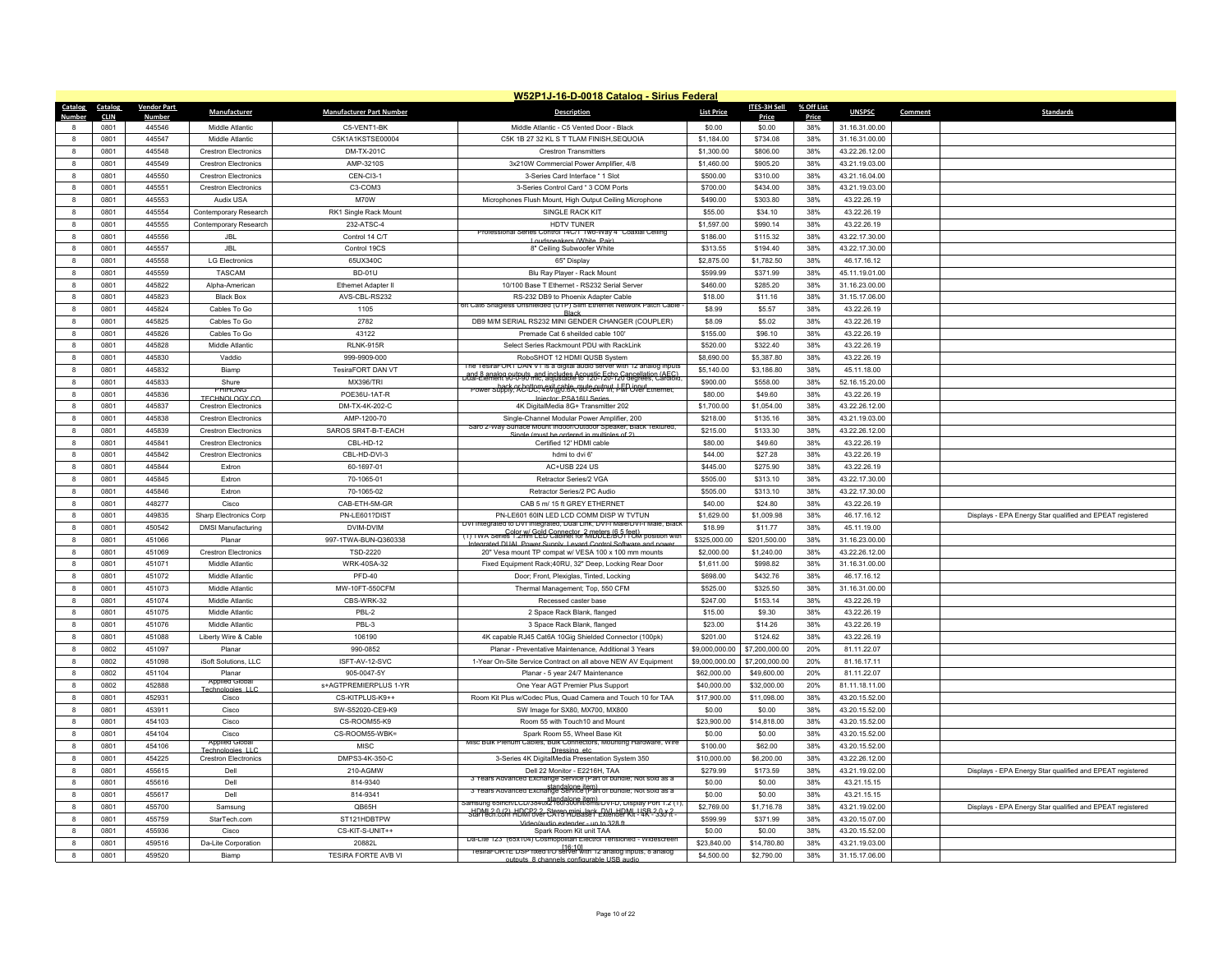|                   |             |                    |                                   |                                 | W52P1J-16-D-0018 Catalog - Sirius Federal                                                                                                        |                   |              |            |                |                                                           |
|-------------------|-------------|--------------------|-----------------------------------|---------------------------------|--------------------------------------------------------------------------------------------------------------------------------------------------|-------------------|--------------|------------|----------------|-----------------------------------------------------------|
| Catalog           | Catalog     | <b>Vendor Part</b> | Manufacturer                      | <b>Manufacturer Part Number</b> | <b>Description</b>                                                                                                                               | <b>List Price</b> | ITES-3H Sell | % Off List | <b>UNSPSC</b>  | <b>Standards</b><br>Comment                               |
| Number            | <b>CLIN</b> | <u>Number</u>      |                                   |                                 | <b>JOTU AVB SWICH - FIVE-POILAV</b>                                                                                                              |                   | Price        | Price      |                |                                                           |
|                   | 0801        | 459521             | <b>MOTU</b>                       | 9305                            | sion Roards/Ontin<br>Ontions Exp                                                                                                                 | \$590.00          | \$365.80     | 38%        | 43.20.15.52.00 |                                                           |
| $\mathbf{a}$      | 0801        | 459621             | Cisco                             | CS-ROOM70D-NR-K9                | Cisco Room 70 Dual with Touch10 Non Radio                                                                                                        | \$79,900.00       | \$49,538.00  | 38%        | 43.20.15.52.00 |                                                           |
|                   | 0801        | 459644             | Cisco                             | CS-RCODPLUS-NR-K9+              | Cisco Room CodecPLUS Non Radio                                                                                                                   | \$0.00            | \$0.00       | 38%        | 43.20.15.52.00 |                                                           |
| 8                 | 0801        | 459827             | Samsung                           | QB65H-N                         | SAMSUNG: 65inch/3840x2160/300nits/8ms/DVI-D, DisplayPort 1.2<br>(1)/HDML2.0 (2)/HDCP2.2/Stereo Mini Jack_DVL HDMI/USB.2.0                        | \$2,529.00        | \$1,567.98   | 38%        | 43.21.19.02.00 | Displays - EPA Energy Star qualified and EPEAT registered |
| $\mathbf{a}$      | 0801        | 460007             | Cisco                             | CS-ROOM70S-K9                   | Cisco Room 70 Single with Touch10                                                                                                                | \$55,900.00       | \$34,658.00  | 38%        | 43.20.15.52.00 |                                                           |
| 8                 | 0801        | 460008             | Cisco                             | ANT-ROOM70-KIT-                 | Antenna kit for ROOM 70 with brackets.                                                                                                           | \$0.00            | \$0.00       | 38%        | 43.20.15.52.00 |                                                           |
| 8                 | 0801        | 460009             | Cisco                             | CS-ROOM70S-FSK                  | Cisco Room 70 Single Screen Floor Stand Kit                                                                                                      | \$0.00            | \$0.00       | 38%        | 43.20.15.52.00 |                                                           |
| $\mathbf{a}$      | 0801        | 460010             | Cisco                             | CAB-ETHRJ45-1.40M               | Ethernet Cable w/ RJ45 1.40 mts                                                                                                                  | \$0.00            | \$0.00       | 38%        | 43.20.15.52.00 |                                                           |
|                   | 0801        | 460011             | Cisco                             | LIC-ROOM70-MS                   | ROOM70 MultiSite Software Feature Option                                                                                                         | \$4,490.00        | \$2,783.80   | 38%        | 43.20.15.52.00 |                                                           |
| 8                 | 0801        | 460012             | Cisco                             | LIC-ROOM70S                     | Cisco Room 70S Product ID                                                                                                                        | \$0.00            | \$0.00       | 38%        | 43.20.15.52.00 |                                                           |
| $\mathbf{a}$      | 0801        |                    |                                   |                                 |                                                                                                                                                  |                   |              | 38%        |                |                                                           |
|                   |             | 460013             | Cisco                             | CS-RQUADCAM+                    | Spark Quad Camera for Room70                                                                                                                     | \$0.00            | \$0.00       |            | 43.20.15.52.00 |                                                           |
| 8                 | 0801        | 460014             | Cisco                             | CS-RCODPLUS-K9+                 | Cisco Room CodecPLUS                                                                                                                             | \$0.00            | \$0.00       | 38%        | 43.20.15.52.00 |                                                           |
| 8                 | 0801        | 460015             | Cisco                             | FAN-ROOM70-2PK-                 | FAN kit for ROOM 70 2pack                                                                                                                        | \$0.00            | \$0.00       | 38%        | 43.20.15.52.00 |                                                           |
| 8                 | 0801        | 460016             | Cisco                             | CAB-2DC-BRL-0.30M-              | DC Power Cable w/Barrel Plug, 0.3 meters long                                                                                                    | \$0.00            | \$0.00       | 38%        | 43.20.15.52.00 |                                                           |
| 8                 | 0801        | 460017             | Cisco                             | CAB-ROOM70-L-SPKR-              | Left Speaker Cable for ROOM 70                                                                                                                   | \$0.00            | \$0.00       | 38%        | 43.20.15.52.00 |                                                           |
| $\mathbf{a}$      | 0801        | 460018             | Cisco                             | CAB-2HDMILK-1.27M-              | HDMI to HDMI Cable, 1.27 meters long for ROOM 70                                                                                                 | \$0.00            | \$0.00       | 38%        | 43.20.15.52.00 |                                                           |
| $\mathbf{a}$      | 0801        | 460019             | Cisco                             | CS-ROOM70S-SKI-                 | Cisco Room 70S Ski for Floor Stand Kit (freestand) LONG Vers                                                                                     | \$0.00            | \$0.00       | 38%        | 43.20.15.52.00 |                                                           |
| 8                 | 0801        | 460020             | Cisco                             | CAB-USB-A-B-1.35M-              | USB A - USB B Cable, 1.35 meters long for ROOM 70                                                                                                | \$0.00            | \$0.00       | 38%        | 43.20.15.52.00 |                                                           |
| $\mathbf{a}$      | 0801        | 460021             | Cisco                             | PWR-CAB-INT-0.2M                | Internal C13-C14 Power Cord NOT APPROVED for Japan, 110/22                                                                                       | \$0.00            | \$0.00       | 38%        | 43.20.15.52.00 |                                                           |
|                   | 0801        | 460022             | Cisco                             | CAB-ROOM70-R-SPKR-              | Right Speaker Cable for ROOM 70                                                                                                                  | \$0.00            | \$0.00       | 38%        | 43.20.15.52.00 |                                                           |
| 8                 | 0801        | 460023             | Cisco                             | CS-ROOM70S-MON-S-               | Monitor for Room 70S                                                                                                                             | \$0.00            | \$0.00       | 38%        | 43.20.15.52.00 | Displays - EPA Energy Star qualified and EPEAT registered |
| $\mathbf{R}$      | 0801        | 460024             | Cisco                             | CS-ROOM70S-FS-GRK-              | Room 70S Floorstand Grill Kit                                                                                                                    | \$0.00            | \$0.00       | 38%        | 43.20.15.52.00 |                                                           |
|                   | 0801        | 460025             | Cisco                             | CS-ROOM70-CFBB-                 | Center Frame Bottom Bracket Room 70                                                                                                              | \$0.00            | \$0.00       | 38%        | 43.20.15.52.00 |                                                           |
| 8                 | 0801        | 460026             | Cisco                             | CAB-2HDMI-1.26M-                | HDMI to HDMI Cable, 1.26 meters long for ROOM 70                                                                                                 | \$0.00            | \$0.00       | 38%        | 43.20.15.52.00 |                                                           |
| $\mathbf{R}$      | 0801        | 460027             | Cisco                             | CS-ROOM70-MON-SCV-              |                                                                                                                                                  | \$0.00            | \$0.00       | 38%        | 43.20.15.52.00 |                                                           |
| 8                 | 0801        | 460058             | <b>LG Electronics</b>             | 65UV340C                        | Sidecover for Room 70 monitor (left and right included)<br>65in UHD, 2 HDMI, 1 RS232, 2 USB, Speaker, Stand, Viewing angle                       | \$2,200.00        | \$1,364.00   | 38%        | 43.21.19.02.00 |                                                           |
|                   |             |                    | Superior Access                   |                                 | 178/178 NTSC, TM240Hz, Full US Control thru network (including WOL)<br>CAT 6 Ethernet Cable, 10 toot, KJ45 Male Connectors, Straight Through     |                   |              |            |                |                                                           |
| 8<br>$\mathbf{R}$ | 0801        | 460109             | superior Access                   | SAS-170-Cat6-10                 | with ROOTS, BLUE Jacket, Barcode Labeled<br>CAT 6 Ethernet Cable, 25 toot, RJ45 Male Connectors, Straight Through                                | \$20.00           | \$12.40      | 38%        | 31.15.17.06.00 |                                                           |
|                   | 0801        | 460110             | Solutions Inc.<br>superior Access | SAS-170-Cat6-25                 | DM230 Miniature RG598 75 ULF Jacket Barcode Labeled<br>DM230 Miniature RG598 75 ULM 4.5GHz HD Coax Cable, 23AWG, BNC                             | \$31.00           | \$19.22      | 38%        | 31.15.17.06.00 |                                                           |
| 8                 | 0801        | 460111             | Solutions<br>Superior Access      | SAS-BNC-BNC-HD-15               | BNC 15 foot Barcode Labeled                                                                                                                      | \$80.00           | \$49.60      | 38%        | 31.15.17.06.00 |                                                           |
| $\mathbf{a}$      | 0801        | 460112             | superior Access                   | SAS-HDMI-2.0-5m-c               | HDMI-2.0 cable, 18Gbps, 5m, Barcode Labeled<br>Keyboard, Mouse, and 22" 1920x1080 Monitor for MV or POINT. Includes                              | \$59.00           | \$36.58      | 38%        | 31.15.17.06.00 |                                                           |
| $\mathbf{a}$      | 0801        | 460113             | Solutions Inc.                    | SAS-KVM-02                      | shelf and HDMI cable                                                                                                                             | \$275.00          | \$170.50     | 38%        | 31.15.17.06.00 |                                                           |
| 8                 | 0801        | 460662             | <b>NEC Display Solutions</b>      | NP-PX1005QL-B                   | NFC 10.000-lumen WOXGA Professional Installation Laser Projector                                                                                 | \$34,000.00       | \$21,080.00  | 38%        | 43.21.19.02.00 |                                                           |
| $\mathbf{a}$      | 0801        | 460663             | <b>NEC Display Solutions</b>      | NP16FL-4K                       | NEC 0.76:1 Fixed Short Throw Lens                                                                                                                | \$6,459.00        | \$4,004.58   | 38%        | 43.21.19.02.00 |                                                           |
|                   | 0801        | 460667             | Chief                             | VCMU                            | Chief Heavy duty universal mount for Epson EB-Z10000 LCD projector<br>black                                                                      | \$517.00          | \$320.54     | 38%        | 43.21.20.00.00 |                                                           |
| 8                 | 0801        | 460668             | Chief                             | CMS0305                         | Chief 3' - 5' Adjustable extension column, black                                                                                                 | \$171.00          | \$106.02     | 38%        | 43.21.20.00.00 |                                                           |
| $\mathbf{R}$      | 0801        | 460669             | Chief                             | CMA360                          | Chief I-Beam clamp, black                                                                                                                        | \$299.00          | \$185.38     | 38%        | 43.21.20.00.00 |                                                           |
| 8                 | 0801        | 460670             | Chief                             | HBU                             | Chief Heavy Duty VCM Universal Interface Bracket                                                                                                 | \$319.00          | \$197.78     | 38%        | 43.21.20.00.00 |                                                           |
| 8                 | 0801        | 460671             | Chief                             | CMA362                          | Chief C-Clamp Pipe Mount                                                                                                                         | \$149.00          | \$92.38      | 38%        | 43.21.20.00.00 |                                                           |
| $\mathbf{a}$      | 0801        | 460672             | Chief                             | CMA372                          | Chief Offset Unistrut Adapter                                                                                                                    | \$84.00           | \$52.08      | 38%        | 43.21.20.00.00 |                                                           |
|                   | 0801        | 460674             | Da-Lite Corporation               | 24709LR                         | Da-Lite Tensioned Advantage Electrol 159" with HD Progressive 1.3 gain                                                                           | \$8,203.00        | \$5,085.86   | 38%        | 43.21.20.00.00 |                                                           |
|                   | 0801        | 475597             | Philips                           | 241B8QJEB                       | PHILIPS B LINE 241B8QJEB <sup>roi</sup> EED MORTOR - FULL HD (1080P) - 24<br>ewable) - 1920 x 1080 Full HD (1080n) - IPS - 250 cd/m <sup>2</sup> | \$169.99          | \$105.39     | 38%        | 31.16.28.00.00 | Displays - EPA Energy Star qualified and EPEAT registered |
| $\mathbf{a}$      | 0801        | 475724             | Cisco                             | CS-ROOM55D-NR-K9                | Cisco Webex Room 55D, Dual 55"" Screens, No Radio                                                                                                | \$44,900.00       | \$27,838.00  | 38%        | 31.16.28.00.00 |                                                           |
| $\mathbf{a}$      | 0801        | 475725             | Cisco                             | CAB-USB-A-B-1.02M-              | USB A - USB B Cable, 1.02 meters long for Room55D                                                                                                | \$0.00            | \$0.00       | 38%        | 31.16.28.00.00 |                                                           |
| 8                 | 0801        | 475726             | Cisco                             | CS-ROOM55D-FSK                  | NOT PROVIDED FOR THIS UPDATE                                                                                                                     | \$0.00            | \$0.00       | 38%        | 31.16.28.00.00 |                                                           |
| $\mathbf{R}$      | 0801        | 475728             | Cisco                             | CAB-2HDMI-1.71M-                | HDMI to HDMI Cable, 1.71 meters long for ROOM 55D                                                                                                | \$0.00            | \$0.00       | 38%        | 31.16.28.00.00 |                                                           |
| 8                 | 0801        | 475729             | Cisco                             | CS-ROOM55D-FS-GRK-              | Room 55D Floorstand Grill Kit                                                                                                                    | \$0.00            | \$0.00       | 38%        | 31.16.28.00.00 |                                                           |
| 8                 | 0801        | 475731             | Cisco                             | CAB-ETHRJ45-1.87M-              | NOT PROVIDED FOR THIS UPDATE                                                                                                                     | \$0.00            | \$0.00       | 38%        | 31.16.28.00.00 |                                                           |
| $\mathbf{a}$      | 0801        | 475732             | Cisco                             | CS-MIC-TABLE-J+                 | Cisco Table Microphone with Jack plug                                                                                                            | \$0.00            | \$0.00       | 38%        | 31.16.28.00.00 |                                                           |
| 8                 | 0801        | 475733             | Cisco                             | CS-ROOM55D-CAMCV-               | Top rear cover, Center Top profile                                                                                                               | \$0.00            | \$0.00       | 38%        | 31.16.28.00.00 |                                                           |
| 8                 | 0801        | 475736             | Cisco                             | CAB-2HDMILK-0.86M-              | HDMI to HDMI Cable right angl, 0.86 meters long for ROOM 55D                                                                                     | \$0.00            | \$0.00       | 38%        | 31.16.28.00.00 |                                                           |
| 8                 | 0801        | 475737             | Cisco                             | CS-ROOM55-MON-SCV-              | Sidecover for Room 55 monitor (left and right included)                                                                                          | \$0.00            | \$0.00       | 38%        | 31.16.28.00.00 |                                                           |
| 8                 | 0801        | 475738             | Cisco                             | CAB-2HDMILK-2.14M-              |                                                                                                                                                  | \$0.00            | \$0.00       | 38%        | 31.16.28.00.00 |                                                           |
| 8                 |             |                    |                                   |                                 | HDMI to HDMI Cable right angl, 2.14 meters long for ROOM 55D                                                                                     |                   |              |            |                |                                                           |
|                   | 0801        | 475739             | Cisco                             | CS-ROOM55D-MON-L-               | Left Monitor for Room 55 Dual                                                                                                                    | \$0.00            | \$0.00       | 38%        | 31.16.28.00.00 |                                                           |
|                   | 0801        | 475740             | Cisco                             | CS-ROOM55D-MON-R-               | Right Monitor for Room 55 Dual                                                                                                                   | \$0.00            | \$0.00       | 38%        | 31.16.28.00.00 |                                                           |
| 8                 | 0801        | 477809             | AMX                               | FG423-48                        | AMX PSR5.4 power supply for NX1200                                                                                                               | \$153.77          | \$95.34      | 38%        | 31.16.28.00.00 |                                                           |
| 8                 | 0801        | 477940             | Samsung                           | <b>DB49J</b>                    | 49" CMRCAL LED LCD DSPLY TAA COMPLIANT/REG<br>PN۱<br>GeForce RTX 2080 Blower - Graphics card - GF RTX 2080 - 8 GB                                | \$1,899.99        | \$1,177.99   | 38%        | 31.16.28.00.00 | Displays - EPA Energy Star qualified and EPEAT registered |
|                   | 0801        | 478007             | <b>PNY Technologies</b>           | VCG20808BLMPB                   | GDDR6 - PCle 3.0 x16 - HDML 3 x DisplayPort LISB-C - hlau                                                                                        | \$1,499.00        | \$929.38     | 38%        | 31.16.28.00.00 |                                                           |
| 8                 | 0801        | 478754             | Cisco                             | CS-MIC-TABLE-J                  | Cisco Table Microphone with Jack plug                                                                                                            | \$14,900.00       | \$9,238.00   | 38%        | 31.16.28.00.00 |                                                           |
| $\mathbf{R}$      | 0801        | 479532             | Samsung                           | S24E200BL                       | 23" Monito                                                                                                                                       | \$365.59          | \$226.67     | 38%        | 31.16.28.00.00 |                                                           |
|                   | 0801        | 479650             | <b>LG Electronics</b>             | LG 27BK430H-B                   | 27" Monitor<br>Crestron 3-Series Control Card - Relay (included in above part DM-MD8X8                                                           | \$356.25          | \$220.88     | 38%        | 31.16.28.00.00 | Displays - EPA Energy Star qualified and EPEAT registered |
| 8                 | 0801        | 483405             | <b>Crestron Electronics</b>       | C3RY-8                          | RPS)                                                                                                                                             | \$0.00            | \$0.00       | 38%        | 43.21.19.03.00 |                                                           |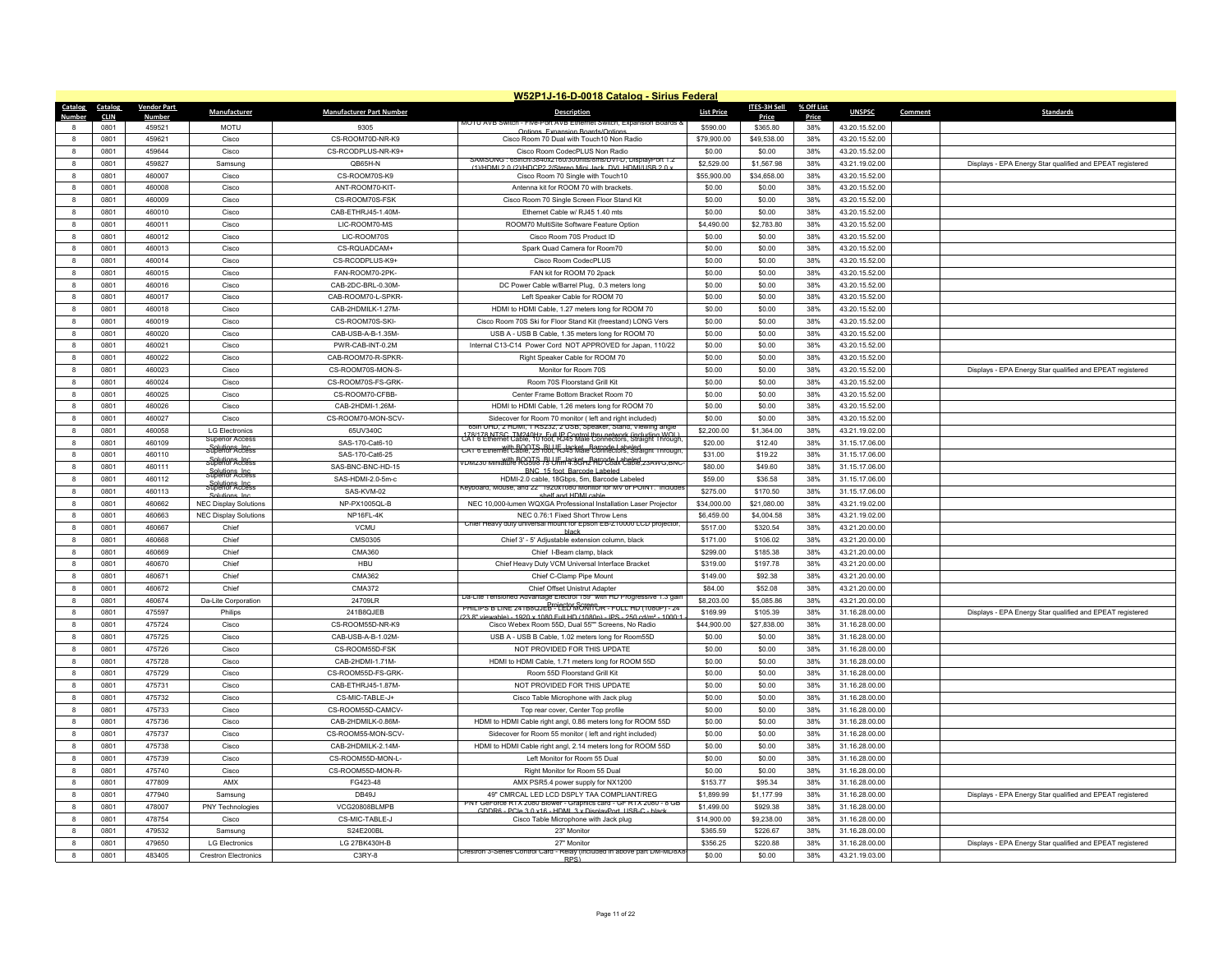|                  |              |                    |                                |                                  | W52P1J-16-D-0018 Catalog - Sirius Federal                                                                                                                                                              |                   |              |            |                |         |                  |
|------------------|--------------|--------------------|--------------------------------|----------------------------------|--------------------------------------------------------------------------------------------------------------------------------------------------------------------------------------------------------|-------------------|--------------|------------|----------------|---------|------------------|
| Catalog          | Catalog      | <b>Vendor Part</b> | Manufacturer                   | <b>Manufacturer Part Number</b>  | <b>Description</b>                                                                                                                                                                                     | <b>List Price</b> | ITES-3H Sell | % Off List | <b>UNSPSC</b>  | Comment | <b>Standards</b> |
| Numhe            | <b>CLIN</b>  | Number             |                                |                                  |                                                                                                                                                                                                        |                   | Price        | Price      |                |         |                  |
|                  | 0801         | 483407             | <b>Crestron Electronics</b>    | AMP-2210T                        | Crestron Commercial Audio Amplifier 2x210W 70V                                                                                                                                                         | \$1,330.00        | \$824.60     | 38%        | 43.21.19.03.00 |         |                  |
| $\mathbf{R}$     | 0801         | 483408             | Extron                         | <b>FF 220T</b>                   | Extron 2' x 2' Drop-in Ceiling Tile Speaker (pair)                                                                                                                                                     | \$700.00          | \$434.00     | 38%        | 43.21.19.00.00 |         |                  |
| $\mathbf{a}$     | 0801         | 483409             | Shure                          | MX392/C                          | Shure Cardioid - Condenser Boundary Microphone, Built-in Preamp                                                                                                                                        | \$515.00          | \$319.30     | 38%        | 31.16.31.00.00 |         |                  |
| $\mathbf{g}$     | 0801         | 483410             | <b>Crestron Electronics</b>    | AV3                              | Crestron 3-Series Control Processor                                                                                                                                                                    | \$4,400.00        | \$2,728.00   | 38%        | 43.21.19.03.00 |         |                  |
| 8                | 0801         | 483413             | Alpha-American                 | Alpha 215C                       | Secure Digital Signage for Inside the Room<br>actical (includes integrated SX20 codec, remote control, pre                                                                                             | \$1,030.00        | \$638.60     | 38%        | 43.21.19.03.00 |         |                  |
| $\mathbf{8}$     | 0801         | 483832             | Avizia                         | AVZ-TAC                          | resolution and dual display software options)                                                                                                                                                          | \$39,084.99       | \$24,232.69  | 38%        | 43.22.15.22.00 |         |                  |
| $\mathbf{g}$     | 0801         | 484075             | AVFI                           | PM2-D                            | Dual display mount                                                                                                                                                                                     | \$659.00          | \$408.58     | 38%        | 31.16.28.00.00 |         |                  |
| $\mathbf{g}$     | 0801         | 484076             | FSR, Inc.                      | DR-PCB-H10M                      | 10 meter hybrid HDMI cable                                                                                                                                                                             | \$431.77          | \$267.70     | 38%        | 43.23.00.00.00 |         |                  |
| 8                | 0801         | 484078             | <b>Crestron Electronics</b>    | USB-EXT-2                        | USB over Twisted Pair Extender                                                                                                                                                                         | \$771.09          | \$478.08     | 38%        | 31.15.17.06.00 |         |                  |
| 8                | 0801         | 484081             | <b>Crestron Electronics</b>    | HD-TX-101-C-1G-E-B-T             | DM Lite HDMI over CATx Transmitter, Wall Plate, Black Textured                                                                                                                                         | \$366.28          | \$227.09     | 38%        | 31.16.31.00.00 |         |                  |
| 8                | 0801         | 484082             | <b>Crestron Electronics</b>    | HD-RX-201-C-E                    | IM LITE HUMI OVER CATX Receiver, Room Controller, 2X1 Auto-S<br>HD Scaler, Surface Mount                                                                                                               | \$771.09          | \$478.08     | 38%        | 45.11.16.00.00 |         |                  |
| 8                | 0801         | 484083             | Extron                         | 70-1185-02                       | Cable Cubby 1402 Black, AC Module Not Included                                                                                                                                                         | \$908.18          | \$563.07     | 38%        | 31.16.28.00.00 |         |                  |
| 8                | 0801         | 484085             | Extron                         | 70-1039-03                       | Cable/AAP Bracket for all Cable Cubby Series/2, EBP 1200C, and TLI                                                                                                                                     | \$32.13           | \$19.92      | 38%        | 30.24.15.04.00 |         |                  |
| 8                | 0801         | 484086             | Extron                         | 70-491-14                        | Fro 725C enclosures.<br>- Single Space AAP Black: Two RJ-45 Female to Punch Down for CAT 6<br>Ortronics                                                                                                | \$85.69           | \$53.13      | 38%        | 31.16.28.00.00 |         |                  |
| 8                | 0801         | 484089             | Extron                         | 70-090-12                        | Double Space AAP - Black: Blank Plate                                                                                                                                                                  | \$21.42           | \$13.28      | 38%        | 30.24.15.04.00 |         |                  |
| 8                | 0801         | 484091             | Futron Incorporated            | <b>CUSTOM</b>                    | Single Space Black: (3) / MM cutouts with (3) TRRS connectors<br>Cisco microphones                                                                                                                     | \$45.38           | \$28.14      | 38%        | 43.23.00.00.00 |         |                  |
| 8                | 0801         | 484362             | Vaddio                         | 999-9560-000                     | OneLINK HDMI for Cisco Precision 60                                                                                                                                                                    | \$3,567.22        | \$2,211.68   | 38%        | 31.16.23.00.00 |         |                  |
| 8                | 0801         | 484376             | Extron                         | 70-101-13                        | Single Space AAP - Black: One 15-pin HD Female to Female Gender<br>Changer, One 3.5 mm Stereo Mini Jack to Solder Tabs                                                                                 | \$64.27           | \$39.85      | 38%        | 30.24.15.04.00 |         |                  |
| $\mathbf{g}$     | 0801         | 484377             | Extron                         | 70-1046-02                       | Cable Cubby 700, Black, No AC                                                                                                                                                                          | \$567.62          | \$351.92     | 38%        | 30.24.15.04.00 |         |                  |
| 8                | 0801         | 484380             | Extron                         | 60-1356-02                       | Two Outlet USB Charger - AC AAP Version                                                                                                                                                                | \$267.74          | \$166.00     | 38%        | 43.22.15.22.00 |         |                  |
| 8                | 0801         | 484386             | AVFI                           | LEX32                            | <b>Executive Lectern</b>                                                                                                                                                                               | \$1,116.33        | \$692.12     | 38%        | 49.22.15.23.00 |         |                  |
| $\mathbf{a}$     | 0801         | 484387             | Samsung                        | DM32E                            | 32in LED 1920X1080 5000:1 DM32EMN IR DSUB/DV                                                                                                                                                           | \$961.34          | \$596.03     | 38%        | 43.20.15.52.00 |         |                  |
| 8                | 0801         | 484388             | <b>Premier Mounts</b>          | AM65                             | Low-Profile Single Stud - Dual Arm Swing Out Mount for Flat Panels up to                                                                                                                               | \$160.07          | \$99.24      | 38%        | 43.21.19.03.00 |         |                  |
| 8                | 0801         | 484418             | <b>RCI Custom</b>              | <b>CUSTOM</b>                    | 65lbs<br>AAP Single Space Black: (3) /MM cutouts with (3) TRRS connectors for                                                                                                                          | \$45.38           | \$28.14      | 38%        | 43.23.00.00.00 |         |                  |
| $\mathbf{a}$     | 0801         | 484463             | Cisco                          | EXPWY-1200-K9                    | Cisco microphones (RCI Custon<br>Cisco Expressway Series Multi-purpose 1200 Appliance                                                                                                                  | \$21,950.00       | \$13,609.00  | 38%        | 43.20.15.00.00 |         |                  |
| $\mathbf{a}$     | 0801         | 484464             | Cisco                          | FXP-B7L-C220M5                   | Power Cord 125VAC 13A NEMA 5-15 Plug North America                                                                                                                                                     | \$0.00            | \$0.00       | 38%        | 43.20.15.00.00 |         |                  |
| 8                | 0801         | 484466             | Cisco                          | SW-EXPWY-8.X-K9                  | Software Image for Expressway with Encryption, Version X8                                                                                                                                              | \$0.00            | \$0.00       | 38%        | 43.21.19.03.00 |         |                  |
| 8                |              | 484467             |                                | LIC-EXP-BASE-K9                  |                                                                                                                                                                                                        |                   |              | 38%        |                |         |                  |
|                  | 0801<br>0801 | 484468             | Cisco                          | FXP-CPU-6134                     | License Key Software Encrypted<br>3.2 GHz 6134/130W 8C/24 75MB Cache/DDR4 2666MHz                                                                                                                      | \$0.00<br>\$0.00  | \$0.00       |            | 43.23.15.12.00 |         |                  |
| 8                |              |                    | Cisco                          |                                  |                                                                                                                                                                                                        |                   | \$0.00       | 38%        | 43.20.15.00.00 |         |                  |
| $\mathbf{g}$     | 0801         | 484469             | Cisco                          | EXP-HD2T7KL12N                   | 2 TB 12G SAS 7.2K RPM LFF HDD                                                                                                                                                                          | \$0.00            | \$0.00       | 38%        | 43.20.18.03.00 |         |                  |
| 8                | 0801         | 484470<br>484471   | Cisco                          | EXP-TPM2-002<br>EXP-MRAID1GB-KIT | Trusted Platform Module 2.0 for UCS servers<br>SAS RAID KIT for C220M5L                                                                                                                                | \$0.00<br>\$0.00  | \$0.00       | 38%        | 43.20.15.00.00 |         |                  |
| 8                | 0801         |                    | Cisco                          |                                  |                                                                                                                                                                                                        |                   | \$0.00       | 38%        | 43.20.15.00.00 |         |                  |
| $\boldsymbol{8}$ | 0801         | 484472             | Cisco                          | EXP-10GSFP-SR-MF                 | NOT PROVIDED FOR THIS UPDATE                                                                                                                                                                           | \$0.00            | \$0.00       | 38%        | 43.20.15.00.00 |         |                  |
| 8                | 0801         | 484473             | Cisco                          | EXP-PCIE-ID10GF                  | Intel X710-DA2 dual-port 10G SFP+ NIC                                                                                                                                                                  | \$0.00            | \$0.00       | 38%        | 43.22.33.23.00 |         |                  |
| 8                | 0801         | 484474             | Cisco                          | EXP-MR-X16G1RS-H                 | 16GB DDR4-2666-MHz RDIMM/PC4-21300/single rank/x4/1.2v                                                                                                                                                 | \$0.00            | \$0.00       | 38%        | 43.20.15.00.00 |         |                  |
| $\mathbf{8}$     | 0801         | 484475             | Cisco                          | EXP-MSTOR-SD                     | Mini Storage Carrier for SD (holds up to 2)                                                                                                                                                            | \$0.00            | \$0.00       | 38%        | 43.20.15.00.00 |         |                  |
| 8                | 0801         | 484492             | Cisco                          | LIC-TP-12X-ROOM                  | Telepresence Room Based Endpoint, Single or Multi-Screen                                                                                                                                               | \$650.00          | \$403.00     | 38%        | 43.23.00.00.00 |         |                  |
| 8                | 0801         | 484494             | Cisco                          | CUCM-VERS-12.5                   | CUCM Software version 12.5<br>sion Media Platform - Enterprise Edition - High Availability Cluster (5)                                                                                                 | \$0.00            | \$0.00       | 38%        | 43.23.00.00.00 |         |                  |
| $\mathbf{g}$     | 0801         | 484496             | Haivision Network Video        | S-HMP-FNT-HA                     | Server Appliances = 8U)<br>License to enable (5) additional HD recordgin ports for any HMP system                                                                                                      | \$131,777.03      | \$81,701.76  | 38%        | 43.21.15.09    |         |                  |
| 8                | 0801         | 484497             | Haivision Network Video        | SWO-HMP-REC-5                    | un to a maximum of 50 HD recording ports with compatible infrastructure.<br>Halvision Media Gateway System - Unicast & Multicast support. Up to 500                                                    | \$7,829.89        | \$4,854.53   | 38%        | 43.23.21.03.00 |         |                  |
| 8                | 0801         | 484498             | Haivision Network Video        | S-MG-500                         | Mbps aggregated output streaming Full depth, 1U Server Appliance                                                                                                                                       | \$7,829.89        | \$4,854.53   | 38%        | 43.20.18.03.00 |         |                  |
| $\mathbf{a}$     | 0801         | 484499             | Haivision Network Video        | S-PLAY-2000                      | Standarboe device - Playback up to 1080p60 HD with single HDML                                                                                                                                         | \$861.29          | \$534.00     | 38%        | 43.20.18.03.00 |         |                  |
| $\mathbf{g}$     | 0801         | 484500             | Haivision Network Video        | S-292E-DVI                       | Channel IP Video Encoder with SRTSingle DVI-I input up to 1920x1200<br>Configuration, commissioning, integration, and consultative services                                                            | \$9,395.87        | \$5,825.44   | 38%        | 43.23.00.00.00 |         |                  |
| $\boldsymbol{8}$ | 0801         | 484501             | Haivision Network Video        | SV-INST-PREM                     | performed on-site: targeted at advanced projects that require video                                                                                                                                    | \$33,650.60       | \$20,863.37  | 38%        | 24.10.20.01.00 |         |                  |
| $\mathbf{a}$     | 0801         | 484502             | <b>Haivision Network Video</b> | M-PREM-SUPP-3                    | Haivision Premium Support Program - 3 year                                                                                                                                                             | \$84,417.17       | \$52,338.65  | 38%        | 43.20.15.52.00 |         |                  |
| $\mathbf{a}$     | 0801         | 484547             | <b>Planar Systems</b>          | <b>FWMG-MXL</b>                  | Fixed Wall Mount for ultra large displays. Supports displays 50in. to 98in<br>Low-Profile Dual Stud - Weighing up to 300 lbs<br>Low-Profile Dual Stud - Dual Arm Swing Out Mount for Flat Panels up to | \$400.00          | \$248.00     | 38%        | 31.16.31.00.00 |         |                  |
| 8                | 0801         | 484548             | <b>Premier Mounts</b>          | AM95                             | 95 <sub>Ib</sub>                                                                                                                                                                                       | \$180.20          | \$111.72     | 38%        | 43.21.19.03.00 |         |                  |
| $\mathbf{g}$     | 0801         | 484559             | Middle Atlantic                | <b>FRK-1825KD</b>                | ERK Series Rack, 18 RU, 25"D, Knockdown                                                                                                                                                                | \$1,055.97        | \$654.70     | 38%        | 31.16.31.00.00 |         |                  |
| $\mathbf{8}$     | 0801         | 484646             | <b>Crestron Flectronics</b>    | DM-PSU-16-PLUS                   | 16-Port PoDM+ Power Supply for DM 8G+ I/O Cards                                                                                                                                                        | \$1,686.77        | \$1,045.80   | 38%        | 43.21.19.03.00 |         |                  |
| $\mathbf{8}$     | 0801         | 484810             | Planar Systems                 | 955-0573                         | Planar Systems Profile mounting system for UR/551 models. Landscape                                                                                                                                    | \$1,700.00        | \$1,054.00   | 38%        |                |         |                  |
| 8                | 0801         | 484811             | <b>Crestron Electronics</b>    | HD-RXC-101-C-E                   | DM Lite HDMI over CATx Receiver w/IR & RS-232, Surface Mount                                                                                                                                           | \$385.55          | \$239.04     | 38%        | 45.11.16.00.00 |         |                  |
| $\mathbf{a}$     | 0801         | 484812             | <b>Crestron Flectronics</b>    | HD-MD4X2-4K-E                    | 4x2 4K HDMI Switcher                                                                                                                                                                                   | \$867.49          | \$537.84     | 38%        | 31.16.31.00.00 |         |                  |
| $\mathbf{g}$     | 0801         | 484896             | Vaddio                         | 999-1105-043                     | Extension for Vaddio HDBaseT Cameras                                                                                                                                                                   | \$1,795.77        | \$1,113.38   | 38%        | 31.16.23.00.00 |         |                  |
| 8                | 0801         | 484897             | Vaddio                         | 999-5750-000                     | PCC Premier PTZ Camera Controller                                                                                                                                                                      | \$4,497.70        | \$2,788.57   | 38%        | 31.16.23.00.00 |         |                  |
| $\mathbf{8}$     | 0801         | 484899             | Chief Manufacturing            | LTMU-G                           | Tilt wall mount TAA                                                                                                                                                                                    | \$429.74          | \$266.44     | 38%        | 31.16.31.00.00 |         |                  |
| $\bf{8}$         | 0801         | 484902             | Planar Systems                 | 997-8868                         | 1) I WA Series 1.2mm LED Cabinet for MIDDLE/BOTTOM position wit                                                                                                                                        | \$24,796.77       | \$15,374.00  | 38%        | 31.16.23.00.00 |         |                  |
| $\mathbf{g}$     | 0801         | 484903             | Planar Systems                 | 997-8870                         | tegrated BLIAL Power Supply Levard Control Software and LOXIC                                                                                                                                          | \$24,796.77       | \$15,374.00  | 38%        | 31.16.23.00.00 |         |                  |
| $\mathbf{8}$     | 0801         | 484904             | Planar Systems                 | 175-1009                         | trated Power Supply Levard Control Software and nower control<br>200 Foot (61m) CAT6 Cable for HDBaseT extension and control                                                                           | \$199.77          | \$123.86     | 38%        | 43.21.19.03.00 |         |                  |
| $\mathbf{R}$     | 0801         | 484905             | <b>Planar Systems</b>          | 903-1482                         | Cable, Pwr, PAA, US, 15A, 45 Primary Power Cable for US 15A Circuit                                                                                                                                    | \$45.50           | \$28.21      | 38%        | 31.16.23.00.00 |         |                  |
| $\mathbf{a}$     | 0801         | 484910             | Planar Systems                 | 997-7969                         | CAT 6 transmitterand receiver to extendvideo signal                                                                                                                                                    | \$870.22          | \$539.54     | 38%        | 31.16.23.00.00 |         |                  |
| 8                | 0801         | 484913             | Planar Systems                 | 997-8377                         | Accessory kit for TWA Series LED video wall. One per video wall                                                                                                                                        | \$94.95           | \$58.87      | 38%        | 31.16.23.00.00 |         |                  |
|                  |              |                    |                                |                                  |                                                                                                                                                                                                        |                   |              |            |                |         |                  |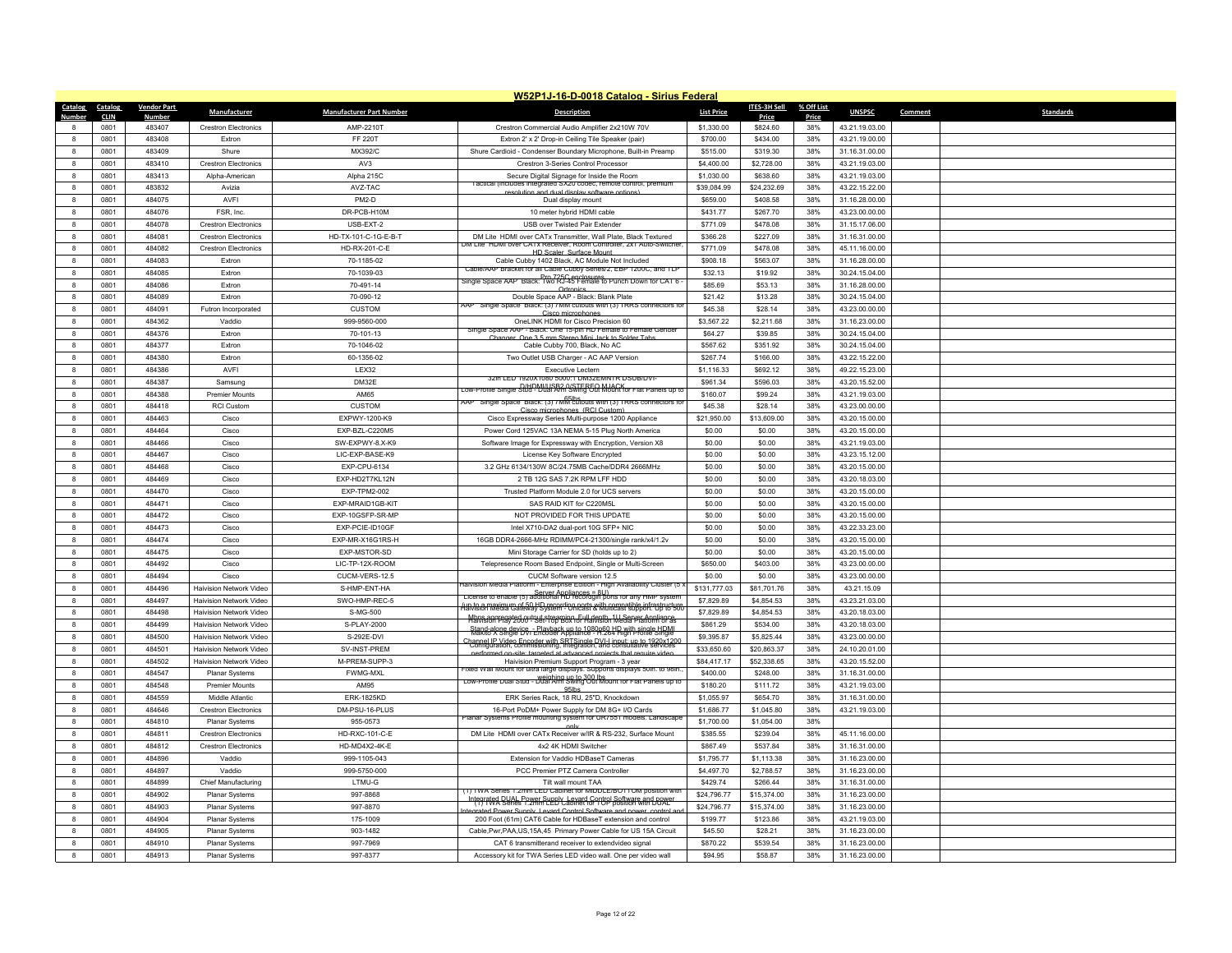|                  | W52P1J-16-D-0018 Catalog - Sirius Federal |                    |                             |                                 |                                                                                                                                    |                           |                           |            |                |         |                                                           |  |  |
|------------------|-------------------------------------------|--------------------|-----------------------------|---------------------------------|------------------------------------------------------------------------------------------------------------------------------------|---------------------------|---------------------------|------------|----------------|---------|-----------------------------------------------------------|--|--|
| Catalog          | Catalog                                   | <b>Vendor Part</b> | Manufacturer                | <b>Manufacturer Part Number</b> | <b>Description</b>                                                                                                                 | <b>List Price</b>         | ITES-3H Sell              | % Off List | <b>UNSPSC</b>  | Comment | <b>Standards</b>                                          |  |  |
|                  | <b>CLIN</b>                               | <b>Number</b>      |                             |                                 |                                                                                                                                    |                           | Price                     | Price      |                |         |                                                           |  |  |
| 8                | 0801<br>0801                              | 484914<br>484915   | Planar Systems              | 997-8873<br>FFW-5X4-TWA         | (1) TWA Series 1.2mm LED Tile Only<br>5w X 4h TWA Fixed Floor Stand                                                                | \$1,943.17<br>\$42,609.14 | \$1,204.77<br>\$26,417.67 | 38%<br>38% | 31.16.23.00.00 |         |                                                           |  |  |
| $\mathbf{8}$     |                                           | 484916             | <b>Premier Mounts</b>       |                                 |                                                                                                                                    |                           |                           | 38%        | 43.21.19.00.00 |         |                                                           |  |  |
| 8                | 0801                                      |                    | <b>Crestron Electronics</b> | DM-TX-4K-202-C (6507320)        | 4K DigitalMedia 8G+ Transmitter 202                                                                                                | \$1,445.80                | \$896.40                  |            | 43.22.26.12.00 |         |                                                           |  |  |
| 8                | 0801                                      | 484917             | <b>Crestron Electronics</b> | DM-MD32X32 (6507185)            | 32x32 DigitalMediaSwitcher                                                                                                         | \$16,578.44               | \$10,278.63               | 38%        | 43.22.26.12.00 |         |                                                           |  |  |
| 8                | 0801                                      | 484918             | <b>Crestron Electronics</b> | DMC-4K-HD-HDCP2 * (6507421)     | 4K HDMI, Input Card for DM, Switchers                                                                                              | \$771.09                  | \$478.08                  | 38%        | 43.21.19.03.00 |         |                                                           |  |  |
| 8                | 0801                                      | 484919             | <b>Crestron Electronics</b> | DMC-4K-HDO * (6507120)          | 2-Channel 4K Scaling HDMI, Output Card for DM, Switchers                                                                           | \$1,949.15                | \$1,208.47                | 38%        | 43.21.19.03.00 |         |                                                           |  |  |
| 8                | 0801                                      | 484920             | <b>RGB Spectrum</b>         | MWV 500                         | Chassis MWV-500 Input Resolution 4K Warranty Included<br>QuadView UHD 4 window system with / video inputs (4x HDMI, 2x             | \$79,507.49               | \$49,294.64               | 38%        | 31.16.31.00.00 |         |                                                           |  |  |
| $\mathbf{8}$     | 0801                                      | 484921             | <b>RGB Spectrum</b>         | QV UHD                          | DisplayPort 1x RGB) HDCP Complian                                                                                                  | \$6,257.20                | \$3,879.46                | 38%        | 43.23.00.00.00 |         |                                                           |  |  |
| -8               | 0801                                      | 484922             | JBI.                        | IVX-587040M                     | Axys Intellivox-DSX180, Amp@Bottom<br>Surface Mount Speaker, Black Textured, Single (must b<br>aros 6.5 2-W                        | \$11,183.13               | \$6.933.54                | 38%        | 31.16.31.00.00 |         |                                                           |  |  |
| $\mathbf{a}$     | 0801                                      | 484925             | <b>Crestron Electronics</b> | SAROS SR6T-B-T-EACH             | ordered in multiples of 2                                                                                                          | \$231.34                  | \$143.43                  | 38%        | 43.22.26.12.00 |         |                                                           |  |  |
| 8                | 0801                                      | 484926             | <b>Crestron Electronics</b> | AMP-2100                        | Dual-Channel Modular Power Amplifier, 100W/Ch., 4/8?<br>esira DSP server with up to 48 channels of I/O, 1 AVB-1                    | \$819.29                  | \$507.96                  | 38%        | 43.21.19.03.00 |         |                                                           |  |  |
| 8                | 0801                                      | 484927             | Biamp                       | Tesira SERVER-IO ABV            | and 1 DSP-2 card (2 additional DSP-2 cards can be added                                                                            | \$7,720.97                | \$4,787.00                | 38%        | 45.11.19.01.00 |         |                                                           |  |  |
| $\mathbf{a}$     | 0801                                      | 484928             | Biamp                       | SOC-4                           | Tesira 4 channel mic/line output card<br>esira 4 channel mic/line input card with acoustic echo cancellation per                   | \$338.25                  | \$209.72                  | 38%        | 31.15.17.06.00 |         |                                                           |  |  |
| 8                | 0801                                      | 484929             | Biamp                       | SEC-4                           | channel                                                                                                                            | \$779.47                  | \$483.27                  | 38%        | 31.16.28.00.00 |         |                                                           |  |  |
| 8                | 0801                                      | 484930             | Biamp                       | DSP-2                           | Tesira DSP card with two DSPs                                                                                                      | \$890.81                  | \$552.30                  | 38%        | 43.22.15.22.00 |         |                                                           |  |  |
| $\mathbf{a}$     | 0801                                      | 484932             | <b>Crestron Flectronics</b> | DM-DGE-200-C                    | Digital Graphics Engine 200 w/PinPoint UX & 4K DM 8G+ Input                                                                        | \$3,084.37                | \$1,912.31                | 38%        | 31.15.17.06.00 |         |                                                           |  |  |
| 8                | 0801                                      | 484933             | <b>Crestron Electronics</b> | PC-300                          | Energy Monitoring Power Conditioner & Controller 300                                                                               | \$1,734.97                | \$1,075.68                | 38%        | 43.22.17.30.00 |         |                                                           |  |  |
| 8                | 0801                                      | 484934             | Middle Atlantic             | WRK-40-32LRD                    | 40SP/32D MULTIBAY WRK LRD                                                                                                          | \$1,741.55                | \$1,079.76                | 38%        | 31.16.31.00.00 |         |                                                           |  |  |
| $\mathbf{a}$     | 0801                                      | 484935             | Middle Atlantic             | DECP-1X1                        | 1SP PANEL W/(1) DECORA OPENING, BLACK                                                                                              | \$42.83                   | \$26.55                   | 38%        | 43.21.15.03    |         |                                                           |  |  |
| $\mathbf{a}$     | 0801                                      | 484936             | Middle Atlantic             | SPN-40-312                      | PR BLK 40 SP SDS FOR 31-32D RK                                                                                                     | \$976.14                  | \$605.21                  | 38%        | 43.20.18.03.00 |         |                                                           |  |  |
| 8                | 0801                                      | 484937             | Middle Atlantic             | PDT-1220C-NS                    | 12 OUTLETS, 20A, CORD, NS                                                                                                          | \$272.11                  | \$168.71                  | 38%        | 31.16.31.00.00 |         |                                                           |  |  |
| $\mathbf{a}$     | 0801                                      | 484938             | Middle Atlantic             | MW-RD-40                        | 40 SP MRK/WRK REAR DOOR                                                                                                            | \$140.11                  | \$86.87                   | 38%        | 31.16.31.00.00 |         |                                                           |  |  |
| $\mathbf{a}$     | 0801                                      | 484939             | Middle Atlantic             | LACE-40-OWP                     | 70"H, 4-3/4"W SLOT LACER, 6 PACK                                                                                                   | \$360.12                  | \$223.27                  | 38%        | 31.16.31.00.00 |         |                                                           |  |  |
| 8                | 0801                                      | 484940             | Middle Atlantic             | WRK-RR40                        | ADD.40SP RAIL KIT                                                                                                                  | \$185.27                  | \$114.87                  | 38%        | 31.16.31.00.00 |         |                                                           |  |  |
| $\mathbf{g}$     | 0801                                      | 484941             | Middle Atlantic             | CP-7821-K9++=                   | 40SP SOLID COPPER BUSSBAR                                                                                                          | \$325.37                  | \$201.73                  | 38%        | 31.16.28.00.00 |         |                                                           |  |  |
| -8               | 0801                                      | 484942             | Middle Atlantic             | <b>PD-815SC-NS</b>              | SLIM PWR STRIP, 8 OUTLET, 15A                                                                                                      | \$132.02                  | \$81.85                   | 38%        | 39.12.10.17.00 |         |                                                           |  |  |
| 8                | 0801                                      | 484943             | Middle Atlantic             | CBS-WRK-32R                     | FLOOR FRIENDLY CASTER BASE, 32" DP, WRK                                                                                            | \$429.60                  | \$266.35                  | 38%        | 43.22.26.19    |         |                                                           |  |  |
| $\mathbf{a}$     | 0801                                      | 484944             | Middle Atlantic             | PD-920R                         | 9OTLT, 20A, RKMT PWR, WSRG                                                                                                         | \$356.63                  | \$221.11                  | 38%        | 31.16.28.00.00 |         |                                                           |  |  |
| -8               | 0801                                      | 484947             | Middle Atlantic             | <b>DRIFT</b>                    | PR. DRIFT PINS FOR HANGING MRK                                                                                                     | \$79.89                   | \$49.53                   | 38%        | 43.23.00.00.00 |         |                                                           |  |  |
| $\mathbf{a}$     | 0801                                      | 484948             | Middle Atlantic             | ACC-KEY                         | KEYS FOR ALL DRAWERS (C420A) EA                                                                                                    | \$5.78                    | \$3.58                    | 38%        | 31.16.28.00.00 |         |                                                           |  |  |
| 8                | 0801                                      | 484949             | Middle Atlantic             | BOND-G24                        | 24PC RACK GANG/BONDING HARDWARE                                                                                                    | \$89.17                   | \$55.29                   | 38%        | 52.16.15.20.00 |         |                                                           |  |  |
| $\mathbf{8}$     | 0801                                      | 484950             | Middle Atlantic             | CRATE                           | SHIPPING CRATE                                                                                                                     | \$543.07                  | \$336.70                  | 38%        | 43.21.19.03.00 |         |                                                           |  |  |
| $\mathbf{a}$     | 0801                                      | 484951             | Middle Atlantic             | <b>RFR-1628BR</b>               | 28W16SP28DP RFR RACK BR                                                                                                            | \$1,584.08                | \$982.13                  | 38%        | 43.21.19.03.00 |         |                                                           |  |  |
| $\boldsymbol{8}$ | 0801                                      | 484952             | Futron Incorporated         | NEXTGen                         | Sit/Stand Console Control Room                                                                                                     | \$56,844.95               | \$35,243.87               | 38%        | 31.16.31.00.00 |         |                                                           |  |  |
| 8                | 0801                                      | 484953             | Futron Incorporated         | WC-WCAP3-C                      | Televic Wireless G3 Access Point & Power Supply<br>I elevic Wireless G3 Chairman Unit, 16in. (40cm) Microphone & Batter            | \$4,964.00                | \$3,077.68                | 38%        | 31.16.28.00.00 |         |                                                           |  |  |
| $\bf{8}$         | 0801                                      | 484954             | Futron Incorporated         | WC-CD3-C                        | Pack<br>Televic Wireless G3 Delegate Unit, 16in. (40cm) Microphone & Battery                                                       | \$1,864.00                | \$1,155.68                | 38%        | 31.16.28.00.00 |         |                                                           |  |  |
| 8                | 0801                                      | 484955             | Futron Incorporated         | WC-DD3-C                        | Pack                                                                                                                               | \$4,964.00                | \$3,077.68                | 38%        | 31.16.28.00.00 |         |                                                           |  |  |
| 8                | 0801                                      | 484957             | Futron Incorporated         | WC-BPC                          | Wireless G3 Power Supply Adaptor for Battery Pack                                                                                  | \$438.00                  | \$271.56                  | 38%        | 31.16.28.00.00 |         |                                                           |  |  |
| 8                | 0801                                      | 484972             | Vaddio                      | 999-9963-000                    | RoboShot 30 Camera                                                                                                                 | \$5,363.42                | \$3,325.32                | 38%        | 43.22.26.19    |         |                                                           |  |  |
| $\mathbf{a}$     | 0801                                      | 485027             | Samsung                     | QB55R-N                         | Samsung 55"4KUHD LED LCD Display No Wi-Fi TAA compliant                                                                            | \$2,500.00                | \$1,550.00                | 38%        | 43.21.19.02.00 |         | Displays - EPA Energy Star qualified and EPEAT registered |  |  |
| 8                | 0801                                      | 485390             | Cables To Go                | C2G 00113                       | 6FT DISPLAYPORT MALE TO HDMI MALE ADAPTER CABLE, 54326                                                                             | \$25.00                   | \$15.50                   | 38%        | 43.21.19.03.00 |         |                                                           |  |  |
| $\mathbf{a}$     | 0801                                      | 485608             | VITEC Video Innovations     | 17531                           | Increase                                                                                                                           | \$9,240.00                | \$5,728.80                | 38%        | 43.21.19.03.00 |         |                                                           |  |  |
| $\mathbf{a}$     | 0801                                      | 485609             | VITEC Video Innovations     | 15513                           | Activates<br>IPTV and Digital Signage set-top-box (Dual Decoder), Integrates with EZ                                               | \$8,079.24                | \$5,009.13                | 38%        | 43.21.19.03.00 |         |                                                           |  |  |
| $\boldsymbol{8}$ | 0801                                      | 485610             | VITEC Video Innovations     | 17224                           | TV Platform for playback of live streams on-demand assets personal                                                                 | \$600.60                  | \$372.37                  | 38%        | 43.21.19.03.00 |         |                                                           |  |  |
| $\bf{8}$         | 0802                                      | 485618             | VITEC Video Innovations     | PLATINUM.MAINT                  | VITEC Platinum Service Program (Annual Contract)                                                                                   | \$43,019.16               | \$34,415.33               | 20%        | 81.11.18.18.00 |         |                                                           |  |  |
| -8               | 0802                                      | 485619             | Fourwinds                   | SAS-FWI-Maint-1                 | <b>Fourwinds Maintenance</b>                                                                                                       | \$26,603.64               | \$21,282.91               | 20%        | 31.15.17.06.00 |         |                                                           |  |  |
| 8                | 0801                                      | 485621             | Peerless Industries         | <b>SF680</b>                    | Heavy Duty Wall Mount                                                                                                              | \$300.00                  | \$186.00                  | 38%        | 31.16.28.00.00 |         |                                                           |  |  |
| $\mathbf{a}$     | 0801                                      | 485622             | Cables To Go                | 28637                           | USB Extension Kit w/4 Port Hub                                                                                                     | \$339.99                  | \$210.79                  | 38%        | 31.15.17.06.00 |         |                                                           |  |  |
| -8               | 0802                                      | 485626             | AVS Installation LLC        | <b>WARRANTY - AVS</b>           | 1 Year On-Site Support                                                                                                             | \$0.00                    | \$0.00                    | 20%        | 81.11.18.11.00 |         |                                                           |  |  |
| $\mathbf{8}$     | 0801                                      | 488034             | Vaddio                      | 999-99600-100                   | RoboSHOT 12E HDBT OneLINK HDMI System                                                                                              | \$6,037.00                | \$3,742.94                | 38%        | 43.22.26.19    |         |                                                           |  |  |
| 8                | 0801                                      | 488198             | Biamp                       | Tesira DAN-1                    | Tesira 64x64 Dante module                                                                                                          | \$1,478.00                | \$916.36                  | 38%        | 45.11.19.01.00 |         |                                                           |  |  |
| 8                | 0801                                      | 488199             | <b>VSGI</b>                 | <b>TESIRA DSP-2</b>             | Tesira DSP card with two DSPs<br>I esira 4 channel mic/line input card with acoustic echo cancellation per                         | \$848.00                  | \$525.76                  | 38%        | 45.11.19.01.00 |         |                                                           |  |  |
| $\mathbf{a}$     | 0801                                      | 488200             | Biamp                       | <b>TESIRA SEC-4</b>             | channe                                                                                                                             | \$742.00                  | \$460.04                  | 38%        | 45.11.19.01.00 |         |                                                           |  |  |
| 8                | 0801                                      | 488201             | Biamp                       | <b>TESIRA SOC-4</b>             | Tesira 4 channel mic/line output card<br>lesira DSP server with up to 48 channels of I/O, 1 DSP-2 card (2                          | \$322.00                  | \$199.64                  | 38%        | 45.11.19.01.00 |         |                                                           |  |  |
| 8                | 0801                                      | 488202             | Biamp                       | Tesira SERVER-IO                | additional DSP-2 cards can be added) no AVB-1 petwork card<br>Digital audio server with 12 analog inputs and 8 analog outputs, and | \$6,720.00                | \$4,166.40                | 38%        | 45.11.19.01.00 |         |                                                           |  |  |
| $\bf{8}$         | 0801                                      | 488203             | Biamp                       | TesiraForte DAN VT              | ncludes Acoustic Echo Cancellation (AEC) technology on all 12 inputs                                                               | \$4,198.00                | \$2,602.76                | 38%        | 43.22.15.22.00 |         |                                                           |  |  |
| $\boldsymbol{8}$ | 0801                                      | 488224             | AMX                         | FG6968-10                       | MXA-MPL Modero X Series Mult                                                                                                       | \$2,495.00                | \$1,546.90                | 38%        | 43.21.19.03.00 |         |                                                           |  |  |
| 8                | 0801                                      | 488225             | AMX                         | FG5968-30                       | MPA-VRK Rack Mounting Tray for MXA-MPL and MXA-MP                                                                                  | \$255.00                  | \$158.10                  | 38%        | 43.21.19.03.00 |         |                                                           |  |  |
| $\mathbf{8}$     | 0801                                      | 488878             | <b>Premier Mounts</b>       | AM50-B                          | Dual Arm Swingout Mount for Flat-Panel Displays up to 50 lb./23 kg                                                                 | \$280.00                  | \$173.60                  | 38%        | 43.21.19.03.00 |         |                                                           |  |  |
| 8                | 0801                                      | 488950             | AMX                         | FG1058-550                      | Enova DGX HDMI Output Board                                                                                                        | \$2,000.00                | \$1,240.00                | 38%        | 43.21.19.03.00 |         |                                                           |  |  |
| 8                | 0801                                      | 488951             | AMX                         | FG1058-620                      | Enova DGX DXLink Single Mode Fiber Input Board, Duplex                                                                             | \$5,440.00                | \$3,372.80                | 38%        | 43.21.19.03.00 |         |                                                           |  |  |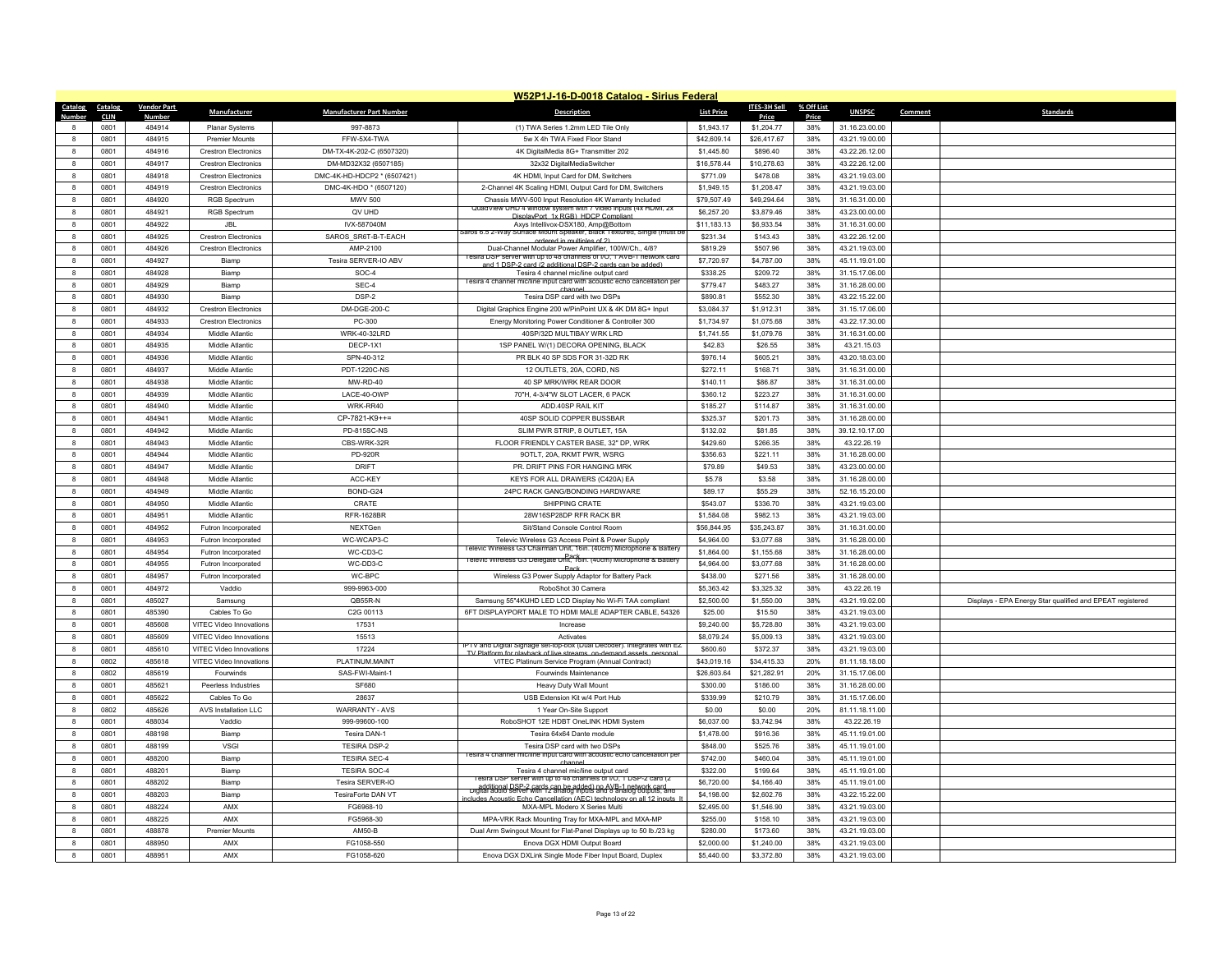|                  | W52P1J-16-D-0018 Catalog - Sirius Federal |                    |                               |                                 |                                                                                                              |                   |              |            |                |         |                                                           |  |  |
|------------------|-------------------------------------------|--------------------|-------------------------------|---------------------------------|--------------------------------------------------------------------------------------------------------------|-------------------|--------------|------------|----------------|---------|-----------------------------------------------------------|--|--|
| Catalog          | Catalog                                   | <b>Vendor Part</b> | Manufacturer                  | <b>Manufacturer Part Number</b> | <b>Description</b>                                                                                           | <b>List Price</b> | ITES-3H Sell | % Off List | <b>UNSPSC</b>  | Comment | <b>Standards</b>                                          |  |  |
| Numhe            | <b>CLIN</b>                               | Number             |                               |                                 |                                                                                                              |                   | Price        | Price      |                |         |                                                           |  |  |
|                  | 0801                                      | 488952<br>488953   | AMX                           | FG1058-622                      | Enova DGX DXLink Multimode Fiber Input Board, Duplex                                                         | \$3,040.00        | \$1,884.80   | 38%        | 43.21.19.03.00 |         |                                                           |  |  |
| $\mathbf{R}$     | 0801                                      |                    | AMX                           | FG1058-630                      | Enova DGX DXLink Single Mode Fiber Output Board, Duplex                                                      | \$5,440.00        | \$3,372.80   | 38%        | 43.21.19.03.00 |         |                                                           |  |  |
| $\mathbf{g}$     | 0801                                      | 488954             | AMX                           | FG1058-632                      | Enova DGX DXLink Multimode Fiber Output Board, Duplex                                                        | \$3,040.00        | \$1,884.80   | 38%        | 43.21.19.03.00 |         |                                                           |  |  |
| $\mathbf{8}$     | 0801                                      | 489600             | Cisco                         | ELT-2100L                       | Dual display AV cart, supports displays up to 70"". 10RU.                                                    | \$6,373.00        | \$3,951.26   | 38%        | 43.22.15.22.00 |         |                                                           |  |  |
| 8                | 0801                                      | 489601             | Cisco                         | ELT-SH84                        | ELT mount to support Microsoft Surface Hub 84""<br>Media Converter, 10/100/1000Mbps, Multimode, SC, 1 RJ-45, | \$300.00          | \$186.00     | 38%        | 43.22.15.22.00 |         |                                                           |  |  |
| $\mathbf{8}$     | 0801                                      | 490470             | <b>DMSI Manufacturing</b>     | MF61102                         | 1310nm 2km External Power, TAA Complia                                                                       | \$158.00          | \$97.96      | 38%        | 31.15.17.06.00 |         |                                                           |  |  |
| $\mathbf{a}$     | 0801                                      | 495020             | Cisco                         | CTS-SX10N-K9                    | SX10 HD w/ wall mount, int 5x cam, mic and power supply                                                      | \$3,990.00        | \$2,473.80   | 38%        | 43.21.19.03.00 |         |                                                           |  |  |
| $\boldsymbol{8}$ | 0801                                      | 495024             | Cisco                         | CTS-SX10NCODEC                  | SX10 Codec                                                                                                   | \$0.00            | \$0.00       | 38%        | 43.21.19.03.00 |         |                                                           |  |  |
| 8                | 0801                                      | 495025             | Cisco                         | CAB-2HDMI-2M                    | HDMI-HDMI cab, 2m auto expand                                                                                | \$0.00            | \$0.00       | 38%        | 26.12.16.04.00 |         |                                                           |  |  |
| 8                | 0801                                      | 495026             | Cisco                         | BRKT-SX10-WMK                   | SX10 Wall Mount                                                                                              | \$0.00            | \$0.00       | 38%        | 43.23.00.00.00 |         |                                                           |  |  |
| 8                | 0801                                      | 495027             | Cisco                         | PWR-SX10-AC+<br>SR560M          | Power supply for SX10                                                                                        | \$0.00            | \$0.00       | 38%        | 43.20.15.07.00 |         |                                                           |  |  |
| 8                | 0801                                      | 495088             | Peerless Industries           |                                 | PEERLESS Universal Flat Panel Cart w/ Metal Shelf (TAA)                                                      | \$729.00          | \$451.98     | 38%        | 43.21.15.15    |         |                                                           |  |  |
| 8                | 0801                                      | 495520             | Cisco                         | CS-ROOM70DG2-NR-K9              | Cisco Webex Room 70 Dual G2 w/Codec Pro and Touch Non Radio                                                  | \$79,990.00       | \$49,593.80  | 38%        | 43.20.15.52.00 |         | VTC - DODIN APL listed                                    |  |  |
| 8                | 0801                                      | 495524             | Cisco                         | CS-RCODPRO-NR-K9+               | Cisco Room Codec Pro Non Radio                                                                               | \$0.00            | \$0.00       | 38%        | 43.20.15.52.00 |         |                                                           |  |  |
| 8                | 0801                                      | 497013             | Cisco                         | CS-ROOM70D-WM-GRK               | Room 70D Wallmount Grill Kit                                                                                 | \$0.00            | \$0.00       | 38%        | 43.20.15.52.00 |         |                                                           |  |  |
| 8                | 0801                                      | 497359             | Cisco                         | CS-ROOM70SG2-NR-K9              | Cisco Webex Room 70 Single w/Codec Pro and Touch10 Non Radio                                                 | \$55,900.00       | \$34,658.00  | 38%        | 43.20.15.52.00 |         | VTC - DODIN APL listed                                    |  |  |
| 8                | 0801                                      | 497360             | Cisco                         | CS-ROOM70S-WMK                  | Cisco Room 70 Single Screen Wall Mount Kit                                                                   | \$0.00            | \$0.00       | 38%        | 43.20.15.52.00 |         |                                                           |  |  |
| 8                | 0801                                      | 497365             | Cisco                         | CS-ROOM70S-WM-GRK-              | Room 70S Wallmount Grill Kit<br>itar lech.com 100ft Active Fiber Optic AOC High Speed HDMI Cable M/N         | \$0.00            | \$0.00       | 38%        | 43.20.15.52.00 |         |                                                           |  |  |
| $\mathbf{g}$     | 0801                                      | 498352             | StarTech.com                  | HDMM30MAO                       | Ultra HD 4k x 2k                                                                                             | \$489.99          | \$303.79     | 38%        | 26.12.16.20.00 |         |                                                           |  |  |
| 8                | 0801                                      | 499669             | <b>LG Electronics</b>         | 24MB35P-B                       | LG 24" LED-backlid LCD Monitor - Matte Black                                                                 | \$411.99          | \$255.43     | 38%        | 43.21.20.00.00 |         | Displays - EPA Energy Star qualified and EPEAT registered |  |  |
| 8                | 0801                                      | 499825             | Middle Atlantic               | U <sub>2</sub>                  | 2SP RACKSHELF 14.75DP                                                                                        | \$129.99          | \$80.59      | 38%        | 43.21.15.15    |         |                                                           |  |  |
| $\mathbf{a}$     | 0801                                      | 500329             | <b>Crestron Electronics</b>   | USB-EXT-DM-LOCAL                | USB over Ethernet Extender                                                                                   | \$600.00          | \$372.00     | 38%        | 31.15.17.06.00 |         |                                                           |  |  |
| 8                | 0801                                      | 500330             | <b>Crestron Electronics</b>   | USB-EXT-DM-REMOTE               | USB over Ethernet Receiver w/4-port Hub                                                                      | \$600.00          | \$372.00     | 38%        | 31.15.17.06.00 |         |                                                           |  |  |
| 8                | 0801                                      | 500332             | <b>Crestron Electronics</b>   | GLS-PART-ON                     | Cresnet Patrician Sensor                                                                                     | \$700.00          | \$434.00     | 38%        | 39.12.13.02.00 |         |                                                           |  |  |
| 8                | 0801                                      | 500333             | Biamp                         | TESIRAFORTE-VT4-AVB             | Audio DSP With Telephone Hybrid                                                                              | \$2,798.00        | \$1,734.76   | 38%        | 31.16.28.00.00 |         |                                                           |  |  |
| 8                | 0801                                      | 500334             | Biamp                         | TCM-X                           | Beam Forming Low Profile Ceiling Microphone                                                                  | \$1,999.00        | \$1,239.38   | 38%        | 45.11.19.01.00 |         |                                                           |  |  |
| $\boldsymbol{8}$ | 0801                                      | 500335             | Biamp                         | TCM-XEX                         | Beam Forming Expansion Low Profile Ceiling Microphone                                                        | \$1,250.00        | \$775.00     | 38%        | 45.11.19.01.00 |         |                                                           |  |  |
| 8                | 0801                                      | 500351             | <b>Crestron Electronics</b>   | HD-DA2-4KZ-E                    | 1X2 HDMI Distribution Amplifier                                                                              | \$400.00          | \$248.00     | 38%        | 32.10.15.29.00 |         |                                                           |  |  |
| 8                | 0801                                      | 500352             | JBI.<br>Winston International | DR-H2.0-30M                     | <b>HDMI Plenum Fiber Cable</b>                                                                               | \$525.00          | \$325.50     | 38%        | 43.23.00.00.00 |         |                                                           |  |  |
| $\mathbf{g}$     | 0801                                      | 502170             | I TD                          | 91-728-6                        | 6FT DISPLAY PORT TO DVI CABLE                                                                                | \$15.68           | \$9.72       | 38%        | 26.12.16.07.00 |         |                                                           |  |  |
| 8                | 0801                                      | 503107             | Kramer Electronics LTD        | VS-211H2                        | 2x1 HDMI Auto Switcher                                                                                       | \$453.00          | \$280.86     | 38%        | 45.11.16.00.00 |         |                                                           |  |  |
| 8                | 0801                                      | 503109             | Crown                         | CDi DriveCore 2 300             | 2x300W Power Amplifier.                                                                                      | \$1,224.00        | \$758.88     | 38%        | 43.20.15.52.00 |         |                                                           |  |  |
| 8                | 0801                                      | 503110             | <b>JBL</b>                    | CONTROL26CT                     | Wall Speaker                                                                                                 | \$296.00          | \$183.52     | 38%        | 43.22.15.22.00 |         |                                                           |  |  |
| 8                | 0801                                      | 503111             | Shure                         | MX393C                          | Table Surface Microphone                                                                                     | \$415.00          | \$257.30     | 38%        | 52.16.15.20.00 |         |                                                           |  |  |
| 8                | 0801                                      | 503112             | Rdl                           | FPMX4                           | 4- Input MIC/Line Mixer                                                                                      | \$618.00          | \$383.16     | 38%        | 43.21.19.03.00 |         |                                                           |  |  |
| 8                | 0801                                      | 503113             | Rdl                           | PS24AS                          | Power Supply                                                                                                 | \$55.00           | \$34.10      | 38%        | 39.12.10.17.00 |         |                                                           |  |  |
| 8                | 0801                                      | 503114             | Middle Atlantic               | <b>CUSTRACK</b>                 | Vertical Equipment Rack - Wood Top & Sides                                                                   | \$2,900.00        | \$1,798.00   | 38%        | 43.22.26.00.00 |         |                                                           |  |  |
| 8                | 0801                                      | 503128             | AVS Installation LLC          | <b>PZM6D</b>                    | Ceiling Boundary Microphone                                                                                  | \$575.00          | \$356.50     | 38%        | 43.21.19.02.00 |         |                                                           |  |  |
| $\mathbf{g}$     | 0801                                      | 503137             | <b>Crestron Electronics</b>   | AMP-2210-T                      | Power Amplifie                                                                                               | \$1,320.00        | \$818.40     | 38%        | 43.21.19.03.00 |         |                                                           |  |  |
| 8                | 0801                                      | 503138             | Biamp                         | TESIRAFORTE-AVB-VT              | Audio DSP with Built in Analog & VOIP Telephone Hybrid.                                                      | \$4,250.00        | \$2,635.00   | 38%        | 45.11.19.01.00 |         |                                                           |  |  |
| 8                | 0801                                      | 503139             | Biamp                         | TTM-X                           | Low Profile Beamtracking Table Microphone.                                                                   | \$1,687.00        | \$1,045.94   | 38%        | 31.16.23.00.00 |         |                                                           |  |  |
| $\mathbf{g}$     | 0801                                      | 503141             | Biamp                         | <b>TESIRACONNECT</b>            | Five Port AVB Connection Extender                                                                            | \$1,210.00        | \$750.20     | 38%        | 45.11.19.01.00 |         |                                                           |  |  |
| $\mathbf{g}$     | 0801                                      | 503184             | <b>Crestron Electronics</b>   | SAROS-SR8T-W-T                  | Wall Speakers.                                                                                               | \$425.00          | \$263.50     | 38%        | 43.22.26.12.00 |         |                                                           |  |  |
| $\boldsymbol{8}$ | 0801                                      | 503187             | Shure                         | MX396C/TRI                      | Tri-Element Table Microphone                                                                                 | \$780.00          | \$483.60     | 38%        | 52.16.15.20.00 |         |                                                           |  |  |
| $\mathbf{a}$     | 0801                                      | 503188             | AVS Installation LLC          | <b>TNP528C</b>                  | Custom Table Pop UP                                                                                          | \$1,340.00        | \$830.80     | 38%        | 31.16.28.00.00 |         |                                                           |  |  |
| $\mathbf{g}$     | 0801                                      | 503189             | Connectrac                    | <b>AVTRACK</b>                  | Custom Under Carpet Cable Management System.                                                                 | \$2,230.00        | \$1,382.60   | 38%        | 43.22.15.22.00 |         |                                                           |  |  |
| 8                | 0801                                      | 503536             | Dell                          | 210-AQBM                        | Dell 22 Monitor - P2219H<br>Samsung Electronics: 49in FHD Non-Smart Hospitality TV, LYNK DRM                 | \$298.36          | \$184.98     | 38%        | 43.21.15.15    |         | Displays - EPA Energy Star qualified and EPEAT registered |  |  |
| $\mathbf{g}$     | 0801                                      | 503775             | Samsung                       | HG49NJ477MFXZA                  | and Pro Idiom TAA Compliant                                                                                  | \$702.00          | \$435.24     | 38%        | 43.21.19.05.00 |         | Displays - EPA Energy Star qualified and EPEAT registered |  |  |
| $\mathbf{a}$     | 0801                                      | 503990             | Cisco                         | MV32-HW                         | 360 degree MV32 Mini Dome Camera With 256GB Storage                                                          | \$1,499.00        | \$929.38     | 38%        | 43.20.15.00.00 |         |                                                           |  |  |
| $\mathbf{8}$     | 0801                                      | 503993             | Cisco                         | MV22-HW                         | Meraki MV22 Indoor Varifocal Dome Camera                                                                     | \$1,499.00        | \$929.38     | 38%        | 43.20.15.00.00 |         |                                                           |  |  |
| 8                | 0801                                      | 503996             | Cisco                         | MV12W-HW                        | Wide Angle MV12 Mini Dome HD Camera With 256GB Storage                                                       | \$1,199.00        | \$743.38     | 38%        | 43.20.15.00.00 |         |                                                           |  |  |
| $\mathbf{a}$     | 0801                                      | 503999             | Cisco                         | MV72-HW                         | Varifocal MV72 Outdoor Dome Camera With 256GB Storage                                                        | \$1,699.00        | \$1.053.38   | 38%        | 43.20.15.00.00 |         |                                                           |  |  |
| $\mathbf{g}$     | 0801                                      | 504427             | Cisco                         | CS-KITMIN-CAM-COV-              | Camera cover for Room Kit Min                                                                                | \$0.00            | \$0.00       | 38%        | 43.23.00.00.00 |         |                                                           |  |  |
| 8                | 0801                                      | 504806             | Cisco                         | CS-KIT-MINI-NR++                | Room Kit Mini unit No-radio for TAA                                                                          | \$0.00            | \$0.00       | 38%        | 43.23.00.00.00 |         |                                                           |  |  |
| $\mathbf{8}$     | 0801                                      | 504951             | Chief Manufacturing           | I SM1U-G                        | FIX HEIGHT ADJUST STATIC MOUNT TAA<br>Fiber media converter - GigE - 10Base-1, 100Base-1X, 1000Base-1        | \$274.00          | \$169.88     | 38%        | 43.21.20.00.00 |         |                                                           |  |  |
| $\bf{8}$         | 0801                                      | 505557             | <b>Transition Networks</b>    | SGFEB1040-130-EU                | 2-Channel HBM 4K60 4.4.4 HDR SGaling 045 Et Care for DM                                                      | \$420.00          | \$260.40     | 38%        | 43.20.15.53.00 |         |                                                           |  |  |
| $\mathbf{g}$     | 0801                                      | 506279             | <b>Crestron Electronics</b>   | DMC-4KZ-HDO                     | itchers[Just Released (International orders may require up to 30 d                                           | \$1,800.00        | \$1,116.00   | 38%        | 31.15.17.06.00 |         |                                                           |  |  |
| $\mathbf{8}$     | 0801                                      | 506658             | Cables To Go                  | 54289                           | <b>USB-CAT6 Wall Plate Extension Kit</b>                                                                     | \$290.00          | \$179.80     | 38%        | 31.15.17.06.00 |         |                                                           |  |  |
| $\mathbf{R}$     | 0801                                      | 506659             | <b>Crestron Flectronics</b>   | DMPS3-3000-C                    | Digital Media Presentation Switcher<br>15.6" FHD 1920x1080 Anti-Glare non-touch, 42% Adobe color gamut       | \$6,400.00        | \$3,968.00   | 38%        | 43.23.00.00.00 |         |                                                           |  |  |
| $\mathbf{a}$     | 0801                                      | 511085             | Del                           | 391-BENU                        | Carbon Fiber IPS, Cam/Mic                                                                                    | \$0.00            | \$0.00       | 38%        | 43 21 15 01 00 |         |                                                           |  |  |
| 8                | 0801                                      | 511090             | Dell                          | 210-APWQ                        | Dell Ultrasharp 27 4K Monitor (U2719D)                                                                       | \$896.32          | \$555.72     | 38%        | 43.21.15.15    |         | Displays - EPA Energy Star qualified and EPEAT registered |  |  |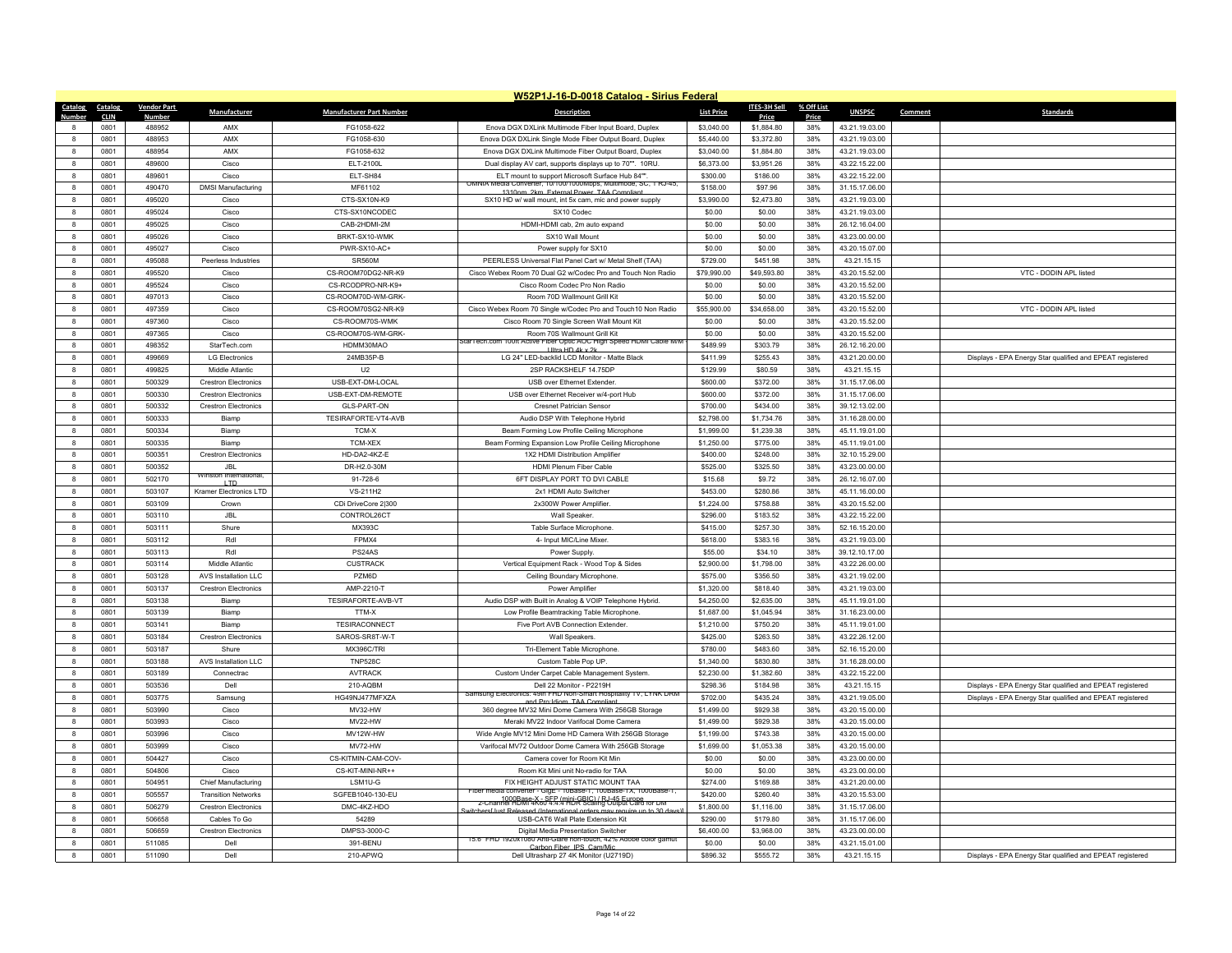| W52P1J-16-D-0018 Catalog - Sirius Federal |                         |                                         |                                 |                                                                                                                                        |                           |                          |              |                |         |                                                           |  |  |
|-------------------------------------------|-------------------------|-----------------------------------------|---------------------------------|----------------------------------------------------------------------------------------------------------------------------------------|---------------------------|--------------------------|--------------|----------------|---------|-----------------------------------------------------------|--|--|
| <b>Catalog</b><br>Catalog                 | <b>Vendor Part</b>      | <b>Manufacturer</b>                     | <b>Manufacturer Part Number</b> | <b>Description</b>                                                                                                                     | <b>List Price</b>         | ITES-3H Sell             | % Off List   | <b>UNSPSC</b>  | Comment | Standards                                                 |  |  |
| <u>Number</u><br><b>CLIN</b><br>0801      | <b>Number</b><br>511092 | Dell                                    | 210-AOCP                        | Dell 24 USB-C Monitor (P2419HC)                                                                                                        | \$410.00                  | <b>Price</b><br>\$254.20 | Price<br>38% | 43 21 15 15    |         |                                                           |  |  |
| 8<br>$\mathbf{g}$<br>0801                 | 511311                  |                                         | B127F-1A1-MM-HH                 | Tripp Lite HDMI over Fiber Extender Kit - 4K @ 60 Hz, HDR, RS-232, IR,                                                                 |                           | \$694.40                 | 38%          |                |         | Displays - EPA Energy Star qualified and EPEAT registered |  |  |
|                                           |                         | Tripp-lite                              |                                 | CHRISH PUBLEY MALL'ISYSTEMS 85.4, NC. 3-DEP.4K,40,000 fürfen Röse                                                                      | \$1,120.00                |                          |              | 43.22.33.09.00 |         |                                                           |  |  |
| 0801<br>8                                 | 513470                  | <b>Christie Digital Systems</b>         | 163-012104-01                   | Laser Illumination-no lens<br>I ripp Lite 10ft DisplayPort to HDMI Adapter Converter Cable Video / Audi                                | \$159,995.00              | \$99,196.90              | 38%          | 43.21.19.03.00 |         |                                                           |  |  |
| 0801<br>8                                 | 515571                  | Tripp-lite                              | P582-010                        | M/M 10' - Video cable - DisplayPort / HDML - DisplayPort (M) to HDML(M)                                                                | \$56.55                   | \$35.06                  | 38%          | 43.22.26.19    |         |                                                           |  |  |
| 8<br>0801                                 | 517002                  | Tripp-lite                              | U209-006-RJ45-X                 | USB to RJ45 Cisco Serial Rollover Cable, USB Type-A to RJ45 M/M, 6 ft.                                                                 | \$52.00                   | \$32.24                  | 38%          | 31.16.23.00.00 |         |                                                           |  |  |
| $\mathbf{a}$<br>0801                      | 518062                  | Andrea Electronics                      | C1-1022300-1                    | Andrea NC-181 V/M USB Headset                                                                                                          | \$79.28                   | \$49.15                  | 38%          | 43.23.00.00.00 |         |                                                           |  |  |
| 0801<br>8                                 | 518063                  | Andrea Electronics                      | C1-1025850-50                   | Andrea C-100 - audio adapter                                                                                                           | \$37.80                   | \$23.44                  | 38%          | 43.23.00.00.00 |         |                                                           |  |  |
| 0801<br>8                                 | 518115                  | Logitech                                | 960-000733                      | LOGITECH HD WEBCAM C615                                                                                                                | \$120.00                  | \$74.40                  | 38%          | 43.23.00.00.00 |         |                                                           |  |  |
| $\mathbf{a}$<br>0801                      | 518504                  | <b>LG Electronics</b>                   | 27BL650C-B                      | 27IN LG MONITOR, 1920X1080, 16:9 IPS, US<br>Belkin Secure KVM Combo Cable - Keyboard / video / mouse / audio                           | \$570.00                  | \$353.40                 | 38%          | 44.10.15.03.00 |         | Displays - EPA Energy Star qualified and EPEAT registered |  |  |
| 0801<br>8                                 | 520374                  | Belkin International                    | F1D9014B10T                     | Rhet STANG Terlient a USB aterey mini in the CNUD (M) to stereo min                                                                    | \$58.99                   | \$36.57                  | 38%          | 26.12.16.04.00 |         |                                                           |  |  |
| 8<br>0801                                 | 520651                  | VITEC Video Innovations                 | 17873                           | Streaming LP. 7 \\big Read frame and HD 1080 p60 HD 364 compression                                                                    | \$25,640.00               | \$15,896.80              | 38%          | 43.21.19.03.00 |         |                                                           |  |  |
| $\mathbf{a}$<br>0801                      | 520652                  | VITEC Video Innovations                 | 17428                           | connectors HDML2 x for up to 4Kp60 inputs and additional 4 connector                                                                   | \$6,599.75                | \$4,091.85               | 38%          | 43.21.19.03.00 |         |                                                           |  |  |
| $\mathbf{g}$<br>0801                      | 520720                  | <b>Fxtron</b>                           | EXT60176102                     | Extron Amplifier Two Channel 100 Watts Per Channel @ 70V                                                                               | \$900.00                  | \$558.00                 | 38%          | 43.22.26.19    |         |                                                           |  |  |
| 0801<br>8                                 | 520721                  | Extron                                  | EXT60147112                     | TRANSMITTER, USB EXTENDER PLUS, TWISTED PAIR - UP TO 52<br>330'                                                                        | \$700.00                  | \$434.00                 | 38%          | 43.22.26.19    |         |                                                           |  |  |
| $\mathbf{a}$<br>0801                      | 520722                  | Extron                                  | EXT60147113                     | RECEIVER, USB EXTENDER PLUS, TWISTED PAIR - UP TO 330'                                                                                 | \$700.00                  | \$434.00                 | 38%          | 43.22.26.19    |         |                                                           |  |  |
| 0801<br>8                                 | 520726                  | <b>Crestron Electronics</b>             | CRETS1542TILTBS                 | TOUCH SCREEN, 15.6" HD, TABLETOP TILT (BLACK SMOOTH)                                                                                   | \$4,800.00                | \$2,976.00               | 38%          | 43.21.16.04.00 |         |                                                           |  |  |
| 0801<br>8                                 | 520728                  | <b>Crestron Electronics</b>             | CRECENCI31                      | CARD INTERFACE, 3-SERIES / 1 SLOT                                                                                                      | \$500.00                  | \$310.00                 | 38%          | 43.22.26.00.00 |         |                                                           |  |  |
| $\bf{8}$<br>0801                          | 520730                  | <b>Crestron Electronics</b>             | CREDGE100                       | DIGITAL GRAPHICS ENGINE, DUAL-WINDOW HD                                                                                                | \$2,000.00                | \$1,240.00               | 38%          | 43.22.26.00.00 |         |                                                           |  |  |
| 8<br>0801                                 | 520731                  | <b>Crestron Electronics</b>             | CRETSS7BS                       | TOUCH SCREEN, 7" ROOM SCHEDULING - BLACK SMOOTH                                                                                        | \$1,300.00                | \$806.00                 | 38%          | 43.21.16.04.00 |         |                                                           |  |  |
| 0801<br>8                                 | 520733                  | Biamp                                   | <b>BIATESIRAFORTEAVBVT</b>      | TESIRA FORTE DSP I/O SERVER, 128 X 128 CH AVB, AEC, VOIP                                                                               | \$3,920.00                | \$2,430.40               | 38%          | 43.23.00.00.00 |         |                                                           |  |  |
| $\mathbf{a}$<br>0801                      | 520734                  | Biamn                                   | <b>BIATESIRASERVERIO</b>        | CHASSIS, UP TO 48-CHAN OF I/O, 1 DSP-2 CARD                                                                                            | \$6,281.29                | \$3,894.40               | 38%          | 43.23.00.00.00 |         |                                                           |  |  |
| 8<br>0801                                 | 520735                  | Biamp                                   | BIAPARLETCMXWHITE               | BEAMTRACKING CEILING MICROPHONE, AVP, WHITE CEILING                                                                                    | \$1,840.39                | \$1,141.04               | 38%          | 43.23.00.00.00 |         |                                                           |  |  |
| 0801<br>$\mathbf{a}$                      | 520736                  | Biamp                                   | <b>BIAPARLETCMXEXWHITE</b>      | BEAM I RACKING CEILING MCROPHONE EXPANSION, WHITE<br>CFILING MNT                                                                       | \$1,037.11                | \$643.01                 | 38%          | 43.23.00.00.00 |         |                                                           |  |  |
| $\mathbf{a}$<br>0801                      | 520737                  | Biamp                                   | BIATESIRACONNECTTC5             | EXPANSION DEVICE, 5-PORT                                                                                                               | \$1,017.00                | \$630.54                 | 38%          | 43.23.00.00.00 |         |                                                           |  |  |
| 8<br>0801                                 | 520738                  | Biamp                                   | BIATESIRACONNECTBRACKET         | BRACKET, MOUNTING BRACKET FOR TesiraCONNECT TC-5                                                                                       | \$103.81                  | \$64.36                  | 38%          | 43.23.00.00.00 |         |                                                           |  |  |
| 0801<br>8                                 | 520739                  | Biamp                                   | <b>BIATESIRAEXIO</b>            | EXPANDER, 2-CHAN MIC/LINE INPUT, 2-CHAN MIC/LINE POE+                                                                                  | \$1,375.00                | \$852.50                 | 38%          | 43.23.00.00.00 |         |                                                           |  |  |
| 0801<br>8                                 | 520740                  | Biamp                                   | <b>BIATESIRAUTMK1</b>           | UNDER TABLE MOUNT KIT                                                                                                                  | \$103.47                  | \$64.15                  | 38%          | 43.23.00.00.00 |         |                                                           |  |  |
| $\mathbf{R}$<br>0801                      | 523941                  | Christie Digital Systems                | 171-012104-01                   | CHRISTIE DIGITAL SYSTEMS USA, INC.: 1-DLP, Solid State 4K UHL                                                                          | \$34,299.00               | \$21.265.38              | 38%          | 31.16.23.00.00 |         |                                                           |  |  |
| 0801<br>8                                 | 526481                  | SAMSUNG                                 | QB65R-N                         | 3840x2160 10 000lm ANSL 79 4lb - BoldColor -- no lens<br>65-Inch Commercial 4K UHD LED LCD Display (No Wi-Fi)                          | \$2,519.00                | \$1,561.78               | 38%          | 45.11.19.02.00 |         |                                                           |  |  |
| 0801<br>8                                 | 526635                  | <b>LEGRARANGS</b>                       | 54322                           | C2G: 8in DisplayPort Male to HDMI Female Adapter Converter - Black                                                                     | \$18.99                   | \$11.77                  | 38%          | 43.22.26.09.00 |         |                                                           |  |  |
| $\mathbf{a}$<br>0801                      | 527016                  | AMERICA LLC<br>CISCO SYSTEMS. INC.      | CS-R55-UNI2-K9+                 | (TAA Compliant)<br>Cisco Webex Room 55 Main Unit                                                                                       | \$0.00                    | \$0.00                   | 38%          | 43.23.00.00.00 |         |                                                           |  |  |
| $\mathbf{g}$<br>0801                      | 529652                  | Comprehensive Cable                     | MHD18G-12PROBLKA                | MicroFlex Pro AV/IT Certified 4K60 18G High Speed HDMI Cable with                                                                      | \$110.99                  | \$68.81                  | 38%          | 31.16.28.00.00 |         |                                                           |  |  |
| 0801<br>8                                 | 529653                  | comprehensive Cable                     | MHD18G-6PROBLK                  | ProGrip Jet Black 12ft<br>MicroFlex Pro AV/IT Certified 4K60 18G High Speed HDMI Cable with                                            | \$60.99                   | \$37.81                  | 38%          | 31.16.28.00.00 |         |                                                           |  |  |
| 0801<br>$\mathbf{a}$                      | 529654                  | comprehensive Cable                     | MHD18G-3PROBLK                  | ProGrip Jet Black 6ft<br>MicroFlex Pro AV/IT Certified 4R60 18G High Speed HDMI Cable with                                             | \$49.99                   | \$30.99                  | 38%          | 31.16.28.00.00 |         |                                                           |  |  |
| $\mathbf{a}$<br>0801                      | 530201                  | and Connectivity<br>CISCO SYSTEMS, INC. | CS-DESKPRO-NR-K9++              | ProGrin, let Black 3f<br>Cisco Webex Desk Pro - NO RADIO TAA                                                                           | \$11,941.65               | \$7,403.82               | 38%          | 43.20.18.02.00 |         |                                                           |  |  |
| 0801<br>8                                 | 530202                  | CISCO SYSTEMS INC.                      | CS-PWR-CUBF-7-                  | Power transformer for the Desk Pro series                                                                                              | \$0.00                    | \$0.00                   | 38%          | 43.23.00.00.00 |         |                                                           |  |  |
| 8<br>0801                                 | 530203                  | CISCO SYSTEMS, INC                      | CAB-USBC-1.8M-                  | USB C - USB C Cable, 1.8 meters long                                                                                                   | \$0.00                    | \$0.00                   | 38%          | 43.20.15.52.00 |         |                                                           |  |  |
| 8<br>0801                                 | 530204                  | CISCO SYSTEMS, INC.                     | CS-DESKPRO-STYLUS               | Cisco Webex Desk Pro Stylus                                                                                                            | \$0.00                    | \$0.00                   | 38%          | 43.20.18.02.00 |         |                                                           |  |  |
| 0801<br>8                                 | 530205                  | CISCO SYSTEMS. INC.                     | CAB-FTH-3M-GR                   | CAB 3m GREY ETHERNET                                                                                                                   | \$0.00                    | \$0.00                   | 38%          | 43.20.15.52.00 |         |                                                           |  |  |
| $\bf{8}$<br>0801                          | 530206                  | CISCO SYSTEMS, INC.                     | CS-DESKPRO-STAND-               | Desk Stand & Connector Cover for Webex Desk Pro Series                                                                                 | \$0.00                    | \$0.00                   | 38%          | 43.20.18.02.00 |         |                                                           |  |  |
| 8<br>0801                                 | 530207                  | CISCO SYSTEMS, INC.                     | CS-DESKPRO-FG-                  | Fabric Speaker Grille for Webex Desk Pro Series                                                                                        | \$0.00                    | \$0.00                   | 38%          | 43.20.18.02.00 |         |                                                           |  |  |
| 0801<br>$\mathbf{a}$                      | 530208                  | CISCO SYSTEMS. INC.                     | LIC-DESKPRO-MS                  | Desk Pro MultiSite Software Feature Option                                                                                             | \$4,490.00                | \$2,783.80               | 38%          | 43 21 15 01    |         |                                                           |  |  |
| $\mathbf{a}$<br>0801                      | 530639                  | STARTECH.COM LTD.                       | ST121HDBT20L                    | Extend HDMI over CA16 cabling to a remote location with support for                                                                    | \$496.99                  | \$308.13                 | 38%          | 43.22.26.05.00 |         |                                                           |  |  |
| 8<br>0801                                 | 530640                  | STARTECH.COM LTD.                       | <b>ICUSBAUDIOB</b>              | 1660Hz at 230tt and 1080p60Hz at 328tt - 4K HDML extender over CAT6<br>"STARTECHTCOM". Add headphone and MIC audio connectors through  | \$23.99                   | \$14.87                  | 38%          | 43.22.26.05.00 |         |                                                           |  |  |
| 0801<br>8                                 | 530641                  | STARTECH.COM LTD.                       | <b>UVCHDCAP</b>                 | USB - usb sound card - usb external sound capiture using UVC - Use<br>Recording device ensures easy USB-C HDMI capture using UVC - Use | \$259.99                  | \$161.19                 | 38%          | 43.22.26.05.00 |         |                                                           |  |  |
| 0801<br>8                                 | 530761                  | C2G                                     | 56782                           | rder to live broadcast your video source over the In<br>3ft High Speed HDMI Cable with Ethernet - 4K 60Hz                              | \$10.50                   | \$6.51                   | 38%          | 43.22.26.09.00 |         |                                                           |  |  |
| $\mathbf{R}$<br>0801                      | 532957                  | VIEWSONK                                | PX700HD                         | Full HD 1080p Projector for Home Entertainment, 3,500 lumens, Dual 3L                                                                  | \$829.00                  | \$513.98                 | 38%          | 46.17.16.12    |         |                                                           |  |  |
| 0801<br>8                                 | 533358                  | CORPORATION<br>Thinklogical.LLC         | <b>TLX-MSC-M00012</b>           | Blu-ray Ready HDMI Inputs 8 11 lbs net<br>TLX12 Matrix Switch Chassis with 12 Multi-Mode Fiber Ports EAL4                              | \$14,000.00               | \$8,680.00               | 38%          | 31.16.28.00.00 |         |                                                           |  |  |
| 0801<br>8                                 | 533359                  | Thinklogical, LLC                       | TLX-MSC-000160                  | IT X Matrix Switch Chassis, Redundant Power Supplies Single Control                                                                    | \$92,000.00               | \$57,040.00              | 38%          | 31.16.28.00.00 |         |                                                           |  |  |
| $\mathbf{a}$<br>0801                      | 533360                  |                                         |                                 | EX160 Matrix Switch Data InputOdiput Card, 10 Ports for Multi-Mode                                                                     |                           |                          | 38%          |                |         |                                                           |  |  |
| 8<br>0801                                 | 533361                  | Thinklogical, LLC                       | TLX-MSD-M00010                  | Connectivity FALA<br>TLX160 Matrix Switch Control Card EAL4                                                                            | \$13,000.00<br>\$9,000.00 | \$8,060.00<br>\$5,580.00 | 38%          | 31.16.28.00.00 |         |                                                           |  |  |
|                                           |                         | Thinklogical, LLC                       | <b>TLX-MSM-C00160</b>           | ILX Matrix Switch Chassis, Redund Power, One Ctrl Card, Config up to 48                                                                |                           |                          |              | 31.16.28.00.00 |         |                                                           |  |  |
| 0801<br>8                                 | 533362                  | Thinklogical, LLC                       | <b>TLX-MSC-000T48</b>           | Ports Frt touch panel, FAI 4                                                                                                           | \$6,000.00                | \$3,720.00               | 38%          | 31.16.28.00.00 |         |                                                           |  |  |
| $\mathbf{a}$<br>0801                      | 533364                  | Thinklogical,LLC                        | TI X-MSM-C00048                 | TLX48 Matrix Switch Control Card, EAL 4                                                                                                | \$3,500.00                | \$2,170.00               | 38%          | 31.16.28.00.00 |         |                                                           |  |  |
| $\mathbf{a}$<br>0801                      | 533703                  | CISCO SYSTEMS, INC.                     | CS-ROOM70DG2-NR-K7              | Cisco Webex Room 70 Dual G2, Non Encryption and Non Radio                                                                              | \$80,179.65               | \$49,711.38              | 38%          | 43.23.00.00.00 |         |                                                           |  |  |
| 8<br>0801                                 | 533717                  | CISCO SYSTEMS, INC.<br><b>CRESTRON</b>  | CS-RCODPRO-NR-K7+               | Cisco Room Codec PRO Non Radio Non Encryption                                                                                          | \$0.00                    | \$0.00                   | 38%          | 43.23.00.00.00 |         |                                                           |  |  |
| 8<br>0801                                 | 543898                  | <del>ELECTRONICS, INC.</del>            | AMPX300                         | AMPLIFIER, X SERIES                                                                                                                    | \$800.00                  | \$496.00                 | 38%          | 43.22.15.22.00 |         |                                                           |  |  |
| 0801<br>8                                 | 543899                  | ELECTRONICS INC.                        | HD-RX-101-C-E                   | RECEIVER, DM LITE - HDMI OVER CATx, SURFACE MOUNT                                                                                      | \$330.00                  | \$204.60                 | 38%          | 43.22.15.22.00 |         |                                                           |  |  |
| 0801<br>$\mathbf{R}$                      | 543900                  | ELECTRONICS INC                         | HD-TX-101-C-E                   | TRANSMITTER, DM LITE -HDMI OVER CATX, SURFACE MOUNT                                                                                    | \$330.00                  | \$204.60                 | 38%          | 43.22.15.22.00 |         |                                                           |  |  |
| 8<br>0801                                 | 543902                  | ELECTRONICS INC.                        | MPC3302B                        | MEDIA PRESENTATION CONTROLLER 302 (BLACK)<br>MICROPHONE, TEAMCONNECT CEILING 2, BEAMFORMING CEILIN                                     | \$1,090.00                | \$675.80                 | 38%          | 43.22.15.22.00 |         |                                                           |  |  |
| 8<br>0801                                 | 543918                  | <b>HACOBEORATES</b>                     | TEAMCONNECTCEILING2             | LG   34 inch LG THIN CLIEN ARRAY ONITOR, 2560X1080, INTEL                                                                              | \$4,500.00                | \$2,790.00               | 38%          | 31.15.17.06.00 |         |                                                           |  |  |
| 0801<br>8                                 | 549999                  | son+ELEcHRONICS                         | 34CN650N-6A                     | CELERON OLIAD CORE, 4GB DDR, 16GB SSD, HDML DP, LISB2 0                                                                                | \$1,475.00                | \$914.50                 | 38%          | 44.10.15.03.00 |         | Displays - EPA Energy Star qualified and EPEAT registered |  |  |
| 0801<br>8                                 | 550254                  | INC.                                    | VPLFHZ75/B                      | SONY: 6500 Im WUXGA Laser Projector Black                                                                                              | \$10,000.00               | \$6,200.00               | 38%          | 45.11.16.00.00 |         |                                                           |  |  |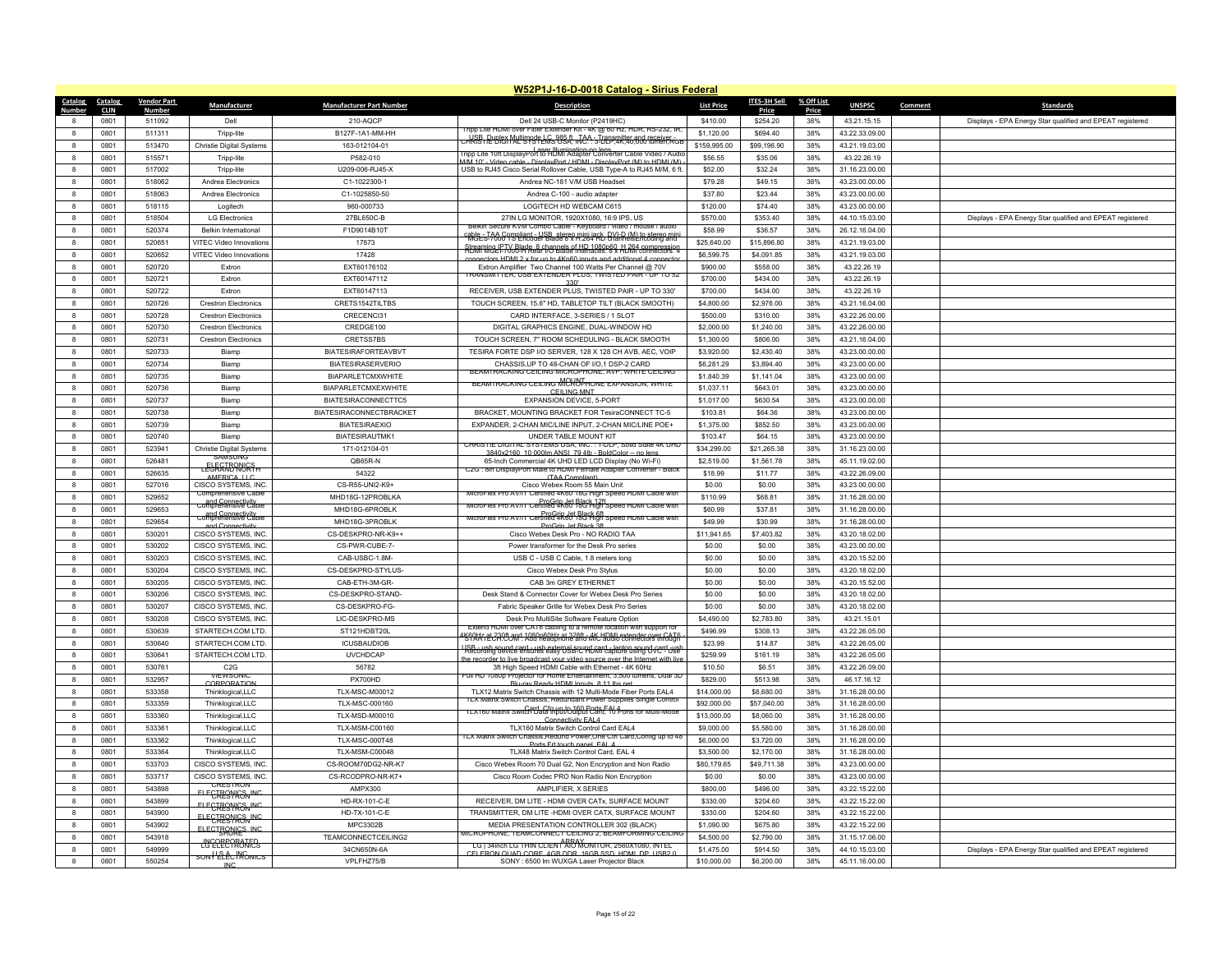|              | W52P1J-16-D-0018 Catalog - Sirius Federal |                    |                                                |                                 |                                                                                                                    |                   |              |            |                |                                                           |  |  |
|--------------|-------------------------------------------|--------------------|------------------------------------------------|---------------------------------|--------------------------------------------------------------------------------------------------------------------|-------------------|--------------|------------|----------------|-----------------------------------------------------------|--|--|
| Catalog      | Catalog                                   | <b>Vendor Part</b> | Manufacturer                                   | <b>Manufacturer Part Number</b> | <b>Description</b>                                                                                                 | <b>List Price</b> | ITES-3H Sell | % Off List | <b>UNSPSC</b>  | <b>Standards</b><br>Comment                               |  |  |
| Number       | <b>CLIN</b>                               | <b>Number</b>      | VEIDER ELECT                                   |                                 |                                                                                                                    |                   | <b>Price</b> | Price      |                |                                                           |  |  |
|              | 0801                                      | 551636             | <b>HI-HAA HAS</b>                              | APCSMX1500RMNCUS                | APC Smart-UPS X 1500VA Rack/Tower LCD 120V with Network Card                                                       | \$3,258.00        | \$2,019.96   | 38%        | 39.12.10.17.00 |                                                           |  |  |
| $\mathbf{a}$ | 0801                                      | 552032             | <b>INDHETTRIES INC</b>                         | SA746PU                         | ART. SCALABLE MOUNT, 400X400, BLK 32in - 50in<br><b>PRO8800WUL/High Brightness Professional Installation WUXGA</b> | \$269.00          | \$166.78     | 38%        | 43.21.20.00.00 |                                                           |  |  |
|              | 0801                                      | 552758             | CORPORATION                                    | PRO8800WUL                      | Projector 5 200 Lumen Brightness 13 89 lbs net COO: Taiwa                                                          | \$2,699.00        | \$1,673.38   | 38%        | 46.17.16.12    |                                                           |  |  |
| 8            | 0801                                      | 552796             | AMX                                            | FG1010-362FX                    | DXF-TX-MMD - DXLink¢ Multi-Format Multimode Fiber Transmitte                                                       | \$1,850.00        | \$1,147.00   | 38%        | 43.21.19.03.00 |                                                           |  |  |
| $\mathbf{a}$ | 0801                                      | 552798             | AMX                                            | FG1058-540FX                    | INPUT BOARD. ENOVA DGX HDMI                                                                                        | \$1,625.00        | \$1,007.50   | 38%        | 43.21.19.03.00 |                                                           |  |  |
| $\mathbf{a}$ | 0801                                      | 552799             | AMX                                            | FG1058-550FX                    | OUTPUT BOARD. 4 CONNECTION HOME INOVATIGA INCLUDES                                                                 | \$2,540.00        | \$1,574.80   | 38%        | 43.21.19.03.00 |                                                           |  |  |
| 8            | 0801                                      | 552801             | AMX                                            | FG1058-622FX                    | SWITCH, ENOVA DGX-I-DXF-MMD, 4 CONNECTION DXLINK INPUT<br><b>BOARD</b>                                             | \$3,300.00        | \$2,046.00   | 38%        | 43.21.19.03.00 |                                                           |  |  |
| $\mathbf{R}$ | 0801                                      | 552802             | AMX                                            | FG1058-630FX                    | 4 connection DXLink Fiber Enova DGX Output Board (single mod                                                       | \$5,950.00        | \$3,689.00   | 38%        | 43.21.19.03.00 |                                                           |  |  |
|              | 0801                                      | 552803             | AMX                                            | FG1058-632FX                    | 4 connection DXLink Fiber Enova DGX Output Board (multimode/                                                       | \$3,300.00        | \$2,046.00   | 38%        | 43.21.19.03.00 |                                                           |  |  |
| 8            | 0801                                      | 552804             | AMX                                            | FG1061-16FX                     | NCLOSURE. ENOVA DGX 1600 DIGITAL MEDIA W/INTEGRATED N.                                                             | \$8,550.00        | \$5,301.00   | 38%        | 43.21.19.03.00 |                                                           |  |  |
| $\mathbf{a}$ | 0801                                      | 552806             | AMX                                            | FG1061-32FX                     | ENGLOSURE, ENOVA DGX 3200 DIGITAL MEDIA W/INTEGRATED NA                                                            | \$17,790.00       | \$11,029.80  | 38%        | 43.21.19.03.00 |                                                           |  |  |
| $\mathbf{a}$ | 0801                                      | 552807             | AMX                                            | FG1061-64FX                     | ENCLOSURE, ENOVA DGX 6400 DIGITAL MEDIA WINTEGRATED NX                                                             | \$35,600.00       | \$22,072.00  | 38%        | 43.21.19.03.00 |                                                           |  |  |
| 8            | 0801                                      | 552809             | AMX                                            | FG10618-32FX                    | CONT<br>CARD, ENOVA DGX-100 SERIES I/O CARD (MARGULIS)                                                             |                   | \$3,220.90   | 38%        | 43.21.19.03.00 |                                                           |  |  |
|              |                                           |                    |                                                |                                 |                                                                                                                    | \$5,195.00        |              |            |                |                                                           |  |  |
| $\mathbf{a}$ | 0801                                      | 552810             | AMX                                            | FG1061-864FX                    | Enova DGX-100 Series I/O Cards (Margulis)                                                                          | \$10,395.00       | \$6,444.90   | 38%        | 43.21.19.03.00 |                                                           |  |  |
| 8            | 0801                                      | 552811             | AMX                                            | FG2100-23                       | CONTROL BOX. ICSLAN IR/SERIAL INTERFACE, 4 PORTS                                                                   | \$755.00          | \$468.10     | 38%        | 43.21.19.03.00 |                                                           |  |  |
| 8            | 0801                                      | 552812             | <b>VSGI</b>                                    | FG2106-01                       | INTEGRATED MASTER / NETLINX NX CONTROLLER, NX-1200                                                                 | \$1,285.00        | \$796.70     | 38%        | 43.21.19.03.00 |                                                           |  |  |
| $\mathbf{a}$ | 0801                                      | 552814             | AMX                                            | FG5968-30-00                    | RACK MOUNTING TRY FOR MXA-MPL/MXA-MP                                                                               | \$280.00          | \$173.60     | 38%        | 43.21.19.03.00 |                                                           |  |  |
| 8            | 0801                                      | 552935             | Chief Manufacturing                            | Connex-SYS                      | MOUNT. CONNEXSYS VIDEO WALL SYSTEM W/RAILS. TAA                                                                    | \$1,204.00        | \$746.48     | 38%        | 31.16.31.00.00 |                                                           |  |  |
| $\mathbf{a}$ | 0801                                      | 552936             | Chief Manufacturing                            | K1D220B-G                       | K1 DESK MNT 2-MON DUAL 2L ARMS, BLK, TAA                                                                           | \$960.00          | \$595.20     | 38%        | 31.16.31.00.00 |                                                           |  |  |
| 8            | 0801                                      | 552937             | Chief Manufacturing                            | 232-ATSC 4K HDTV Tuner          | TUNER, HDTV TUNER W/UNIVERSAL RACK MOUNT KIT (232-ATSC<br>4K                                                       | \$1,400.00        | \$868.00     | 38%        | 31.16.31.00.00 |                                                           |  |  |
| 8            | 0801                                      | 552938             | Contemporary Research                          | RK2EZ                           | MOUNT, 2RU DUAL RACK KIT - RK2EZ                                                                                   | \$55.00           | \$34.10      | 38%        | 43.23.00.00.00 |                                                           |  |  |
| $\mathbf{a}$ | 0801                                      | 552939             | <b>IBM CORPORATION</b>                         | CP4                             | CONTROL PROCESSOR, 4 SERIES                                                                                        | \$1,650.00        | \$1,023.00   | 38%        | 43.20.21.05.00 |                                                           |  |  |
|              | 0801                                      | 552940             | <b>CRESTRON</b>                                | DM-NVX-351                      | ENCODER/DECODER, DM 4K60 4:4:4 HDR NETWORK AV                                                                      | \$2,000.00        | \$1,240.00   | 38%        | 43.22.15.22.00 |                                                           |  |  |
| 8            | 0801                                      | 552941             | ELECTRONICS INC                                | <b>DM-NVX-351C</b>              | <b>W/DOWNMIXING</b><br>ENCODER/DECODER, DM 4K60 4:4:4 HDR NETWORK AV CARD                                          | \$2,000.00        | \$1,240.00   | 38%        | 43.22.15.22.00 |                                                           |  |  |
|              | 0801                                      | 552945             | <b>FLECTRONICS INC</b>                         |                                 |                                                                                                                    |                   |              |            |                |                                                           |  |  |
| 8            |                                           |                    | AVI-SPI IIC<br><b>LG ELECTRONICS</b>           | TS21OP10                        | 10pt PCAP touch                                                                                                    | \$1,490.00        | \$923.80     | 38%        | 43.22.26.00.00 |                                                           |  |  |
| $\mathbf{a}$ | 0801                                      | 552947             | <b>ILS A INC</b>                               | 24BK550Y-I                      | LCD, 24" 1080P 16:9 250NIT 1000:1 CONTRAST LED BLACK                                                               | \$462.50          | \$286.75     | 38%        | 44.10.15.03.00 | Displays - EPA Energy Star qualified and EPEAT registered |  |  |
| 8            | 0801                                      | 552949             | Masterclock, Inc.<br>MIDDLE ATLANTI            | NTP100-OSC-HS                   | <b>TIME SERVER</b>                                                                                                 | \$3,400.00        | \$2,108.00   | 38%        | 44.10.15.03.00 |                                                           |  |  |
| $\mathbf{a}$ | 0801                                      | 552952             | <b>RBOPLISTE ANTIC</b>                         | BGR-25SA27MDK-HM                | 25SP27DPPLEXI D&HM TOP                                                                                             | \$2,699.00        | \$1,673.38   | 38%        | 31.16.28.00.00 |                                                           |  |  |
| 8            | 0801                                      | 552953             | <b>RBOPLE STEANGC</b>                          | <b>BSPN-45-32</b>               | SIDE PANEL, 45SP/32DP - BLACK                                                                                      | \$991.00          | \$614.42     | 38%        | 31.16.28.00.00 |                                                           |  |  |
| 8            | 0801                                      | 552954             |                                                | HP                              | SCREW, W/WASHER PHILLIPS 10-32 (100 PC)                                                                            | \$37.00           | \$22.94      | 38%        | 31.16.28.00.00 |                                                           |  |  |
| $\mathbf{a}$ | 0801                                      | 552955             | <del>MBODL'STEAN fra</del>                     | LBP-1R                          | ROUND LACING BARS, 10 PC. PACK                                                                                     | \$89.00           | \$55.18      | 38%        | 31.16.28.00.00 |                                                           |  |  |
| 8            | 0801                                      | 552958             | <b>RBOPL'STFANG:</b>                           | UTR1                            | SHELF, HALF/THIRD RACK, UNIVERSAL                                                                                  | \$53.00           | \$32.86      | 38%        | 31.16.28.00.00 |                                                           |  |  |
| 8            | 0801                                      | 552959             | <b>RBODL'STEANTC</b>                           | VFD-45A                         | DOOR, CURVED VENTED FRONT 44 SPACE SR RACK, BLAC                                                                   | \$745.00          | \$461.90     | 38%        | 31.16.28.00.00 |                                                           |  |  |
| $\mathbf{a}$ | 0801                                      | 552960             | <b>PROPUGTS INC.</b>                           | LG-WMF86BH                      | MOUNT, FLAT WALL MOUNT FOR LG 88BH5C, BLACK                                                                        | \$109.00          | \$67.58      | 38%        | 43.21.20.00.00 |                                                           |  |  |
| 8            | 0801                                      | 552961             | <b>INDUSTRIES INC</b><br><b>Premier Mounts</b> | AM300-B                         | MOUNT, UNIVERSAL SWINGOUT ARM FOR 40-60" LCD/PLASMA                                                                | \$689.00          | \$427.18     | 38%        | 43.21.19.03.00 |                                                           |  |  |
| $\mathbf{a}$ | 0801                                      | 552963             | QSC, LLC                                       | CXD4.3                          | (BI ACK)<br>AMPLIFIER, 4000W, NORTH AMERICA                                                                        | \$3,880.00        | \$2,405.60   | 38%        | 31.16.28.00.00 |                                                           |  |  |
|              |                                           |                    | <b>CRESTRON</b>                                |                                 |                                                                                                                    |                   |              | 38%        |                |                                                           |  |  |
| 8            | 0801                                      | 553062             | <b>FLECTRONICS IN</b>                          | CEN-IO-IR-104                   | Wired Ethernet Module, IR                                                                                          | \$370.00          | \$229.40     |            | 43.22.15.22.00 |                                                           |  |  |
| 8            | 0801                                      | 553065             | Extron                                         | 60-1957-21                      | Fiber Receiver, Lossless 4K/60                                                                                     | \$1,990.00        | \$1,233.80   | 38%        | 43.22.17.30.00 |                                                           |  |  |
| $\mathbf{a}$ | 0801                                      | 553066             | Extron                                         | 60-1600-21                      | Fiber Scaling Receiver, Lossless 4K/60                                                                             | \$3,790.00        | \$2,349.80   | 38%        | 43.22.17.30.00 |                                                           |  |  |
| 8            | 0801                                      | 553067             | Extron                                         | 60-1957-11                      | Fiber Transmitter, Lossless 4K/60                                                                                  | \$1,990.00        | \$1,233.80   | 38%        | 43.22.17.30.00 |                                                           |  |  |
| 8            | 0801                                      | 553068             | Extron                                         | 60-1501-01                      | Mono 70V Audio Amplifier                                                                                           | \$790.00          | \$489.80     | 38%        | 43.22.17.30.00 |                                                           |  |  |
| $\mathbf{a}$ | 0801                                      | 553069             | Extron                                         | 60-1767-02                      | 2-Channel 70V Audio Amplifier                                                                                      | \$1,390.00        | \$861.80     | 38%        | 43.22.17.30.00 |                                                           |  |  |
| 8            | 0801                                      | 553070             | Extron                                         | 60-1766-02                      | 4-Channel 70V Audio Amplifier                                                                                      | \$1,790.00        | \$1,109.80   | 38%        | 43.22.17.30.00 |                                                           |  |  |
| 8            | 0801                                      | 553071             | Extron                                         | 60-1022-01                      | 8-Port 12VDC Power Distribution Unit                                                                               | \$590.00          | \$365.80     | 38%        | 43.22.17.30.00 |                                                           |  |  |
| $\mathbf{a}$ | 0801                                      | 553078             | MIDDLE ATLANTIC                                | LL-VDIN17                       | Lever Lock Vertical DIN Rai                                                                                        | \$30.00           | \$18.60      | 38%        | 31.16.28.00.00 |                                                           |  |  |
| 8            | 0801                                      | 553079             | <b>RBODL'STEANTC</b>                           | LL-VP2110                       | Small Device Vertical Mounting Plate                                                                               | \$48.00           | \$29.76      | 38%        | 31.16.28.00.00 |                                                           |  |  |
| 8            | 0801                                      | 553081             | <b>PROPEKTESSNC</b>                            | $LCC-18-C$                      | Ceiling Mount for Microphone                                                                                       | \$255.00          | \$158.10     | 38%        | 43.21.20.00.00 |                                                           |  |  |
| 8            | 0801                                      | 553082             | INDUSTRIES UNC                                 | SF640P                          | Wall Mount for Signage Display                                                                                     | \$80.00           | \$49.60      | 38%        | 45.11.19.02.00 |                                                           |  |  |
| 8            | 0801                                      | 553084             | <b>FLECTRONICS</b><br>QSC, LLC                 | SL-DAN-16-P                     | Dante Software License, 16x16                                                                                      | \$500.00          | \$310.00     | 38%        | 31.16.28.00.00 |                                                           |  |  |
|              |                                           |                    |                                                |                                 |                                                                                                                    |                   |              |            |                |                                                           |  |  |
| 8            | 0801                                      | 553085             | QSC, LLC<br>SENNHEISER                         | SL-DAN-32-P                     | Dante Software License, 32x32                                                                                      | \$800.00          | \$496.00     | 38%        | 31.16.28.00.00 |                                                           |  |  |
| $\mathbf{a}$ | 0801                                      | 553087             | <b>U FGERANIE GEARH</b>                        | ADN C1                          | Conference Microphone - Chairman                                                                                   | \$759.00          | \$470.58     | 38%        | 39.12.10.17.00 |                                                           |  |  |
| $\mathbf{R}$ | 0801                                      | 553088             | ELEGERANIEGEREHA                               | ADN CU1                         | Conference Microphone Unit                                                                                         | \$5,000.00        | \$3,100.00   | 38%        | 39.12.10.17.00 |                                                           |  |  |
| 8            | 0801                                      | 553089             | ELEGTRONIC GENELLA                             | ADN D1                          | Conference Microphone - Delegate                                                                                   | \$689.00          | \$427.18     | 38%        | 39.12.10.17.00 |                                                           |  |  |
| 8            | 0801                                      | 553090             | <b>FLEGTRONIC GMBH &amp;</b>                   | ADN PS                          | Conference Microphone Power Supply                                                                                 | \$2,250.00        | \$1,395.00   | 38%        | 39.12.10.17.00 |                                                           |  |  |
| 8            | 0801                                      | 553091             | ELECTRONIC CMBH                                | ADN TR1                         | ADN Strain Relief to Secure Cables                                                                                 | \$9.95            | \$6.17       | 38%        | 39.12.10.17.00 |                                                           |  |  |
| 8            | 0801                                      | 553093             | <b>INCORPORATED</b>                            | MXA910W-US                      | Ceiling Microphone - Beamforming - White                                                                           | \$5,625.00        | \$3,487.50   | 38%        | 31.15.17.06.00 |                                                           |  |  |
|              | 0801                                      | 553580             | EIDER ELECTRIC IT AMERICA                      | AP7900B                         | Power Distribution                                                                                                 | \$1,285.00        | \$796.70     | 38%        | 39.12.10.17.00 |                                                           |  |  |
| 8            | 0801                                      | 553581             | CHNEIDER ELECTRIC IT USA II                    | SMT1500RMUS                     | LIPS                                                                                                               | \$1,390.00        | \$861.80     | 38%        | 39 12 10 17 00 |                                                           |  |  |
| $\mathbf{a}$ | 0801                                      | 553584             | <b>RESTRON ELECTRONICS IN</b>                  | DMNVX360                        | Encoder/Decoder                                                                                                    | \$1,800.00        | \$1,116.00   | 38%        | 31.15.17.06.00 |                                                           |  |  |
|              | 0801                                      | 553585             | <b>RESTRON ELECTRONICS, IN</b>                 | DMNVX360C                       | Encoder/Decoder Card (TV/Signage)                                                                                  | \$1,800.00        | \$1,116.00   | 38%        | 31.15.17.06.00 |                                                           |  |  |
| 8            | 0801                                      | 553586             | <b>RESTRON ELECTRONICS INC.</b>                | DMNVX350C                       | Decoder                                                                                                            | \$1,800.00        | \$1 116 00   | 38%        | 31.15.17.06.00 |                                                           |  |  |
|              |                                           |                    |                                                |                                 |                                                                                                                    |                   |              |            |                |                                                           |  |  |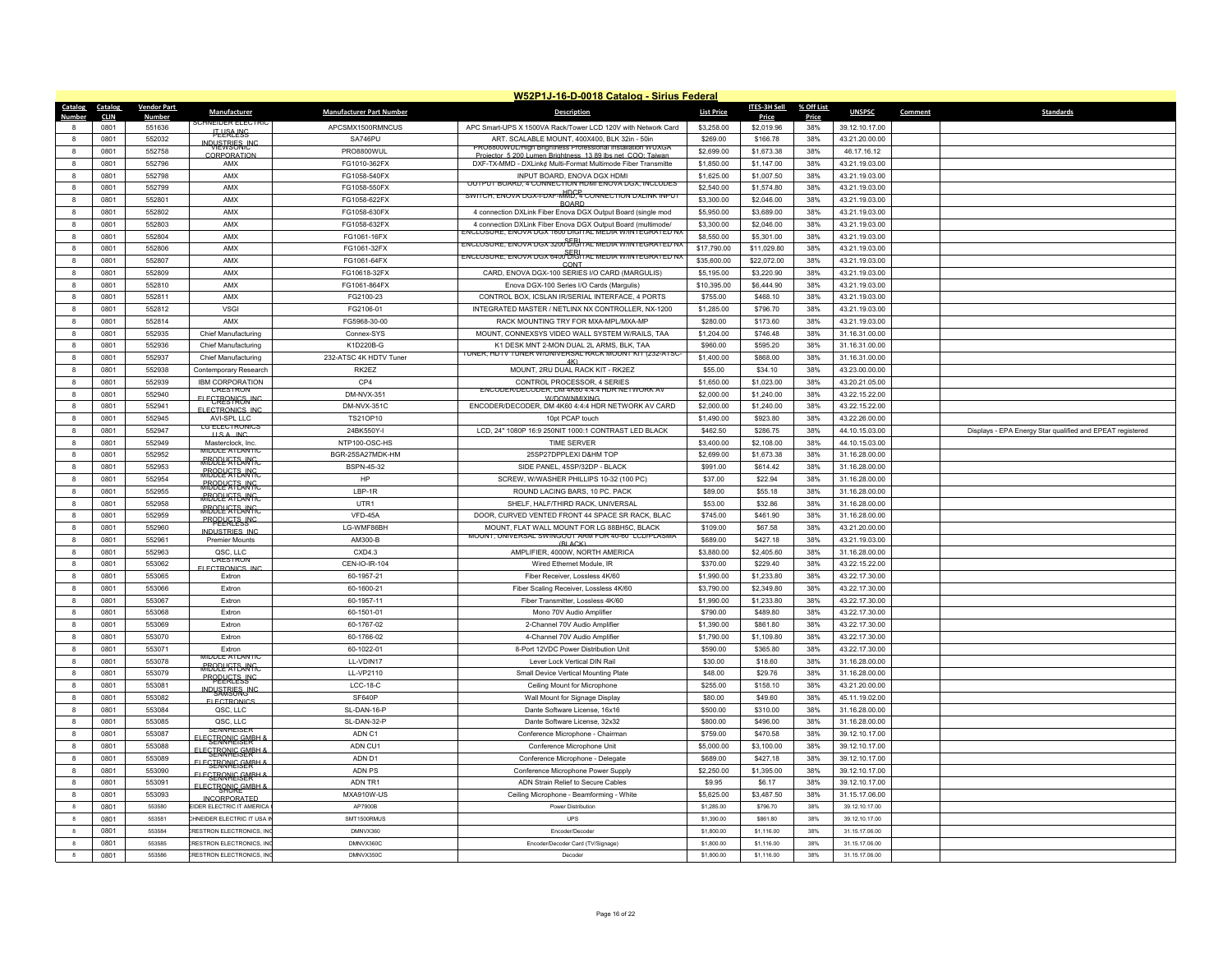|                            |                        |                             |                                                                      |                                 | W52P1J-16-D-0018 Catalog - Sirius Federal                                                            |                        |                        |                     |                                  |         |                  |
|----------------------------|------------------------|-----------------------------|----------------------------------------------------------------------|---------------------------------|------------------------------------------------------------------------------------------------------|------------------------|------------------------|---------------------|----------------------------------|---------|------------------|
| <b>Catalog</b><br>Number   | Catalog<br><b>CLIN</b> | <b>Vendor Part</b><br>Numbe | Manufacturer                                                         | <b>Manufacturer Part Number</b> | <b>Description</b>                                                                                   | <b>List Price</b>      | ITES-3H Sell<br>Price  | % Off List<br>Price | <b>UNSPSC</b>                    | Comment | <b>Standards</b> |
| -8                         | 0801                   | 553587                      | <b>CRESTRON ELECTRONICS. INC</b>                                     | DMNVXD30C                       | Decoder Card                                                                                         | \$1,300.00             | \$806.00               | 38%                 | 31.15.17.06.00                   |         |                  |
| $\overline{\mathbf{8}}$    | 0801                   | 553588                      | <b>CRESTRON ELECTRONICS, INC.</b>                                    | DMNVXE30                        | Encode                                                                                               | \$1,300.00             | \$806.00               | 38%                 | 31.15.17.06.00                   |         |                  |
| $\mathbf{g}$               | 0801                   | 553589                      | <b>CRESTRON ELECTRONICS. INC</b>                                     | DMNVXE30C                       | <b>Encoder Card</b>                                                                                  | \$1,300.00             | \$806.00               | 38%                 | 31.15.17.06.00                   |         |                  |
| 8                          | 0801                   | 553590                      | <b>CRESTRON ELECTRONICS. INC</b>                                     | DMFCI8                          | Encoder/Decoder Card Chassis                                                                         | \$2,000.00             | \$1,240.00             | 38%                 | 31.15.17.06.00                   |         |                  |
| $\overline{\mathbf{8}}$    | 0801                   | 553591                      | <b>CRESTRON ELECTRONICS, INC</b>                                     | SAROSICT5T22                    | Lay-In Ceiling Loudspeakers                                                                          | \$260.00               | \$161.20               | 38%                 | 31.15.17.06.00                   |         |                  |
| 8                          | 0801                   | 553592                      | <b>CRESTRON ELECTRONICS, INC</b>                                     | <b>TS1070GVBS</b>               | 10" Touch Pane                                                                                       | \$2,800.00             | \$1,736.00             | 38%                 | 31.15.17.06.00                   |         |                  |
| 8                          | 0801                   | 553595                      | QSC, LLC                                                             | Q-SYS Core 110f                 | Audio DSF                                                                                            | \$3,670.00             | \$2,275.40             | 38%                 | 81.11.18.11.00                   |         |                  |
| $\overline{\mathbf{8}}$    | 0801                   | 553596                      | AVI-SPL LLC                                                          | IC16-RD-BK                      | Steerable Array Loudspeaker                                                                          | \$16,125.66            | \$9,997.91             | 38%                 | 43.22.26.00.00                   |         |                  |
| 8                          | 0801                   | 553597                      | UNG ELECTRONICS AMERICA                                              | QM85FrR                         | 85* Display                                                                                          | \$7,832.46             | \$4,856.13             | 38%                 | 43.21.19.02.00                   |         |                  |
| $_{\rm 8}$                 | 0801                   | 553598                      | EISER ELECTRONIC GMBH &                                              | SL CM SK                        | Beamforming Mic Suspension Kit                                                                       | \$173.40               | \$107.51               | 38%                 | 39.12.10.17.00                   |         |                  |
| $\mathbf{8}$               | 0801                   | 553599                      | EISER ELECTRONIC GMBH &                                              | 509178                          | Beamforming Microphone with Extension Brackets US                                                    | \$5,513.08             | \$3,418.11             | 38%                 | 39.12.10.17.00                   |         |                  |
| $\overline{\mathbf{8}}$    | 0801                   | 553600                      | SHURE INCORPORATED                                                   | MXA MUTE                        | Mic Mute Switch                                                                                      | \$1,293.20             | \$801.78               | 38%                 | 52.16.15.20.00                   |         |                  |
| 8                          | 0801                   | 553604                      | UNG ELECTRONICS AMERICA                                              | CY-IGAOFS                       | IG Kit                                                                                               | \$1,789.00             | \$1,109.18             | 38%                 | 43.21.19.02.00                   |         |                  |
| $\mathbf{8}$               | 0801                   | 553606                      | <b>SUNG ELECTRONICS AMERICA</b>                                      | CY-WJAPWP                       | Magnetic Jig for The Wall module replacement                                                         | \$3,029.00             | \$1,877.98             | 38%                 | 43.21.19.02.00                   |         |                  |
| 8                          | 0801                   | 553611                      | JNG ELECTRONICS AMERICA                                              | SNOW-AAE                        | The Wall Professional 8K S-box                                                                       | \$6,259.00             | \$3,880.58             | 38%                 | 43.21.19.02.00                   |         |                  |
| $_{\rm 8}$                 | 0801                   | 553612                      | UNG ELECTRONICS AMERICA                                              | VG-LFA33SWW                     | IWA 3x3 Frame Kit                                                                                    | \$5,091.00             | \$3,156.42             | 38%                 | 43.21.19.02.00                   |         |                  |
| $\mathbf{R}$               | 0801                   | 553613                      | UNG ELECTRONICS AMERICA                                              | VG-LFA55SWW                     | IWA 5x5 Frame Kit                                                                                    | \$12,405.00            | \$7,691.10             | 38%                 | 43.21.19.02.00                   |         |                  |
| 8                          | 0801                   | 553614                      | UNG ELECTRONICS AMERICA                                              | VG-LFAH2SWW                     | IWA H2 Frame Kit                                                                                     | \$730.00               | \$452.60               | 38%                 | 43.21.19.02.00                   |         |                  |
| 8                          | 0801                   | 553615                      | UNG ELECTRONICS AMERICA                                              | VG-LFAV3SWW                     | IWA V3 Frame Kit                                                                                     | \$5,854.00             | \$3,629.48             | 38%                 | 43.21.19.02.00                   |         |                  |
| 8                          | 0801                   | 553616                      | UNG ELECTRONICS AMERICA                                              | VG-LFAV5SWW                     | IWA V5 Frame Kit                                                                                     | \$9,036.00             | \$5,602.32             | 38%                 | 43.21.19.02.00                   |         |                  |
| $\mathbf{R}$               | 0801                   | 553617                      | UNG ELECTRONICS AMERICA                                              | VG-RPWACBR                      | Circuit Breaker Rack Mount                                                                           | \$366.00               | \$226.92               | 38%                 | 43.21.19.02.00                   |         |                  |
| $\mathbf{g}$               | 0801                   | 553618                      | <b>SUNG ELECTRONICS AMERICA</b>                                      | VG-RPWASPM                      | Remote Power Module Buffe                                                                            | \$2,336.00             | \$1,448.32             | 38%                 | 43.21.19.02.00                   |         |                  |
| $\mathbf{a}$               | 0801                   | 553620                      | UNG ELECTRONICS AMERICA                                              | VG-RPWC065                      | DC Cables 65m (2ea)                                                                                  | \$2,955.00             | \$1,832.10             | 38%                 | 43.21.19.02.00                   |         |                  |
| $\mathbf{R}$               | 0801                   | 553621                      | <b>SUNG ELECTRONICS AMERICA</b>                                      | <b>VG-RPWSKIT</b>               | Remote Power Supply Kit                                                                              | \$11,998.00            | \$7 438 76             | 38%                 | 43 21 19 02 00                   |         |                  |
| $\mathbf{a}$               | 0801                   | 553692                      | CISCO SYSTEMS, INC.                                                  | CS-CODEC-PLUS-K9++              | TAA Cisco Webex Codec Plus                                                                           | \$9,934.65             | \$6,159.48             | 38%                 | 43.23.30.00.00                   |         |                  |
| $\overline{\mathbf{8}}$    | 0801                   | 554293                      | CANON U.S.A., INC.                                                   | 2955C001                        | Canon PowerShot SX740 (Black)                                                                        | \$854.00               | \$529.48               | 38%                 | 44.10.15.03.00                   |         |                  |
| 8                          | 0801                   | 554349                      | 10ZIG TECHNOLOGY INC.                                                | V1200-QPF                       | Tera 2140 Zero Client SFP Ready Quad DVI                                                             | \$1,689.20             | \$1,047.30             | 38%                 | 43.21.15.09                      |         |                  |
| $\mathbf{R}$               | 0801                   | 554464                      | <b>EC CORPORATION OF AMERIC</b>                                      | PREAM300B                       | MOUNT, UNIVERSAL SWINGOUT ARM FOR 40-60" LCD/PLASMA (BLACK)                                          | \$798.00               | \$494.76               | 38%                 | 43.22.15.22.00                   |         |                  |
| $\overline{\mathbf{8}}$    | 0801                   | 554466                      | PPE MANUFACTURING COMP.                                              | TRIISOBAR8ULTRA                 | SURGE SUPPRESSOR                                                                                     | \$325.00               | \$201.50               | 38%                 | 39.12.10.17.00                   |         |                  |
| 8                          | 0801                   | 554474                      | <b>RESTRON ELECTRONICS. INC</b>                                      | CRETSS770WS                     | TOUCH SCREEN. 7" ROOM SCHEDULING. WHITE SMOOTH                                                       | \$1,689.00             | \$1,047.18             | 38%                 | 31.15.17.06.00                   |         |                  |
| $\mathbf{a}$               | 0801                   | 554475                      | .IBI                                                                 | JBI CBT50LA1                    | SPEAKER, COMPACT LINE ARRAY COLUMN 100CM TALL 16.2"                                                  | \$698.00               | \$432.76               | 38%                 | 43.22.17.30.00                   |         |                  |
| $\overline{\mathbf{8}}$    | 0801                   | 554476                      | DELL TECHNOLOGIES                                                    | LATITUDE 5520                   | Dell technologies LATITUDE 5520 I5 11-1135 G7 8GB 256GB SSD 15.6IN                                   | \$2,987.00             | \$1,851.94             | 38%                 | 43.21.15.01.00                   |         |                  |
| $_{\rm 8}$                 | 0801                   | 554478                      | UNG ELECTRONICS AMERICA                                              | SAMF24T452FQN                   | LCD, 24" 1080P 250NIT 9LB LED 1000:1 CONTRAST                                                        | \$469.00               | \$290.78               | 38%                 | 43.21.19.02.00                   |         |                  |
| $\mathbf{a}$               | 0801                   | 554479                      | <b>LOGITECH INC</b>                                                  | 106981000014                    | HEADSET, USB. CLEARCHAT STYLE                                                                        | \$154.00               | \$95.48                | 38%                 | 43.23.00.00.00                   |         |                  |
| 8                          | 0801                   | 554483                      | DELL TECHNOLOGIES                                                    | INSPIRON-15-5000                | Dell technologies - Imsourcing Dell technologies-IMSourcing Latitude 15 5000 15 5590 1               | \$4,689.00             | \$2,907.18             | 38%                 | 43.21.15.01.00                   |         |                  |
| $\overline{\mathbf{8}}$    | 0801                   | 554488                      | ERGOTRON, INC.                                                       | ERG33329085                     | ** MOUNT, NEO-FLEX WIDESCREEN LIFT STAND (BLACK)                                                     | \$474.00               | \$293.88               | 38%                 | 43.21.19.03.00                   |         |                  |
| $\overline{\mathbf{8}}$    | 0801                   | 554489                      |                                                                      | MIDBGR4532                      |                                                                                                      |                        |                        | 38%                 |                                  |         |                  |
|                            | 0801                   | 554490                      | <b>DDLE ATLANTIC PRODUCTS,</b><br>DDLE ATLANTIC PRODUCTS.            | MIDVFD45A                       | RACK, 45 SPACE 32" DEEP MULTIBAY BGR RACK W/REAR<br>DOOR, CURVED VENTED FRONT 44 SPACE SR RACK, BLAC | \$2,451.00<br>\$963.00 | \$1,519.62<br>\$597.06 | 38%                 | 31.15.17.06.00<br>31.15.17.06.00 |         |                  |
| 8<br>8                     |                        | 554491                      | <b>DDLE ATLANTIC PRODUCTS. II</b>                                    | MIDBSPN4532                     | SIDE PANEL, 45SP/32DP - BLACK                                                                        | \$1,874.00             |                        | 38%                 |                                  |         |                  |
|                            | 0801                   |                             |                                                                      |                                 |                                                                                                      |                        | \$1,161.88             |                     | 31.15.17.06.00                   |         |                  |
| 8                          | 0801                   | 554492                      | <b>DDLE ATLANTIC PRODUCTS, II</b>                                    | MIDLBP1R                        | ROUND LACING BARS, 10 PC. PACK                                                                       | \$258.00               | \$159.96               | 38%                 | 31.15.17.06.00                   |         |                  |
| 8                          | 0801                   | 554495                      | <b>DDLE ATLANTIC PRODUCTS. II</b>                                    | MIDBR1                          | 1 SPACE (1 3/4") BRUSH GROMMET PANEL                                                                 | \$187.00               | \$115.94               | 38%                 | 31.15.17.06.00                   |         |                  |
| $\mathbf{a}$               | 0801                   | 554511<br>554548            | <b>CRESTRON ELECTRONICS. INC</b>                                     | CREUSBEXT2                      | "EXTENDER, USB OVER TWISTED PAIR                                                                     | \$987.00               | \$611.94               | 38%                 | 31.15.17.06.00                   |         |                  |
| 8                          | 0801                   | 554549                      | <b>DDLE ATLANTIC PRODUCTS, II</b><br><b>RESTRON ELECTRONICS INC.</b> | MIDPDT1620CNS<br>CREPRO4        | POWER STRIP, 16 OUTLET SINGLE 20 AMP THIN FOR RA<br>CONTROL SYSTEM, 4-SERIES                         | \$492.00<br>\$4,659.00 | \$305.04<br>\$2,888.58 | 38%                 | 31.15.17.06.00<br>31.15.17.06.00 |         |                  |
| $_{\rm 8}$<br>$\mathbf{a}$ | 0801                   | 554556                      | <b>DDLE ATLANTIC PRODUCTS.</b>                                       | MIDU1                           | 1 SPACE (1 3/4") RACKSHELF                                                                           | \$102.00               | \$63.24                | 38%<br>38%          | 31.15.17.06.00                   |         |                  |
| $\overline{\mathbf{8}}$    | 0801                   | 554557                      | EISER ELECTRONIC GMBH &                                              |                                 |                                                                                                      |                        |                        |                     |                                  |         |                  |
|                            | 0801                   |                             |                                                                      | SENADNCU1KIT                    | ADN CENTRAL UNIT FOR UP TO 40 MICS, W/ RMB2 RACKMOUNT KIT                                            | \$7,589.00             | \$4,705.18             | 38%                 | 39.12.10.17.00                   |         |                  |
| $\mathbf{8}$               | 0801                   | 554558                      | EISER ELECTRONIC GMBH &                                              | SENADNPSKIT                     | POWER SUPPLY FOR ADN DISCUSSION SYSTEM                                                               | \$4,102.00             | \$2,543.24             | 38%                 | 39.12.10.17.00                   |         |                  |
| $\mathbf{8}$               | 0801                   | 554559<br>554565            | QSC, LLC                                                             | QSC, IIcCX108V                  | AMPLIFIER, 70 VOLT, 8 CHANNEL                                                                        | \$4,201.00             | \$2,604.62<br>\$655.96 | 38%                 | 81.11.18.11.00                   |         |                  |
| 8                          | 0801                   |                             | Chief Manufacturing                                                  | CHILVS1U                        | MOUNT, CONNEXSYS VIDEO WALL SYSTEM WITH RAILS                                                        | \$1,058.00             |                        | 38%                 | 31.16.31.00.00                   |         |                  |
| $_{\rm 8}$                 | 0801                   | 554567                      | Vaddio                                                               | VAD99999600000                  | CAMERA, ROBOSHOT 12 HDBT                                                                             | \$5,236.00             | \$3,246.32             | 38%                 | 31.16.23.00.00                   |         |                  |
| $\mathbf{a}$               | 0801                   | 554571                      | Chief Manufacturing                                                  | CHIFSB4226E                     | ** MOUNT, SM FLAT PANEL INTERFACE BRACKET(200X200MM                                                  | \$203.00               | \$125.86               | 38%                 | 31.16.31.00.00                   |         |                  |
| 8                          | 0801                   | 554584                      | EISER ELECTRONIC GMBH &                                              | SENADNC1                        | ADN CHAIR UNIT W/15" GOOSENECK, KE10 MICROPHONE                                                      | \$987.00               | \$611.94               | 38%                 | 39.12.10.17.00                   |         |                  |
| 8                          | 0801                   | 554585                      | EISER ELECTRONIC GMBH & 0                                            | SENADND1                        | ADN DELGATE UNIT W/15" GOOSENECK, KE10 MICROPHONE                                                    | \$900.00               | \$558.00               | 38%                 | 39.12.10.17.00                   |         |                  |
| 8                          | 0801                   | 554587                      | NIXEUS TECHNOLOGY, INC.                                              | <b>NMST</b>                     | Nixeus VESA Height Adjustable LCD Monitor Stand with Tilt, S                                         | \$305.00               | \$189.10               | 38%                 | 81.11.18.11.00                   |         |                  |
| 8                          | 0801                   | 554593                      | DDLE ATLANTIC PRODUCTS. II                                           | MIDHF                           | SCREW, W/WASHER PHILLIPS 10-32 (100 PC)                                                              | \$104.00               | S64.48                 | 38%                 | 31.15.17.06.00                   |         |                  |
| $_{8}$                     | 0801                   | 554618                      | <b>DDLE ATLANTIC PRODUCTS, II</b>                                    | MIDCN103250                     | NUT, 10/32 CAGE                                                                                      | \$198.00               | \$122.76               | 38%                 | 31.15.17.06.00                   |         |                  |
| 8                          | 0801                   | 554620                      | <b>DDLE ATLANTIC PRODUCTS, II</b>                                    | MIDHCM1V                        | CABLE MANAGER, 1 SPACE HORIZ CLIPS/V                                                                 | \$187.00               | \$115.94               | 38%                 | 31.15.17.06.00                   |         |                  |
| $\mathbf{R}$               | 0801                   | 554637                      | <b>RGB Spectrum</b>                                                  | RGBMWV5001BE693DEED             | MEDIA WALL, MWV-500/4K INPUT RES/1HDMLINPUT CARD /1HDMLOUT                                           | \$75,240.00            | \$46,648.80            | 38%                 | 81 11 18 11 00                   |         |                  |
| $\mathbf{a}$               | 0801                   | 554641                      | <b>CRESTRON ELECTRONICS, INC</b>                                     | CREDMXIODIR160                  | SWITCH, DIGITALMEDIA XiO DIRECTOR - FOR 160 ENDPOINTS                                                | \$9,652.00             | \$5,984.24             | 38%                 | 31.15.17.06.00                   |         |                  |
| $\mathbf{a}$               | 0801                   | 554642                      | <b>CRESTRON ELECTRONICS, INC</b>                                     | CREDMNVX350                     | ENCODER/DECODER, DM 4K60 4:4:4 HDR NETWORK AV                                                        | \$2,012.00             | \$1,247.44             | 38%                 | 31.15.17.06.00                   |         |                  |
| $\mathbf{8}$               | 0801                   | 554644                      | Electro Standards Laboratories                                       | ELO7340B                        | RJ45 Cat.5e, On-Line/Off-Line Switch with RS232 Serial Remot                                         | \$2,500.00             | \$1,550.00             | 38%                 | 81.11.18.11.00                   |         |                  |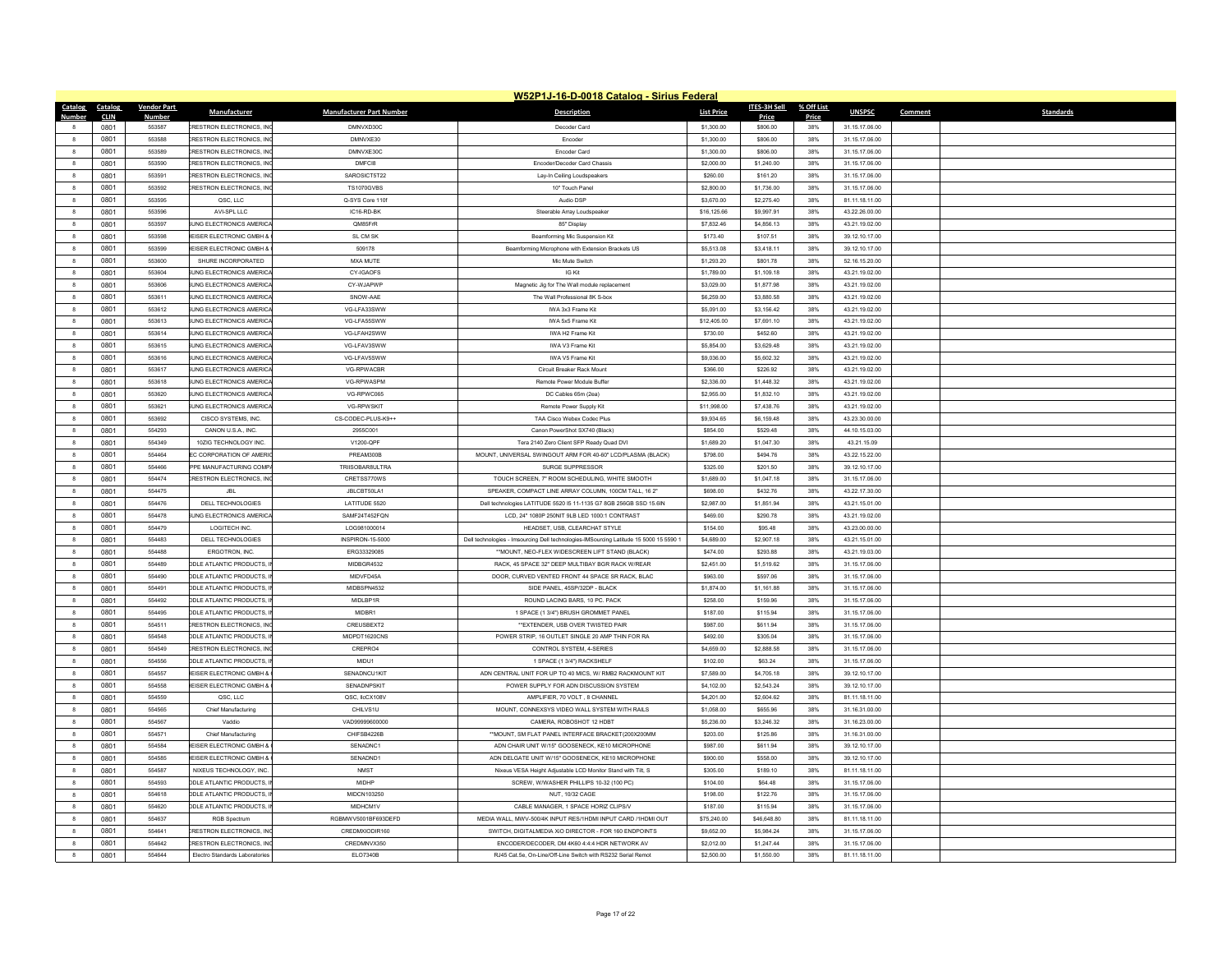|                                   | W52P1J-16-D-0018 Catalog - Sirius Federal |                                  |                                 |                                                                                                                                                     |                   |                     |            |                |         |                                                           |  |  |  |
|-----------------------------------|-------------------------------------------|----------------------------------|---------------------------------|-----------------------------------------------------------------------------------------------------------------------------------------------------|-------------------|---------------------|------------|----------------|---------|-----------------------------------------------------------|--|--|--|
| Catalog<br>Catalog                | <b>Vendor Part</b>                        | Manufacturer                     | <b>Manufacturer Part Number</b> | <b>Description</b>                                                                                                                                  | <b>List Price</b> | <b>ITES-3H Sell</b> | % Off List | <b>UNSPSC</b>  | Comment | <b>Standards</b>                                          |  |  |  |
| <b>Number</b><br><b>CLIN</b>      | <b>Number</b>                             |                                  |                                 |                                                                                                                                                     |                   | Price               | Price      |                |         |                                                           |  |  |  |
| 0801                              | 554646                                    | <b>CRESTRON ELECTRONICS. INC</b> | CRESEP1GSX                      | TRANSCEIVER. SFP MODULE, DUPLEX SINGLE MODE FIBER, 850 NM                                                                                           | \$274.00          | \$169.88            | 38%        | 31.15.17.06.00 |         |                                                           |  |  |  |
| 0801<br>$\mathbf{a}$              | 554666                                    | SHURE INCORPORATED               | SHUCVG18BC                      | MICROPHONE, CARDIOD 18" DUAL-SECTION GOOSENECK - BLACK                                                                                              | \$142.00          | S88.04              | 38%        | 52 16 15 20 00 |         |                                                           |  |  |  |
| $\mathbf{8}$<br>0801              | 554667                                    | SHURE INCORPORATED               | SHUCVDB                         | BASE, DESKTOP, FOR 12" & 18" GOOSENECK MICROPHONES - BLACK                                                                                          | \$132.00          | S81.84              | 38%        | 52.16.15.20.00 |         |                                                           |  |  |  |
| $\,$ 8<br>0801                    | 555435                                    | Owl Cyber Defense Solutions, LLO | PPK200-0000                     | deo Conference Camera Bundles with Extended warranty Owl Care, Lock Adapter, 16ft USE                                                               | \$2,369.00        | \$1,468.78          | 38%        | 81.11.18.11.00 |         |                                                           |  |  |  |
| $\mathbf{g}$<br>0801              | 555575                                    | VIEWSONIC CORPORATION            | <b>WMK-014</b>                  | Tiltable Wall Mount kit for 46inch to 86inch displays TAA Trade Compliant                                                                           | \$256.32          | \$158.92            | 38%        | 43 22 26 09 00 |         |                                                           |  |  |  |
| 0801<br>8                         | 555671                                    | LOGITECH INC.                    | 988-000089                      | gitech Blue Microphone Blue Yeti Nano USB Mic-VIVID BLUE-USB-N/A-AMR-8362130002                                                                     | \$256.00          | \$158.72            | 38%        | 43.23.00.00.00 |         |                                                           |  |  |  |
| 0801<br>$\mathbf{8}$              | 556007                                    | SONY ELECTRONICS INC.            | SRG-300H                        | CAMERA, 30x 1080p/60 HD Pan/Tilt/Zoom Camera - Black                                                                                                | \$4,779.00        | \$2,962.98          | 38%        | 45.11.16.00.00 |         |                                                           |  |  |  |
| $\mathbf{a}$<br>0801              | 556113                                    | <b>RESTRON ELECTRONICS INC.</b>  | 6511281                         | UC-SB1-CAM UC Video Conference Smart Soundbar & Camera                                                                                              | \$1,200.00        | \$744.00            | 38%        | 31 15 17 06 00 |         |                                                           |  |  |  |
| 0801<br>8                         | 557027                                    | CISCO SYSTEMS. INC.              | CP-8832-3PNR-K9++               | Cisco 8832 for TAA, no radio, charcoal, with accessories                                                                                            | \$1,726.02        | \$1,070.13          | 38%        | 43.23.30.00.00 |         |                                                           |  |  |  |
| $_{\rm 8}$<br>0801                | 557648                                    | Chief Manufacturing              | MSB6364                         | BRACKET, MODEL SPECIFIC FLAT PANEL INTERFACE BRACKET, BLACK                                                                                         | \$127.00          | \$78.74             | 38%        | 31.16.31.00.00 |         |                                                           |  |  |  |
| 8<br>0801                         | 558238                                    | <b>DDLE ATLANTIC PRODUCTS.</b>   | C5K2B1SSHB9ZP001                | C5 Credenza - 2 Bay HPL Sota Style in Montana Walnut with So                                                                                        | \$2,259.00        | \$1,400.58          | 38%        | 31.15.17.06.00 |         |                                                           |  |  |  |
| 0801<br>8                         | 558303                                    | BLACK BOX CORPORATION            | LPS500A-SM-10K-LC-R2            | 10/100/1000BT POE MEDIA CONVERTER SMLC.                                                                                                             | \$685.00          | \$424.70            | 38%        | 31 16 31 00 00 |         |                                                           |  |  |  |
| $\mathbf{8}$<br>0801              | 558519                                    | DELL TECHNOLOGIES                | 210-AQCN-374077                 | Dell 24 Monitor - P2419H                                                                                                                            | \$359.99          | \$223.19            | 38%        | 43.21.15.01.00 |         | Displays - EPA Energy Star qualified and EPEAT registered |  |  |  |
| 8<br>0802                         | 558812                                    | <b>UNG ELECTRONICS AMERICA</b>   | P-I M-2N2X46H                   | n Plus Extended Service with Onsite Repair for Commercial Displays \$1500-\$1999.99. Co                                                             | \$220.00          | \$176.00            | 20%        | 43.21.19.02.00 |         |                                                           |  |  |  |
| 0802<br>8                         | 558813                                    | UNG ELECTRONICS AMERICA          | P-I M-2N2X46D                   | 2YEAR WARRANTY FOR 46 DR/LIT SERIES                                                                                                                 | \$369.00          | \$295.20            | 20%        | 43 21 19 02 00 |         |                                                           |  |  |  |
| $\bf{8}$<br>0802                  | 559956                                    | CISCO SYSTEMS, INC.              | CON-SSSNT-CSROOMK9              | SOLN SUPP 8X5XNBD Cisco Spark Room 55 with Touch10 and Mou                                                                                          | \$3,225.00        | \$2,580.00          | 20%        | 31.16.28.00.00 |         |                                                           |  |  |  |
| 0801<br>8                         | 559986                                    | Chief Manufacturing              | CHIRXT2                         | MOUNT, UNIVERSAL TILT, XL                                                                                                                           | \$352.00          | \$218.24            | 38%        | 31.16.31.00.00 |         |                                                           |  |  |  |
| 0801<br>$\mathbf{R}$              | 560200                                    | PLANTRONICS INC.                 | 207577-01                       | Plantronics Blackwire 5200 Series USB Headset                                                                                                       | \$99.95           | S61 97              | 38%        | 31 16 23 00 00 |         |                                                           |  |  |  |
| 8<br>0801                         | 572016                                    | SONY ELECTRONICS                 | VPLFHZ85/B                      | SONY: 7300LM WUXGA Laser Projector / Blac                                                                                                           | \$11,000.00       | \$6,820.00          | 38%        | 39.12.10.00.00 |         |                                                           |  |  |  |
| 8<br>0802                         | 572825                                    | CISCO SYSTEMS, INC.              | LIC-TP-ROOM                     | Choose if VCS or CUCM version 14.x and up TP-Room License                                                                                           | \$0.00            | \$0.00              | 20%        | 43.20.15.00.00 |         |                                                           |  |  |  |
| 8<br>0801                         | 575142                                    | SAMSUNG<br><b>FLECTRONICS</b>    | S27A804UJN                      | inch iPS panei, 4K/UHD 3840XZ160, HDR10, 60nZ, fully adj. stand, USE<br>C/DP/HDMI/LISB Hub x3 .3 yr wrty                                            | \$764.39          | \$473.92            | 38%        | 45.11.19.02.00 |         | Displays - EPA Energy Star qualified and EPEAT registered |  |  |  |
| 8<br>0801                         | 575935                                    | CISCO SYSTEMS, INC.              | CS-ROOM55D-FSK=                 | Cisco Room 55 Dual Screen Floor Stand Kit                                                                                                           | \$5,322.98        | \$3,300.25          | 38%        | 43.20.15.00.00 |         |                                                           |  |  |  |
| 8<br>0801                         | 576808                                    | <b>TGELFCTRONICS</b><br>USA INC  | 22BL450Y-B                      | LG 22BL450Y-B - LED monitor - 22" (21.5" viewable) - 1920 x 1080 Ful<br>HD (1080p) - IPS - 250 cd/mÂ <sup>2</sup> - 1000:1 - 5 ms - HDML DisplayPor | \$450.00          | \$279.00            | 38%        | 44.10.15.03.00 |         | Displays - EPA Energy Star qualified and EPEAT registered |  |  |  |
| 8<br>0801                         | 6504880                                   | <b>Crestron Electronics</b>      | 6504880                         | CRESTRON PRO3, 3-Series Control System, Processor Unit                                                                                              | \$5,300.00        | \$3,286.00          | 38%        | 43.22.15.22.00 |         |                                                           |  |  |  |
| $\mathbf{a}$<br>0801              | 103420                                    | AVFI                             | 103420                          | media cart is designed to support LCD Projectors. Documen<br>and Lan Tons. The cart's interior is e                                                 | \$799.00          | \$495.38            | 38%        | 39.12.13.02.00 |         |                                                           |  |  |  |
| 0801<br>8                         | 27MP37VQ-B                                | <b>LG Electronics</b>            | 27MP37VQ-B                      | 27 DESKTOP MONITOR LED 1920X1080 1080P                                                                                                              | \$549.99          | \$340.99            | 38%        | 43.22.15.22.00 |         | Displays - EPA Energy Star qualified and EPEAT registered |  |  |  |
| 8<br>0801                         | 372603                                    | Samsung                          | HG32ND690DFXZA                  | SAMSUNG ELECTRONICS AMERICA INC : HG32ND690DFXZA/ 32 Inc                                                                                            | \$600.00          | \$372.00            | 38%        | 43.21.19.05.00 |         |                                                           |  |  |  |
| $\mathbf{a}$<br>0801              | 373091                                    | Cisco                            | CTS-FX90-K9                     | Slim Direct Lit LED-Smart TV, Pro Idiom and LYNK Digital Rights<br>FX90 - NPP. Touch UI                                                             | \$12,870.00       | \$7,979.40          | 38%        | 43.21.19.03.00 |         | VTC - DODIN API listed                                    |  |  |  |
| 0801<br>8                         | 373092                                    | Cisco                            | PWR-CORD-US-A                   | Pwr Cord US 1.8m Black YP-12 To YC-12                                                                                                               | \$0.00            | \$0.00              | 38%        | 26.12.16.36.00 |         |                                                           |  |  |  |
| 0801<br>8                         | 373093                                    | Cisco                            | LIC-EX90-PR                     | EX90 PR Option                                                                                                                                      | \$0.00            | \$0.00              | 38%        | 43.23.15.12.00 |         |                                                           |  |  |  |
| 8<br>0801                         | 373094                                    | Cisco                            | LIC-EX90-MS                     | EX90 MS Option                                                                                                                                      | \$3,300.00        | \$2,046.00          | 38%        | 43.23.15.12.00 |         |                                                           |  |  |  |
| 0801<br>8                         | 373095                                    | Cisco                            | LIC-EX90-DD                     | EX90 DD Option                                                                                                                                      | \$0.00            | \$0.00              | 38%        | 43.23.15.12.00 |         |                                                           |  |  |  |
| 0801<br>8                         | 373096                                    | Cisco                            | CTS-CTRL-DV8                    | Touch Control for EX Series with cradle and handset                                                                                                 | \$0.00            | \$0.00              | 38%        | 43.21.19.03.00 |         |                                                           |  |  |  |
| 8<br>0801                         | 373097                                    | Cisco                            | LIC-EX90                        | EX90 Product License Key                                                                                                                            | \$0.00            | \$0.00              | 38%        | 43.23.15.12.00 |         |                                                           |  |  |  |
| 0801<br>8                         | 373098                                    | Cisco                            | LIC-S52001-TCX XK9              | License Key Software Encrypted                                                                                                                      | \$0.00            | \$0.00              | 38%        | 43.23.15.12.00 |         |                                                           |  |  |  |
| 8<br>0801                         | 373099                                    | Cisco                            | SW-S52000-TC7-K9                | SW Image for C/EX/Profile/MX(1st gen) series endpoints                                                                                              | \$0.00            | \$0.00              | 38%        | 43.23.21.03.00 |         |                                                           |  |  |  |
| 8<br>0801                         | 373340                                    | Cisco                            | CTS-MX200-K9                    | Cisco TelePresence MX200 Gen 2, PHD 1080p 5x, Touch, Mic                                                                                            | \$21,400.00       | \$13,268.00         | 38%        | 43.20.15.34.00 |         | VTC - DODIN APL listed                                    |  |  |  |
| 0801<br>8                         | 373341                                    | Cisco                            | PWR-CORD-US-F                   | MX - Pwr cable United States 4.5m                                                                                                                   | \$0.00            | \$0.00              | 38%        | 26.12.16.36.00 |         |                                                           |  |  |  |
| 8<br>0801                         | 373342                                    | Cisco                            | CTS-MX200-FSK                   | Cisco TelePresence MX200 Gen 2 Floor Stand Kit                                                                                                      | \$630.00          | \$390.60            | 38%        | 43.21.19.05.00 |         | VTC - DODIN APL listed                                    |  |  |  |
| 8<br>0801                         | 373343                                    | Cisco                            | LIC-TC-CRYPTO-K9                | License key to activate sw encryption module                                                                                                        | \$0.00            | \$0.00              | 38%        | 43.23.15.12.00 |         |                                                           |  |  |  |
| 0801                              | 373344                                    |                                  | CTS-OSC20-MIC+                  |                                                                                                                                                     |                   |                     |            |                |         |                                                           |  |  |  |
| 8                                 |                                           | Cisco                            |                                 | Performance Mic - for auto expand only                                                                                                              | \$0.00            | \$0.00              | 38%        | 43.21.17.19.00 |         |                                                           |  |  |  |
| 8<br>0801                         | 373345                                    | Cisco                            | CTS-CTRL-DVX-10+                | Touch 10 auto expand                                                                                                                                | \$0.00            | \$0.00              | 38%        | 43.21.19.03.00 |         |                                                           |  |  |  |
| 8<br>0801                         | 373346<br>373347                          | Cisco                            | CTS-MX200-UNIT                  | MX200 Gen 2 integrated codec, LCD, camera, speaker, mic                                                                                             | \$0.00            | \$0.00              | 38%        | 43.20.15.34.00 |         |                                                           |  |  |  |
| 0801<br>8<br>$\mathbf{a}$<br>0801 | 373348                                    | Cisco                            | CAB-PRESO-2HDMI<br>LIC-MX200-PR | Presentation cable, HDMI to HDMI, 8 meter, gray                                                                                                     | \$60.00           | \$37.20             | 38%<br>38% | 26.12.16.04.00 |         | VTC - DODIN APL listed                                    |  |  |  |
|                                   |                                           | Cisco                            |                                 | Cisco MX200 Gen 2 Premium Resolution SW Feature Option                                                                                              | \$3,300.00        | \$2,046.00          |            | 43.21.19.05.00 |         |                                                           |  |  |  |
| $\mathbf{a}$<br>0801              | 373349                                    | Cisco                            | CAB-NET-EN5M-                   | Ethernet cable for MX300                                                                                                                            | \$0.00            | \$0.00              | 38%        | 26.12.16.04.00 |         |                                                           |  |  |  |
| 8<br>0801                         | 373350                                    | Cisco                            | SW-S52010-TC7-K9                | SW Image for SX20 and MX200/300 (2nd gen) series endpoints                                                                                          | \$0.00            | \$0.00              | 38%        | 43.23.15.12.00 |         |                                                           |  |  |  |
| $\mathbf{a}$<br>0801              | 373351                                    | Cisco                            | CAB-DV10-8M-                    | 8 meter flat grey Ethernet cable for Touch 10                                                                                                       | \$0.00            | \$0.00              | 38%        | 26.12.16.04.00 |         |                                                           |  |  |  |
| 8<br>0801                         | 373730                                    | Cisco                            | CTS-SX20-PHD4X-K9               | SX20 Quick Set HD, NPP, 4x PHDCam, 1 mic, remote cntrl                                                                                              | \$9,900.00        | \$6,138.00          | 38%        | 45.11.19.02.00 |         | VTC - DODIN APL listed                                    |  |  |  |
| 8<br>0801                         | 373731                                    | Cisco                            | LIC-S52010-TC-K9                | License Key Software Encrypted                                                                                                                      | \$0.00            | \$0.00              | 38%        | 43.23.15.12.00 |         |                                                           |  |  |  |
| $\mathbf{a}$<br>0801              | 373732                                    | Cisco                            | CTS-RMT-TRC5                    | Remote Control TRC 5                                                                                                                                | \$0.00            | \$0.00              | 38%        | 52.16.15.25.00 |         |                                                           |  |  |  |
| $\mathbf{a}$<br>0801              | 373733                                    | Cisco                            | CAB-HDMI-PHD4XS2                | Custom 4xcamera cable; HDMI, Control and Power (3m)                                                                                                 | \$0.00            | \$0.00              | 38%        | 26.12.16.04.00 |         |                                                           |  |  |  |
| 0801<br>8                         | 373734                                    | Cisco                            | BRKT-PHD4X-MONITR               | Bracket mounting for 4x PHDCam to monitor                                                                                                           | \$0.00            | \$0.00              | 38%        | 45.11.18.02.00 |         |                                                           |  |  |  |
| $\mathbf{a}$<br>0801              | 373735                                    | Cisco                            | LIC-SX20-NPP                    | SX20 Natural Presenter Package (NPP) Option                                                                                                         | \$0.00            | \$0.00              | 38%        | 45.11.19.02.00 |         | VTC - DODIN API listed                                    |  |  |  |
| 0801<br>8                         | 373736                                    | Cisco                            | LIC-SX20-PR                     | Premium Resolution Option for SX20                                                                                                                  | \$0.00            | \$0.00              | 38%        | 45.11.19.02.00 |         |                                                           |  |  |  |
| $\mathbf{a}$<br>0801              | 373737                                    | Cisco                            | LIC-SX20-DD                     | Dual Display Option for SX20                                                                                                                        | \$0.00            | \$0.00              | 38%        | 43.23.15.12.00 |         |                                                           |  |  |  |
| $\mathbf{a}$<br>0801              | 373738                                    | Cisco                            | <b>LIC-SX20</b>                 | SX20 License Key                                                                                                                                    | \$0.00            | \$0.00              | 38%        | 43.23.15.12.00 |         |                                                           |  |  |  |
| 0801<br>8                         | 373739                                    | Cisco                            | CTS-PHD1080P4XS2+               | PrecisionHD Camera 1080p 4x SX20 auto expand                                                                                                        | \$0.00            | \$0.00              | 38%        | 45.12.15.06.00 |         |                                                           |  |  |  |
| $\mathbf{a}$<br>0801              | 373740                                    | Cisco                            | CTS-SX20CODEC-K9                | SX20 Codec - encrypted                                                                                                                              | \$0.00            | \$0.00              | 38%        | 43.20.15.34.00 |         | VTC - DODIN APL listed                                    |  |  |  |
| 8<br>0801                         | 373741                                    | Cisco                            | LIC-SX20-HD                     | High Definition Feature for SX20                                                                                                                    | \$0.00            | \$0.00              | 38%        | 45.11.19.02.00 |         |                                                           |  |  |  |
| 0801<br>$\mathbf{a}$              | 373742                                    | Cisco                            | CAB-2HDMI-3M                    | HDMI to HDMI cable                                                                                                                                  | \$0.00            | \$0.00              | 38%        | 26.12.16.04.00 |         |                                                           |  |  |  |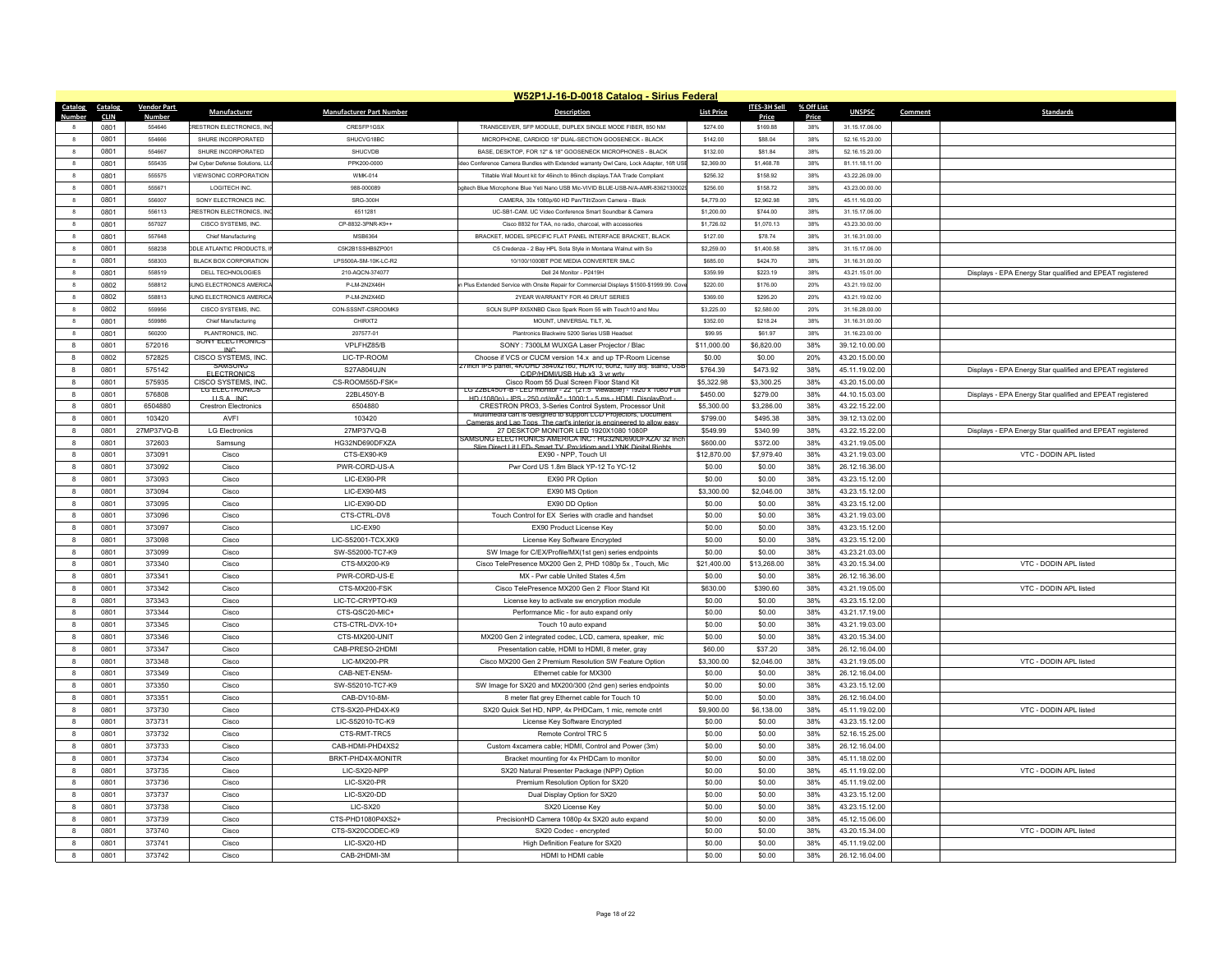|                  | W52P1J-16-D-0018 Catalog - Sirius Federal |                    |                                                 |                                 |                                                                                            |                   |                     |              |                |         |                        |  |  |
|------------------|-------------------------------------------|--------------------|-------------------------------------------------|---------------------------------|--------------------------------------------------------------------------------------------|-------------------|---------------------|--------------|----------------|---------|------------------------|--|--|
| Catalog          | <b>Catalog</b>                            | <b>Vendor Part</b> | Manufacturer                                    | <b>Manufacturer Part Number</b> | <b>Description</b>                                                                         | <b>List Price</b> | <b>ITES-3H Sell</b> | % Off List   | <b>UNSPSC</b>  | Comment | <b>Standards</b>       |  |  |
|                  | <b>CLIN</b><br>0801                       | Number<br>373743   | Cisco                                           | LIC-SX20-MS                     | MultiSite Option for SX20                                                                  | \$3,300.00        | Price<br>\$2,046.00 | Price<br>38% | 45.11.19.02.00 |         |                        |  |  |
| $\mathbf{a}$     | 0801                                      | 373866             | Cisco                                           | CTS-PHD1080P12XS2=              | PrecisionHD Camera 1080p 12x Gen 2                                                         | \$10,270.00       | \$6,367.40          | 38%          | 45.12.15.04.00 |         | VTC - DODIN APL listed |  |  |
| 8                | 0801                                      | 374275             | Cisco                                           | CTS-CTRL-DVX-10                 | Touch 10 Control Device - selectable option                                                | \$1,500.00        | \$930.00            | 38%          | 43.21.19.03.00 |         |                        |  |  |
| 8                | 0801                                      | 374308             | Cisco                                           | CTS-SX20-PHD12X-K9              | SX20 Quick Set with 12xPHDCam, 1 mic, remote and TC7 sw                                    | \$11,900.00       | \$7,378.00          | 38%          | 45.11.19.02.00 |         | VTC - DODIN APL listed |  |  |
| 8                | 0801                                      | 374309             | Cisco                                           | CAB-MIC20-EXT                   | Extension cable for the MIC20 microphone                                                   | \$30.00           | \$18.60             | 38%          | 39.12.14.40.00 |         |                        |  |  |
| 8                | 0801                                      | 374310             | Cisco                                           | CTS-QSC20-MIC                   | Performance Microphone 20                                                                  | \$468.00          | \$290.16            | 38%          | 43.21.17.19.00 |         |                        |  |  |
| 8                | 0801                                      | 374311             | Cisco                                           | CTS-SX20-QS-WMK                 | Wall Mount Kit for SX20                                                                    | \$499.00          | \$309.38            | 38%          | 31.16.25.06.00 |         |                        |  |  |
| 8                | 0801                                      | 374312             | Cisco                                           | CTS-PHD1080P12XS2+              | PrecisionHD Camera 1080p 12x Gen 2 for use in auto expand                                  | \$0.00            | \$0.00              | 38%          | 45.12.15.04.00 |         | VTC - DODIN APL listed |  |  |
| 8                | 0801                                      | 374313             | Cisco                                           | BRKT-PHD-MONITOR                | Bracket mounting for 12x PHDCAM to monitor                                                 | \$0.00            | \$0.00              | 38%          | 45.11.18.02.00 |         |                        |  |  |
| $\mathbf{g}$     | 0801                                      | 374314             | Cisco                                           | CAB-HDMI-PHD12XS                | Custom 12xcamera cable; HDMI, Cont. and Power (3m)                                         | \$0.00            | \$0.00              | 38%          | 45.12.16.10.00 |         |                        |  |  |
| 8                | 0801                                      | 374316             |                                                 | LTM1U                           | Micro-Adjust Tilt Wall Mount, Large                                                        | \$298.00          | \$184.76            | 38%          | 31.16.25.06.00 |         |                        |  |  |
| 8                | 0801                                      | 374319             | Technologies IIC<br><b>Crestron Electronics</b> | 6505651                         | Locking High-Speed HDMIA Cable, 16 ft                                                      | \$110.00          | \$68.20             | 38%          | 26.12.16.04.00 |         |                        |  |  |
| $\mathbf{g}$     | 0801                                      | 374320             | <b>Crestron Electronics</b>                     | DMPS3-4K-50                     | 3-Series A4K DigitalMedia Presentation System 50                                           | \$3,000.00        | \$1,860.00          | 38%          | 45.11.19.02.00 |         | VTC - DODIN API listed |  |  |
| 8                | 0801                                      | 374322             | Extron                                          | MDA 3A                          | Audio DA - 60-440-01                                                                       | \$210.00          | \$130.20            | 38%          | 45.11.17.15.00 |         |                        |  |  |
| $\boldsymbol{8}$ | 0801                                      | 374323             | Extron                                          | 70-212-01                       | Mount - MBU 123                                                                            | \$50.00           | \$31.00             | 38%          | 31.16.25.06.00 |         |                        |  |  |
| $\mathbf{g}$     | 0801                                      | 374325             | <b>Crestron Electronics</b>                     | CEN-SW-POE-5                    | 5-Port PoE Switch                                                                          | \$400.00          | \$248.00            | 38%          | 43.21.16.04.00 |         |                        |  |  |
| 8                | 0801                                      | 374326             | <b>Crestron Electronics</b>                     | FT-TS600-B                      | FlipTopa Touch Screen                                                                      | \$2,500.00        | \$1,550.00          | 38%          | 43.21.19.03.00 |         |                        |  |  |
| 8                | 0801                                      | 375272             | Cisco                                           | CTS-MX300-K9                    | Cisco TelePresence MX300 55 Gen 2, PHD 1080p 8x, Touch, Mic                                | \$27,400.00       | \$16,988.00         | 38%          | 45.11.19.02.00 |         | VTC - DODIN APL listed |  |  |
| 8                | 0801                                      | 375273             | Cisco                                           | CTS-MX300-WBK                   | Cisco TelePresence MX300 Gen 2 Wheel Base                                                  | \$0.00            | \$0.00              | 38%          | 45.11.19.02.00 |         | VTC - DODIN APL listed |  |  |
| 8                | 0801                                      | 375500             | Cisco                                           | CTS-EX90-K9=                    | EX90 - SPARE only                                                                          | \$12,870.00       | \$7,979.40          | 38%          | 45.11.19.02.00 |         |                        |  |  |
| $\boldsymbol{8}$ | 0801                                      | 375676             | Accu-Tech Corporation                           | OFR10IW                         | Legrand- In-Wall Entrance End Fitting                                                      | \$130.00          | \$80.60             | 38%          | 40.14.17.00.00 |         |                        |  |  |
| 8                | 0801                                      | 375677             | Accu-Tech Corporation                           | OFR48-4                         | Legrand-4-gang box                                                                         | \$180.00          | \$111.60            | 38%          | 31.16.28.00.00 |         |                        |  |  |
| $\mathbf{a}$     | 0801                                      | 375678             | Accu-Tech Corporation                           | OFRWC                           | Legrand-wire clips                                                                         | \$6.00            | \$3.72              | 38%          | 31.16.28.00.00 |         |                        |  |  |
| 8                | 0801                                      | 375679             | Accu-Tech Corporation                           | OFR1                            | Legrand-coupling                                                                           | \$30.00           | \$18.60             | 38%          | 31.16.28.00.00 |         |                        |  |  |
| $\boldsymbol{8}$ | 0801                                      | 375715             | Cisco                                           | CTS-SX20PHD2.5X-K9              | SX20 Quick Set HD, NPP, 2.5x PHDCam, 1 mic, remote cntrl                                   | \$7,900.00        | \$4,898.00          | 38%          | 45.11.19.02.00 |         |                        |  |  |
| 8                | 0801                                      | 375926             | <b>Crestron Electronics</b>                     | DM-RMC-4K-SCALER-C              | 4K DigitalMedia 8G+ Receiver & Room Controller w/Scaler                                    | \$1,800.00        | \$1,116.00          | 38%          | 52.16.15.21.00 |         |                        |  |  |
| $\mathbf{a}$     | 0801                                      | 375928             | Biamp                                           | Tesira Forte VI AVB             | BiAmp Tesira Forte Audio DSP with AVB                                                      | \$3,998.00        | \$2,478.76          | 38%          | 45.11.19.01.00 |         |                        |  |  |
| 8                | 0801                                      | 375929             | Biamp                                           | <b>EX-LOGIC</b>                 | Tesira EX-LOGIC modules                                                                    | \$628.00          | \$389.36            | 38%          | 43.20.15.09.00 |         |                        |  |  |
| 8                | 0801                                      | 375933             | Shure                                           | MX392/O                         | Shure Surface Mount Table Top Microphone with PTT Omni Directional                         | \$380.00          | \$235.60            | 38%          | 52.16.15.20.00 |         |                        |  |  |
| $\mathbf{a}$     | 0801                                      | 375939             | Cisco                                           | CAB-DVI-VGA-PHOEN               | Presentation cable w/audio, VGA/Jack to DVI/Phoenix                                        | \$0.00            | \$0.00              | 38%          | 26.12.16.04.00 |         |                        |  |  |
| 8                | 0801                                      | 375940             | Cisco                                           | CAB-DV10-12.5M                  | 12.5 meter flat grey Ethernet cable for Touch 10                                           | \$0.00            | \$0.00              | 38%          | 26.12.16.04.00 |         |                        |  |  |
| 8                | 0801                                      | 375941             | Cisco                                           | CTS-SX80CODEC                   | Cisco SX80 Codec                                                                           | \$0.00            | \$0.00              | 38%          | 43.20.15.34.00 |         | VTC - DODIN APL listed |  |  |
| 8                | 0801                                      | 375942             | Cisco                                           | CTS-CAM-P60+                    | Cisco TelePresence Precision 60 Camera - auto expand only                                  | \$0.00            | \$0.00              | 38%          | 45.12.15.06.00 |         | VTC - DODIN APL listed |  |  |
| 8                | 0801                                      | 375943             | Cisco                                           | CAB-DV10-4M                     | 4 meter flat grey Ethernet cable for Touch 10                                              | \$0.00            | \$0.00              | 38%          | 26.12.16.04.00 |         |                        |  |  |
| 8                | 0801                                      | 375944             | Cisco                                           | CTS-PWR-AIR-INJ5+               | Power Injector (802.3af)                                                                   | \$0.00            | \$0.00              | 38%          | 39.12.16.27.00 |         |                        |  |  |
| $\mathbf{g}$     | 0801                                      | 375945             | Cisco                                           | PSU-12VDC-40W2                  | Power Supply 12 VDC 40W                                                                    | \$0.00            | \$0.00              | 38%          | 39.12.10.31.00 |         |                        |  |  |
| 8                | 0801                                      | 375946             | Cisco                                           | SW-S52020-TC7-K9                | SW Image for SX80, MX700, MX800                                                            | \$0.00            | \$0.00              | 38%          | 43.23.35.03.00 |         |                        |  |  |
| 8                | 0801                                      | 375947             | Sound Control<br>Technology                     | <b>RC5-P60-KS</b>               | Sound Control Remote Cam 5 Camera Extension Kit                                            | \$3,859.00        | \$2,392.58          | 38%          | 52.16.15.25.00 |         |                        |  |  |
| $\mathbf{g}$     | 0801                                      | 375953             | <b>Crestron Electronics</b>                     | <b>TSW-1050-TTK</b>             | Tabletop Kit for TSW-1050                                                                  | \$250.00          | \$155.00            | 38%          | 60.12.12.48.00 |         |                        |  |  |
| 8                | 0801                                      | 375954             | <b>Crestron Electronics</b>                     | TSW-UMB                         | Universal Mounting Bracket for Touch Screens & Wall Docks                                  | \$40.00           | \$24.80             | 38%          | 31.16.23.00.00 |         |                        |  |  |
| 8                | 0801                                      | 375956             | Contemporary Research                           | 5099-001                        | 232-ATSC 4 HDTV Tuner                                                                      | \$1,560.00        | \$967.20            | 38%          | 52.16.15.46.00 |         |                        |  |  |
| $\mathbf{g}$     | 0801                                      | 375957             | Samsung                                         | BD-J5100                        | Samsung Blu-Ray Player (NO Wifi)                                                           | \$200.00          | \$124.00            | 38%          | 52.16.15.53.00 |         |                        |  |  |
| 8                | 0801                                      | 376027             | Cisco<br>Allestone AV                           | L-EX90-MS                       | EX90 MS Option<br>CHIFF MANUFACTURING: FUSION XI, SINGLE BOL LJOWN                         | \$3,300.00        | \$2,046.00          | 38%          | 32.10.16.68.00 |         |                        |  |  |
| $\boldsymbol{8}$ | 0801                                      | 376208             | Technologies U.C.<br>Milestone AV               | XBM1U                           | CHIEF MANUFACTURING : ANDSCAPE                                                             | \$2,899.00        | \$1,797.38          | 38%          | 31.16.25.06.00 |         |                        |  |  |
| 8                | 0801                                      | 376210             | Technologies LLC                                | XTM1U-G                         | Mount, TAA Complian                                                                        | \$748.24          | \$463.91            | 38%          | 31.16.25.06.00 |         |                        |  |  |
| 8                | 0801                                      | 376211             | Smart Technologies                              | SP518-SMP                       | Smart Podium Interactive Pen Display                                                       | \$4,700.00        | \$2,914.00          | 38%          | 44.11.19.11.00 |         |                        |  |  |
| 8                | 0801                                      | 376212             | Smart Technologies                              | SSMY-SMP                        | Smart Meeting Pro (Room Edition) - 1 year standard software maintenance                    | \$360.00          | \$223.20            | 38%          | 81.11.22.07.00 |         |                        |  |  |
| 8                | 0801                                      | 376214             | Biamp                                           | EX-AEC                          | Tesira EX-AEC module                                                                       | \$1,778.00        | \$1,102.36          | 38%          | 43.20.15.09.00 |         |                        |  |  |
| 8                | 0801                                      | 376215             | <b>Extreme Networks</b>                         | X430-8p                         | Extreme Networks 8 PORT POE AVB Switch<br>ited PTT Boundary Microphones - Attached 12 Unt  | \$1,300.00        | \$806.00            | 38%          | 43.22.26.12.00 |         |                        |  |  |
| $\boldsymbol{8}$ | 0801                                      | 376216             | Shure                                           | MX392/S                         | `able Logic Functions, Supercardoid                                                        | \$420.00          | \$260.40            | 38%          | 52.16.15.20.00 |         |                        |  |  |
| 8                | 0801                                      | 376223             | Cisco<br>Sound Contro                           | LIC-SX80-MS                     | SX80 MultiSite Software Option                                                             | \$4,490.00        | \$2,783.80          | 38%          | 43.23.35.03.00 |         |                        |  |  |
| $\mathbf{a}$     | 0801                                      | 376224             | Audio Visual Pumiture                           | RC4-PHD-KS                      | RemoteCam4 Project Pack (JWICS)                                                            | \$2,900.00        | \$1,798.00          | 38%          | 52.16.15.25.00 |         |                        |  |  |
| $\mathbf{g}$     | 0801                                      | 376242             | Internationa                                    | CNL39                           | Removable Console insert to podium                                                         | \$320.00          | \$198.40            | 38%          | 49.22.15.23.00 |         |                        |  |  |
| 8                | 0801                                      | 376464             | CIS Secure Computing                            | CTS-CTRL-DV10                   | Codec Touch Controller                                                                     | \$1,500.00        | \$930.00            | 38%          | 43.20.15.34.00 |         |                        |  |  |
| 8                | 0801                                      | 376640             | Extron                                          | 60-1474-11                      | Multimode - Transmitter                                                                    | \$1,050.00        | \$651.00            | 38%          | 43.22.17.30.00 |         |                        |  |  |
| 8                | 0801                                      | 376641             | Extron                                          | 60-1474-21                      | Multimode - Receiver<br>lesiral ORTA‰ DSP fixed I/O server with 12 analog inputs. 8 analog | \$1,050.00        | \$651.00            | 38%          | 43.22.17.30.00 |         |                        |  |  |
| 8                | 0801                                      | 376643             | Biamo                                           | TesiraFORTÉ AVB CI              | utputs LISB audio AVB (AFC                                                                 | \$3,698.00        | \$2,292.76          | 38%          | 31.16.28.00.00 |         |                        |  |  |
| 8                | 0801                                      | 376648             | Cisco                                           | CTS-SX80-K9                     | Cisco SX80 Codec kit                                                                       | \$17,900.00       | \$11,098.00         | 38%          | 43.20.15.34.00 |         | VTC - DODIN APL listed |  |  |
| $\mathbf{R}$     | 0801                                      | 376651             | Cisco                                           | CTS-CTRL-DV10=                  | Touch 10 Spare                                                                             | \$1,500.00        | \$930.00            | 38%          | 43.21.17.13.00 |         |                        |  |  |
| $\mathbf{g}$     | 0801                                      | 376654             | Extron                                          | 60-952-02                       | USB switch                                                                                 | \$590.00          | \$365.80            | 38%          | 43.22.18.11.00 |         |                        |  |  |
| 8                | 0801                                      | 376657             | Extron                                          | 60-1526-11                      | Multimode - HID Transmitter                                                                | \$1,200.00        | \$744.00            | 38%          | 43.22.17.30.00 |         |                        |  |  |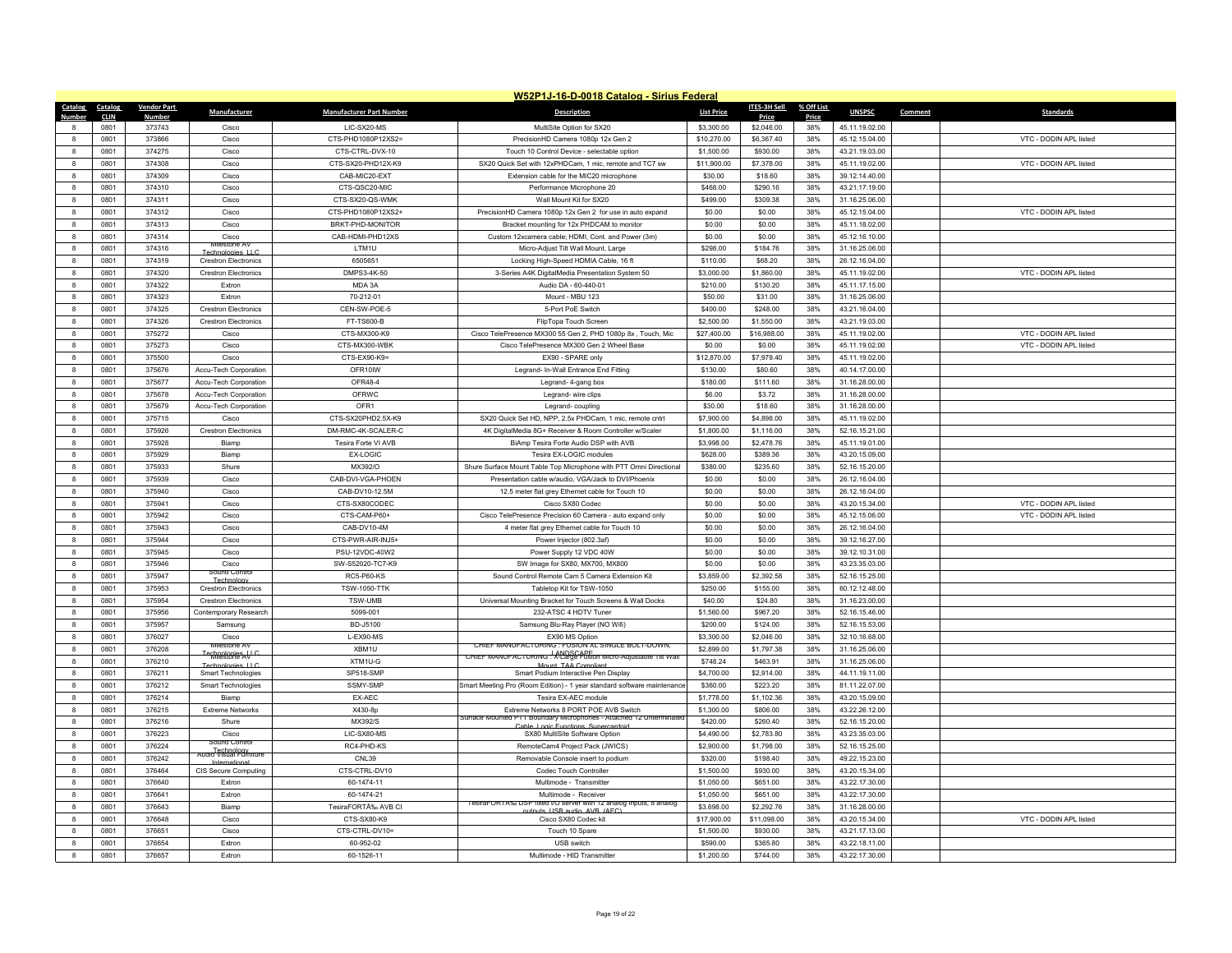|                   | W52P1J-16-D-0018 Catalog - Sirius Federal |                    |                            |                                        |                                                                                                             |                       |                     |            |                                  |                             |  |  |  |
|-------------------|-------------------------------------------|--------------------|----------------------------|----------------------------------------|-------------------------------------------------------------------------------------------------------------|-----------------------|---------------------|------------|----------------------------------|-----------------------------|--|--|--|
| Catalog Catalog   |                                           | <b>Vendor Part</b> | Manufacturer               | <b>Manufacturer Part Number</b>        | <b>Description</b>                                                                                          | <b>List Price</b>     | <b>ITES-3H Sell</b> | % Off List | <b>UNSPSC</b>                    | Comment<br><b>Standards</b> |  |  |  |
| Number            | <b>CLIN</b>                               | <b>Number</b>      |                            |                                        |                                                                                                             |                       | Price               | Price      |                                  |                             |  |  |  |
|                   | 0801                                      | 376658             | Extron                     | 60-1526-21                             | Multimode - HID Receiver                                                                                    | \$1,200.00            | \$744.00            | 38%        | 43.22.17.30.00                   |                             |  |  |  |
| $\mathbf{a}$      | 0801                                      | 376659             | Pro-Lite                   | PL-M2014V6                             | TruColorII, 14 character                                                                                    | \$350.00              | \$217.00            | 38%        | 31.16.28.00.00                   |                             |  |  |  |
| $\mathbf{a}$      | 0801                                      | 376660             | Pro-Lite                   | <b>PL-XPM2020</b>                      | TruColorXP. 24 character                                                                                    | \$575.00              | \$356.50            | 38%        | 31.16.28.00.00                   |                             |  |  |  |
| 8                 | 0801                                      | 376666             | Middle Atlantic            | UPS-2200R-IP                           | Premium Series UPSRackmount Power, 8 Outlet, 2150VA/1650W                                                   | \$2,022.00            | \$1,253.64          | 38%        | 31.16.28.00.00                   |                             |  |  |  |
| $\mathbf{a}$      | 0801                                      | 376667             | Middle Atlantic            | UPS-IPCARD                             | UPS, Network Interface Card                                                                                 | \$286.00              | \$177.32            | 38%        | 43.20.14.04.00                   |                             |  |  |  |
| 8                 | 0801                                      | 376676             | Extron                     | 70-1038-02                             | Cable Cubby 1400 Black, AC Module Not Included                                                              | \$1,090.00            | \$672.80            | 38%        | 31.16.28.00.00                   |                             |  |  |  |
| 8                 | 0801                                      | 376677             | Extron                     | 60-1385-01                             | AC 102 US ((2) US Outlets)                                                                                  | \$200.00              | \$124.00            | 38%        | 39.12.10.31.00                   |                             |  |  |  |
| $\mathbf{a}$      | 0801                                      | 376678             | Extron                     | 70-382-12                              | Two USB A Female to Two USB B Female on 10" Pigtails                                                        | \$80.00               | \$49.60             | 38%        | 31.16.28.00.00                   |                             |  |  |  |
| 8                 | 0801                                      | 376679             | Extron                     | 70-414-11                              | One RJ-45 Female to Punch Down for CAT 6 - Leviton                                                          | \$50.00               | \$31.00             | 38%        | 31.16.28.00.00                   |                             |  |  |  |
| $\mathbf{a}$      | 0801                                      | 376680             | Extron                     | 70-090-11                              | Blank Plate - Single                                                                                        | \$20.00               | \$12.40             | 38%        | 30.24.15.04.00                   |                             |  |  |  |
| 8                 | 0801                                      | 376681             | Extron                     | 70-491-15                              | Two RJ-45 Female to Punch Down for CAT 6 - Leviton                                                          | \$80.00               | \$49.60             | 38%        | 31.16.28.00.00                   |                             |  |  |  |
| 8                 | 0801                                      | 376682             | Extron                     | 70-1066-11                             | Retractor XL VGA-A                                                                                          | \$550.00              | \$341.00            | 38%        | 31.16.28.00.00                   |                             |  |  |  |
| $\mathbf{a}$      | 0801                                      | 376683             | Extron                     | 70-1066-04                             | Retractor XL HDMI<br>Retractor Horizontal Mounting Bracket Kit - For Horizontal Mounting                    | \$500.00              | \$310.00            | 38%        | 31.16.28.00.00                   |                             |  |  |  |
| $\mathbf{a}$      | 0801                                      | 376684             | Extron                     | 70-678-00                              | Applications<br>Cable Cubby 1400 Routing Template - Routing Template for Cable Cubby                        | \$30.00               | \$18.60             | 38%        | 31.16.28.00.00                   |                             |  |  |  |
| 8                 | 0801                                      | 376685             | Extron                     | 70-1042-80                             | 1400                                                                                                        | \$175.00              | \$108.50            | 38%        | 31.16.28.00.00                   |                             |  |  |  |
| $\mathbf{a}$      | 0801                                      | 376686             | Middle Atlantic            | C5-FF31-3                              | 31 inch deep, 3 bay, furniture frame                                                                        | \$2,492.00            | \$1,545.04          | 38%        | 30.10.36.17.00                   |                             |  |  |  |
| 8                 | 0801                                      | 376688             | Middle Atlantic            | C5-SK31-3SDT                           | 3 bay, 31 deep, sota, solid doors, therm lam                                                                | \$2,492.00            | \$1,545.04          | 38%        | 30.10.36.17.00                   |                             |  |  |  |
| 8                 | 0801                                      | 376689             | Middle Atlantic            | FIN-NA                                 | thermolaminate finish. NAPA                                                                                 | \$0.00                | \$0.00              | 38%        | 31.21.17.00.00                   |                             |  |  |  |
| $\mathbf{a}$      | 0801                                      | 376690             | Middle Atlantic            | ACC-HANDLE1-MAT                        | ACCY handle, 1 bay, modern, aluminum                                                                        | \$70.00               | \$43.40             | 38%        | 31.16.28.00.00                   |                             |  |  |  |
| $\mathbf{a}$      | 0801                                      | 376691             | Middle Atlantic            | ACC-LOCK1-BKT                          | ACCY lock, 1 bay, black                                                                                     | \$40.00               | \$24.80             | 38%        | 31.16.28.00.00                   |                             |  |  |  |
| 8                 | 0801                                      | 376692             | Middle Atlantic            | <b>BB-12</b>                           | Buss Bar for grounding                                                                                      | \$105.00              | \$65.10             | 38%        | 31.16.28.00.00                   |                             |  |  |  |
| $\mathbf{a}$      | 0801                                      | 376693             | Middle Atlantic            | hp500                                  | Rackscrews, 10-32. Truss-Head                                                                               | \$133.00              | \$82.46             | 38%        | 31.16.28.00.00                   |                             |  |  |  |
| $\mathbf{a}$      | 0801                                      | 376694             | Middle Atlantic            | rfr-2428cr                             | 24 ru rack                                                                                                  | \$1,440.00            | \$892.80            | 38%        | 31.16.28.00.00                   |                             |  |  |  |
| 8                 | 0801                                      | 376695             | Middle Atlantic            | d4lk                                   | lock drawer                                                                                                 | \$286.00              | \$177.32            | 38%        | 43.21.18.04.00                   |                             |  |  |  |
| $\mathbf{R}$      | 0801                                      | 376696             | Middle Atlantic            | $u3v-4$                                | shelf                                                                                                       | \$318.00              | \$197.16            | 38%        | 31.16.28.00.00                   |                             |  |  |  |
| 8                 | 0801                                      | 376697             | Middle Atlantic            | PD-915RC-20                            | Rackmount Power, 9 Outlet, 15A, Basic Surge                                                                 | \$151.00              | \$93.62             | 38%        | 31.16.28.00.00                   |                             |  |  |  |
| 8                 | 0801                                      | 376698             | Middle Atlantic            | PD-915R                                | Rackmount Power, 9 Outlet, 15A, Basic Surge                                                                 | \$155.00              | \$96.10             | 38%        | 31.16.28.00.00                   |                             |  |  |  |
| $\mathbf{g}$      | 0801                                      | 376819             | Cisco                      | CTS-PHD1080P4XS2=                      | CISCO PrecisionHD Camera 1080p 4x Gen 2                                                                     | \$7,670.00            | \$4,755.40          | 38%        | 45.12.15.06.00                   |                             |  |  |  |
| 8                 | 0801                                      | 376821             | Cisco                      | CAB-PHD4XS2-SPLIT                      | Camera Break Out Cable to RJ45 and HDMI (both female)                                                       | \$39.00               | \$24.18             | 38%        | 26.12.16.04.00                   |                             |  |  |  |
| $\mathbf{g}$      | 0801                                      | 376996             | Surgex                     | <b>DS-154</b>                          | SurgeX Monitor Power protection                                                                             | \$279.00              | \$172.98            | 38%        | 26.12.16.36.00                   |                             |  |  |  |
| $\mathbf{g}$      | 0801                                      | 376997             | Middle Atlantic            | <b>MIDMISC</b>                         | Middle Atlantic Miscellaneous material                                                                      | \$250.00              | \$155.00            | 38%        | 31.16.28.00.00                   |                             |  |  |  |
| $\mathbf{a}$      | 0801                                      | 376998             | Connectrac<br>Milestone AV | ON-96-AL-KT                            | Connectrac OFR raceway Kit<br>CHIEF MANUFACTURING : X-Large Fusion Micro-Adjustable Tilt Wall               | \$600.00              | \$372.00            | 38%        | 31.16.28.00.00                   |                             |  |  |  |
| $\mathbf{g}$      | 0801                                      | 377008             | Technologies 116           | XTM1U                                  |                                                                                                             | \$523.00              | \$324.26            | 38%        | 45.11.18.02.00                   |                             |  |  |  |
| $\mathbf{g}$      | 0801                                      | 377009             | Cisco                      | CTS-SX80-IPST60-K9                     | Cisco SX80 Codec, Speaker Track 60, Touch 10                                                                | \$34,125.01           | \$21,157.51         | 38%        | 43.20.15.34.00                   | VTC - DODIN APL listed      |  |  |  |
| 8<br>$\mathbf{a}$ | 0801                                      | 377010             | Cisco                      | CTS-ST-INT-PLATE-                      | Interface plate CAM-P60 to Speaker Track 60                                                                 | \$0.00                | \$0.00              | 38%        | 30.24.15.04.00                   |                             |  |  |  |
| $\mathbf{a}$      | 0801                                      | 377011             | Cisco                      | CAB-ETH-ST-SHORT-                      | Two Ethernet cables (0.35m & 0.2m) for SpeakerTrack 60                                                      | \$0.00                | \$0.00              | 38%        | 26.12.16.41.00                   |                             |  |  |  |
|                   | 0801                                      | 377012             | Cisco                      | CTS-ST-ARR60-WMK-<br>CAB-PWR-ST-SHORT- | Wall Mount Kit for Speaker Track 60 Microphone Array                                                        | \$0.00<br>\$0.00      | \$0.00              | 38%<br>38% | 31.16.25.06.00                   |                             |  |  |  |
| 8<br>$\mathbf{a}$ | 0801<br>0801                              | 377013             | Cisco<br>Cisco             |                                        | Two 12V power cables (0.45m & 0.2m) for SpeakerTrack 60                                                     | \$0.00                | \$0.00<br>\$0.00    | 38%        | 26.12.16.36.00                   |                             |  |  |  |
| $\mathbf{g}$      |                                           | 377014             |                            | PWR-12VDC-84W-                         | Power supply 12VDC 84W                                                                                      |                       |                     |            | 26.12.16.36.00                   |                             |  |  |  |
|                   | 0801                                      | 377015             | Cisco                      | CTS-ST-ARRAY60+                        | Speaker Track 60 Microphone Array                                                                           | \$0.00                | \$0.00              | 38%        | 52.16.15.51.00                   |                             |  |  |  |
| 8<br>$\mathbf{g}$ | 0801<br>0801                              | 377016<br>377017   | Cisco<br>Cisco             | CTS-MIC-TABL60=<br>CAB-MIC-T60EXT=     | Cisco TelePresence Table Microphone 60 Spare<br>Extension cable 9m for Table Microphone 60 - Spare          | \$599.00<br>\$30.00   | \$371.38<br>\$18.60 | 38%<br>38% | 52.16.15.20.00<br>26.12.16.41.00 |                             |  |  |  |
| 8                 | 0801                                      | 377641             | Cisco                      | VCS-E-BDL-K9                           | VCS-E Appliance Bundle                                                                                      | \$20,947.00           | \$12,987.14         | 38%        | 31.16.28.00.00                   |                             |  |  |  |
|                   |                                           |                    |                            |                                        |                                                                                                             |                       |                     |            |                                  |                             |  |  |  |
| 8<br>$\mathbf{R}$ | 0801<br>0801                              | 377642<br>377643   | Cisco                      | LIC-VCS-20<br>LIC-VCS-BASE-K9          | Video Comm Server, 20 Add Non-traversal Network Calls                                                       | \$14,868.00<br>\$0.00 | \$9,218.16          | 38%<br>38% | 31.16.28.00.00<br>43.23.35.02.00 |                             |  |  |  |
| 8                 | 0801                                      | 377644             | Cisco<br>Cisco             | LIC-VCSE-E                             | License Key - VCS Encrypted Software Image<br>Fnable Expressway feature                                     | \$0.00                | \$0.00<br>\$0.00    | 38%        | 81.11.18.05.00                   |                             |  |  |  |
| 8                 | 0801                                      | 377645             | Cisco                      | LIC-VCS-1800TURN                       | VCS 1800 TURN Relay option                                                                                  | \$0.00                | \$0.00              | 38%        | 31.16.28.00.00                   |                             |  |  |  |
| $\mathbf{g}$      | 0801                                      | 377646             | Cisco                      | LIC-VCS-DEVPROV                        | Enable Device Provisioning, Free, VCS Control ONLY                                                          | \$0.00                | \$0.00              | 38%        | 31.16.28.00.00                   |                             |  |  |  |
| 8                 | 0801                                      | 377647             | Cisco                      | LIC-VCSE-5+                            | Video Communication Server - 5 Traversal Calls                                                              | \$0.00                | \$0.00              | 38%        | 31.16.28.00.00                   |                             |  |  |  |
|                   |                                           |                    |                            |                                        |                                                                                                             |                       |                     |            |                                  |                             |  |  |  |
| $\mathbf{a}$      | 0801                                      | 377648             | Cisco                      | LIC-VCS-DI+                            | Autoexpand Use ONLY - VCS Advanced Networking                                                               | \$0.00                | \$0.00              | 38%        | 31.16.28.00.00                   |                             |  |  |  |
| $\mathbf{a}$      | 0801<br>0801                              | 377649<br>377650   | Cisco<br>Cisco             | EXP-CPU-E52637D<br>EXP-MR-1X162RU-A    | 3.50 GHz E5-2637 v3/135W 4C/15MB Cache/DDR4 2133MHz<br>16GB DDR4-2133-MHz RDIMM/PC4-17000/dual rank/x4/1.2v | \$0.00<br>\$0.00      | \$0.00<br>\$0.00    | 38%<br>38% | 31.16.28.00.00<br>32.10.16.21.00 |                             |  |  |  |
| 8<br>$\mathbf{a}$ | 0801                                      |                    |                            |                                        |                                                                                                             |                       |                     | 38%        |                                  |                             |  |  |  |
|                   |                                           | 377651             | Cisco                      | EXP-HDD1TI2F212                        | 1TB SAS 7.2K RPM 3.5 inch HDD/hot plug/drive sled mounted                                                   | \$0.00                | \$0.00              |            | 43.20.18.03.00                   |                             |  |  |  |
| $\mathbf{a}$      | 0801                                      | 377652             | Cisco                      | EXP-TPM2-001                           | Trusted Platform Module 1.2 for EXP (SPI-based)                                                             | \$0.00                | \$0.00              | 38%        | 43.20.15.00.00                   |                             |  |  |  |
| 8                 | 0801                                      | 377653             | Cisco                      | EXP-PSU1-770W                          | 770W AC Hot-Plug Power Supply for 1U C-Series Rack Server                                                   | \$0.00                | \$0.00              | 38%        | 39.12.10.04.00                   |                             |  |  |  |
| 8                 | 0801                                      | 377654             | Cisco                      | EXP-MRAID12G                           | Cisco 12G SAS Modular Raid Controller                                                                       | \$0.00                | \$0.00              | 38%        | 43.20.18.34.00                   |                             |  |  |  |
| 8                 | 0801                                      | 377655<br>377656   | Cisco                      | EXP-SD-32G-S<br>EXP-SECBZL             | 32GB SD Card for UCS servers                                                                                | \$0.00<br>\$0.00      | \$0.00              | 38%<br>38% | 45.13.17.00.00                   |                             |  |  |  |
| 8<br>$\mathbf{R}$ | 0801<br>0801                              | 377657             | Cisco<br>Cisco             | EXP-1GSFP-T                            | Security Bezel for CE1100<br>1 Gigabit Ethernet SFP Module 10/100/1000BASE-T                                | \$0.00                | \$0.00<br>\$0.00    | 38%        | 31.16.28.00.00<br>43.20.15.00.00 |                             |  |  |  |
|                   |                                           | 377658             |                            | EXP-10GSFP-SR                          | 10 Gigabit Ethernet SFP Module 10GBASE-SR SFP+ SR Optics                                                    | \$0.00                |                     |            | 43.20.15.00.00                   |                             |  |  |  |
|                   | 0801<br>0801                              | 377659             | Cisco                      | EXP-N2XX-AIPCI01                       | Intel X520 Dual Port 10Gb SFP+ Adapter                                                                      | \$0.00                | \$0.00              | 38%<br>38% | 43.22.33.23.00                   |                             |  |  |  |
| 8                 |                                           |                    | Cisco                      |                                        |                                                                                                             |                       | \$0.00              |            |                                  |                             |  |  |  |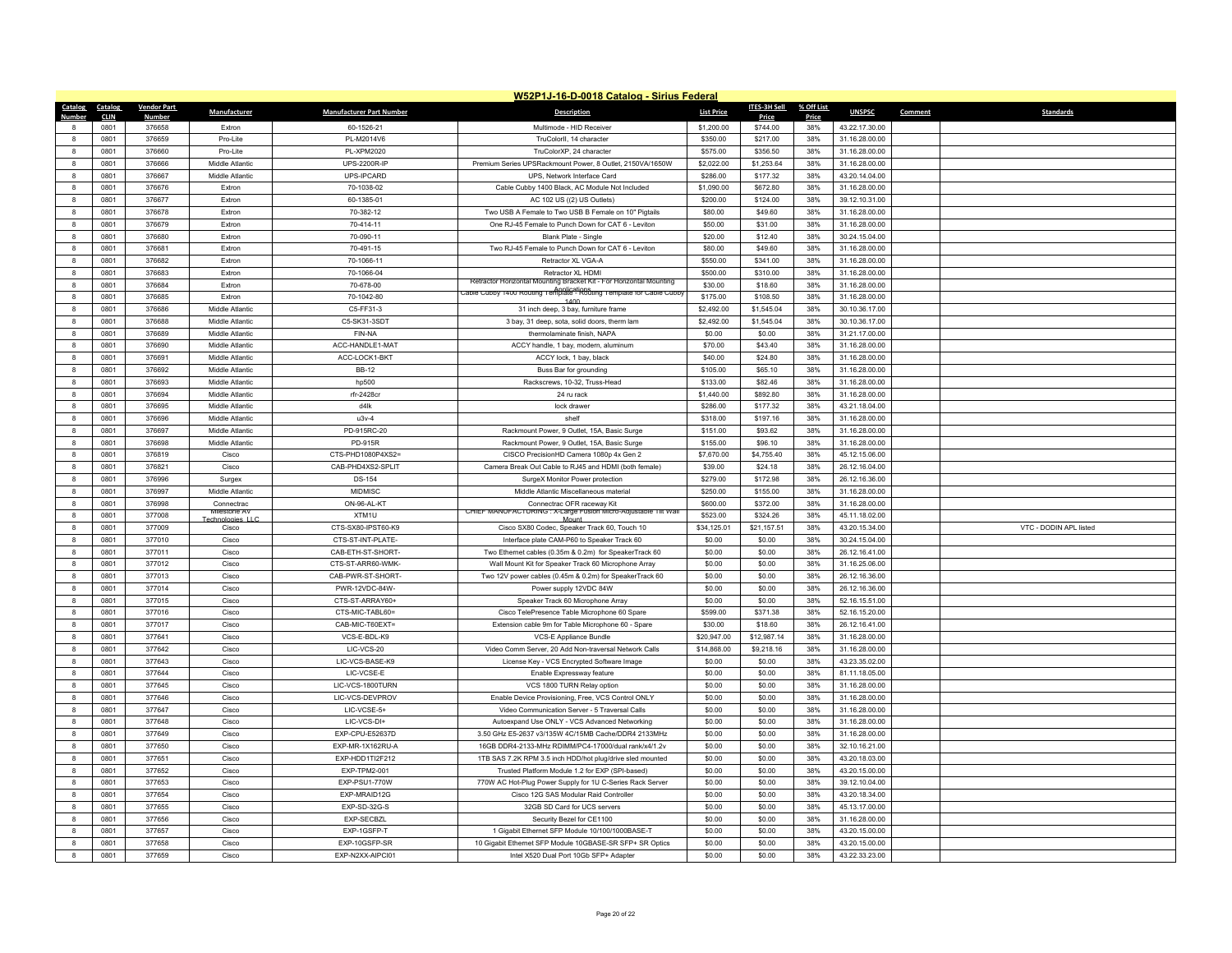|                  | W52P1J-16-D-0018 Catalog - Sirius Federal |                        |                             |                                 |                                                                                                                                                      |                   |              |            |                |         |                                                           |  |  |
|------------------|-------------------------------------------|------------------------|-----------------------------|---------------------------------|------------------------------------------------------------------------------------------------------------------------------------------------------|-------------------|--------------|------------|----------------|---------|-----------------------------------------------------------|--|--|
| Catalog          | Catalog                                   | <b>Vendor Part</b>     | Manufacturer                | <b>Manufacturer Part Number</b> | Description                                                                                                                                          | <b>List Price</b> | ITES-3H Sell | % Off List | <b>UNSPSC</b>  | Comment | <b>Standards</b>                                          |  |  |
| Number           | <b>CLIN</b>                               | <b>Number</b>          |                             |                                 |                                                                                                                                                      |                   | Price        | Price      |                |         |                                                           |  |  |
|                  | 0801                                      | 377660                 | Cisco                       | EXP-MRAID12G-1GB                | 1GB Cache Module                                                                                                                                     | \$0.00            | \$0.00       | 38%        | 43.20.15.00.00 |         |                                                           |  |  |
| $\mathbf{R}$     | 0801                                      | 378593                 | Cisco                       | CS-E340-G32-K9                  | Cisco Edge 340 Generic, 2G Mem, 32G SSD, 1GE, PD                                                                                                     | \$1.195.00        | \$740.90     | 38%        | 31.16.28.00.00 |         |                                                           |  |  |
| $\mathbf{a}$     | 0801                                      | 378739                 | <b>Crestron Flectronics</b> | <b>TSW-750-TTK-B-S</b>          | Tabletop Kit for TSW-750 & TSW-752, Black Smooth                                                                                                     | \$211.00          | \$130.82     | 38%        | 60.12.12.48.00 |         |                                                           |  |  |
| $\boldsymbol{8}$ | 0801                                      | 378863                 | Cisco                       | PVDM3-64U128                    | PVDM3 64-channel to 128-channel factory upgrade                                                                                                      | \$3,000.00        | \$1,860.00   | 38%        | 31.15.17.06.00 |         |                                                           |  |  |
| $\mathbf{g}$     | 0801                                      | 535-2000-291           | Vaddio                      | 535-2000-291                    | Drop Down Mount for Small PTZ Cameras - Long                                                                                                         | \$350.00          | \$217.00     | 38%        | 43.22.15.22.00 |         |                                                           |  |  |
| -8               | 0801                                      | 60-032-01              | Extron                      | 60-032-01                       | Extron Mounting Shelf; 9.5" Deep                                                                                                                     | \$130.00          | \$80.60      | 38%        | 43.22.15.22.00 |         |                                                           |  |  |
| 8                | 0801                                      | 60-1022-01             | Extron                      | 60-1022-01                      | POWER SUPPLY VERSATOOLS PS124 12VDC 4.0A<br>Extron FOXBOX 1x DVI Plus, MM Fiber Optic Transmitter for DVI, Audio                                     | \$590.00          | \$365.80     | 38%        | 43.22.15.22.00 |         |                                                           |  |  |
| $\mathbf{g}$     | 0801                                      | 60-1060-11             | Extron                      | 60-1060-11                      | and RS-232<br>Extron FOXBOX Rx DVI Pluse, MM Fiber Optic Reciever for DVI, Audio,                                                                    | \$1,990.00        | \$1,233.80   | 38%        | 43.22.15.22.00 |         |                                                           |  |  |
| $\mathbf{8}$     | 0801                                      | 60-1060-21             | Extron                      | 60-1060-21                      | and RS-232                                                                                                                                           | \$1,990.00        | \$1,233.80   | 38%        | 43.22.15.22.00 |         |                                                           |  |  |
| $\mathbf{8}$     | 0801                                      | 60-1075-01             | Extron                      | 60-1075-01                      | Extron HAE 100 HDMI Audio De-Embedder                                                                                                                | \$800.00          | \$496.00     | 38%        | 43.22.15.22.00 |         |                                                           |  |  |
| 8                | 0801                                      | 60-1174-11             | Extron                      | 60-1174-11                      | FOXBOX Tx HDMI MM: FO Tx f/HDMI,Audio&RS232-850nm Multi                                                                                              | \$1,990.00        | \$1,233.80   | 38%        | 43.22.15.22.00 |         |                                                           |  |  |
| $\mathbf{a}$     | 0801                                      | 60-1174-21             | Extron                      | 60-1174-21                      | FOXBOX Rx HDMI MM: FO Rx f/HDMI.Audio&RS232-850nm Multi                                                                                              | \$1,990.00        | \$1,233.80   | 38%        | 43.22.15.22.00 |         |                                                           |  |  |
| $\mathbf{g}$     | 0801                                      | 60-1255-01             | Extron                      | 60-1255-01                      | Extron Matrix 14400, Fiber Optic Matrix Switcher                                                                                                     | \$89,000.00       | \$55,180.00  | 38%        | 43.22.15.22.00 |         |                                                           |  |  |
| 8                | 0801                                      | 60-1257-01             | Extron                      | 60-1257-01                      | Extron Fox Matrix 3200, Fiber Optic Matrix Switcher                                                                                                  | \$33,990.00       | \$21,073.80  | 38%        | 43.22.15.22.00 |         |                                                           |  |  |
| 8                | 0801                                      | 60-1316-01             | Extron                      | 60-1316-01                      | Extron Annotation Processor with DTP Extension - HDCP Compliant                                                                                      | \$7,000.00        | \$4,340.00   | 38%        | 43.22.15.22.00 |         |                                                           |  |  |
| $\mathbf{g}$     | 0801                                      | 60-978-01              | Extron                      | 60-978-01                       | Extron PowerCage 1600, 16-Slot Fiber Optic Extender Card Enclosure                                                                                   | \$2,590.00        | \$1,605.80   | 38%        | 43.22.15.22.00 |         |                                                           |  |  |
| 8                | 0801                                      | 60-998-01              | Extron                      | 60-998-01                       | Extron HDMI Distribution Amplifier                                                                                                                   | \$990.00          | \$613.80     | 38%        | 43.22.15.22.00 |         |                                                           |  |  |
| 8                | 0801                                      | 910-151-881            | ClearOne<br>Communicatio    | 910-151-881                     | Converge Pro 880T 8 Channel AEC Microphone Mixer                                                                                                     | \$5,695.00        | \$3,530.90   | 38%        | 43.22.15.22.00 |         |                                                           |  |  |
| $\mathbf{g}$     | 0801                                      | AT-VGA300CV            | Atlona Technologies         | AT-VGA300CV                     | Atlona AT-VGA300CV, Upscales PC Input to 1080p Output                                                                                                | \$369.99          | \$229.39     | 38%        | 43.22.15.22.00 |         |                                                           |  |  |
| $\mathbf{g}$     | 0801                                      | BD-J5700/ZA            | Samsung                     | BD-J5700/ZA                     | J5700 Blu-ray DVD player                                                                                                                             | \$124.00          | \$76.88      | 38%        | 43.22.15.22.00 |         |                                                           |  |  |
| $\boldsymbol{8}$ | 0801                                      | C900D                  | AVFI                        | C900D                           | 15-Z4" Dual aglusta<br>iple monitor arm. Mounts through                                                                                              | \$438.00          | \$271.56     | 38%        | 45.11.18.02.00 |         |                                                           |  |  |
| $\mathbf{g}$     | 0801                                      | C900S                  | AVFI                        | C900S                           | 15-24" Monitor arm. Mounts through grommet or drilled hole                                                                                           | \$328.00          | \$203.36     | 38%        | 45.11.18.02.00 |         |                                                           |  |  |
| $\mathbf{g}$     | 0801                                      | CP-DX80-K9++=          | Cisco                       | CP-DX80-K9++=                   | Cisco DX80 - TAA                                                                                                                                     | \$4,490.00        | \$2,783.80   | 38%        | 43.22.15.22.00 |         | VTC - DODIN APL listed                                    |  |  |
| 8                | 0801                                      | CTS-CTRL-DV10++        | Cisco                       | CTS-CTRL-DV10++                 | Cisco Touch 10 inch - TAA                                                                                                                            | \$1,500.00        | \$930.00     | 38%        | 43.22.15.22.00 |         |                                                           |  |  |
| $\mathbf{R}$     | 0801                                      | CTS-SX80-IP60-K9       | Cisco                       | CTS-SX80-IP60-K9                | SX80 CODEC PRECISION 60 CAM TCH 10 TABLE                                                                                                             | \$24,900.00       | \$15,438.00  | 38%        | 45.11.19.02.00 |         | VTC - DODIN APL listed                                    |  |  |
| $\mathbf{8}$     | 0801                                      | TS-SX80-RACKEAF        | Cisco                       | CTS-SX80-RACKEARS               | SX80 rack ears - for auto expand only                                                                                                                | \$0.00            | \$0.00       | 38%        | 43.22.15.22.00 |         |                                                           |  |  |
| 8                | 0801                                      | DB32E                  | Samsung                     | DB32E                           | DB32E 32IN LED LCD 19X10 DVI HDMI USB                                                                                                                | \$692.00          | \$429.04     | 38%        | 45.11.19.02.00 |         | Displays - EPA Energy Star qualified and EPEAT registered |  |  |
| $\mathbf{R}$     | 0801                                      | DB48F                  | Samsung                     | DB48F                           | DB48E 48IN LED LCD 19X10 DVI HDMI USB                                                                                                                | \$1,154.00        | \$715.48     | 38%        | 45.11.19.02.00 |         | Displays - EPA Energy Star qualified and EPEAT registered |  |  |
| -8               | 0801                                      | DB55E                  | Samsung                     | DB55E                           | DB55E 55IN LED LCD 19X10 DVI HDMI USB                                                                                                                | \$1,692.00        | \$1.049.04   | 38%        | 45.11.19.02.00 |         | Displays - EPA Energy Star qualified and EPEAT registered |  |  |
| $\mathbf{g}$     | 0801                                      | DMC-4K-CO-HD           | <b>Crestron Electronics</b> | DMC-4K-CO-HD                    | Crestron DM output card, 2-channel HDbaseT 4K, 8G+                                                                                                   | \$1,300.00        | \$806.00     | 38%        | 43.22.15.22.00 |         |                                                           |  |  |
| $\mathbf{g}$     | 0801                                      | <b>RMC-4K-SCALER-C</b> | <b>Crestron Electronics</b> | DM-RMC-4K-SCALER-C-DSP          | 4K DigitalMedia 8G+ Receiver & Room Controller w/Scaler & DownMix,<br>Part Numbe                                                                     | \$2,200.00        | \$1,364.00   | 38%        | 43.22.15.22.00 |         |                                                           |  |  |
| $\mathbf{g}$     | 0801                                      | <b>DSP-1280</b>        | <b>Crestron Flectronics</b> | <b>DSP-1280</b>                 | Avia 12x8 Digital Signal                                                                                                                             | \$2,700.00        | \$1.674.00   | 38%        | 43.22.15.22.00 |         |                                                           |  |  |
| $\mathbf{g}$     | 0801                                      | GMP-350L-TT2           | Avteq                       | GMP-350L-TT2                    | 32" I all cart holds up to two 55" plasma or LCD screens. All steel                                                                                  | \$3,999.00        | \$2,479.38   | 38%        | 39.12.13.02.00 |         |                                                           |  |  |
| $\mathbf{g}$     | 0801                                      | LE3040                 | AVFI                        | LE3040                          | construction (19.75" deep inside) comes standard with 19" 10U rack                                                                                   | \$1,319.00        | \$817.78     | 38%        | 49.22.15.23.00 |         |                                                           |  |  |
| $\mathbf{8}$     | 0801                                      | <b>IFX31</b>           | AVFI                        | $I$ FX31                        | Features include pullout keyboard tray folding shelf interior shelf I ocking<br>pullout keyboard tray pocket door fan 14U rack f                     | \$2,199.00        | \$1,363,38   | 38%        | 49.22.15.23.00 |         |                                                           |  |  |
| $\mathbf{a}$     | 0801                                      | LEX31-P                | AVFI                        | LEX31-P                         | Same features as LEX31 except the flat finish                                                                                                        | \$2,199.00        | \$1,363.38   | 38%        | 49.22.15.23.00 |         |                                                           |  |  |
| $\mathbf{g}$     | 0801                                      | L-SX80-MS              | Cisco                       | L-SX80-MS                       | SX80 MULTISITE OPT FOR ELECTRONIC DELIV                                                                                                              | \$4,490.00        | \$2,783.80   | 38%        | 45.11.19.02.00 |         | VTC - DODIN APL listed                                    |  |  |
| 8                | 0801                                      | MP-AMP40-70V           | <b>Crestron Electronics</b> | MP-AMP40-70V                    | Crestron Amp, media presentation audiio, 70V                                                                                                         | \$550.00          | \$341.00     | 38%        | 43.22.15.22.00 |         |                                                           |  |  |
| $\mathbf{a}$     | 0801                                      | MX391W/S               | Shure                       | MX391W/S                        | ioid - Miniature White Condenser Boundary Microp                                                                                                     | \$325.00          | \$201.50     | 38%        | 43.22.15.22.00 |         |                                                           |  |  |
| $\mathbf{g}$     | 0801                                      | PACKAGE-C              | AVFI                        | PACKAGE-C                       | PL3070 Monitor Carl Cable Detachable Preamp with XLR<br>PL3070 Monitor Carl and PM-S Single Monitor Mount for 40" to 80"                             | \$2,639.00        | \$1,636.18   | 38%        | 39.12.13.02.00 |         |                                                           |  |  |
| 8                | 0801                                      | PACKAGE-D              | AVFI                        | PACKAGE-D                       | PL30/01\tonitor Carl and PM-D Gamera mounting bracket huilt-in<br>PL30/01\tonitor Carl and PM-D Gual Monitor Mount for dual 40 "to 70"               | \$2,859.00        | \$1,772.58   | 38%        | 39.12.13.02.00 |         |                                                           |  |  |
| $\mathbf{g}$     | 0801                                      | PACKAGE-E              | AVFI                        | PACKAGE-E                       | Monitor Monitor Carl and PM-D Dual Monitor Mount for dual 40 <sup>th</sup> to 70                                                                     | \$3,299.00        | \$2,045.38   | 38%        | 39.12.13.02.00 |         |                                                           |  |  |
| $\mathbf{g}$     | 0801                                      | PACKAGE-G              | AVFI                        | PACKAGE-G                       | L3072 Monitors (220 lbs total max) with Camera mounting bracket built in yu                                                                          | \$3,079.00        | \$1,908.98   | 38%        | 39.12.13.02.00 |         |                                                           |  |  |
| $\boldsymbol{8}$ | 0801                                      | PACKAGE-M              | AVFI                        | PACKAGE-M                       | Monitors (220 lbs max) with Camera mounting bracket built in **<br>elepresence system stand for 40 - 80 monitors (160 lbs max). Include:             | \$2,199.00        | \$1,363.38   | 38%        | 39.12.13.02.00 |         |                                                           |  |  |
| $\mathbf{a}$     | 0801                                      | PD3001                 | AVFI                        | PD3001                          | nedestal hase monitor mount & camera mount 2U Codec mount with<br>Large surface for laptops and documents. Pull out keyboard tray and large          | \$3,959.00        | \$2,454.58   | 38%        | 43.21.18.04.00 |         |                                                           |  |  |
| $\mathbf{a}$     | 0801                                      | PD3002                 | AVFI                        | PD3002                          | nullout drawer for document camera. Fully mobile, 2 adjustable shelves.<br>arge surface for laptops and documents. Pull out keyboard tray and larg-  | \$4,079.00        | \$2,528.98   | 38%        | 43.21.18.04.00 |         |                                                           |  |  |
| 8                | 0801                                      | PD3003                 | AVFI                        | PD3003                          | nullout drawer for document camera. Fully mobile, 1 adjustable shelf<br>The economy podium PD3003 features a keyboard tray and folding shelf         | \$2,399.00        | \$1,487.38   | 38%        | 49.22.15.23.00 |         |                                                           |  |  |
| $\mathbf{R}$     | 0801                                      | PD3004                 | AVFI                        | PD3004                          | for visual presenters and interior adjustable shelf. Fully mobile<br>The economy podium PD3004 teatures a keyboard tray and folding shelf            | \$2,439.00        | \$1,512.18   | 38%        | 49.22.15.23.00 |         |                                                           |  |  |
| $\mathbf{8}$     | 0801                                      | PD3006                 | AVFI                        | PD3006                          | for visual presenters, Fully mobile. Dimensions 44"H x 30"W x 25"D.<br>Mid-size podium with full size document camera drawer. Divided interior       | \$3,839.00        | \$2,380.18   | 38%        | 43.21.18.04.00 |         |                                                           |  |  |
| $\mathbf{a}$     | 0801                                      | PD3007                 | AVFI                        | PD3007                          | with 10 space rack rails & tower computer compartments. Rear access.<br>Large surface for laptops and documents. Pull out keyboard tray and large    | \$4,319.00        | \$2,677.78   | 38%        | 43.21.18.04.00 |         |                                                           |  |  |
| $\mathbf{a}$     | 0801                                      | PD4501                 | AVFI                        | PD4501                          | nullout drawer for document camera. Fully mobile Dimensions 49"H x                                                                                   | \$4,399.00        | \$2,727.38   | 38%        | 43.21.18.04.00 |         |                                                           |  |  |
| $\mathbf{8}$     | 0801                                      | PD-50                  | Avteq                       | PD-50                           | Features a large customizable top surface to support monitors, lantons<br>Standard table pedestal; 29" tall, 100% solid steel. Available in black or | \$472.00          | \$292.64     | 38%        | 56.10.17.12.00 |         |                                                           |  |  |
| $\mathbf{g}$     | 0801                                      | PGA58-XLR              | Shure                       | PGA58-XLR                       | Cardioid dynamic vocal microphone - XLR-XLR cable                                                                                                    | \$110.00          | \$68.20      | 38%        | 43.22.15.22.00 |         |                                                           |  |  |
| $\mathbf{a}$     | 0802                                      | P-LM-1N2X32H           | Samsung                     | P-LM-1N2X32H                    | 1YR EXTENDED WTY 320MP2 MXN2 SERIES                                                                                                                  | \$74.00           | \$59.20      | 20%        | 81.11.18.18.00 |         |                                                           |  |  |
| $\mathbf{8}$     | 0802                                      | P-LM-1N2X40H           | Samsung                     | P-LM-1N2X40H                    | 1YR EXTENDED WTY 40 CX2 FP2 DX2 UX2 S                                                                                                                | \$103.00          | \$82.40      | 20%        | 81.11.18.18.00 |         |                                                           |  |  |
| 8                | 0802                                      | P-LM-2N2X32H           | Samsung                     | P-LM-2N2X32H                    | 2YR EXTENDED WTY 32 MP2 MXN2                                                                                                                         | \$122.00          | \$97.60      | 20%        | 81.11.18.18.00 |         |                                                           |  |  |
| $\mathbf{g}$     | 0802                                      | P-LM-2N2X40H           | Samsung                     | P-LM-2N2X40H                    | 2YR EXTENDED WTY 40 CX2 FP2 DX2 UX2                                                                                                                  | \$171.00          | \$136.80     | 20%        | 81.11.18.18.00 |         |                                                           |  |  |
| $\mathbf{8}$     | 0801                                      | PT-VX600U              | Panasonic                   | PT-VX600U                       | XGA LCD PROJECTOR (5, 500 LM)                                                                                                                        | \$2,600.00        | \$1,612.00   | 38%        | 43.22.15.22.00 |         |                                                           |  |  |
| $\mathbf{R}$     | 0801                                      | Rack Fan Kit           | Avteg                       | Rack Fan Kit                    | (ack mounted fan kit for Credenza-2&3; comes preinstalled                                                                                            | \$448.00          | \$277.76     | 38%        | 40.10.16.04.00 |         |                                                           |  |  |
| 8                | 0801                                      | RACK-21                | <b>AVFI</b>                 | RACK-21                         | WCredenza: thermal cord w/integralin-line thermostat: auto on when<br>AVFI 210 Mobile rack equipped with locking front and rear doors. Top           | \$1,250.00        | \$775.00     | 38%        | 43.22.15.22.00 |         |                                                           |  |  |
| 8                | 0801                                      | <b>RPS-1000L</b>       | Avteq                       | RPS-1000L                       | Supports two plasma of CCD screens up to 70". All steel construction                                                                                 | \$4,399.00        | \$2,727.38   | 38%        | 39.12.13.02.00 |         |                                                           |  |  |
|                  |                                           |                        |                             |                                 | 12" deen inside) comes standard with 8RH 19" rack mount bracket. 6 Po                                                                                |                   |              |            |                |         |                                                           |  |  |